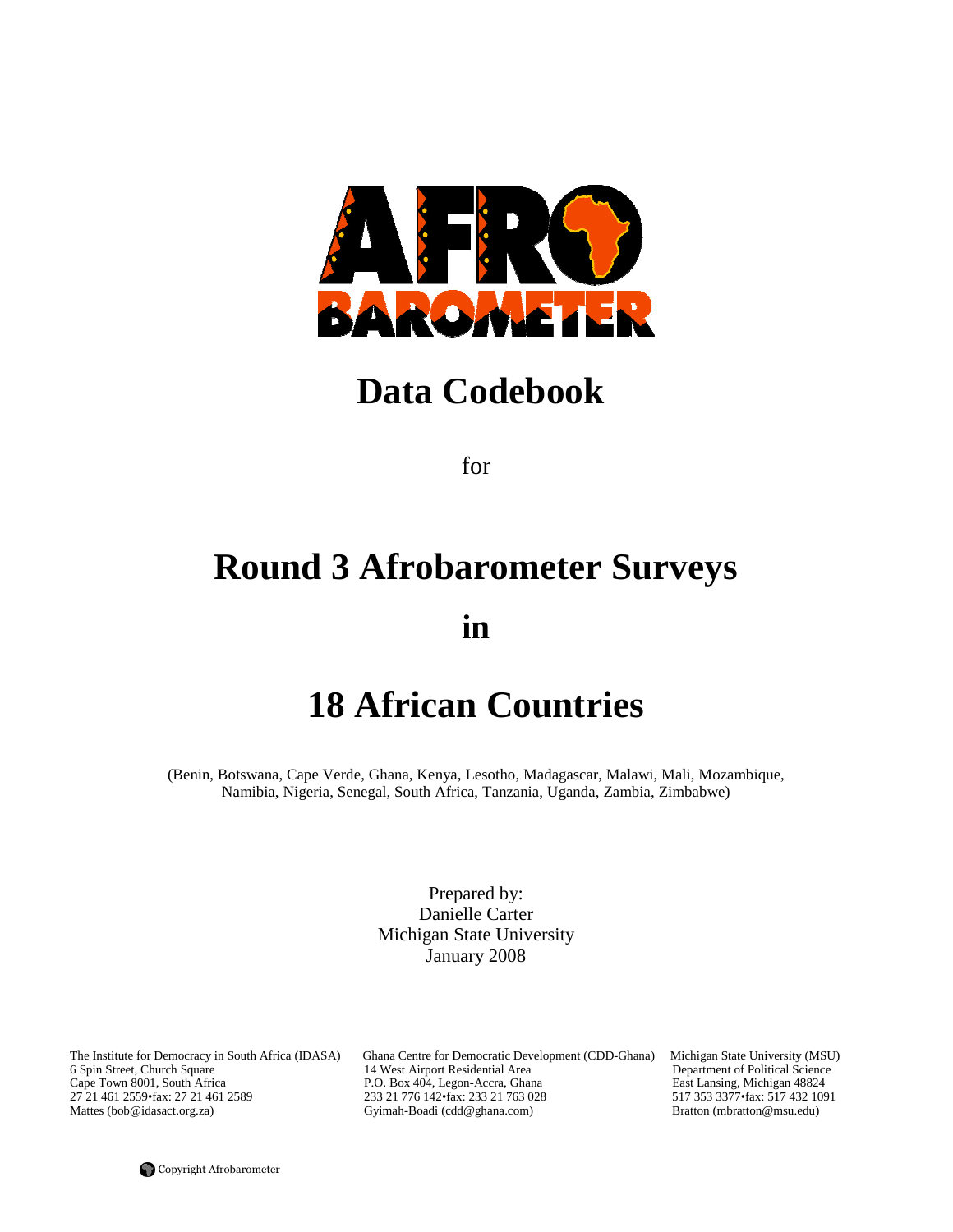*Question Number:* country *Question:* Country *Variable Label:* Country *Values:* 1-18 *Value Labels:* 1=Benin, 2=Botswana, 3=Cape Verde, 4=Ghana, 5=Kenya, 6=Lesotho, 7=Madagascar, 8=Malawi, 9=Mali, 10=Mozambique, 11=Namibia, 12=Nigeria, 13=Senegal, 14=South Africa, 15=Tanzania, 16=Uganda, 17=Zambia, 18=Zimbabwe *Note:*

*Question Number:* respno *Question:* Respondent number *Variable Label:* Respondent number *Values:* BEN0001-BEN1200, BOT0001-BOT1200, CVE0001-1261, GHA0001-GHA1200, KEN0001-KEN1278, LES0001-LES1161, MAD0001-1350, MWI0001 – MWI1200, MLI0001-1244, MOZ0001-MOZ1623, NAM0001- NAM1200, NIG0001-NIG2630, SEN0001-SEN1200, SAF0001-SAF2618, TAN0001-TAN1304, UGA0001- UGA2400, ZAM0001-ZAM1205, ZIM0001-ZIM1112 *Value Labels:* String variable *Note:* Assigned by data managers

*Question Number:* backchk *Question:* Household back-checked? *Variable Label:* Household back-checked? *Values:* 1-2 *Value Labels:* 1=Yes, 2=No *Note:* Answered by interviewer

*Question Number:* urbrur *Question:* PSU/EA *Variable Label:* Urban or Rural Primary Sampling Unit *Values:* 1-2 *Value Labels:* 1=urban, 2=rural *Note:* Answered by interviewer

#### *Question Number:* region

*Question:* Region *Variable Label:* Province or Region *Values:* 100-108, 120-131, 140-151, 153-155, 160-164, 180-189, 200-207, 220-229, 240-245, 260-262, 280-288, 300-310, 320-332, 340-370, 380-402, 404, 420-428, 440-449, 540-545, 550-560 *Value Labels:* 100=Eastern Cape, 101=Free State, 102=Gauteng, 103=KwaZulu-Natal, 104=Limpopo, 105=Mpumalanga, 106=North West, 107=Northern Cape, 108=Western Cape, 120=Alibori, 121=Atacora, 122=Atlantique, 123=Borgou, 124=Collines, 125=Couffo, 126=Donga, 127=Littoral, 128=Mono, 129=Ouéme, 130=Plateau, 131=Zou, 140=Central, 141=Chobe, 142=Francis Town, 143=Gaborone, 144=Ghanzi, 145=Jwaneng, 146=Kgalagadi, 147=Kgatleng, 148=Kweneng, 149=Lobatse, 150=North East, 151=Ngamiland, 153=Selibe Phikwe, 154=South East, 155=Southern, 160=Santo Antao, 161= Sao Vicente, 162=Santiago-Interior, 163=Santiago-Praia, 164=Fogo, 180=Western, 181=Central, 182=Greater-Accra, 183=Volta, 184=Eastern, 185=Ashanti, 186=Brong Ahafo, 187=Northern, 188=Upper East, 189=Upper West, 200=Nairobi, 201=Central, 202=Eastern, 203=Rift Valley, 204=Nyanza, 205=Western, 206=North Eastern, 207=Coast, 220=Maseru, 221=Mafeteng, 222=Mohale's Hoek, 223=Quthing, 224=Qacha's Nek, 225=Mokhotlong, 226=Butha-Buthe, 227=Leribe, 228=Berea, 229=Thaba-Tseka, 240=Antananarivo, 241=Fianarantsoa, 242=Toamasina, 243=Mahajanga, 244=Toliary, 245=Antsiranana, 260=South, 261=Central, 262=North, 280=Bamako, 281=Kayes, 282=Koulikoro, 283=Sikasso, 284=Segou, 285=Mopti, 286=Tombouctou, 287=Gao, 288=Kidal, 300=Maputo province, 301=Maputo City, 302=Gaza, 303=Inhambane, 304=Sofala, 305=Tete, 306=Manica, 307=Zambezia, 308=Nampula, 309=Niassa, 310=Cabo Delgado, 320=Caprivi, 321=Erongo, 322=Hardap, 323=Karas, 324=Kavango, 325=Khomas, 326=Kunene, 327=Ohangwena, 328=Omaheke, 329=Omusati, 330=Oshana, 331=Oshikoto, 332=Otjozundjupa, 340=Lagos, 341=Ogun, 342=Oyo, 343=Osun, 344=Ondo, 345=Ekiti, 346=Enugu, 347=Anambra, 348=Imo, 349=Abia, 350=Akwa-Ibom, 351=Bayelsa, 352=Cross-River, 353=Delta, 354=Edo, 355=Rivers, 356=Kano, 357=Sokoto, 358=Kaduna, 359=Katsina, 360=Dakar, 361=Diourbel, 362=Fatick, 363=Kaolack, 364=Kolda, 365=Louga, 366=Matam, 367=Saint Louis, 368=Tambacounda, 369=Thies,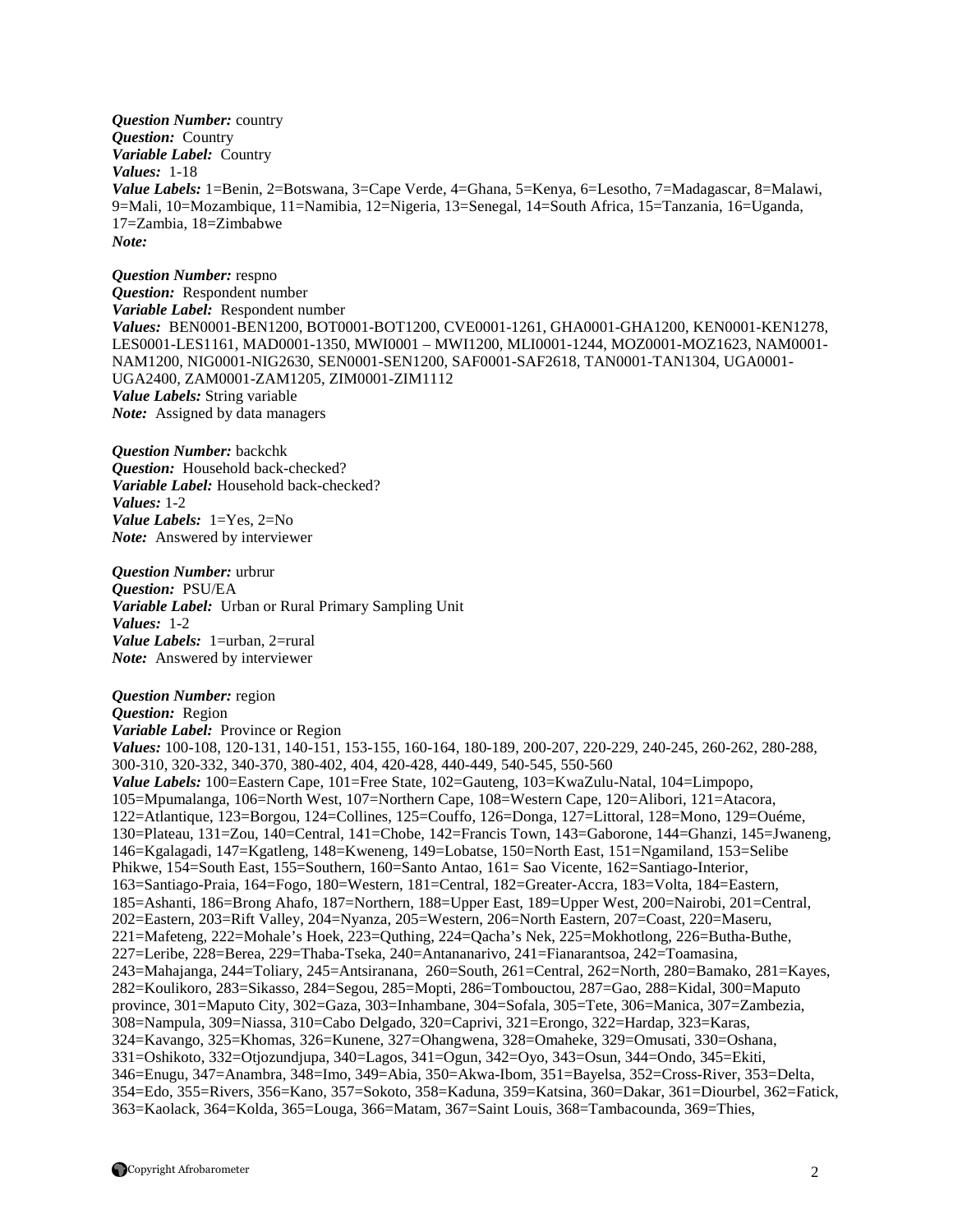370=Ziguinchor, 380=Dodoma, 381=Arusha, 382=Kilimanjaro, 383=Tanga, 384=Morogoro, 385=Pwani, 386=Dar es Salaam, 387=Lindi, 388=Mtwara, 389=Ruvuma, 390=Iringa, 391=Mbeya, 392=Singida, 393=Tabora, 394=Rukwa, 395=Kigoma, 396=Shinyanga, 397=Kagera, 398=Mwanza, 399=Mara, 400=Central, 401=East, 402=North, 404=West, 420=Lusaka, 421=Central, 422=Copper Belt, 423=Eastern, 424=Luapula, 425=Northern, 426=North-western, 427=Southern,428=Western, 440=Harare, 441=Bulawayo, 442=Midlands, 443=Masvingo, 444=Mashonaland East, 445=Mashonaland West, 446= Mashonaland Central, 447= Matebeleland South, 448= Matebeleland North, 449=Manicaland, 540=Manyara, 541=North Unguja, 542=South Unguja, 543=Urban West, 544=North Pemba, 545=South Pemba, 550=Zamfara, 551=Bauchi, 552=Bomo, 553=Adamawa, 554=Taraba, 555=Plateau, 556=Benue, 557=Kogi, 558=Kwara, 559=Niger, 560=FCT *Note:* Answered by interviewer

*Question Number:* district *Question:* District *Variable Label:* District *Values:* String variable *Note:* Answered by interviewer

*Question Number:* hholdse1 *Question:* Reasons for unsuccessful calls – Household 1 *Variable Label:* Reason for Unsuccessful Call 1 *Values:* 1-8, 997, -1

*Value Labels:* 1=Refused to be interviewed, 2=Person selected was never at home, 3=Household/Premises empty for the survey period, 4=Not a citizen/Spoke only a foreign language, 5=Deaf/Did not speak a survey language, 6=Did not fit gender quota, 7=No adults in household, 8=Other, 997=Not Applicable, -1=Missing Data *Source:* Southern Africa Barometer (SAB)

*Note:* Answered by interviewer, after instructions, "It is your job is to select a random (this means any) household. A household is a group of people who presently eat together from the same spot. Start your walk pattern from the start point that has been randomly chosen by your Field Supervisor. Team members must walk in opposite directions to each other. If A walks towards the sun, B must walk away from the sun; C and D must walk at right angles to A and B. Use the day code to determine the sampling interval. For example, on the  $5<sup>th</sup>$ ,  $14<sup>th</sup>$  and  $23<sup>rd</sup>$  of the month, the day code (and sampling interval) is five. So you choose the fifth dwelling structure on the right. On the  $6<sup>th</sup>$ ,  $15<sup>th</sup>$  and  $24<sup>th</sup>$  of the month, the sampling interval is six. So you choose the sixth dwelling structure on the right. And so on. If a call is unsuccessful, use the table below to record your progress until you make a successful call. Circle a code number for unsuccessful calls only."

#### *Question Number:* hholdse2

*Question:* Reasons for unsuccessful calls – Household 2

*Variable Label:* Reason for Unsuccessful Call 2

*Values:* 1-8, 997

*Value Labels:* 1=Refused to be interviewed, 2=Person selected was never at home, 3=Household/Premises empty for the survey period, 4=Not a citizen/Spoke only a foreign language, 5=Deaf/Did not speak a survey language, 6=Did not fit gender quota, 7=No adults in household, 8=Other, 997=Not Applicable *Source:* SAB

#### *Question Number:* hholdse3

*Question:* Reasons for unsuccessful calls – Household 3 *Variable Label:* Reason for Unsuccessful Call 3 *Values:* 1-8, 997 *Value Labels:* 1=Refused to be interviewed, 2=Person selected was never at home, 3=Household/Premises empty for the survey period, 4=Not a citizen/Spoke only a foreign language, 5=Deaf/Did not speak a survey language, 6=Did not fit gender quota, 7=No adults in household, 8=Other, 997=Not Applicable *Source:* SAB *Note:* Answered by interviewer

*Question Number:* hholdse4 *Question:* Reasons for unsuccessful calls – Household 4 *Variable Label:* Reason for Unsuccessful Call 4 *Values:* 1-8, 997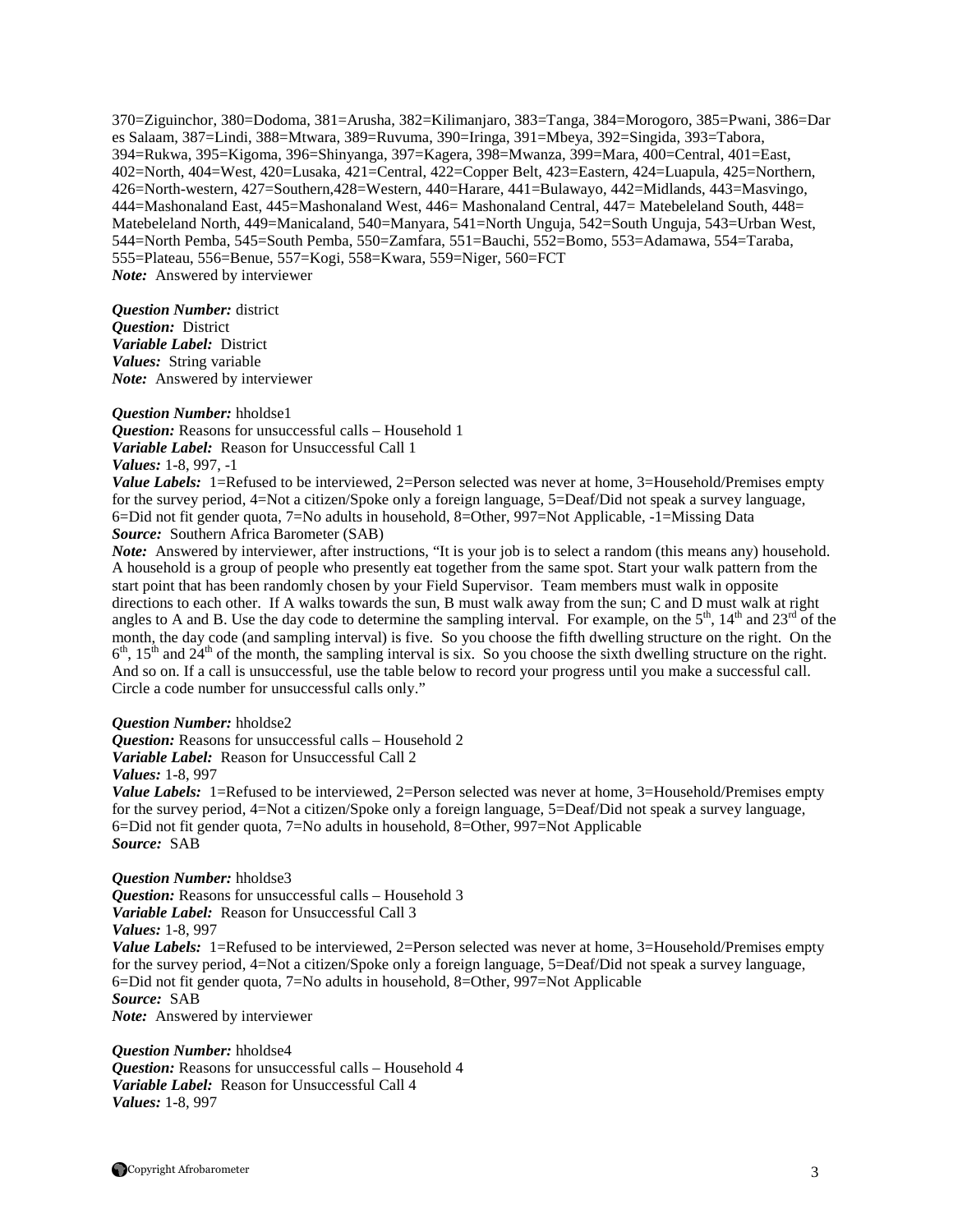Value Labels: 1=Refused to be interviewed, 2=Person selected was never at home, 3=Household/Premises empty for the survey period, 4=Not a citizen/Spoke only a foreign language, 5=Deaf/Did not speak a survey language, 6=Did not fit gender quota, 7=No adults in household, 8=Other, 997=Not Applicable *Source:* SAB *Note:* Answered by interviewer

*Question Number:* hholdse5 *Question:* Reasons for unsuccessful calls – Household 5 *Variable Label:* Reason for Unsuccessful Call 5 *Values:* 1-8, 997 *Value Labels:* 1=Refused to be interviewed, 2=Person selected was never at home, 3=Household/Premises empty for the survey period, 4=Not a citizen/Spoke only a foreign language, 5=Deaf/Did not speak a survey language, 6=Did not fit gender quota, 7=No adults in household, 8=Other, 997=Not Applicable *Source:* SAB *Note:* Answered by interviewer

#### *Question Number:* hholdse6

*Question:* Reasons for unsuccessful calls – Household 6 *Variable Label:* Reason for Unsuccessful Call 6 *Values:* 1-8, 997 *Value Labels:* 1=Refused to be interviewed, 2=Person selected was never at home, 3=Household/Premises empty for the survey period, 4=Not a citizen/Spoke only a foreign language, 5=Deaf/Did not speak a survey language, 6=Did not fit gender quota, 7=No adults in household, 8=Other, 997=Not Applicable *Source:* SAB *Note:* Answered by interviewer

*Question Number:* hholdse7 *Question:* Reasons for unsuccessful calls – Household 7 *Variable Label:* Reason for Unsuccessful Call 7 *Values:* 1-8, 997 *Value Labels:* 1=Refused to be interviewed, 2=Person selected was never at home, 3=Household/Premises empty for the survey period, 4=Not a citizen/Spoke only a foreign language, 5=Deaf/Did not speak a survey language, 6=Did not fit gender quota, 7=No adults in household, 8=Other, 997=Not Applicable *Source:* SAB *Note:* Answered by interviewer

*Question Number:* prevint *Question:* Previous interview was with a: *Variable Label:* Previous interview, gender *Values:* 0, 1, 2, *Value Labels:* 0=First interview, 1=Male, 2=Female *Note:* Question not asked in Ghana

*Question Number:* currint *Question:* This interview must be with a: *Variable Label:* This interview, gender *Values:* 1, 2 *Value Labels:* 1=Male, 2=Female *Note:* Answered by interviewer

*Question Number:* calls *Question:* Interviewer: How many calls were made to the household where the interview actually took place? *Variable Label:* Number of calls *Values:* 1, 2, -1 *Value Labels:* 1=One call, 2=Two calls, -1=Missing Data *Source:* SAB *Note:* Answered by interviewer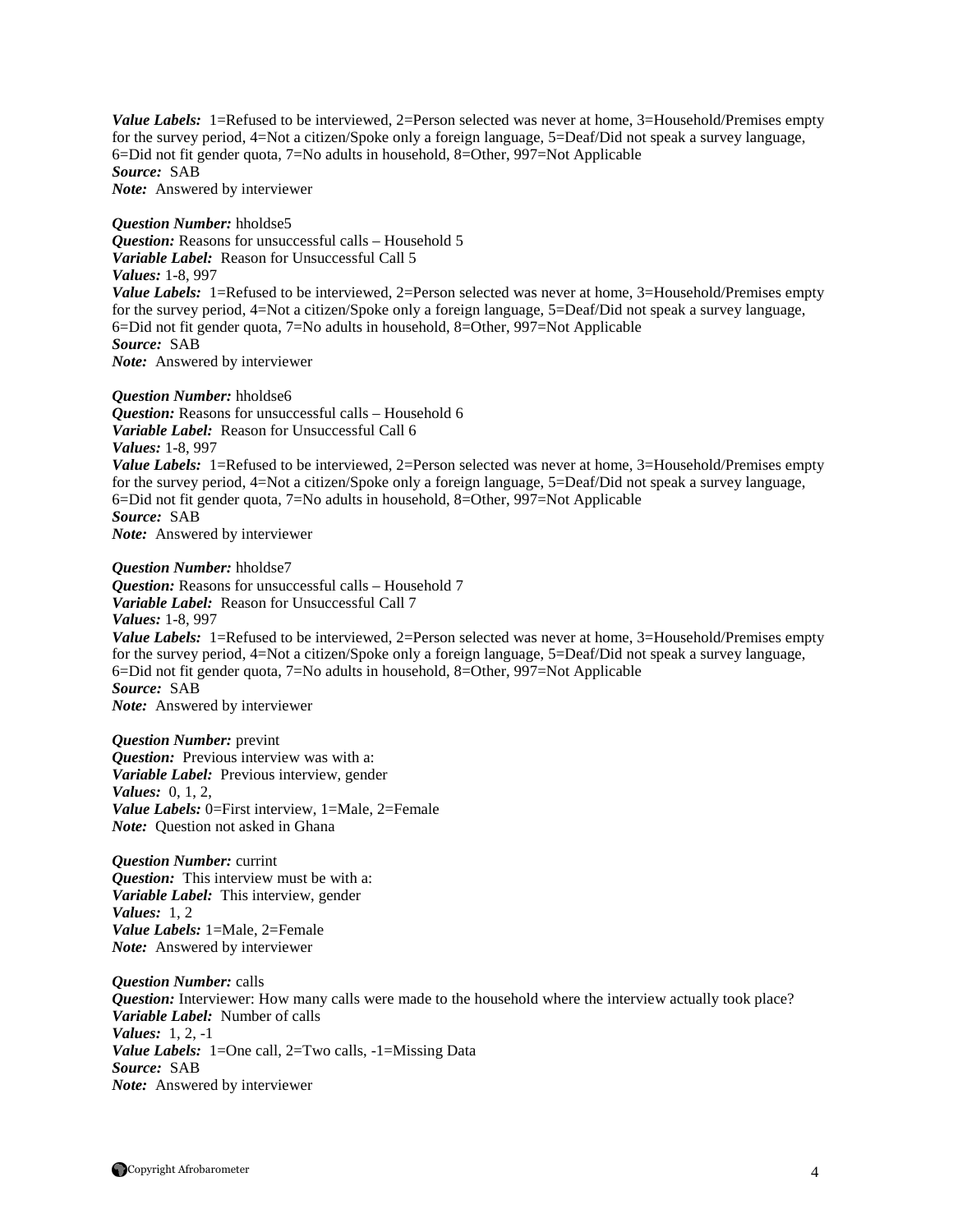*Question Number:* dateintr *Question:* Date of interview *Variable Label:* Date of interview *Values:* 10Mar2005-07Mar2006 *Note:* Answered by interviewer.

*Question Number:* strtime *Question:* Time interview started *Variable Label:* Time interview started *Note:* Answered by interviewer. Entered hour and minute, 24 hour clock

*Question Number:* Q1 *Question:* How old are you? *Variable Label:* Age *Values:* 18-110, 998, 999, -1 *Value Labels:* 998=Refused to Answer, 999=Don't Know, -1=Missing Data

*Question Number:* Q2 *Question:* Are you the head of the household? *Variable Label:* Head of household *Values:* 0, 1, 9, 998, -1 *Value Labels:* 0=No, 1=Yes, 9=Don't know, 998=Refused to answer, -1=Missing Data

*Question Number:* Q3

*Question:* Which [Ghanaian/Kenyan/etc.] language is your home language? *Variable Label:* Language of respondent

*Values:* 1-4, 100-109, 120-130, 140-149, 165, 180-185, 200-221, 240-244, 260-271, 280-298, 300-312, 320-332, 338, 340-369, 380-398, 405-429, 431-444, 500-511, 550-569, 580, 803-820, 860-866, 995, 998-999, -1 *Value Labels:* 1=English, 2=French, 3=Portuguese, 4=Kiswahili, 100=Afrikaans, 101=Ndebele, 102=Xhosa, 103=Pedi/Spedi/North Sotho, 104=Sesotho/Sotho/South Sotho, 105=Setswana/Tswana, 106=Shangaan, 107=Swazi, 108=Venda, 109=Zulu, 120=Fon, 121=Adja, 122=Bariba, 123=Dendi, 124=Yoruba, 125=Ditamari, 126=Peulh, 127=Yoa, 128=Haoussa, 129=Idé, 130=Lamba, 140=Setswana, 141=Sesarwa, 142=Sekgaladi, 143=Sesobea, 144=Sekalanga, 145=Seherero, 146=Sembukushu, 147=Sebirwa, 148=Sengologa, 149=Seyei, 165=Creole, 180=Akan, 181=Ewe, 182=Ga/Dangbe, 183=Other Northern Languages, 184=Dagbani, 185=Dagaare, 200=Kikuyu, 201=Luo, 202=Luhya, 203=Kamba, 204=Meru/Embu, 205=Kisli, 206=Kalenjin, 207=Masai/Samburu, 208=MijiKenda, 209=Taita, 210=Somali, 211=Pokot, 212=Turkana, 213=Digo, 214=Giriama, 215=Duruma, 216=Chonyi, 217=Gunya, 218=Arabic, 219=Maragoli, 220=Sesotho, 221=Sephuthi, 240=Malgache officielle, 241=Langue regionale, 242=Chinois, 243=Comorien, 244=Pakistanais, 260=Tumbuka, 261=Nkhonde, 262=Lambya, 263=Chewa, 264=Yao, 265=Ngoni, 266=Lomwe, 267=Manga'nja, 268=Sena, 269=Sukwa, 270=Senga, 271=Tonga, 280=Bambara, 281=Peugl/Fulfulde, 282=Senufo, 283=Mianka, 284=Mossi, 285=Soninke, 286=Malinke, 287=Khasonke, 288=Dogon, 289=Bobo, 290=Bozo, 291=Arabe, 292=Maure, 293=Kakolo, 294=Samoko, 295=Sonrhai, 296=Bella, 297=Tamasheq, 298=Dafing, 300=Makua, 301=Sena, 302=Ndau, 303=Nyanja, 304=Changana, 305=Chope, 306=Bitonga, 307=Makonde, 308=Chuabo, 309=Ajua, 310=Quimuane, 311=Muaui, 312=Nhungue, 320=Nama/Damara, 321=Afrikaans, 322=Rukwangali, 323=Silozi, 324=Masubia, 325=German, 326=Oshiwambo, 327=Otjiherero, 328=Setswana , 329=Angolan:Portuguese, 330=Angolan:Rumbundu, 331=Other Kavango:Thimbukushu, 332=Other Kavango: Rugririku, 338=Ndebele, 340=Hausa, 341=Igbo, 342=Yoruba, 343=Pidgin English, 344=Efik, 345=Ebira, 346=Fulani, 347=Isoko, 348=Ibibio, 349=Kanuri, 350=Tiv, 351=Nupe, 352=Ijaw, 353=Edo, 354=Igala, 355=Urhobo, 356=Idoma*,*  357=Bassa, 358=Ikwere, 359=Ukwani, 360=Wolof, 361=Pular, 362=Serer, 363=Mandinka, 364=Sonike, 365=Diola, 366=Manjack, 367=Bambara, 368=Bainouk, 369=Bassari, 380=Kinyakyusa, 381=Kichaga, 382=Kihaya, 383=Kingoni, 384=Kikwere, 385=Kipare, 386=Kihehe, 387=Kimakonde, 388=Kinyamwezi, 389=Kisukuma, 390=Kimasai, 391=Kimeru, 392=Kikurya, 393=Kigogo, 394=Kiluguru, 395=Kifipa, 396=Kimanyema, 397=Kinyiramba, 398=Kinyaturu, 405=Akaramojong, 406=Akur, 407=Ateso, 408=Japadhola, 409=Jonam, 410=Kakwa, 411=Kumam, 412=Kuksabin, 413=Luo, 414=Lugbara, 415=Lugwere, 416=Madi, 417=Luganda, 418=Lugishi/Lumasaba, 419=Lusoga, 420=Bemba, 421=Nyanja, 422=Tonga, 423=Lozi, 424=Chewa, 425=Nsenga, 426=Tumbuka, 427=Kaonde, 428=Luvale, 429=Namwanga, 431=Bisa, 432=Ila, 433=Nkaya, 434=Mambwe, 435=Lunda, 436=Lenje, 437=Lamba, 438=Mbunda, 439=Ngoni, 440=Ndebele, 441=Shona, 442=Venda, 443=Kalanga, 444=Tonga, 500=Lunyoli, 501=Rufumbira, 502=Ruhororo, 503=Rukiga,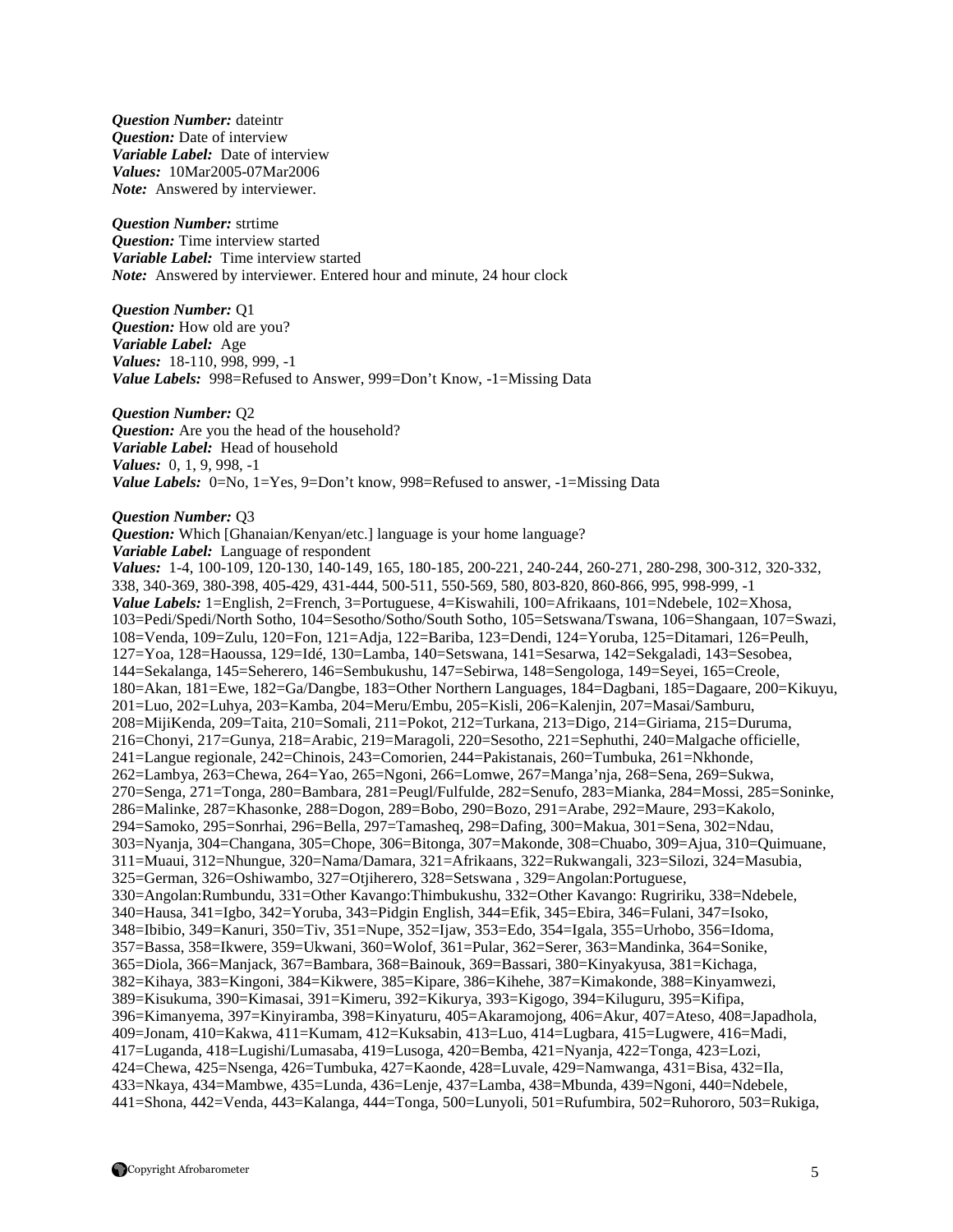504=Rukonzo, 505=Runyarwandam 506=Runyoro, 507=Rutagwenda, 508=Rutooro, 509=Rwamba, 510=Runyankole, 511=Samia, 550=Anang, 551=Ron, 552=Geomai, 553=Kadara, 554=Pyam, 555=Bahumono, 556=Boki, 557=Yakurr, 558=Esan, 559=Bijim, 560=Ekpeye, 561=Jaba, 562=Birom, 563=Igede, 564=Pyem, 565=Taroh, 566=Korro, 567=Ogoni, 568=Mbembe, 569=Sayawa, 580=Itsekiri, 803=Tanchoni, 804=Bukusu, 805=Nyore, 806=Marama, 807=Sabaot, 808=Wanga, 809=Kabarasi, 810=Nyala, 811=Vatsotso, 812=Keiyo, 813=Kipsigis, 814=Tugen, 815=Boran, 816=Ethiopian/Kenyan, 817=Indian, 818=Burji, 819=Kuria, 820=Gare, 860=Soli, 861=Senga, 862=Chokwe, 863=Luchazi. 864=Kwamashi, 865=Tokaleya, 866=Lala, 995=other, 998=Refused to answer, 999=Don't Know, -1=Missing Data *Source:* SAB

#### *Question Number:* Q4A

*Question:* In general, how would you describe: The present economic conditions of this country? *Variable Label:* Country's present economic condition *Values:* 1-5, 9, 998, -1 *Value Labels:* 1=Very bad, 2=Fairly bad, 3=Neither good nor bad, 4=Fairly good, 5=Very good, 9=Don't Know, 998=Refused to Answer, -1=Missing Data *Source:* NDB, Zambia96

#### *Question Number:* Q4B

*Question:* In general, how would you describe: Your own present living conditions? *Variable Label:* Your present living conditions *Values:* 1-5, 9, 998, -1 *Value Labels:* 1=Very bad, 2=Fairly bad, 3=Neither good nor bad, 4=Fairly good, 5=Very good, 9=Don't Know, 998=Refused to Answer, -1=Missing Data *Source:* NDB, Zambia96

#### *Question Number:* Q5

*Question:* In general, how do you rate: Your living conditions compared to those of other [Ghanaians/Kenyans/etc.]? *Variable Label:* Your living conditions vs. others *Values:* 1-5, 9, 98, -1 *Value Labels:* 1=Much worse, 2=Worse, 3=Same, 4=Better, 5=Much better, 9=Don't Know, 98=Refused to Answer, -1=Missing Data *Source:* NDB, Zambia96

#### *Question Number:* Q6A

*Question:* Looking back, how do you rate the following compared to twelve months ago: Economic conditions in this country? *Variable Label:* Country's economic condition 12 months ago *Values:* 1-5, 9, 998, -1 Value Labels: 1=Much worse, 2=Worse, 3=Same, 4=Better, 5=Much better, 9=Don't Know, 998=Refused to Answer, -1=Missing Data *Source:* SAB

#### *Question Number:* Q6B *Question:* Looking back, how do you rate the following compared to twelve months ago: Your living conditions? *Variable Label:* Your living conditions 12 months ago *Values:* 1-5, 9, 998, -1 *Value Labels:* 1=Much worse, 2=Worse, 3=Same, 4=Better, 5=Much better, 9=Don't Know, 998=Refused to Answer, -1=Missing Data *Source:* NDB, Zambia96

*Question Number:* Q7A *Question:* Looking ahead, do you expect the following to be better or worse: Economic conditions in this country in twelve months time? *Variable Label:* Country's economic condition in 12 months *Values:* 1-5, 9, 998, -1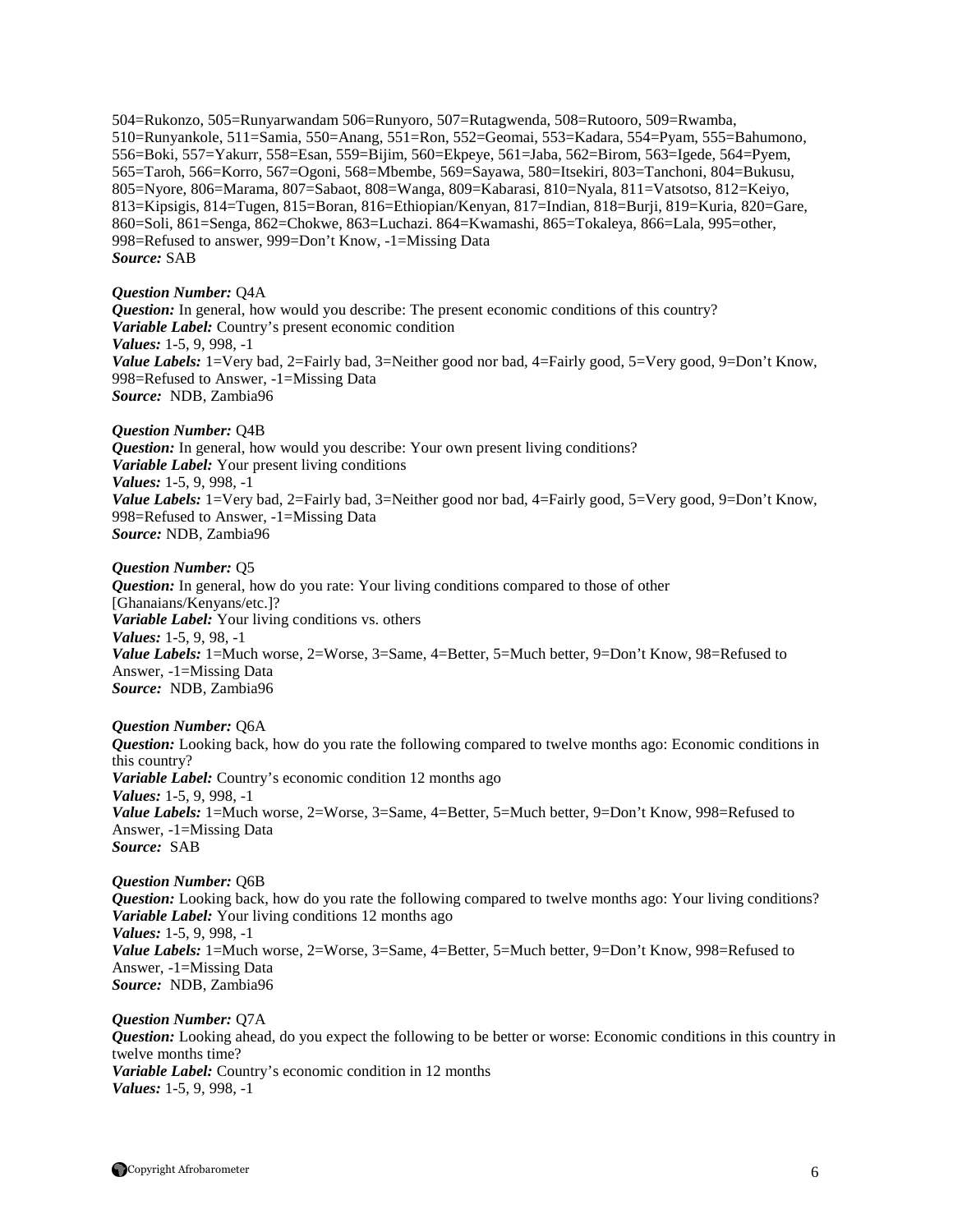Value Labels: 1=Much worse, 2=Worse, 3=Same, 4=Better, 5=Much better, 9=Don't Know, 998=Refused to Answer, -1=Missing Data *Source:* NDB, Zambia96

#### *Question Number:* Q7B

*Question:* Looking ahead, do you expect the following to be better or worse: Your living conditions in twelve months time? *Variable Label:* Your living conditions in 12 months *Values:* 1-5, 9, 998, -1 Value Labels: 1=Much worse, 2=Worse, 3=Same, 4=Better, 5=Much better, 9=Don't Know, 998=Refused to Answer, -1=Missing Data *Source:* NDB, Zambia96

*Question Number:* Q8A

*Question:* Over the past year, how often, if ever, have you or anyone in your family gone without: Enough food to eat? *Variable Label:* How often gone without food *Values:* 0-4, 9, 998, -1

*Value Labels:* 0=Never, 1=Just once or twice, 2=Several times, 3=Many times, 4=Always, 9=Don't Know, 998=Refused to Answer, -1=Missing Data *Source:* NDB

# *Question Number:* Q8B

*Question:* Over the past year, how often, if ever, have you or anyone in your family gone without: Enough clean water for home use? *Variable Label:* How often gone without water *Values:* 0-4, 9, 998, -1 *Value Labels:* 0=Never, 1=Just once or twice, 2=Several times, 3=Many times, 4=Always, 9=Don't Know, 998=Refused to Answer, -1=Missing Data *Source:* NDB

#### *Question Number:* Q8C

*Question:* Over the past year, how often, if ever, have you or anyone in your family gone without: Medicines or medical treatment? *Variable Label:* How often gone without medical care *Values:* 0-4, 9, 998, -1 *Value Labels:* 0=Never, 1=Just once or twice, 2=Several times, 3=Many times, 4=Always, 9=Don't Know, 998=Refused to Answer, -1=Missing Data *Source:* NDB

#### *Question Number:* Q8D

*Question:* Over the past year, how often, if ever, have you or anyone in your family gone without: Enough fuel to cook your food? *Variable Label:* How often gone without cooking fuel *Values:* 0-4, 9, 998, -1 *Value Labels:* 0=Never, 1=Just once or twice, 2=Several times, 3=Many times, 4=Always, 9=Don't Know, 998=Refused to Answer, -1=Missing Data *Source:* SAB

#### *Question Number:* Q8E

*Question:* Over the past year, how often, if ever, have you or anyone in your family gone without: A cash income? *Variable Label:* How often gone without cash income *Values:* 0-4, 9, 998, -1 Value Labels: 0=Never, 1=Just once or twice, 2=Several times, 3=Many times, 4=Always, 9=Don't Know, 998=Refused to Answer, -1=Missing Data *Source:* SAB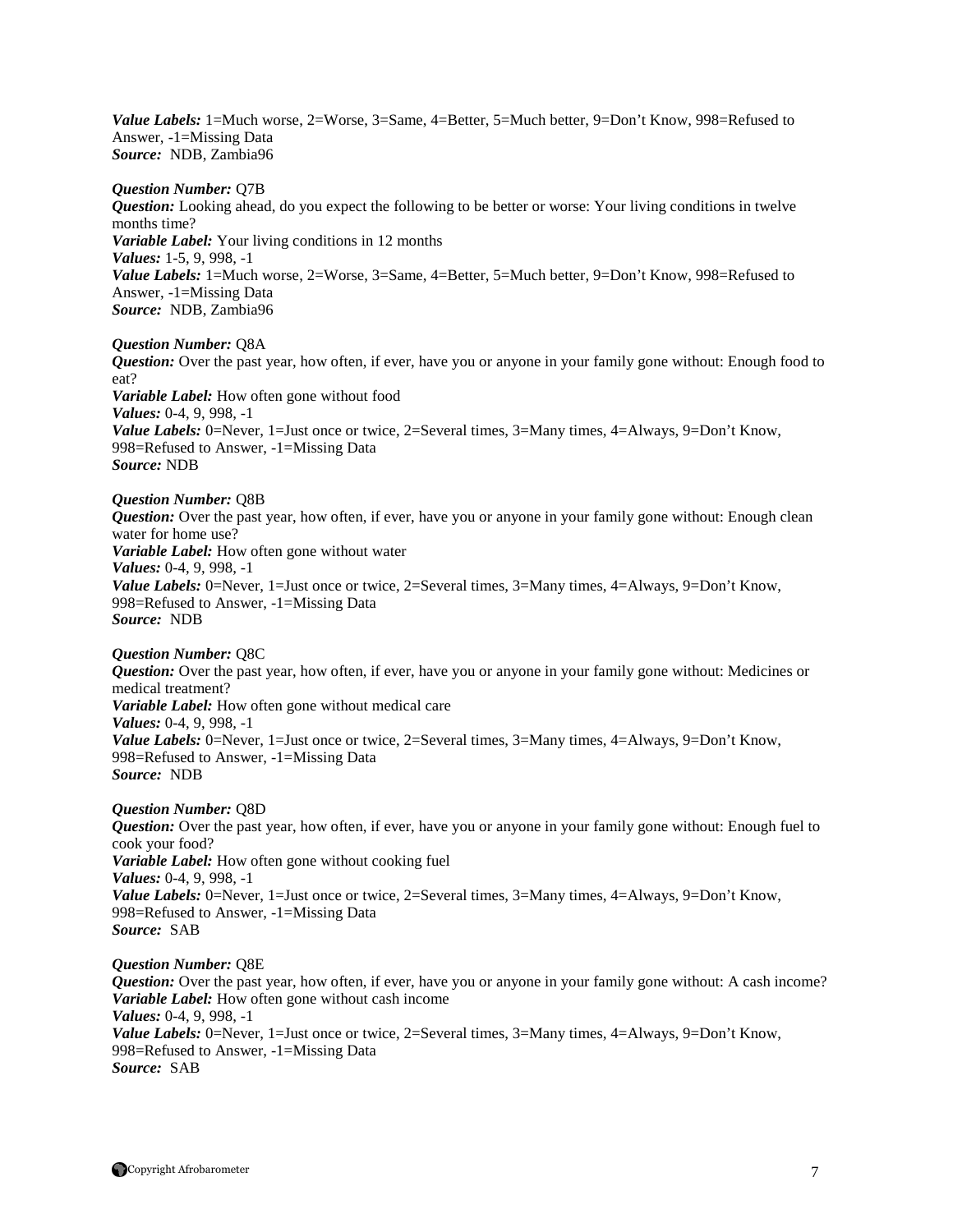#### *Question Number:* Q8F

*Question:* Over the past year, how often, if ever, have you or anyone in your family gone without: School expenses for your children (like fees, uniforms or books)? *Variable Label:* How often gone without school expenses *Values:* 0-4, 7, 9, 998, -1 *Value Labels:* 0=Never, 1=Just once or twice, 2=Several times, 3=Many times, 4=Always, 7=No children, 9=Don't Know, 998=Refused to Answer, -1=Missing Data *Source:* SAB

#### *Question Number:* Q9A

*Question:* Over the past year, how often (if ever) have you or anyone in your family: Feared crime in your own home? *Variable Label:* How often feared crime in home *Values:* 0-4, 9, 998, -1 *Value Labels:* 0=Never, 1=Just once or twice, 2=Several times, 3=Many times, 4=Always, 9=Don't Know, 998=Refused to Answer, -1=Missing Data *Source:* Adapted from NDB *Note:* Question not asked in Zimbabwe.

#### *Question Number:* Q9B

*Question:* Over the past year, how often (if ever) have you or anyone in your family: Had something stolen from your house? *Variable Label:* How often something stolen from house *Values:* 0-4, 9, 998, -1 *Value Labels:* 0=Never, 1=Just once or twice, 2=Several times, 3=Many times, 4=Always, 9=Don't Know, 998=Refused to Answer, -1=Missing Data *Source:* Adapted from NDB *Note:* Question not asked in Zimbabwe.

#### *Question Number:* Q9C

*Question:* Over the past year, how often (if ever) have you or anyone in your family: Been physically attacked? *Variable Label:* How often physically attacked *Values:* 0-4, 9, 998, -1 *Value Labels:* 0=Never, 1=Just once or twice, 2=Several times, 3=Many times, 4=Always, 9=Don't Know, 998=Refused to Answer, -1=Missing Data *Source:* Adapted from NDB *Note:* Question not asked in Zimbabwe.

#### *Question Number:* Q10

*Question:* Which of the following statements is closest to your view? Choose Statement A or Statement B. A: It is better to have free schooling for our children, even if the quality of education is low. B: It is better to raise educational standards, even if we have to pay school fees. *Variable Label:* Free schooling vs. user fees *Values:* 1-5, 9, 98, -1 *Value Labels:* 1=Agree Very Strongly with A, 2=Agree with A, 3=Agree with B, 4=Agree Very Strongly with B, 5=Agree with Neither, 9=Don't Know, 98=Refused to Answer, -1=Missing Data *Source:* Zambia96 *Note:* Interviewer probed for strength of opinion. Question not asked in Zimbabwe.

#### *Question Number:* Q11

*Question:* Which of the following statements is closest to your view? Choose Statement A or Statement B. A: All civil servants should keep their jobs, even if paying their salaries is costly to the country. B: The government cannot afford so many public employees and should lay some of them off. *Variable Label:* Civil servants keep jobs vs. lay offs to reduce costs *Values:* 1-5, 9, 98, -1 *Value Labels:* 1=Agree Very Strongly with A, 2=Agree with A, 3=Agree with B, 4=Agree Very Strongly with B, 5=Agree with Neither, 9=Don't Know, 98=Refused to Answer, -1=Missing Data *Source:* Zambia 96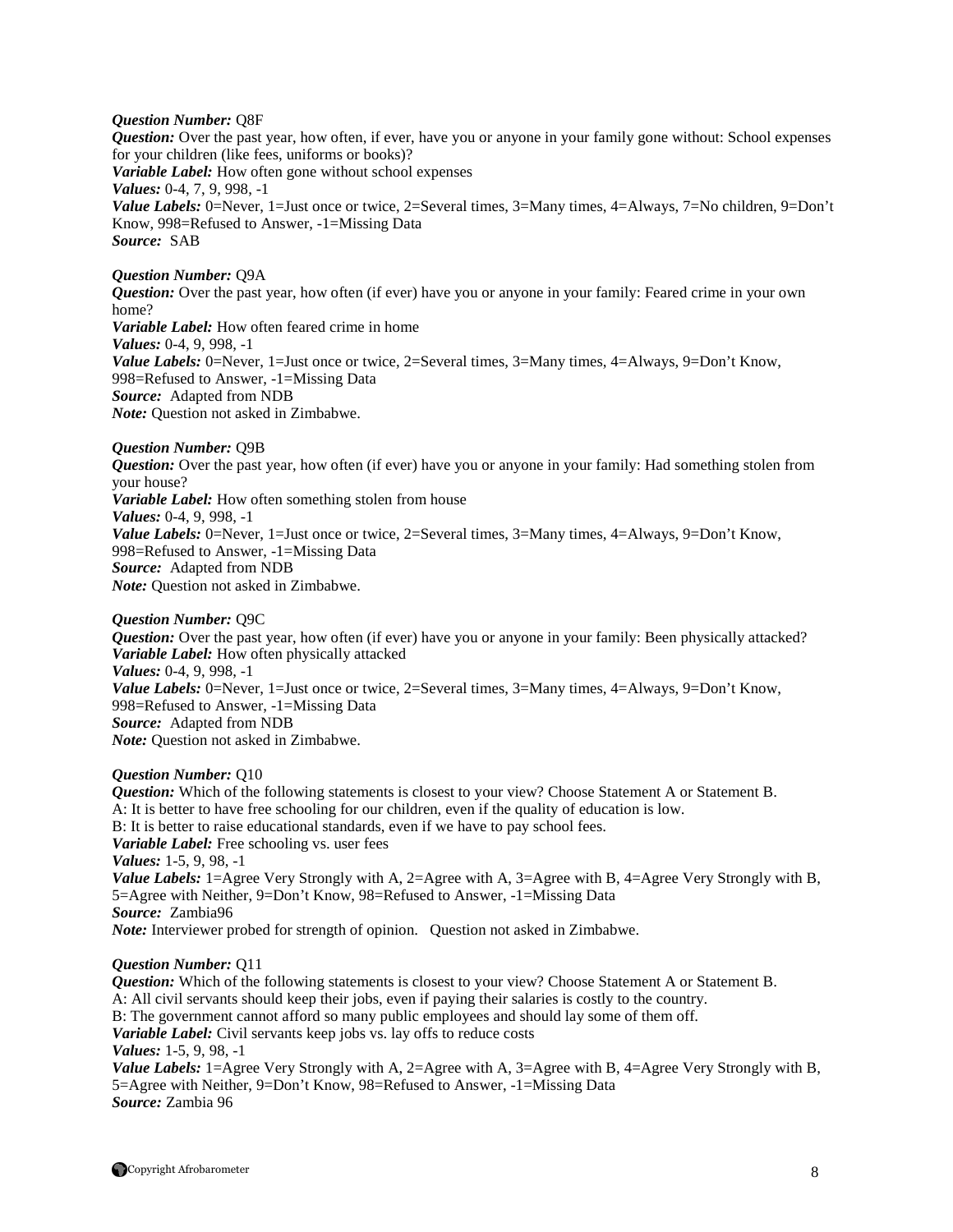*Note:* Interviewer probed for strength of opinion. Question not asked in Zimbabwe.

#### *Question Number:* Q12

*Question:* Which of the following statements is closest to your view? Choose Statement A or Statement B. A: The costs of reforming the economy are too high; the government should therefore abandon its current economic policies.

B: In order for the economy to get better in the future, it is necessary for us to accept some hardships now.

*Variable Label:* Abandon economic reforms vs. accept hardships

*Values:* 1-5, 9, 98, -1

*Value Labels:* 1=Agree Very Strongly with A, 2=Agree with A, 3=Agree with B, 4=Agree Very Strongly with B, 5=Agree with Neither, 9=Don't Know, 98=Refused to Answer, -1=Missing Data *Source:* Ghana97

*Note:* Interviewer probed for strength of opinion.

#### *Question Number:* Q13

*Question:* Which of the following statements is closest to your view? Choose Statement A or Statement B. A: The government's economic policies have helped most people; only a few have suffered.

B: The government's economic policies have hurt most people and only benefited a few.

*Variable Label:* Economic policies helped most vs. hurt most

*Values:* 1-5, 9, 98, -1

*Value Labels:* 1=Agree Very Strongly with A, 2=Agree with A, 3=Agree with B, 4=Agree Very Strongly with B, 5=Agree with Neither, 9=Don't Know, 98=Refused to Answer, -1=Missing Data

*Source:* Adapted from Ghana99

*Note:* Interviewer probed for strength of opinion.

#### *Question Number:* Q14A

*Question:* Please tell me whether each of the following aspects of our economic situation in this country are better or worse than they were a few years ago, or whether they have remained the same: The availability of consumer goods?

*Variable Label:* Present vs. past: Availability of goods *Values:* 1-5, 9, 98, -1 *Value Labels:* 1= Much Worse, 2=Worse, 3=About the Same, 4=Better, 5=Much Better, 9=Don't Know, 98=Refused to Answer, -1=Missing Data *Source:* Afrobarometer Round 2 *Note:* Interviewer probed for strength of opinion.

#### *Question Number:* Q14B

*Question:* Please tell me whether each of the following aspects of our economic situation in this country are better or worse than they were a few years ago, or whether they have remained the same: The availability of job opportunities?

*Variable Label:* Present vs. past: Job opportunities *Values:* 1-5, 9, 98, -1 *Value Labels:* 1= Much Worse, 2=Worse, 3=About the Same, 4=Better, 5=Much Better, 9=Don't Know, 98=Refused to Answer, -1=Missing Data *Source:* Afrobarometer Round 2 *Note:* Interviewer probed for strength of opinion.

*Question Number:* Q14C

*Question:* Please tell me whether each of the following aspects of our economic situation in this country are better or worse than they were a few years ago, or whether they have remained the same: The gap between the rich and the poor? *Variable Label:* Present vs. past: Gap between rich and poor *Values:* 1-5, 9, 98, -1 *Value Labels:* 1= Much Worse, 2=Worse, 3=About the Same, 4=Better, 5=Much Better, 9=Don't Know, 98=Refused to Answer, -1=Missing Data *Source:* Afrobarometer Round 2 *Note:* Interviewer probed for strength of opinion.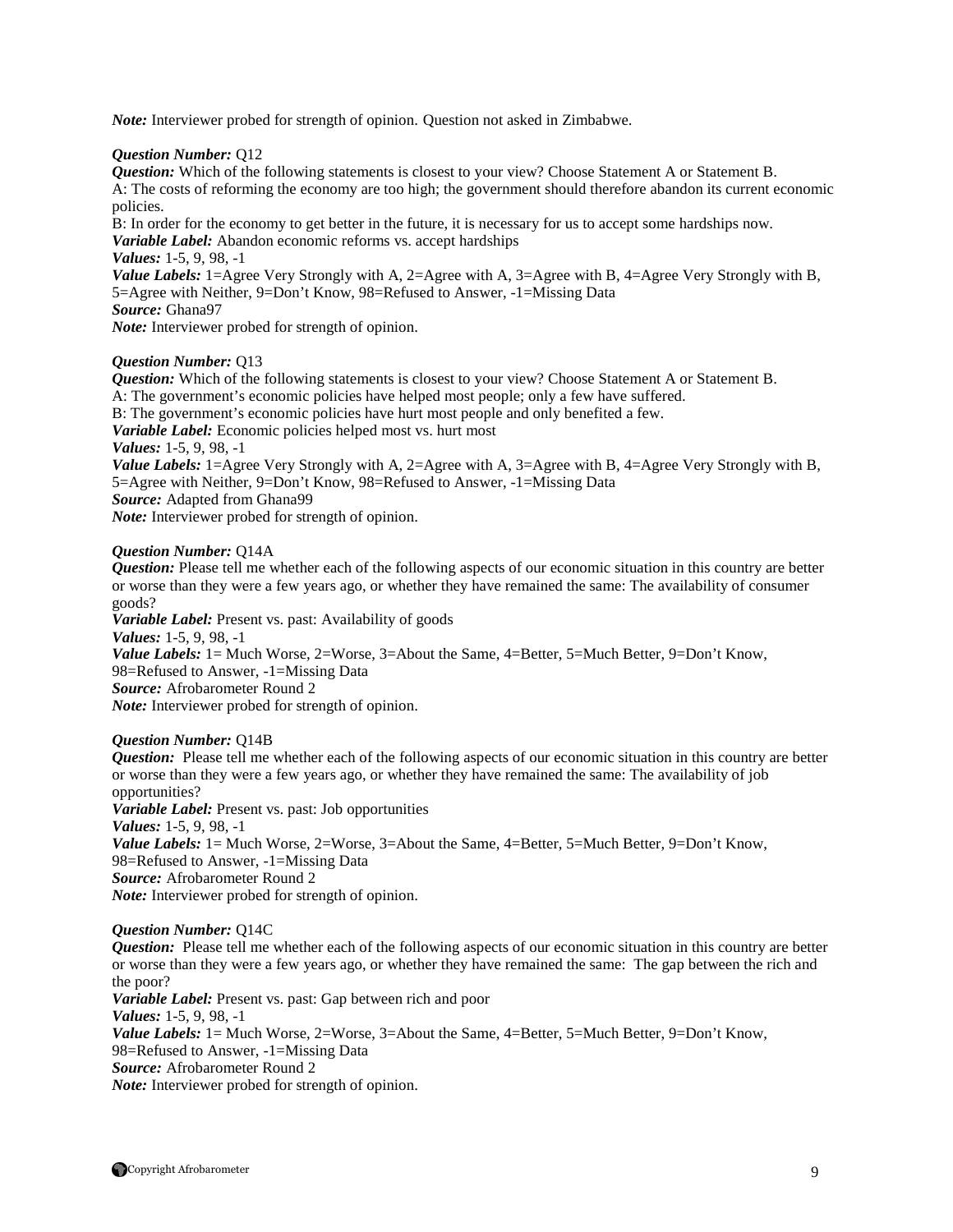*Question Number:* Q15A *Question:* How often do you get news from the following sources: Radio? *Variable Label:* Radio news *Values:* 0-4, 9, 98, -1 *Value Labels:* 0=Never, 1=Less than once a month, 2=A few times a month, 3=A few times a week, 4=Every day, 9=Don't Know, 98=Refused to Answer, -1=Missing Data *Source:* Zambia96

*Question Number:* Q15B *Question:* How often do you get news from the following sources: Television? *Variable Label:* Television news *Values:* 0-4, 9, 98, -1 *Value Labels:* 0=Never, 1=Less than once a month, 2=A few times a month, 3=A few times a week, 4=Every day, 9=Don't Know, 98=Refused to Answer, -1=Missing Data *Source:* SAB

*Question Number:* Q15C *Question:* How often do you get news from the following sources: Newspapers? *Variable Label:* Newspaper news *Values:* 0-4, 9, 98, -1 *Value Labels:* 0=Never, 1=Less than once a month, 2=A few times a month, 3=A few times a week, 4=Every day, 9=Don't Know, 98=Refused to Answer, -1=Missing Data *Source:* Zambia96

*Question Number:* Q16 *Question:* How interested would you say you are in public affairs? *Variable Label:* Interest in public affairs *Values:* 0-3, 9, 98, -1 *Value Labels:* 0=Not at all interested, 1=Not very interested, 2=Somewhat interested, 3=Very interested, 9=Don't Know, 98=Refused to Answer, -1=Missing Data *Source:* SAB

*Question Number:* Q17 *Question:* When you get together with your friends or family, would you say you discuss political matters: *Variable Label:* Discuss politics *Values:* 0-2, 9, 98, -1 *Value Labels:* 0=Never, 1=Occasionally, 2=Frequently, 9=Don't Know, 98=Refused to Answer, -1=Missing Data

*Question Number:* Q18A

*Question:* Do you agree or disagree with the following statements: Politics and government sometimes seem so complicated that you can't really understand what's going on? *Variable Label:* Politics and government too complicated *Values:* 1-5, 9, 98, -1 *Value Labels:* 1=Strongly Agree, 2=Agree, 3=Neither Agree nor Disagree, 4=Disagree, 5=Strongly Disagree, 9=Don't Know, 98=Refused to Answer, -1=Missing Data *Source:* Zambia96 *Note:* Interviewer probed for strength of opinion.

*Question Number:* Q18B *Question:* Do you agree or disagree with the following statements: As far as politics is concerned, friends and neighbors do not listen to you? *Variable Label:* Others don't listen to you *Values:* 1-5, 9, 98, -1 *Value Labels:* 1=Strongly Agree, 2=Agree, 3=Neither Agree nor Disagree, 4=Disagree, 5=Strongly Disagree, 9=Don't Know, 98=Refused to Answer, -1=Missing Data *Source:* Zambia96 *Note:* Interviewer probed for strength of opinion.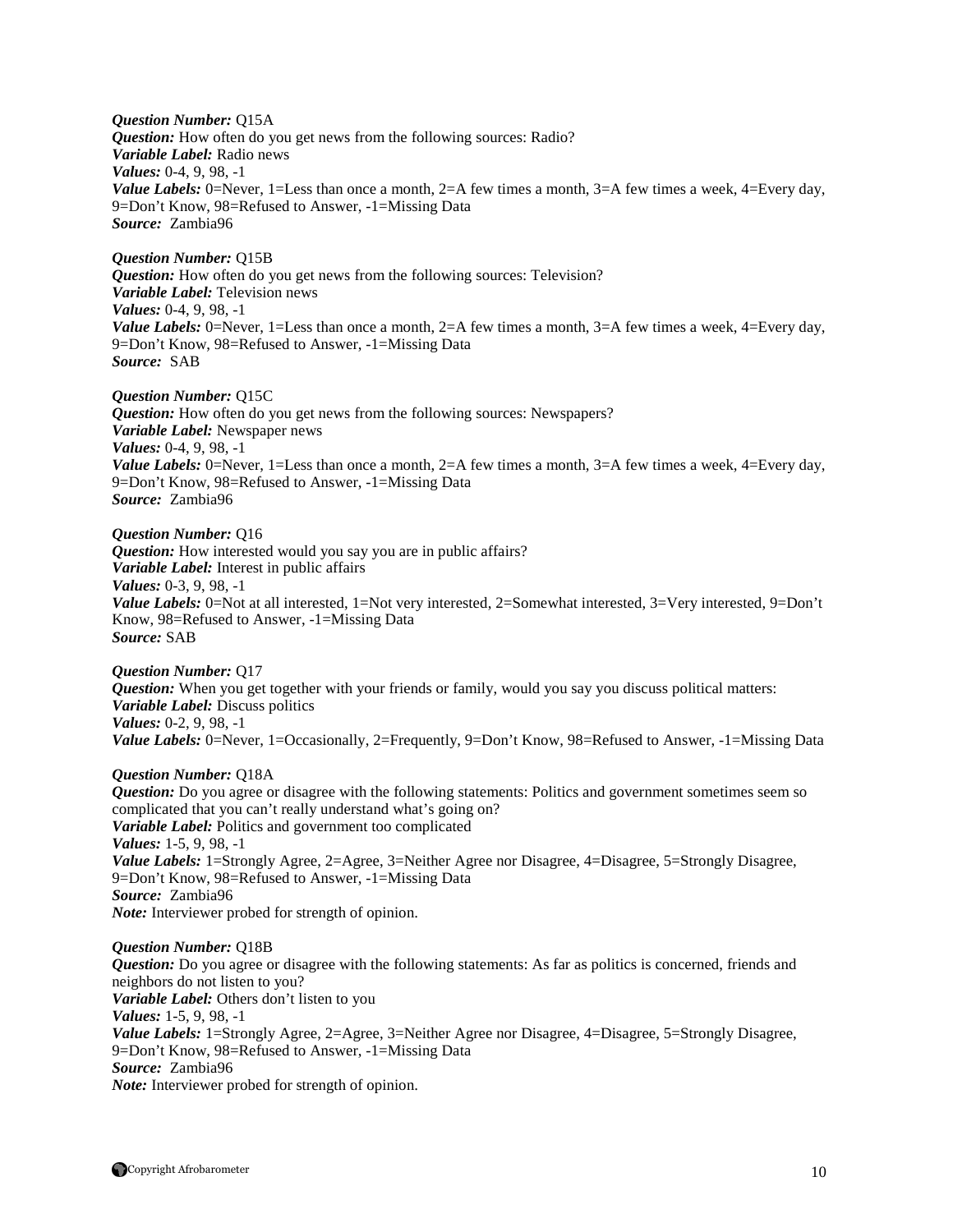#### *Question Number:* Q19

*Question:* Lets talk for a moment about the kind of society we would like to have in this country. Which of the following statements is closest to your view? Choose Statement A or Statement B. A: People should look after themselves and be responsible for their own success in life. B: The government should bear the main responsibility for the well-being of people. *Variable Label:* People responsible for well-being vs. government *Values:* 1-5, 9, 98, -1 *Value Labels:* 1=Agree Very Strongly with A, 2=Agree with A, 3=Agree with B, 4=Agree Very Strongly with B, 5=Agree with Neither, 9=Don't Know, 98=Refused to Answer, -1=Missing Data *Source:* Ghana99 *Note:* Interviewer probed for strength of opinion. *Note:* Question not asked in Zimbabwe.

#### *Question Number:* Q20

*Question:* Let's talk for a moment about the kind of society we would like to have in this country. Which of the following statements is closest to your view? Choose Statement A or Statement B.

A: As citizens, we should be more active in questioning the actions of our leaders.

B: In our country these days, we should show more respect for authority.

*Variable Label:* Question actions of leaders vs. respect authority

*Values:* 1-5, 9, 98, -1

*Value Labels:* 1=Agree Very Strongly with A, 2=Agree with A, 3=Agree with B, 4=Agree Very Strongly with B, 5=Agree with Neither, 9=Don't Know, 98=Refused to Answer, -1=Missing Data

*Source:* Zambia96

*Note:* Interviewer probed for strength of opinion, asking "Do you agree or agree very strongly?" Question not asked in Zimbabwe.

#### *Question Number:* Q21

*Question:* Which of the following statements is closest to your view? Choose Statement A or Statement B.

A: Since leaders represent everyone, leaders should not favour their own family or group.

B: Once in office, leaders are obliged to help their home community.

*Variable Label:* Leaders treat all equally vs. help own community

*Values:* 1-5, 9, 98, -1

*Value Labels:* 1=Agree Very Strongly with A, 2=Agree with A, 3=Agree with B, 4=Agree Very Strongly with B, 5=Agree with Neither, 9=Don't Know, 98=Refused to Answer, -1=Missing Data *Source:* Afrobarometer Round 2

*Note:* Interviewer probed for strength of opinion. Question not asked in Zimbabwe.

#### *Question Number:* Q22

*Question:* Which of the following statements is closest to your view? Choose Statement A or Statement B. A: All people should be permitted to vote, even if they do not fully understand all the issues in an election.

B: Only those who are sufficiently well educated should be allowed to choose our leaders.

*Variable Label:* All vote vs. only educated vote

*Values:* 1-5, 9, 98, -1

*Value Labels:* 1=Agree Very Strongly with A, 2=Agree with A, 3=Agree with B, 4=Agree Very Strongly with B, 5=Agree with Neither, 9=Don't Know, 98=Refused to Answer, -1=Missing Data *Source:* Zambia 96

*Note:* Interviewer probed for strength of opinion. Question not asked in Zimbabwe.

#### *Question Number:* Q23

*Question:* Which of the following statements is closest to your view? Choose Statement A or Statement B.

A: In our country, women should have equal rights and receive the same treatment as men do.

B: Women have always been subject to traditional laws and customs, and should remain so.

*Variable Label:* Women have equal rights vs. subject to traditional laws

*Values:* 1-5, 9, 98, -1

*Value Labels:* 1=Agree Very Strongly with A, 2=Agree with A, 3=Agree with B, 4=Agree Very Strongly with B, 5=Agree with Neither, 9=Don't Know, 98=Refused to Answer, -1=Missing Data *Source:* Uganda00

*Note:* Interviewer probed for strength of opinion. Question not asked in Zimbabwe.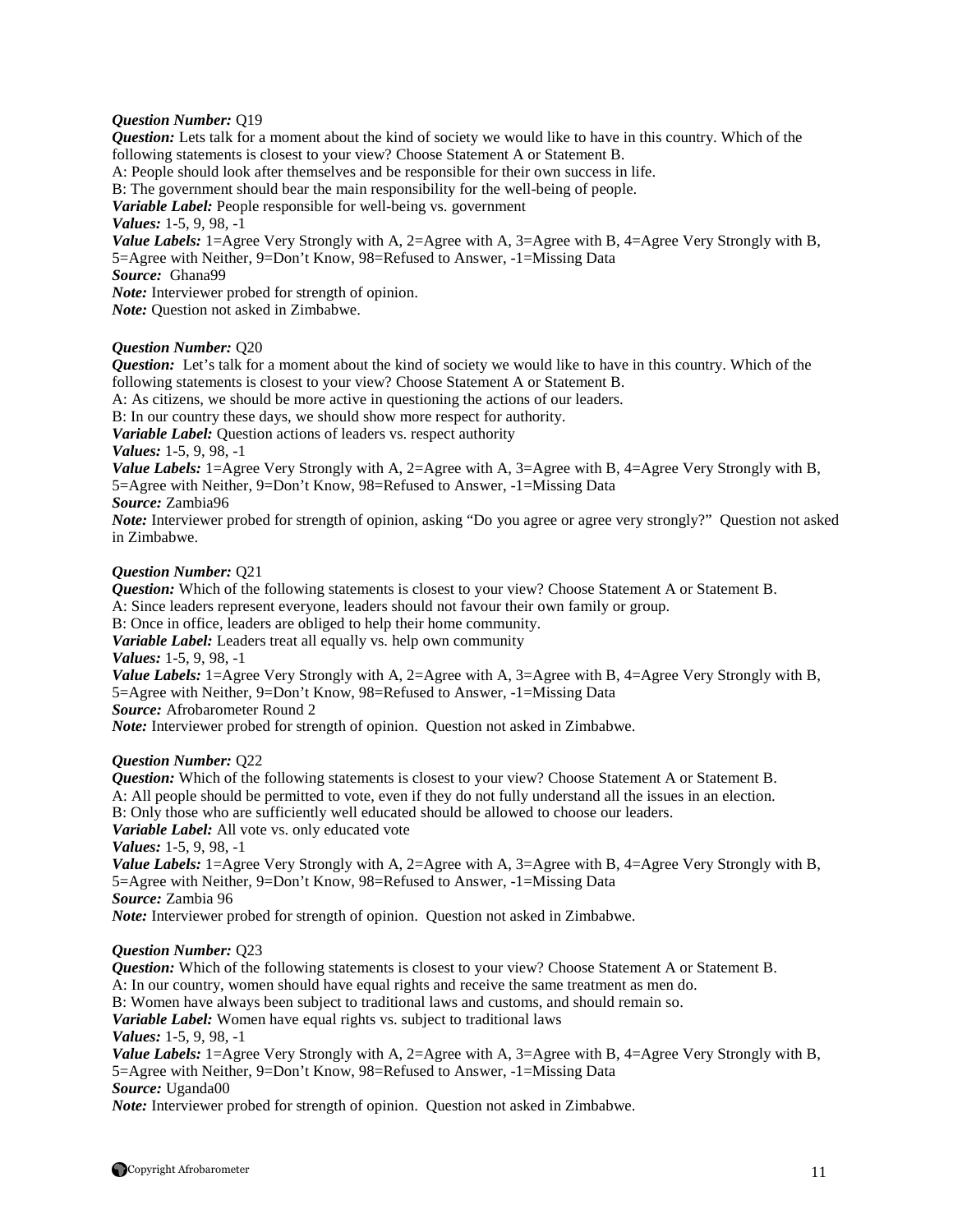#### *Question Number:* Q24

*Question:* Which of the following statements is closest to your view? Choose Statement A or Statement B. A: Women should have the same chance of being elected to political office as men. B: Men make better political leaders than women, and should be elected rather than women. *Variable Label:* Women leaders vs. men only as leaders *Values:* 1-5, 9, 98, -1 *Value Labels:* 1=Agree Very Strongly with A, 2=Agree with A, 3=Agree with B, 4=Agree Very Strongly with B, 5=Agree with Neither, 9=Don't Know, 98=Refused to Answer, -1=Missing Data *Source:* Uganda00 *Note:* Interviewer probed for strength of opinion.

#### *Question Number:* Q25

*Question:* Which of the following statements is closest to your view? Choose Statement A or Statement B. A: Government should be able to ban any organization that goes against its policies. B: We should be able to join any organization, whether or not the government approves of it. *Variable Label:* Government bans organization vs. join any *Values:* 1-5, 9, 98, -1 *Value Labels:* 1=Agree Very Strongly with A, 2=Agree with A, 3=Agree with B, 4=Agree Very Strongly with B, 5=Agree with Neither, 9=Don't Know, 98=Refused to Answer, -1=Missing Data *Source:* Uganda00 *Note:* Interviewer probed for strength of opinion.

#### *Question Number:* Q26

*Question:* Which of the following statements is closest to your view? Choose Statement A or Statement B. A: Government should close newspapers that print false stories or misinformation.

B: The news media should be free to publish any story that they see fit without fear of being shut down.

*Variable Label:* Government close newspapers vs. free to publish

*Values:* 1-5, 9, 98, -1

*Value Labels:* 1=Agree Very Strongly with A, 2=Agree with A, 3=Agree with B, 4=Agree Very Strongly with B, 5=Agree with Neither, 9=Don't Know, 98=Refused to Answer, -1=Missing Data *Source:* Uganda00

*Note:* Interviewer probed for strength of opinion.

#### *Question Number:* Q27

*Question:* Which of the following statements is closest to your view? Choose Statement A or Statement B.

A: Government should not allow the expression of political views that are fundamentally different from the views of the majority.

B: People should be able to speak their minds about politics free of government influence, no matter how unpopular their views may be.

*Variable Label:* Government suppress expression vs. people speak minds *Values:* 1-5, 9, 98, -1

*Value Labels:* 1=Agree Very Strongly with A, 2=Agree with A, 3=Agree with B, 4=Agree Very Strongly with B, 5=Agree with Neither, 9=Don't Know, 98=Refused to Answer, -1=Missing Data *Source:* Uganda00

*Note:* Interviewer probed for strength of opinion.

#### *Question Number:* Q28A

*Question:* Let's turn to your role in the community. Now I am going to read out a list of groups that people join or attend. For each one, could you tell me whether you are an official leader, an active member, an inactive member, or not a member: A religious group (e.g. church, mosque)? *Variable Label:* Member of religious group *Values:* 0-3, 9, 98, -1

Value Labels: 0=Not a Member, 1=Inactive Member, 2=Active Member, 3=Official Leader, 9=Don't Know, 98=Refused to Answer, -1=Missing Data *Source:* SAB

Copyright Afrobarometer 12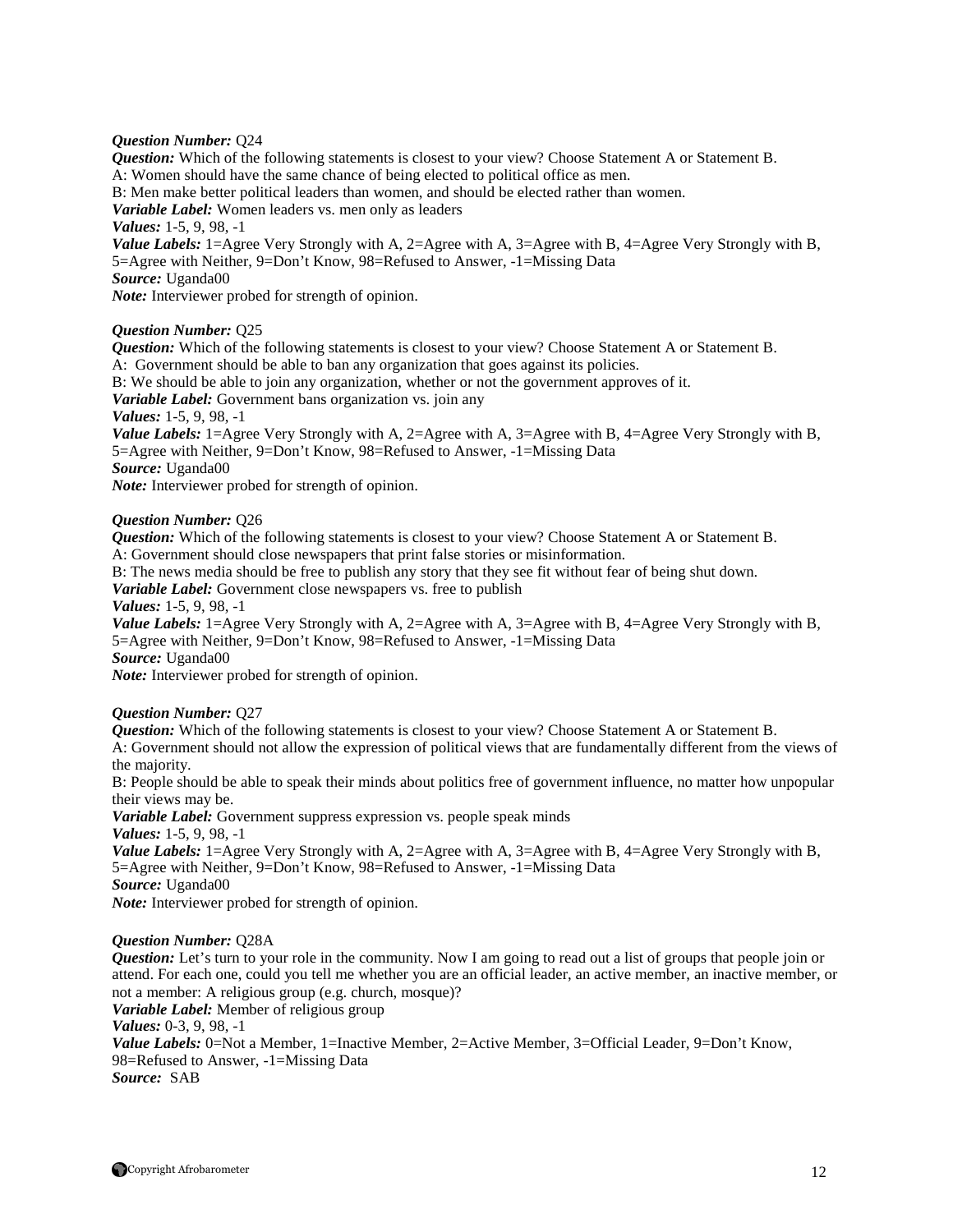#### *Question Number:* Q28B

*Question:* Now I am going to read out a list of groups that people join or attend. For each one, could you tell me whether you are an official leader, an active member, an inactive member, or not a member: A trade union or farmers association?

*Variable Label:* Member of trade union or farmers association *Values:* 0-3, 9, 98, -1 Value Labels: 0=Not a Member, 1=Inactive Member, 2=Active Member, 3=Official Leader, 9=Don't Know, 98=Refused to Answer, -1=Missing Data *Source:* SAB

#### *Question Number:* Q28C

*Question:* Now I am going to read out a list of groups that people join or attend. For each one, could you tell me whether you are an official leader, an active member, an inactive member, or not a member: A professional or business association? *Variable Label:* Member of professional or business association *Values:* 0-3, 9, 98, -1 *Value Labels:* 0=Not a Member, 1=Inactive Member, 2=Active Member, 3=Official Leader, 9=Don't Know, 98=Refused to Answer, -1=Missing Data *Source:* SAB

# *Question Number:* Q28D

*Question:* Now I am going to read out a list of groups that people join or attend. For each one, could you tell me whether you are an official leader, an active member, an inactive member, or not a member: A community development or self-help association? *Variable Label:* Member of community development association *Values:* 0-3, 9, 98, -1 *Value Labels:* 0=Not a Member, 1=Inactive Member, 2=Active Member, 3=Official Leader, 9=Don't Know,

98=Refused to Answer, -1=Missing Data *Source:* SAB

#### *Question Number:* Q29

*Question:* Understanding that some [Ghanaians/Kenyans/etc.] were not able to register as voters for the [20xx] elections, which statement is true for you?

*Variable Label:* Registered to vote

# *Values:* 1-6, 9, 98, -1

*Value Labels:* 1=You were registered to vote, 2=You did not want to register, 3=You could not find a place to register, 4=You were prevented from registering, 5=You were too young to register, 6= Did not register for some other reason, 9=Don't Know/Can't remember, 98=Refused to Answer, -1=Missing Data

*Source:* Afrobarometer Round 3

*Note:* Last national election was in 2000 in Senegal and Tanzania; 2001 in Zambia; 2002 in Cape Verde, Kenya, Lesotho, Madagascar, Mali, and Uganda; 2003 in Benin and Nigeria, 2004 in Botswana, Ghana, Malawi, Mozambique, Namibia, and South Africa; and 2005 in Zimbabwe

#### *Question Number:* Q30

*Question:* With regard to the most recent, [20xx] national elections, which statement is true for you? *Variable Label:* Voted last election

*Values:* 1-7, 9, 98, -1

*Value Labels:* 1=You voted in the elections, 2=You decided not to vote, 3=You could not find the polling station, 4=You were prevented from voting, 5=You did not have time to vote 6= Did not vote for some other reason, 7=You were not registered 9=Don't Know/Can't remember, 98=Refused to Answer, -1=Missing Data *Source:* Afrobarometer Round 3

*Note:* Last national election was in 2000 in Senegal and Tanzania; 2001 in Zambia; 2002 in Cape Verde, Kenya, Lesotho, Madagascar, Mali, and Uganda; 2003 in Benin and Nigeria, 2004 in Botswana, Ghana, Malawi, Mozambique, Namibia, and South Africa; and 2005 in Zimbabwe.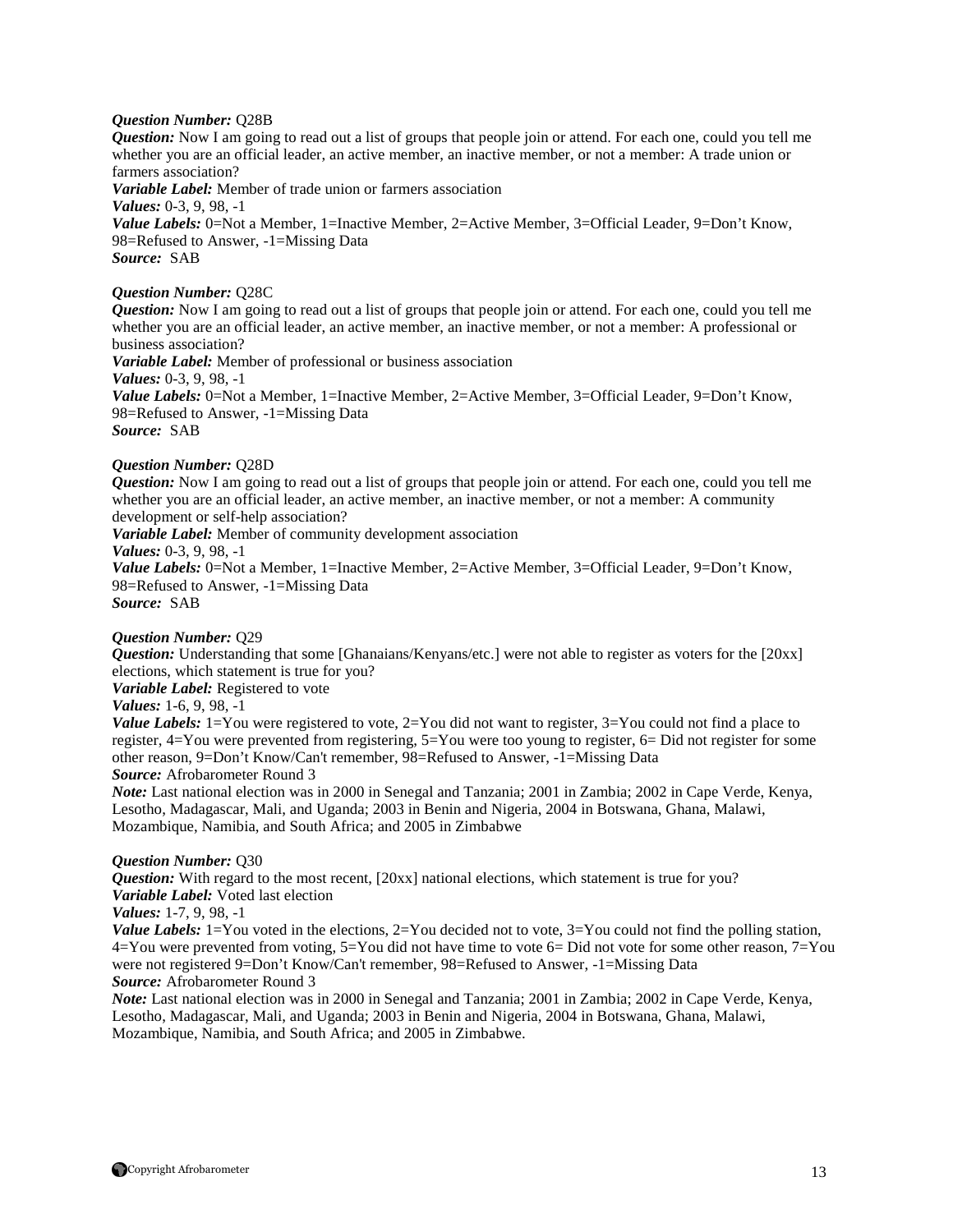#### *Question Number:* Q31A

*Question:* Here is a list of actions that people sometimes take as citizens. For each of these, please tell me whether you, personally, have done any of these things during the past year. If not, would you do this if you had the chance: Attended a community meeting?

*Variable Label:* Attend a community meeting

*Values:* 0-4, 9, 98, -1

*Value Labels:* 0=No, would never do this, 1=No, but would do if had the chance, 2=Yes, once or twice, 3=Yes, several times, 4=Yes, often, 9=Don't Know, 98=Refused to Answer, -1=Missing Data *Source:* SAB

#### *Question Number:* Q31B

*Question:* Here is a list of actions that people sometimes take as citizens. For each of these, please tell me whether you, personally, have done any of these things during the past year. If not, would you do this if you had the chance: Got together with others to raise an issue?

*Variable Label:* Join others to raise an issue

*Values:* 0-4, 9, 98, -1

*Value Labels:* 0=No, would never do this,  $1=N_0$ , but would do if had the chance,  $2=Y$ es, once or twice,  $3=Y$ es, several times, 4=Yes, often, 9=Don't Know, 98=Refused to Answer, -1=Missing Data *Source:* SAB

#### *Question Number:* Q31C

*Question:* Here is a list of actions that people sometimes take as citizens. For each of these, please tell me whether you, personally, have done any of these things during the past year. If not, would you do this if you had the chance: Attended a demonstration or protest march?

*Variable Label:* Attend a demonstration or protest march

*Values:* 0-4, 9, 98, -1

*Value Labels:* 0=No, would never do this, 1=No, but would do if had the chance,  $2=Yes$ , once or twice,  $3=Yes$ , several times, 4=Yes, often, 9=Don't Know, 98=Refused to Answer, -1=Missing Data *Source:* Zambia96

#### *Question Number:* Q32A

*Question:* During the past year, how often have you contacted any of the following persons for help to solve a problem or to give them your views: A Local Government Councillor?

*Variable Label:* Contact Local government councillor

#### *Values:* 0-3, 9, 98, -1

*Value Labels:* 0=Never, 1=Only once, 2=A few times, 3=Often, 9=Don't Know, 98=Refused to Answer, -1=Missing Data

*Source:* Adapted from Zambia96

*Note:* Question not asked in Zimbabwe.

*Note:* "Local Government Councillor" in Botswana, Kenya, Malawi, Namibia, Nigeria, South Africa, Tanzania, Uganda, and Zambia; "District Chief Executive" in Ghana and Mozambique; "Village Development Councillor" in Lesotho; "Conseiller Communal" in Benin, Madagascar and Mali; "Um deputado da Assembleia Municipal" in Cape Verde.

#### *Question Number:* Q32B

*Question:* During the past year, how often have you contacted any of the following persons for help to solve a problem or to give them your views: A Member of Parliament/National Assembly Representative? *Variable Label:* Contact MP *Values:* 0-3, 9, 98, -1

*Value Labels:* 0=Never, 1=Only once, 2=A few times, 3=Often, 9=Don't Know, 98=Refused to Answer, -1=Missing Data

*Source:* Adapted from Zambia96

*Note:* Question not asked in Zimbabwe.

*Note:* "National Assembly Representative" in Benin, Cape Verde, Madagascar, Mali, Mozambique, Namibia, Nigeria, Senegal and South Africa; "Member of Parliament" in Botswana, Ghana, Kenya, Lesotho, Malawi, Tanzania, Uganda, Zambia, and Zimbabwe.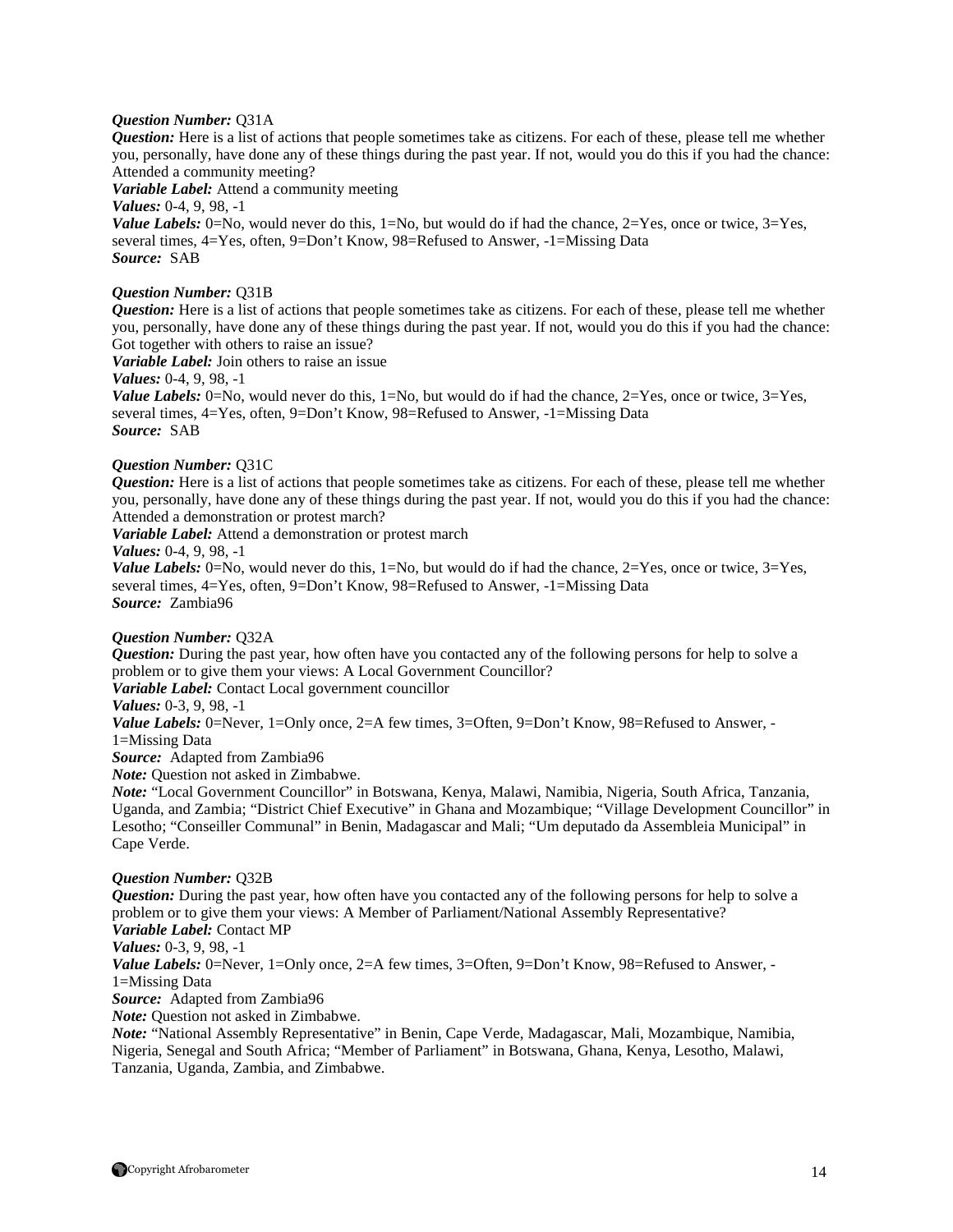*Question Number:* Q32C *Question:* During the past year, how often have you contacted any of the following persons for help to solve a problem or to give them your views: An official of a government ministry? *Variable Label:* Contact official of a government ministry *Values:* 0-3, 9, 98, -1 Value Labels: 0=Never, 1=Only once, 2=A few times, 3=Often, 9=Don't Know, 98=Refused to Answer, -1=Missing Data *Source:* Adapted from Zambia96 *Note:* Question not asked in Zimbabwe.

*Question Number:* Q32D

*Question:* During the past year, how often have you contacted any of the following persons for help to solve a problem or to give them your views: A political party official? *Variable Label:* Contact political party official *Values:* 0-3, 9, 98, -1 *Value Labels:* 0=Never, 1=Only once, 2=A few times, 3=Often, 9=Don't Know, 98=Refused to Answer, -1=Missing Data *Source:* Adapted from Zambia96 *Note:* Question not asked in Zimbabwe.

*Question Number:* Q32E *Question:* During the past year, how often have you contacted any of the following persons for help to solve a problem or to give them your views: A religious leader? *Variable Label:* Contact religious leader *Values:* 0-3, 9, 98, -1 *Value Labels:* 0=Never, 1=Only once, 2=A few times, 3=Often, 9=Don't Know, 98=Refused to Answer, -1=Missing Data *Source:* Adapted from Zambia96 *Note:* Question not asked in Zimbabwe.

*Question Number:* Q32F *Question:* During the past year, how often have you contacted any of the following persons for help to solve a problem or to give them your views: A traditional ruler? *Variable Label:* Contact traditional ruler *Values:* 0-3, 7, 9, 98, -1 *Value Labels:* 0=Never, 1=Only once, 2=A few times, 3=Often, 7=Not Applicable, 9=Don't Know, 98=Refused to Answer, -1=Missing Data *Source:* Adapted from Zambia96 *Note:* Question not asked in Cape Verde and Zimbabwe.

*Question Number:* Q32G *Question:* During the past year, how often have you contacted any of the following persons for help to solve a problem or to give them your views: Some other influential person? *Variable Label:* Contact some other influential person *Values:* 0-3, 9, 98, -1 *Value Labels:* 0=Never, 1=Only once, 2=A few times, 3=Often, 9=Don't Know, 98=Refused to Answer, -1=Missing Data *Source:* Adapted from Zambia96 *Note:* Question not asked in Zimbabwe.

*Question Number:* Q33 *Question:* Think of the last time you contacted any of the above leaders. Was the main reason to: *Variable Label:* Why contact *Values:* 1-4, 7, 9, 98, -1 *Value Labels:* 1=Tell them about personal problems, 2= Tell them about a community or public problem, 3= Give your view on political issue 4=Something else, 9=Don't Know, 98=Refused to Answer, -1=Missing Data *Note:* Question not asked in Zimbabwe.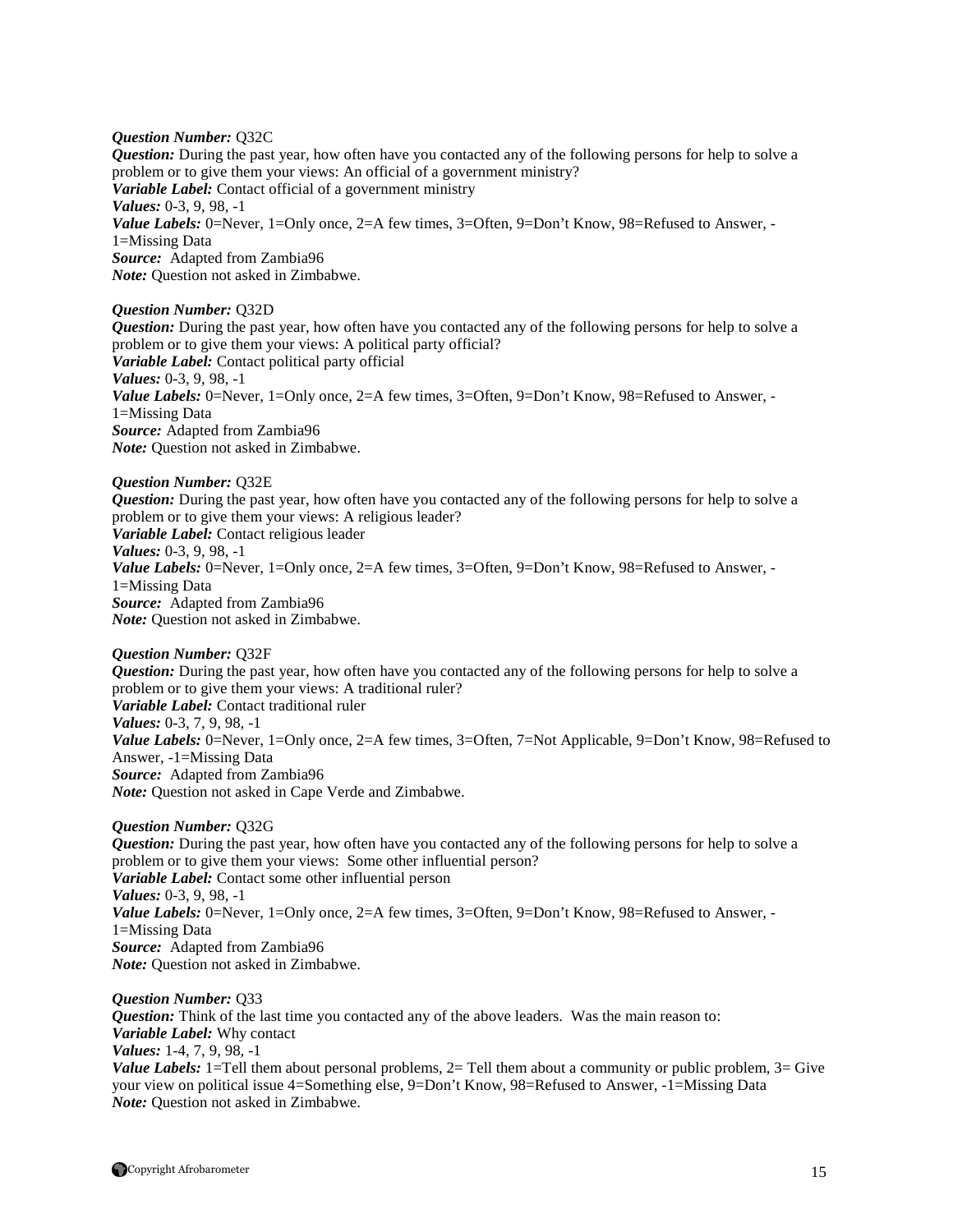#### *Question Number:* Q34

*Question:* What if anything does democracy mean to you?

*Variable Label:* Understand democracy

*Values:* 1-3, 9, -1

*Value Labels:* 1=Understood "democracy" in national language, 2= Required local language translation, 3=Did not understand the word or question, even in the local language, -1=Missing

# *Source:* Afrobarometer Round 3

*Note:* Interviewer was instructed as follows: "Read the question in the language of the interview, but always state the word ;democracy' in the national language (i.e., English, French, Portuguese or Kiswahili). Only translate into local language if respondent does not understand the word 'democracy.' Record whether respondent understood word in national language or required a local language translation."

#### *Question Number:* Q35A

*Question:* What if anything does democracy mean to you? *Variable Label:* Meaning of democracy-first verbatim response *Values:* String variable *Source:* Ghana 97

*Note:* Respondent could give up to three responses. Interviewer recorded respondent's verbatim response in the national language (i.e., English, French, Portuguese or Kiswahili). Responses were coded by Field Supervisors and checked by National Investigator.

#### *Question Number:* Q35pt1

*Question:* What if anything does democracy mean to you? *Variable Label:* First meaning of democracy (code) *Values:* 0-12, 14-17, 19-21, 995, 998, 999, -1

*Value Labels:* 0=Nothing/Democracy has no meaning, 1=Civil liberties/personal freedoms (e.g. freedom of speech, religion, movement, etc…), 2=Government by, for, of the people/popular rule, 3=Voting/elections/multiparty competition, 4=Peace/unity/power sharing, 5=Social/economic development, 6=Equality/justice, 7=Majority rule, 8=Governance/effectiveness/accountability/rule of law, 9=National independence/people's self-determination=9, 10=Mutual respect, 11=Working together, 12=Other positive meanings, 14=Conflict/confusion,

15=Corruption/abuse of power, 16=Social/economic hardship, 17=Other negative meanings, 19=Civilian politics/government, 20=Change of government/leadership/laws, 21=Other neutral/ null meanings, 995=Other, 998=Refused to answer, 999=Don't know/Did not understand the question, -1=Missing data

*Note:* Respondent could give up to three responses. Interviewer recorded respondent's verbatim response in the national language (i.e., English, French, Portuguese or Kiswahili). Responses were coded by Field Supervisors and checked by National Investigator.

#### *Question Number:* Q35B

*Question:* What if anything does democracy mean to you?

*Variable Label:* Meaning of democracy-second verbatim response

*Values:* String variable

*Source:* Ghana 97

*Note:* Respondent could give up to three responses. Interviewer recorded respondent's verbatim response in the national language (i.e., English, French, Portuguese or Kiswahili). Responses were coded by Field Supervisors and checked by National Investigator.

#### *Question Number:* Q35pt2

*Question:* What if anything does democracy mean to you? *Variable Label:* Second meaning of democracy (code) *Values:* 1-12, 14-17, 19-21, 996, -1

*Value Labels:* 1=Civil liberties/personal freedoms (e.g. freedom of speech, religion, movement, etc...), 2=Government by, for, of the people/popular rule, 3=Voting/elections/multiparty competition, 4=Peace/unity/power sharing, 5=Social/economic development, 6=Equality/justice, 7=Majority rule,

8=Governance/effectiveness/accountability/rule of law, 9=National independence/people's self-determination=9, 10=Mutual respect, 11=Working together, 12=Other positive meanings, 14=Conflict/confusion,

15=Corruption/abuse of power, 16=Social/economic hardship, 17=Other negative meanings, 19=Civilian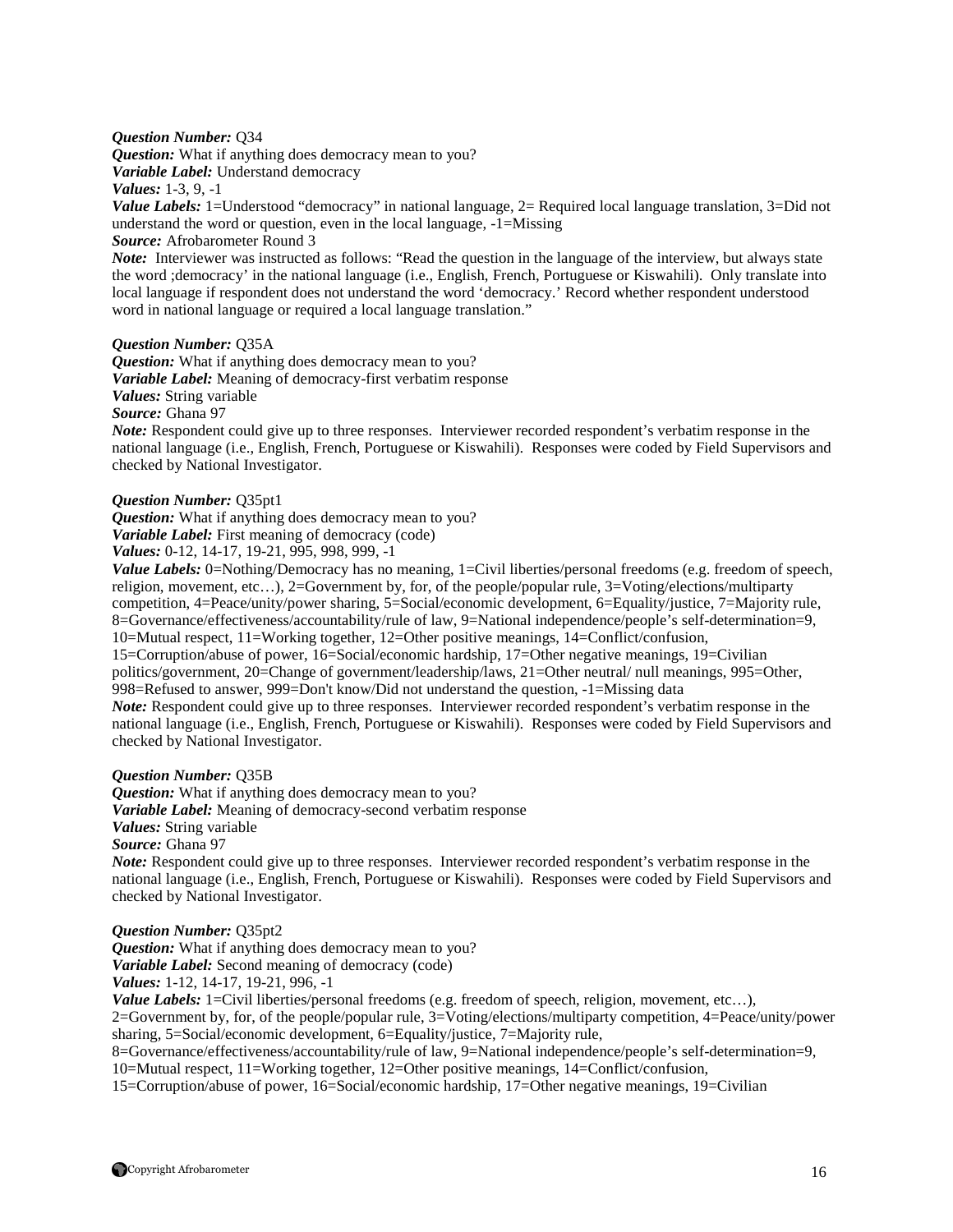politics/government, 20=Change of government/leadership/laws, 21=Other neutral/ null meanings, 996=No Further Answer, -1=Missing data

*Note:* Respondent could give up to three responses. Interviewer recorded respondent's verbatim response in the national language (i.e., English, French, Portuguese or Kiswahili). Responses were coded by Field Supervisors and checked by National Investigator.

#### *Question Number:* Q35C

*Question:* What if anything does democracy mean to you? *Variable Label:* Meaning of democracy-third verbatim response *Values:* String variable *Source:* Ghana 97 *Note:* Respondent could give up to three responses. Interviewer recorded respondent's verbatim response in the national language (i.e., English, French, Portuguese or Kiswahili). Responses were coded by Field Supervisors and checked by National Investigator.

#### *Question Number:* Q35pt3

*Question:* What if anything does democracy mean to you? *Variable Label:* Third meaning of democracy (code) *Values:* 1-12, 14-17, 19-21, 996, -1 *Value Labels:* 1=Civil liberties/personal freedoms (e.g., freedom of speech, religion, movement, etc...), 2=Government by, for, of the people/popular rule, 3=Voting/elections/multiparty competition, 4=Peace/unity/power sharing, 5=Social/economic development, 6=Equality/justice, 7=Majority rule, 8=Governance/effectiveness/accountability/rule of law, 9=National independence/people's self-determination=9, 10=Mutual respect, 11=Working together, 12=Other positive meanings, 14=Conflict/confusion, 15=Corruption/abuse of power, 16=Social/economic hardship, 17=Other negative meanings, 19=Civilian politics/government, 20=Change of government/leadership/laws, 21=Other neutral/ null meanings, 996=No Further

Answer, -1=Missing data

#### *Source:* Ghana 97

*Note:* Respondent could give up to three responses. Interviewer recorded respondent's verbatim response in the national language (i.e., English, French, Portuguese or Kiswahili). Responses were coded by Field Supervisors and checked by National Investigator.

#### *Question Number:* Q36A

*Question:* There are many ways to govern a country. Would you disapprove or approve of the following alternatives: Only one political party is allowed to stand for election and hold office? *Variable Label:* Reject one-party rule *Values:* 1-5, 9, 98, -1 *Value Labels:* 1=Strongly Disapprove, 2=Disapprove, 3=Neither Approve Nor Disapprove, 4=Approve, 5=Strongly Approve, 9=Don't Know, 98=Refused to Answer, -1=Missing Data *Source:* NDB *Note:* Interviewer probed for strength of opinion.

#### *Question Number:* Q36B

*Question:* There are many ways to govern a country. Would you disapprove or approve of the following alternatives: The army comes in to govern the country? *Variable Label:* Reject military rule *Values:* 1-5, 9, 98, -1 *Value Labels:* 1=Strongly Disapprove, 2=Disapprove, 3=Neither Approve Nor Disapprove, 4=Approve, 5=Strongly Approve, 9=Don't Know, 98=Refused to Answer, -1=Missing Data *Source:* Adapted from NDB *Note:* Interviewer probed for strength of opinion.

#### *Question Number:* Q36C

*Question:* There are many ways to govern a country. Would you disapprove or approve of the following alternatives: Elections and Parliament/National Assembly are abolished so that the President/Prime Minister can decide everything? *Variable Label:* Reject one-man rule *Values:* 1-5, 9, 98, -1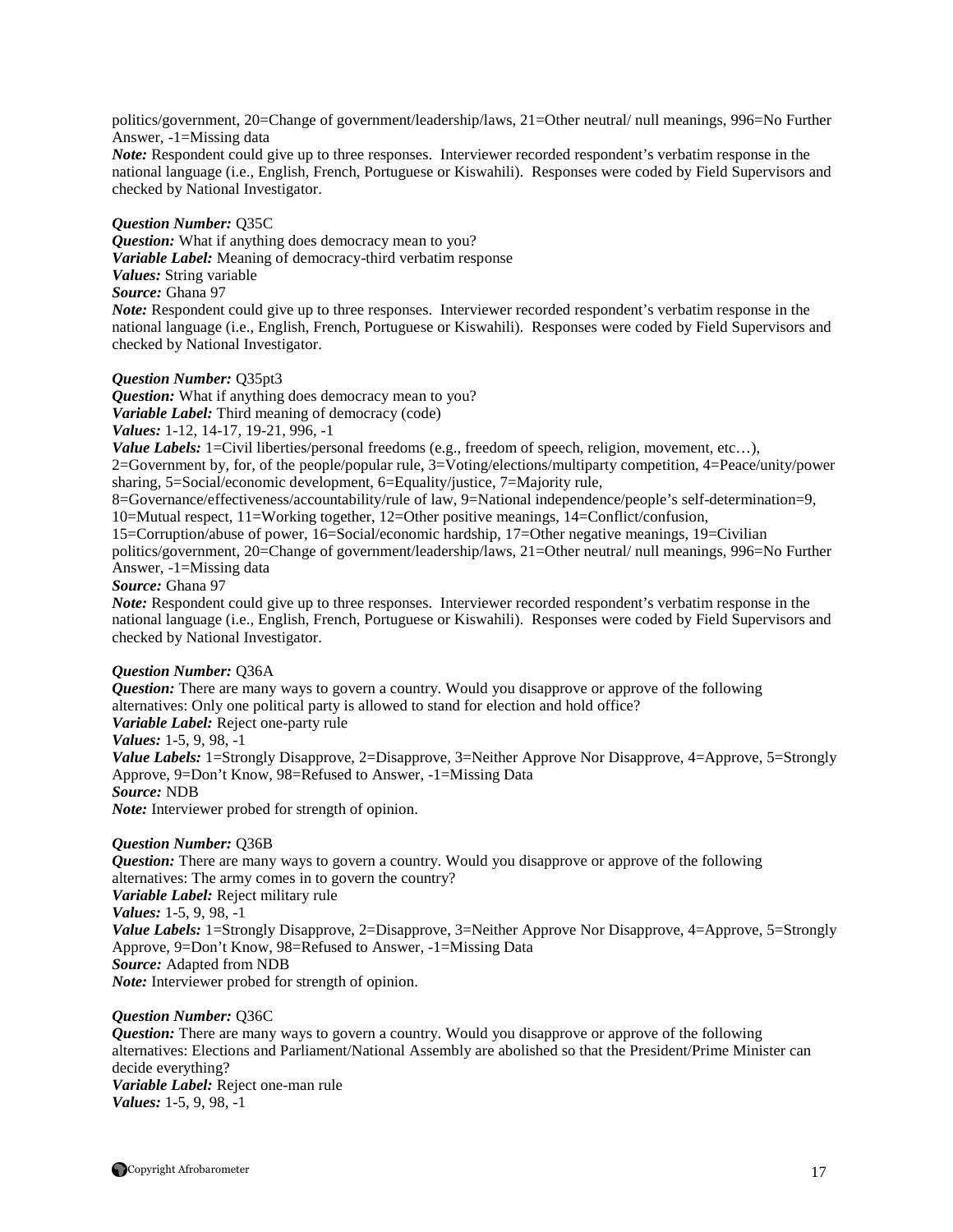*Value Labels:* 1=Strongly Disapprove, 2=Disapprove, 3=Neither Approve Nor Disapprove, 4=Approve, 5=Strongly Approve, 9=Don't Know, 98=Refused to Answer, -1=Missing Data

*Source:* SAB

*Note:* Interviewer probed for strength of opinion. "National Assembly" in Benin, Cape Verde, Madagascar, Mali, Mozambique, Namibia, Nigeria, Senegal and South Africa; "Parliament" in Botswana, Ghana, Kenya, Lesotho, Malawi, Tanzania, Uganda, Zambia, and Zimbabwe. "Prime Minister" in Lesotho; "President" in all other countries.

#### *Question Number:* Q37

*Question:* Which of these three statements is closest to your own opinion?

A: Democracy is preferable to any other kind of government.

B: In some circumstances, a non-democratic government can be preferable.

C: For someone like me, it doesn't matter what kind of government we have.

*Variable Label:* Support for democracy

*Values:* 1-3, 9, 98, -1

*Value Labels:* 1=Statement C: Doesn't matter, 2=Statement B: Sometimes non-democratic preferable, 3=Statement A: Democracy preferable, 9=Don't Know, 98=Refused to Answer, -1=Missing Data

*Source:* Latinobarometer (LB)

*Note:* Interviewer stated the word "democracy" in national language (i.e., English, French, Portuguese or Kiswahili), not in a local language.

#### *Question Number:* Q38

*Question:* Let's change the subject. I would like to hear your views about how this country is governed. Which of the following statements is closest to your view? Choose Statement A or Statement B.

A: We should choose our leaders in this country through regular, open and honest elections.

B: Since elections sometimes produce bad results, we should adopt other methods for choosing this country's leaders.

*Variable Label:* Choose leaders through elections vs. other methods

*Values:* 1-5, 9, 98, -1

*Value Labels:* 1=Agree Very Strongly with A, 2=Agree with A, 3=Agree with B, 4=Agree Very Strongly with B, 5=Agree with Neither, 9=Don't Know, 98=Refused to Answer, -1=Missing Data *Source:* Afrobarometer Round 2

*Note:* Interviewer probed for strength of opinion, asking "Do you agree or agree very strongly?"

#### *Question Number:* Q39

*Question:* Which of the following statements is closest to your view? Choose Statement A or Statement B. A: Political parties create division and confusion; it is therefore unnecessary to have many political parties in [Ghana/Kenya/etc.].

B: Many political parties are needed to make sure that [Ghanaians/Kenyans/etc.] have real choices in who governs them.

*Variable Label:* Political parties divisive vs. many parties needed

*Values:* 1-5, 9, 98, -1

*Value Labels:* 1=Agree Very Strongly with A, 2=Agree with A, 3=Agree with B, 4=Agree Very Strongly with B, 5=Agree with Neither, 9=Don't Know, 98=Refused to Answer, -1=Missing Data

*Source:* Afrobarometer Round 2

*Note:* Interviewer probed for strength of opinion, asking "Do you agree or agree very strongly?"

#### *Question Number:* Q40

*Question:* Which of the following statements is closest to your view? Choose Statement A or Statement B. A: The members of Parliament/National Assembly represent the people; therefore they should make laws for this country, even if the President/Prime Minister does not agree.

B: Since the President/Prime Minister represents all of us, he should pass laws without worrying about what the Parliament/National Assembly thinks.

*Variable Label:* Parliament makes laws vs. president does

*Values:* 1-5, 9, 98, -1

*Value Labels:* 1=Agree Very Strongly with A, 2=Agree with A, 3=Agree with B, 4=Agree Very Strongly with B, 5=Agree with Neither, 9=Don't Know, 98=Refused to Answer, -1=Missing Data *Source:* Afrobarometer Round 2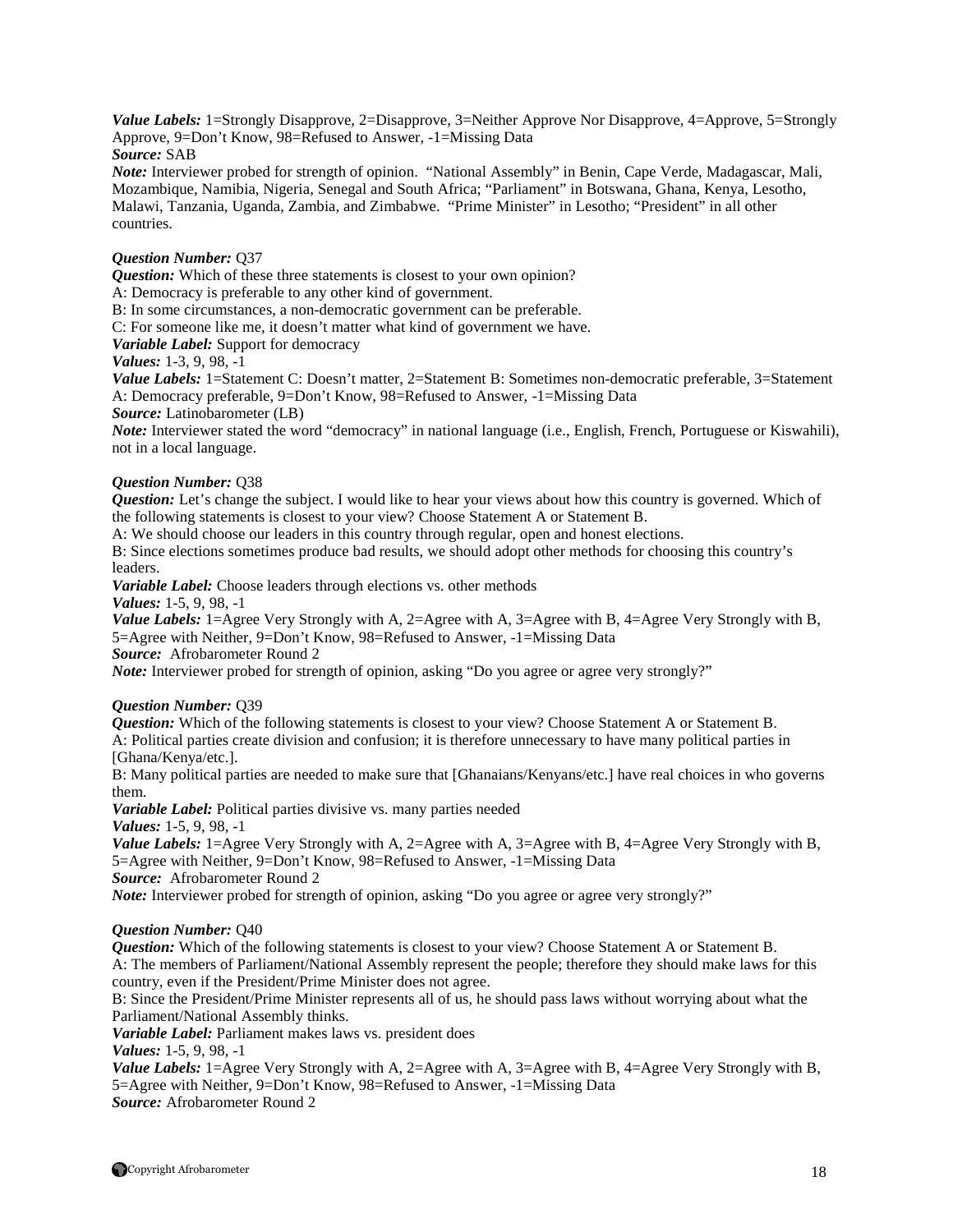*Note:* Interviewer probed for strength of opinion, asking "Do you agree or agree very strongly?" "National Assembly" in Benin, Cape Verde, Madagascar, Mali, Mozambique, Namibia, Nigeria, Senegal and South Africa; "Parliament" in Botswana, Ghana, Kenya, Lesotho, Malawi, Tanzania, Uganda, Zambia, and Zimbabwe. "Prime Minister" in Lesotho; "President" in all other countries.

#### *Question Number:* Q41

*Question:* Which of the following statements is closest to your view? Choose Statement A or Statement B. A: Since the President/Prime Minister was elected to lead the country, he should not be bound by laws or court decisions that he thinks are wrong.

B: The President/Prime Minister must always obey the laws and the courts, even if he thinks they are wrong. *Variable Label:* President free to act vs. obey the laws and courts

*Values:* 1-5, 9, 98, -1

*Value Labels:* 1=Agree Very Strongly with A, 2=Agree with A, 3=Agree with B, 4=Agree Very Strongly with B, 5=Agree with Neither, 9=Don't Know, 98=Refused to Answer, -1=Missing Data

*Note:* Interviewer probed for strength of opinion, asking "Do you agree or agree very strongly?" "Prime Minister" in Lesotho; "President" in all other countries.

#### *Question Number:* Q42

*Question:* Which of the following statements is closest to your view? Choose Statement A or Statement B. A: Our present system of elected government should be given more time to deal with inherited problems. B: If our present system cannot produce results soon, we should try another form of government. *Variable Label:* Time to deal with problems vs. try another form *Values:* 1-5, 9, 98, -1

*Value Labels:* 1=Agree Very Strongly with A, 2=Agree with A, 3=Agree with B, 4=Agree Very Strongly with B, 5=Agree with Neither, 9=Don't Know, 98=Refused to Answer, -1=Missing Data

*Note:* Interviewer probed for strength of opinion, asking "Do you agree or agree very strongly?"

Now let us speak about the political system in this country?

#### *Question Number:* 43A1

*Question:* Can you tell me the name of: Your Member of Parliament/National Assembly Representative? *Variable Label:* Identify MP (verbatim)

*Values:* String variable

*Source:* Afrobarometer Round 3

*Note:* Question not asked in Zimbabwe. Interviewer preceded question with the statement: "Now let us speak about the political system in this country." Interviewer recorded respondent's verbatim response, and then coded the answer. "National Assembly Representative" in Benin, Cape Verde, Lesotho, Madagascar, Mali, Namibia, Nigeria, Senegal and South Africa; "Member of Parliament" in Botswana, Ghana, Kenya, Malawi, Mozambique, Tanzania, Uganda and Zambia.

#### *Question Number:* 43A2

*Question:* Can you tell me the name of: Your Member of Parliament/National Assembly Representative? *Variable Label:* Identify MP (code) *Values:* 1-3, 9, 98, -1

*Value Labels:* 1=Know but can't remember, 2=Incorrect guess, 3=Correct name, 9=Don't Know, 98=Refused to Answer, -1=Missing Data

*Source:* Afrobarometer Round 3

*Note:* Question not asked in Zimbabwe. Interviewer preceded question with the statement: "Now let us speak about the political system in this country." Interviewer recorded respondent's verbatim response, and then coded the answer. "National Assembly Representative" in Benin, Cape Verde, Lesotho, Madagascar, Mali, Namibia, Nigeria, Senegal and South Africa; "Member of Parliament" in Botswana, Ghana, Kenya, Malawi, Mozambique, Tanzania, Uganda and Zambia.

*Question Number:* 43B1 *Question:* Can you tell me the name of: Your Local Government Councillor? *Variable Label:* Identify Local Government Councillor (verbatim) *Values:* String variable *Source:* Afrobarometer Round 3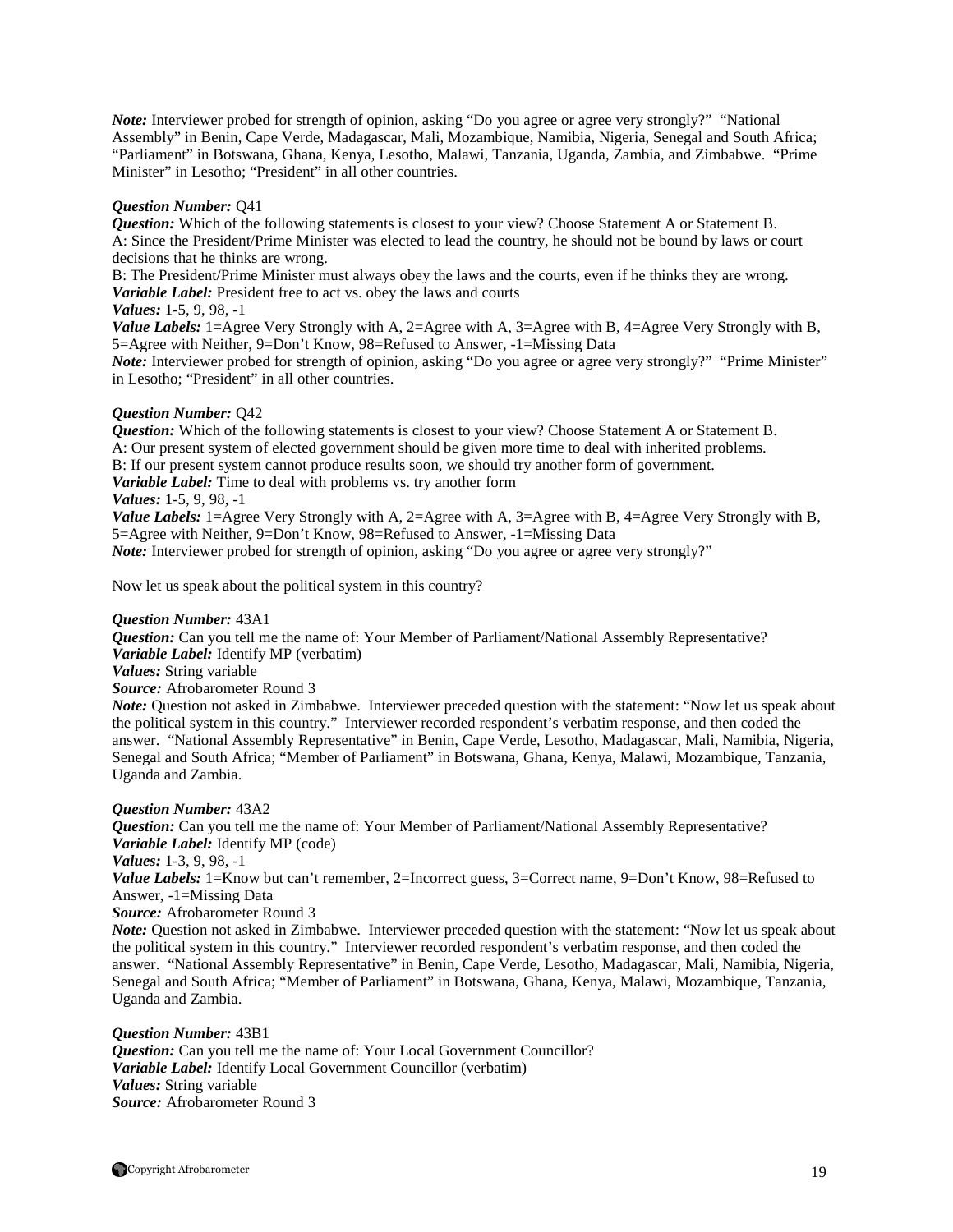*Note:* Interviewer recorded respondent's verbatim response, and then coded the answer. Question not asked in Zimbabwe. "Local Government Councillor" in Botswana, Kenya, Malawi, Namibia, Nigeria, South Africa, Tanzania, Uganda, and Zambia; "District Chief Executive" in Ghana and Mozambique; "Village Development Councillor" in Lesotho; "Maire de votre commune" in Benin, Madagascar, and Mali; "Presidente da Assembleia Municipal" in Cape Verde.

#### *Question Number:* 43B2

*Question:* Can you tell me the name of: Your Local Government Councillor? *Variable Label:* Identify local government councilor (code) *Values:* 1-3, 7, 9, 98, -1 *Value Labels:* 1=Know but can't remember, 2=Incorrect guess, 3=Correct name, 9=Don't Know, 98=Refused to Answer, -1=Missing Data *Source:* Afrobarometer Round 3

*Note*: Interviewer recorded respondent's verbatim response, and then coded the answer. Ouestion not asked in Zimbabwe. "Local Government Councillor" in Botswana, Kenya, Malawi, Namibia, Nigeria, South Africa, Tanzania, Uganda, and Zambia; "District Chief Executive" in Ghana and Mozambique; "Village Development Councillor" in Lesotho; "Maire de votre commune" in in Benin, Madagascar, and Mali; "Presidente da Assembleia Municipal" in Cape Verde.

#### *Question Number:* 43C1

*Question:* Can you tell me the name of: The Deputy President/Vice President?

*Variable Label:* Identify Deputy President (verbatim)

*Values:* String Variable

*Source:* Afrobarometer Round 3

*Note:* Interviewer recorded respondent's verbatim response, and then coded the answer. Ouestion not asked in Zimbabwe. "Votre préfet" in Benin; "President of the National Assembly" in Cape Verde, Madagascar, Mali, Mozambique and Senegal; "Vice President" in Botswana, Ghana, Kenya, Malawi, Nigeria, Tanzania and Zambia; "Deputy President" in South Africa and Uganda; "Deputy Prime Minister" in Lesotho; "Prime Minister" in Namibia. Correct answer is Seretse Khama Ian Khama in Botswana; Aristides Lima in Cape Verde; Alhaji Aliu Mahama in Ghana; Moody Awori in Kenya; Lesao Lehohla in Lesotho; Jean Lahiniriko in Madagascar; Cassim Chilumpa in Malawi; Ibrahim Boubacar Keita in Mali; Eduardo Joaquim Mumlembwe in Mozambique; Nahas Angula in Namibia; Alhaji Atiku Abubakar in Nigeria; Pape Diop in Senegal; Pumzile Mlambo-Ngcuka in South Africa; Ali Mohamed Shein in Tanzania; Dr. Gilbert Bukenya in Uganda; Lupando Mwape in Zambia. In Benin, this is a local government position and there are multiple correct responses. Namibia.

#### *Question Number:* 43C2

*Question:* Can you tell me the name of: The Deputy President/Vice President?

*Variable Label:* Identify Deputy President (code)

*Values:* 1-3, 9, 98, -1

*Value Labels:* 1=Know but can't remember, 2=Incorrect guess, 3=Correct name, 9=Don't Know, 98=Refused to Answer, -1=Missing Data

*Source:* Afrobarometer Round 3

*Note:* Interviewer recorded respondent's verbatim response, and then coded the answer. Question not asked in Zimbabwe. "Votre préfet" in Benin; "President of the National Assembly" in Cape Verde, Madagascar, Mali, Mozambique and Senegal; "Vice President" in Botswana, Ghana, Kenya, Malawi, Nigeria, Tanzania and Zambia; "Deputy President" in South Africa and Uganda; "Deputy Prime Minister" in Lesotho; "Prime Minister" in Namibia. Correct answer is Seretse Khama Ian Khama in Botswana; Aristides Lima in Cape Verde; Alhaji Aliu Mahama in Ghana; Moody Awori in Kenya; Lesao Lehohla in Lesotho; Jean Lahiniriko in Madagascar; Cassim Chilumpa in Malawi; Ibrahim Boubacar Keita in Mali; Eduardo Joaquim Mumlembwe in Mozambique; Nahas Angula in Namibia; Alhaji Atiku Abubakar in Nigeria; Pape Diop in Senegal; Pumzile Mlambo-Ngcuka in South Africa; Ali Mohamed Shein in Tanzania; Dr. Gilbert Bukenya in Uganda; Lupando Mwape in Zambia. In Benin, this is a local government position and there are multiple correct responses.

#### *Question Number:* 44A1

*Question:* Do you happen to know: Which political party has the most seats in parliament/the national assembly? *Variable Label:* Know: political party w/most seats (verbatim) *Values:* String Variable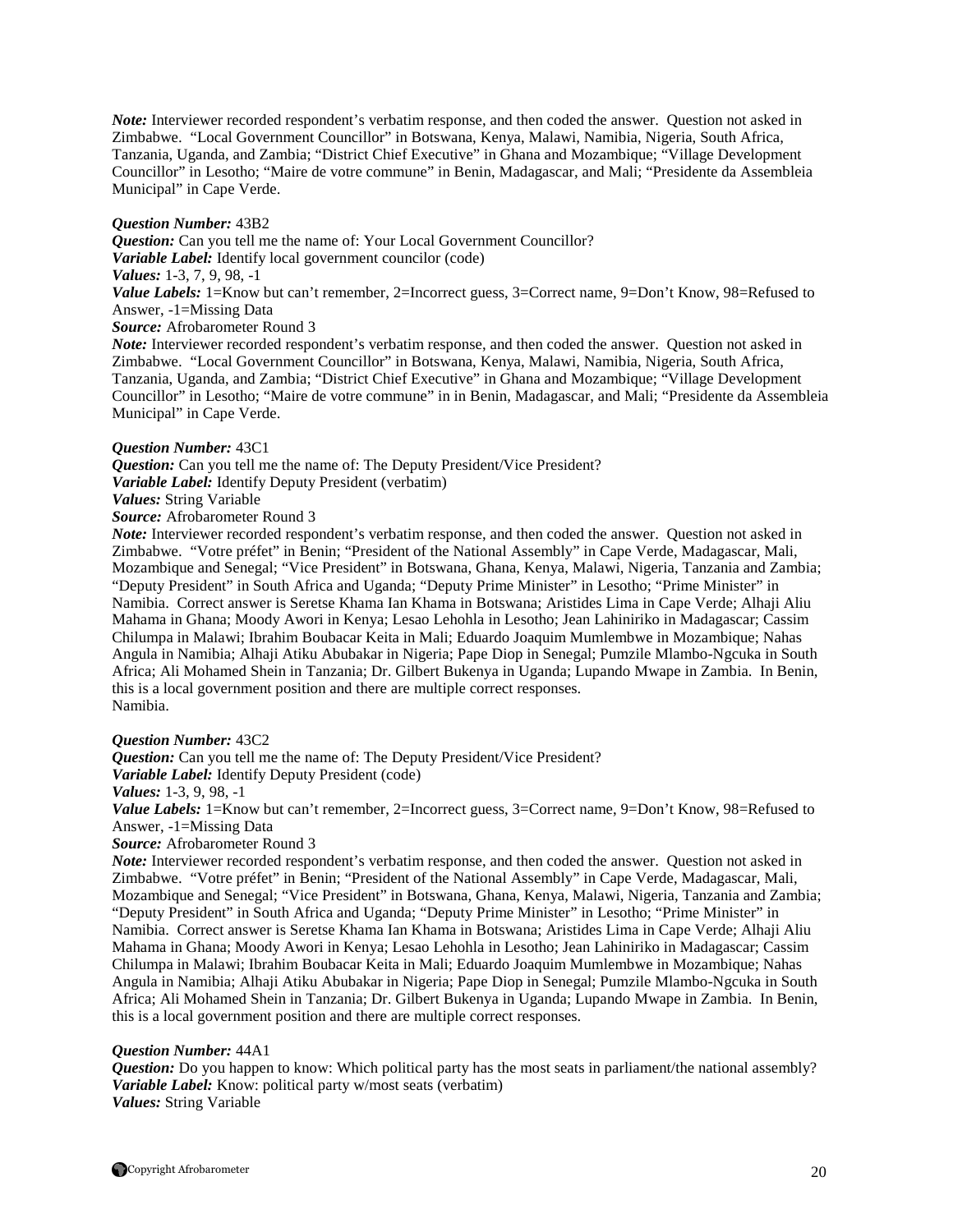#### *Source:* Afrobarometer Round 3

*Note:* Question not asked in Zimbabwe. "National Assembly" in Benin, Madagascar, Mali, Namibia, Nigeria, Senegal and South Africa; "Parliament" in Botswana, Cape Verde, Ghana, Kenya, Lesotho, Malawi, Mozambique, Tanzania, Uganda and Zambia. Correct answer is Presidential Movement (UBF, MADEP, FC, IDP, and four small parties) in Benin; BDP in Botswana; PAICV in Cape Verde; New Patriotic Party or NPP in Ghana; NARC in Kenya; Lesotho Congress for Democracy (LCD) in Lesotho; TIM in Madagascar; MCP in Malawi; Hope 2002 Coalition (RPM, CNID, MPR and RDT) in Mali; Frelimo in Mozambique; SWAPO in Namibia; PDP in Nigeria; PDS in Senegal; ANC in South Africa; CCM in Tanzania; NRMO in Uganda; and MMD in Zambia.

#### *Question Number:* 44A2

*Question:* Do you happen to know: Which political party has the most seats in parliament/national assembly? *Variable Label:* Know: political party w/most seats (code)

#### *Values:* 1-3, 9, 98, -1

*Value Labels:* 1=Know but can't remember, 2=Incorrect guess, 3=Correct name, 9=Don't Know, 98=Refused to Answer, -1=Missing Data

*Source:* Afrobarometer Round 3

*Note:* Question not asked in Zimbabwe. "National Assembly" in Benin, Madagascar, Mali, Namibia, Nigeria, Senegal and South Africa; "Parliament" in Botswana, Cape Verde, Ghana, Kenya, Lesotho, Malawi, Mozambique, Tanzania, Uganda and Zambia. Correct answer is Presidential Movement (UBF, MADEP, FC, IDP, and four small parties) in Benin; BDP in Botswana; PAICV in Cape Verde; New Patriotic Party or NPP in Ghana; NARC in Kenya; Lesotho Congress for Democracy (LCD) in Lesotho; TIM in Madagascar; MCP in Malawi; Hope 2002 Coalition (RPM, CNID, MPR and RDT) in Mali; Frelimo in Mozambique; SWAPO in Namibia; PDP in Nigeria; PDS in Senegal; ANC in South Africa; CCM in Tanzania; NRMO in Uganda; and MMD in Zambia.

#### *Question Number:* 44B1

*Question:* Do you happen to know: How many times someone can legally be elected President/Prime Minister? *Variable Label:* Know: Presidential term limits (verbatim)

#### *Values:* String variable

#### *Source:* Afrobarometer Round 3

*Note:* Question not asked in Zimbabwe. The word "legally" was not included in Benin, Botswana, Cape Verde, Ghana, Lesotho, Madagascar, Malawi, Mali, Mozambique, Tazania, and Uganda. "Prime Minister" in Lesotho; "President" in all other countries. Correct answer is no limit in Lesotho; three terms in Mozambique; and two terms everywhere else.

#### *Question Number:* 44B2

*Question:* Do you happen to know: How many times someone can be elected President/Prime Minister? *Variable Label:* Know: Presidential term limits (code)

#### *Values:* 1-3, 9, 98, -1

*Value Labels:* 1=Know but can't remember, 2=Incorrect guess, 3=Correct name, 9=Don't Know, 98=Refused to Answer, -1=Missing Data

#### *Source:* Afrobarometer Round 3

*Note:* Question not asked in Zimbabwe. The word "legally" was not included in Benin, Botswana, Cape Verde, Ghana, Lesotho, Madagascar, Malawi, Mali, Mozambique, Tazania, and Uganda. "Prime Minister" in Lesotho; "President" in all other countries. Correct answer is no limit in Lesotho; three terms in Mozambique; and two terms everywhere else.

#### *Question Number:* 44C1

*Question:* Do you happen to know: Whose responsibility it is to determine whether or not a law is constitutional? *Variable Label:* Know: Determine constitutionality (verbatim)

#### *Values:* String variable

#### *Source:* Afrobarometer Round 3

*Note:* Question not asked in Zimbabwe. In general, because of the generally low level of knowledge on this question, "correct" responses were broadly interpreted to include most responses that identified the courts/judiciary (as opposed to e.g., parliament, president, citizens, etc.), even if they did not mention the specific name of the court that is ultimately responsible for these decisions. Please note that some corrections have been made to the coding of responses on this question since individual country-data sets were released, so there may be some differences with the findings in country data sets.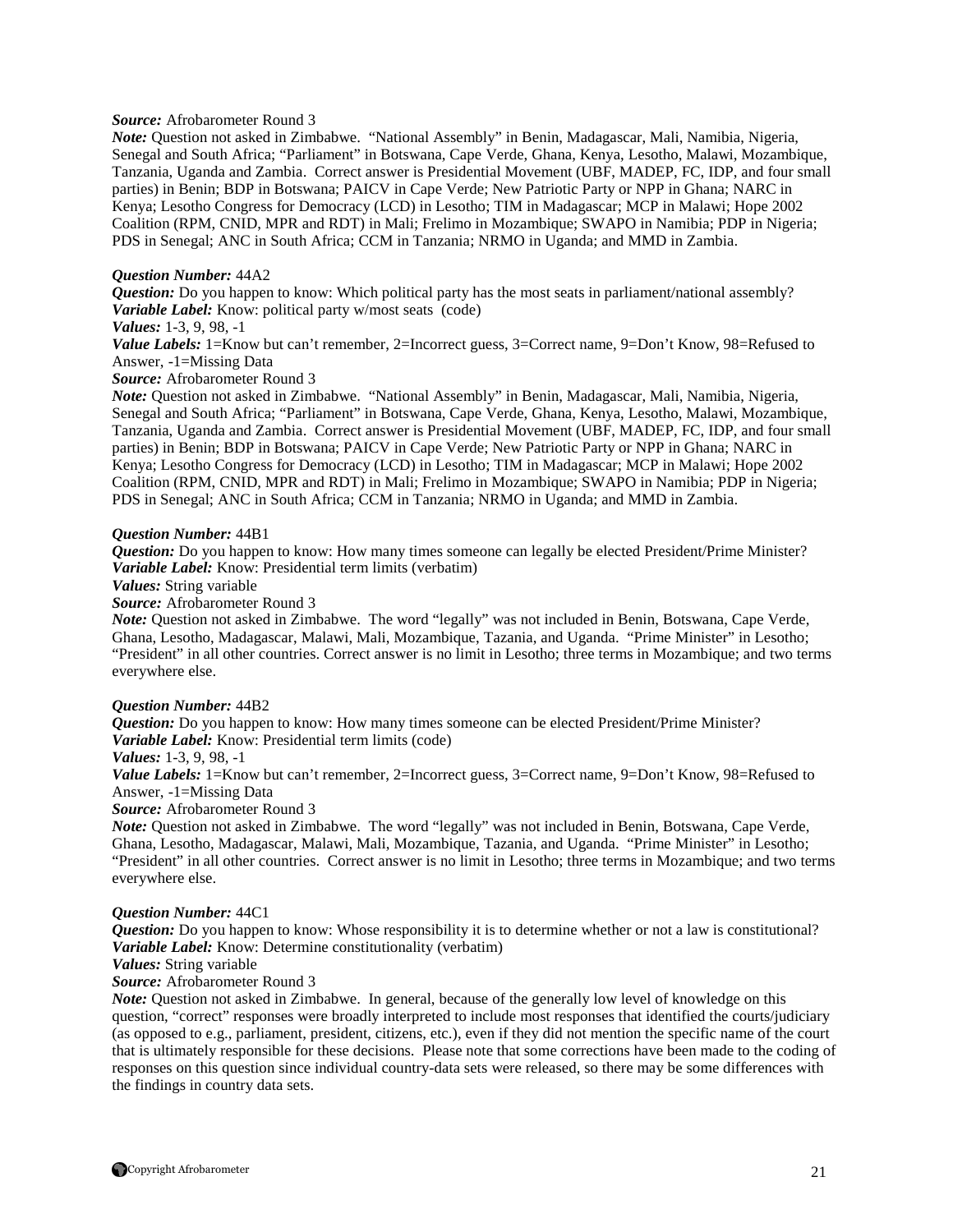#### *Question Number:* 44C2

*Question:* Do you happen to know: Whose responsibility it is to determine whether or not a law is constitutional? *Variable Label:* Know: Determine constitutionality (code)

*Values:* 1-3, 9, 98, -1

*Value Labels:* 1=Know but can't remember, 2=Incorrect guess, 3=Correct name, 9=Don't Know, 98=Refused to Answer, -1=Missing Data

*Source:* Afrobarometer Round 3

*Note:* Question not asked in Zimbabwe. In general, because of the generally low level of knowledge on this question, "correct" responses were broadly interpreted to include most responses that identified the courts/judiciary (as opposed to e.g., parliament, president, citizens, etc.), even if they did not mention the specific name of the court that is ultimately responsible for these decisions. Please note that some corrections have been made to the coding of responses on this question since individual country-data sets were released, so there may be some differences with the findings in country data sets.

#### *Question Number:* Q45

*Question:* On the whole, how would you rate the freeness and fairness of the last national election, held in [20xx]. Was it:

*Variable Label:* Elections free and fair

*Values:* 1-4, 8, 9, 98, -1

*Value Labels:* 1=completely free and fair, 2=Free and fair, but with minor problems, 3=Free and Fair, with major problems, 4=Not free and fair, 8=Do not understand questions, 9=Don't Know, 98=Refused to Answer, -1=Missing Data

*Note:* Last election was 2000 in Senegal and Tanzania; 2001 in Zambia; 2002 in Cape Verde, Kenya, Lesotho, Madagascar, Mali, and Uganda; 2003 in Benin and Nigeria, 2004 in Botswana, Ghana, Malawi, Mozambique, Namibia, and South Africa; and 2005 in Zimbabwe

#### *Question Number:* Q46

*Question:* In your opinion how much of a democracy is [Ghana/Kenya/etc.] today? *Variable Label:* Extent of democracy *Values:* 1-4, 8, 9, 98, -1 *Value Labels:* 1=Not a democracy, 2=A democracy, with major problems, 3=A democracy, but with minor problems, 4=A full democracy, 8=Do not understand question/democracy, 9=Don't Know, 98=Refused to Answer, -1=Missing Data *Source:* Ghana 97

*Note:* Interviewer stated the word "democracy" in national language (i.e., English, French, Portuguese or Kiswahili), not in a local language.

#### *Question Number:* Q47

*Question:* Overall, how satisfied are you with the way democracy works in [Ghana/Kenya/etc.]? Are you: *Variable Label:* Satisfaction with democracy *Values:* 0-4, 9, 98, -1 *Value Labels:* 0=My country is not a democracy, 1=Not at All Satisfied, 2=Not Very Satisfied, 3=Fairly Satisfied, 4=Very Satisfied, 9=Don't Know, 98=Refused to Answer, -1=Missing Data *Source:* Eurobarometer *Note:* Interviewer stated the word "democracy" in national language (i.e., English, French, Portuguese or Kiswahili), not in a local language.

#### *Question Number:* Q48

*Question:* In your opinion, how likely is it that [Ghana/Kenya, etc.] will remain a democratic country? *Variable Label:* Future of democracy *Values:* 0-4, 9, 98, -1 *Value Labels:* 0=Country is not a democracy, 1=Not at All Likely, 2=Not Very Likely, 3=Likely, 4=Very Likely, 9=Don't Know, 98=Refused to Answer, -1=Missing Data *Note:* Question not asked in Zimbabwe.

#### *Question Number:* Q49

*Question:* Which of the following statements is closest to your view? Choose Statement A or Statement B. A: It is important to obey the government in power no matter who you voted for.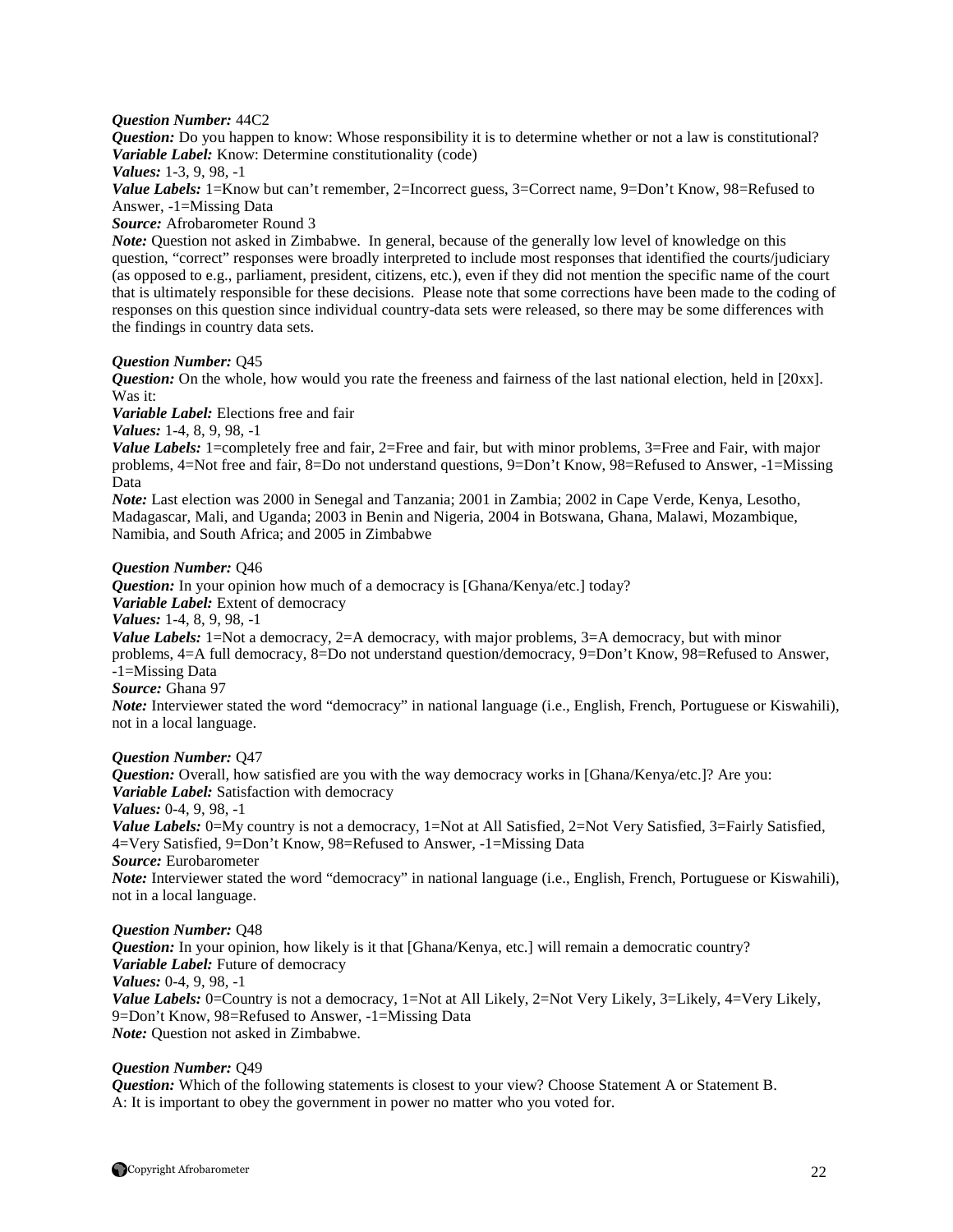B: It is not necessary to obey the laws of a government that I did not vote for.

*Variable Label:* Obey government always vs. only if vote for it

*Values:* 1-5, 9, 98, -1

*Value Labels:* 1=Agree Very Strongly with A, 2=Agree with A, 3=Agree with B, 4=Agree Very Strongly with B, 5=Agree with Neither, 9=Don't Know, 98=Refused to Answer, -1=Missing Data *Note:* Interviewer probed for strength of opinion, asking "Do you agree or agree very strongly?"

# *Question Number:* Q50

*Question:* Which of the following statements is closest to your view? Choose Statement A or Statement B.

A: It is better to find lawful solutions to problems even if it takes longer.

B: It is sometimes better to ignore the law and solve problems immediately using other means

*Variable Label:* Lawful vs. immediate solutions to problems

# *Values:* 1-5, 9, 98, -1

*Value Labels:* 1=Agree Very Strongly with A, 2=Agree with A, 3=Agree with B, 4=Agree Very Strongly with B, 5=Agree with Neither, 9=Don't Know, 98=Refused to Answer, -1=Missing Data *Note:* Interviewer probed for strength of opinion, asking "Do you agree or agree very strongly?"

# *Question Number:* Q51

*Question:* Which of the following statements is closest to your view. Choose Statement A or Statement B. A: The use of violence is never justified in [Ghanaian/Kenyan/etc.] politics.

B: In this country, it is sometimes necessary to use violence in support of a just cause.

*Variable Label:* Violence never justified vs. sometimes necessary

*Values:* 1-5, 9, 98, -1

*Value Labels:* 1=Agree Very Strongly with A, 2=Agree with A, 3=Agree with B, 4=Agree Very Strongly with B, 5=Agree with Neither, 9=Don't Know, 98=Refused to Answer, -1=Missing Data *Source:* Zambia96

*Note:* Interviewer probed for strength of opinion, asking "Do you agree or agree very strongly?"

# *Question Number:* Q52A

*Question:* For each of the following statements, please tell me whether you disagree or agree: Our constitution expresses the values and hopes of the [Ghanaian/Kenyan/etc.] people.

*Variable Label:* Constitution expresses values and hopes

*Values:* 1-5, 9, 98, -1

*Value Labels:* 1=Strongly Disagree, 2=Disagree, 3=Neither Agree Nor Disagree, 4=Agree, 5=Strongly Agree, 9=Don't Know, 98=Refused to Answer, -1=Missing Data

*Source:* SAB

*Note:* The interviewer probed for strength of opinion.

# *Question Number:* Q52B

*Question:* For each of the following statements, please tell me whether you disagree or agree: The courts have the right to make decisions that people always have to abide by.

*Variable Label:* Courts make binding decisions

*Values:* 1-5, 9, 98, -1

*Value Labels:* 1=Strongly Disagree, 2=Disagree, 3=Neither Agree Nor Disagree, 4=Agree, 5=Strongly Agree, 9=Don't Know, 98=Refused to Answer, -1=Missing Data

*Source:* Afrobarometer Round 2

*Note:* The interviewer probed for strength of opinion.

# *Question Number:* Q52C

*Question:* For each of the following statements, please tell me whether you disagree or agree: The police always have the right to make people obey the law.

*Variable Label:* People must obey the law

*Values:* 1-5, 9, 98, -1

*Value Labels:* 1=Strongly Disagree, 2=Disagree, 3=Neither Agree Nor Disagree, 4=Agree, 5=Strongly Agree, 9=Don't Know, 98=Refused to Answer, -1=Missing Data *Source:* Afrobarometer Round 2

*Note:* The interviewer probed for strength of opinion.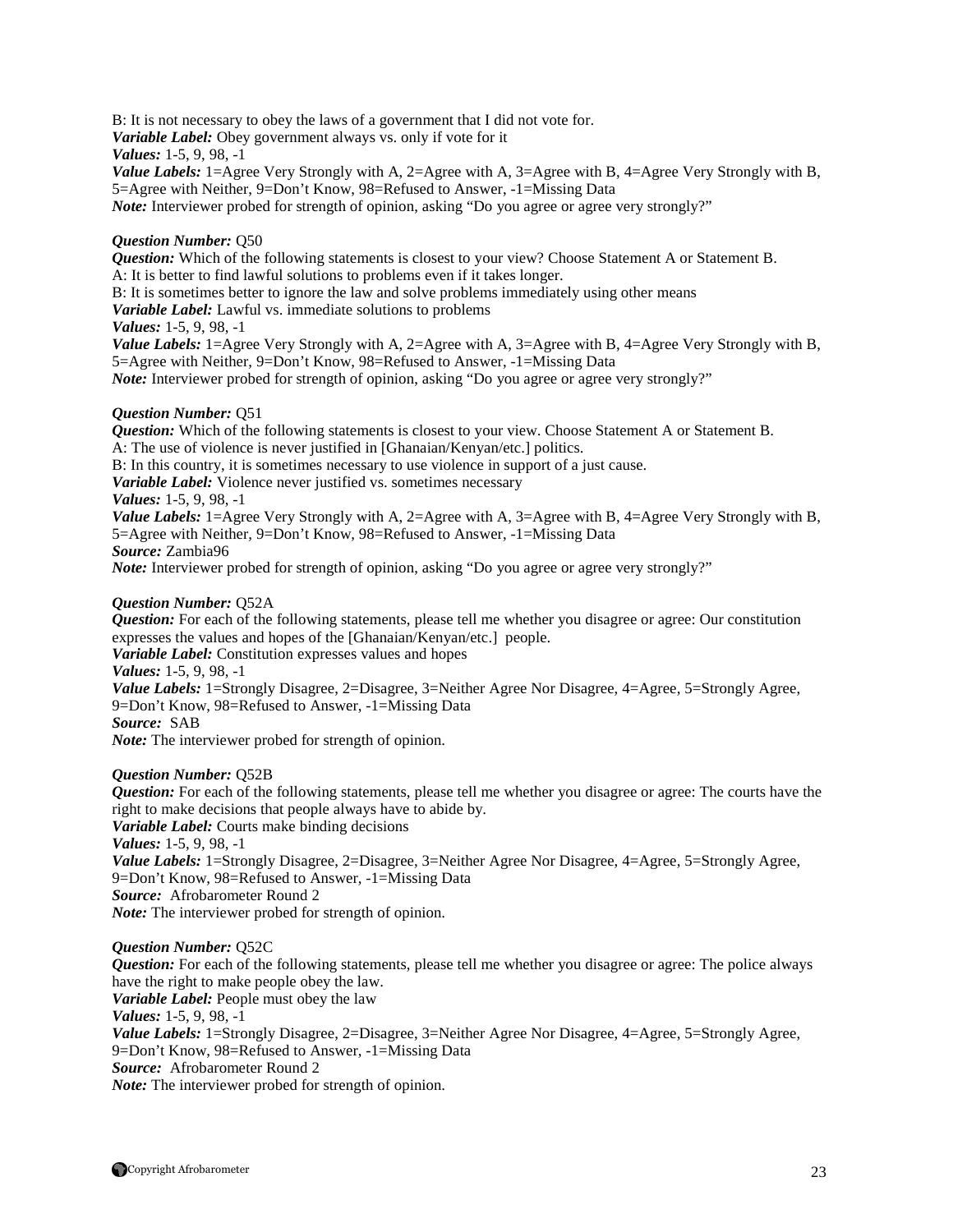*Question Number:* Q52D *Question:* For each of the following statements, please tell me whether you disagree or agree: The tax department always has the right to make people pay taxes. *Variable Label:* People must pay taxes *Values:* 1-5, 9, 98, -1 *Value Labels:* 1=Strongly Disagree, 2=Disagree, 3=Neither Agree Nor Disagree, 4=Agree, 5=Strongly Agree, 9=Don't Know, 98=Refused to Answer, -1=Missing Data *Source:* Afrobarometer Round 2 *Note:* The interviewer probed for strength of opinion.

*Question Number:* Q53A *Question:* In this country, how often: Do people have to be careful of what they say about politics? *Variable Label:* Careful about what you say *Values:* 0-3, 9, 98, -1 *Value Labels:* 0=Never, 1=Rarely, 2=Often, 3=Always, 9=Don't Know, 98=Refused to Answer, -1=Missing Data *Source:* SAB

*Question Number:* Q53B *Question:* In this country, how often: Does competition between political parties lead to conflict? *Variable Label:* Party competition leads to conflict *Values:* 0-3, 9, 98, -1 *Value Labels:* 0=Never, 1=Rarely, 2=Often, 3=Always, 9=Don't Know, 98=Refused to Answer, -1=Missing Data *Source:* Afrobarometer Round 2

*Question Number:* Q53C

*Question:* In this country, how often: Does the President/Prime Minister ignore the constitution? *Variable Label:* President ignores the constitution *Values:* 0-3, 9, 98, -1 *Value Labels:* 0=Never, 1=Rarely, 2=Often, 3=Always, 9=Don't Know, 98=Refused to Answer, -1=Missing Data *Source:* Afrobarometer Round 2 *Note:* "Prime Minister" in Lesotho; "President" in all other countries.

*Question Number:* Q53D *Question:* In this country, how often: Are people treated unequally under the law? *Variable Label:* People are treated unequally *Values:* 0-3, 9, 98, -1 Value Labels: 0=Never, 1=Rarely, 2=Often, 3=Always, 9=Don't Know, 98=Refused to Answer, -1=Missing Data *Source:* Afrobarometer Round 2

*Question Number:* Q54A

*Question:* Please tell me if the following things are worse or better now than they were a few years ago, or are they about the same: Freedom to say what you think? *Variable Label:* Present vs. past: Free to say what you think *Values:* 1-5, 9, 98, -1 Value Labels: 1=Much worse, 2=Worse, 3=Same, 4=Better, 5=Much better, 9=Don't Know, 98=Refused to Answer, -1=Missing Data *Source:* NDB *Note:* Interviewer probed for strength of opinion.

*Question Number:* Q54B

*Question:* Please tell me if the following things are worse or better now than they were a few years ago, or are they about the same: Freedom to join any political organization you want? *Variable Label:* Present vs. past: Free to join any organization *Values:* 1-5, 9, 98, -1 *Value Labels:* 1=Much worse, 2=Worse, 3=Same, 4=Better, 5=Much better, 9=Don't Know, 98=Refused to Answer, -1=Missing Data *Source:* NDB *Note:* Interviewer probed for strength of opinion.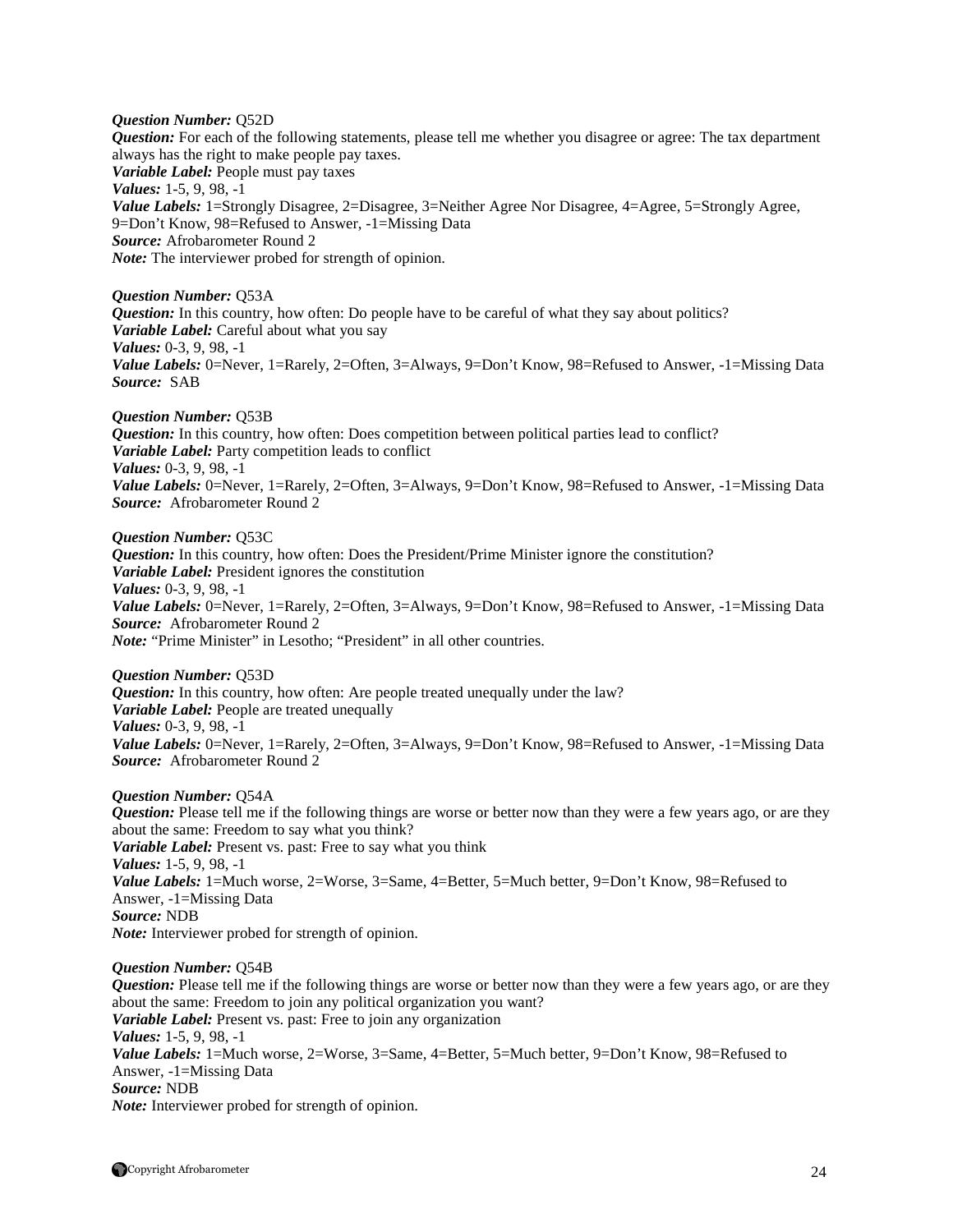#### *Question Number:* Q54C

*Question:* Please tell me if the following things are worse or better now than they were a few years ago, or are they about the same: Freedom from being arrested when you are innocent? *Variable Label:* Present vs. past: Fear of unjust arrest *Values:* 1-5, 9, 98, -1 Value Labels: 1=Much worse, 2=Worse, 3=Same, 4=Better, 5=Much better, 9=Don't Know, 98=Refused to Answer, -1=Missing Data *Source:* SAB *Note:* Interviewer probed for strength of opinion.

*Question Number:* Q54D

*Question:* Please tell me if the following things are worse or better now than they were a few years ago, or are they about the same: Freedom to choose who to vote for without feeling pressured? *Variable Label:* Present vs. past: Voting freedom *Values:* 1-5, 9, 98, -1 Value Labels: 1=Much worse, 2=Worse, 3=Same, 4=Better, 5=Much better, 9=Don't Know, 98=Refused to Answer, -1=Missing Data *Source:* NDB *Note:* Interviewer probed for strength of opinion.

*Question Number:* Q54E

*Question:* Please tell me if the following things are worse or better now than they were a few years ago, or are they about the same: The ability of ordinary people to influence what government does? *Variable Label:* Present vs. past: Ability to influence government *Values:* 1-5, 9, 98, -1 *Value Labels:* 1=Much worse, 2=Worse, 3=Same, 4=Better, 5=Much better, 9=Don't Know, 98=Refused to Answer, -1=Missing Data *Source:* Afrobarometer Round 2 *Note:* Interviewer probed for strength of opinion.

*Question Number:* Q54F *Question:* Please tell me if the following things are worse or better now than they were a few years ago, or are they about the same: Safety from crime and violence? *Variable Label:* Present vs. past: Safety from crime and violence *Values:* 1-5, 9, 98, -1 *Value Labels:* 1=Much worse, 2=Worse, 3=Same, 4=Better, 5=Much better, 9=Don't Know, 98=Refused to Answer, -1=Missing Data *Source:* SAB *Note:* Interviewer probed for strength of opinion.

*Question Number:* Q54G

*Question:* Please tell me if the following things are worse or better now than they were a few years ago, or are they about the same: Equal and fair treatment for all people by government? *Variable Label:* Present vs. past: Equal treatment for all *Values:* 1-5, 9, 98, -1 *Value Labels:* 1=Much worse, 2=Worse, 3=Same, 4=Better, 5=Much better, 9=Don't Know, 98=Refused to Answer, -1=Missing Data *Source:* NDB *Note:* Interviewer probed for strength of opinion.

*Question Number:* Q55A *Question:* How much do you trust each of the following, or haven't you heard enough about them to say: The President/Prime Minister? *Variable Label:* Trust the President *Values:* 0-3, 9, 98, -1 *Value Labels:* 0=Not at all, 1=Just a little, 2=Somewhat, 3=A lot, 9=Don't Know/Haven't Heard Enough, 98=Refused to Answer, -1=Missing Data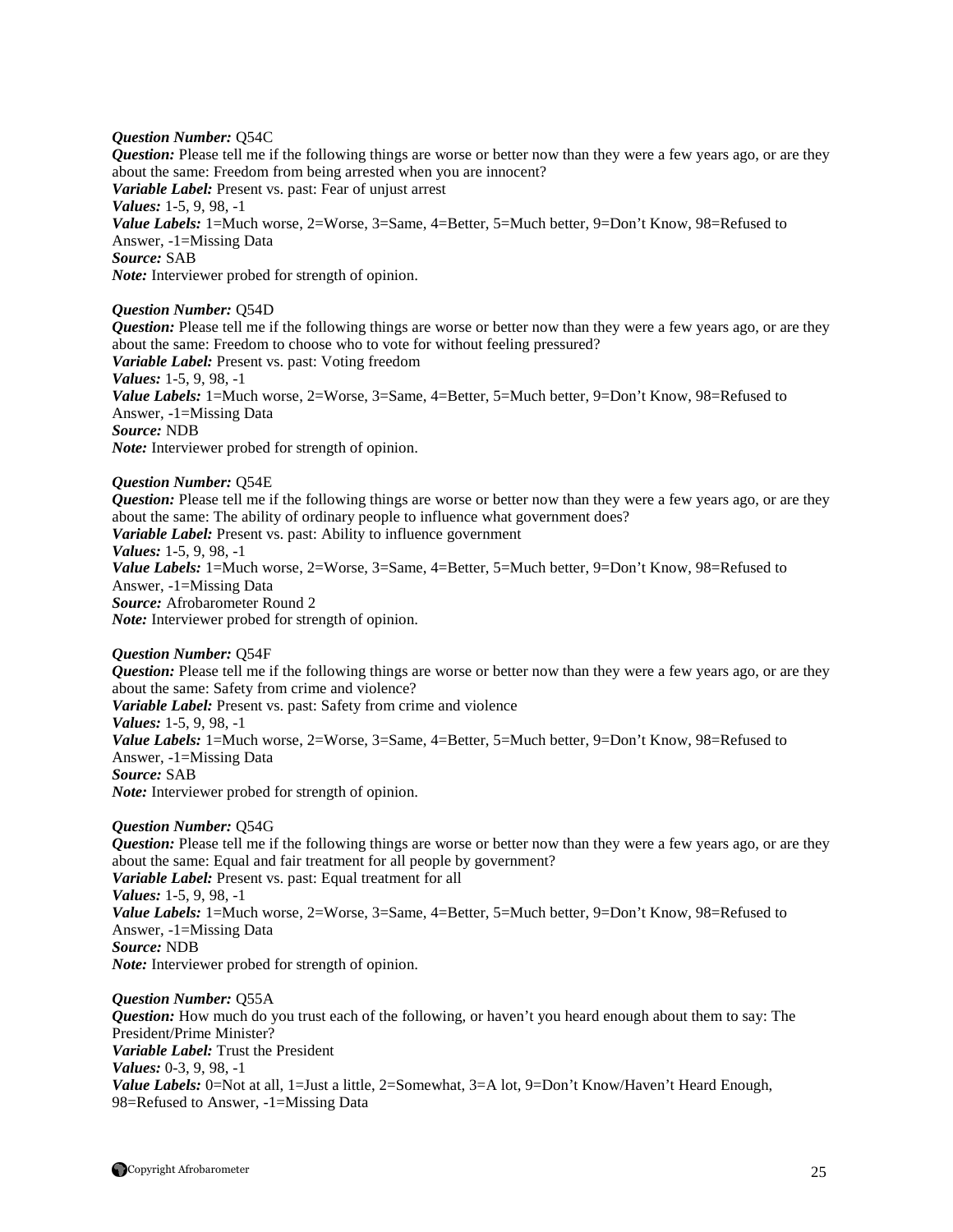*Source:* Zambia96

*Note:* "Prime Minister" in Lesotho; "President" in all other countries.

#### *Question Number:* Q55B

*Question:* How much do you trust each of the following, or haven't you heard enough about them to say: The Parliament/National Assembly? *Variable Label:* Trust Parliament/National Assembly *Values:* 0-3, 9, 98, -1 *Value Labels:* 0=Not at all, 1=Just a little, 2=Somewhat, 3=A lot, 9=Don't Know/Haven't Heard Enough, 98=Refused to Answer, -1=Missing Data *Source:* Adapted from Zambia96 *Note:* "National Assembly" in Benin, Cape Verde, Madagascar, Mali, Mozambique, Namibia, Nigeria, Senegal and South Africa; "Parliament" in Botswana, Ghana, Kenya, Lesotho, Malawi, Tanzania, Uganda, Zambia, and Zimbabwe.

#### *Question Number:* Q55C

*Question:* How much do you trust each of the following, or haven't you heard enough about them to say: The Electoral Commission? *Variable Label:* Trust the Electoral Commission *Values:* 0-3, 9, 98, -1 *Value Labels:* 0=Not at all, 1=Just a little, 2=Somewhat, 3=A lot, 9=Don't Know/Haven't Heard Enough, 98=Refused to Answer, -1=Missing Data *Source:* Adapted from Zambia96. *Note:* The official name of each country's national electoral commission was inserted.

#### *Question Number:* Q55D

*Question:* How much do you trust each of the following, or haven't you heard enough about them to say: Your Elected Local Government Council? *Variable Label:* Trust your local council *Values:* 0-3, 9, 98, -1 *Value Labels:* 0=Not at all, 1=Just a little, 2=Somewhat, 3=A lot, 9=Don't Know/Haven't Heard Enough, 98=Refused to Answer, -1=Missing Data *Source:* Adapted from Zambia96 *Note:* "Elected Local Government Council" in Benin, Botswana, Kenya, Madagascar, Malawi, Mali, Mozambique, Namibia, Nigeria, Senegal, South Africa, Tanzania, Uganda, Zambia, and Zimbabwe; "Assembly Men/Women" in Ghana and Mozambique; "Village Development Council" in Lesotho; "Assembleia Municipal" in Cape Verde.

#### *Question Number:* Q55E

*Question:* How much do you trust each of the following, or haven't you heard enough about them to say: The Ruling Party? *Variable Label:* Trust the Ruling Party *Values:* 0-3, 9, 98, -1 Value Labels: 0=Not at all, 1=Just a little, 2=Somewhat, 3=A lot, 9=Don't Know/Haven't Heard Enough, 98=Refused to Answer, -1=Missing Data *Source:* Adapted from Zambia96

#### *Question Number:* Q55F **Question:** How much do you trust each of the following, or haven't you heard enough about them to say: Opposition Political Parties? *Variable Label:* Trust opposition political parties *Values:* 0-3, 9, 98, -1 *Value Labels:* 0=Not at all, 1=Just a little, 2=Somewhat, 3=A lot, 9=Don't Know/Haven't Heard Enough, 98=Refused to Answer, -1=Missing Data *Source:* Adapted from Zambia 96

#### *Question Number:* Q55G

*Question:* How much do you trust each of the following, or haven't you heard enough about them to say: The Army?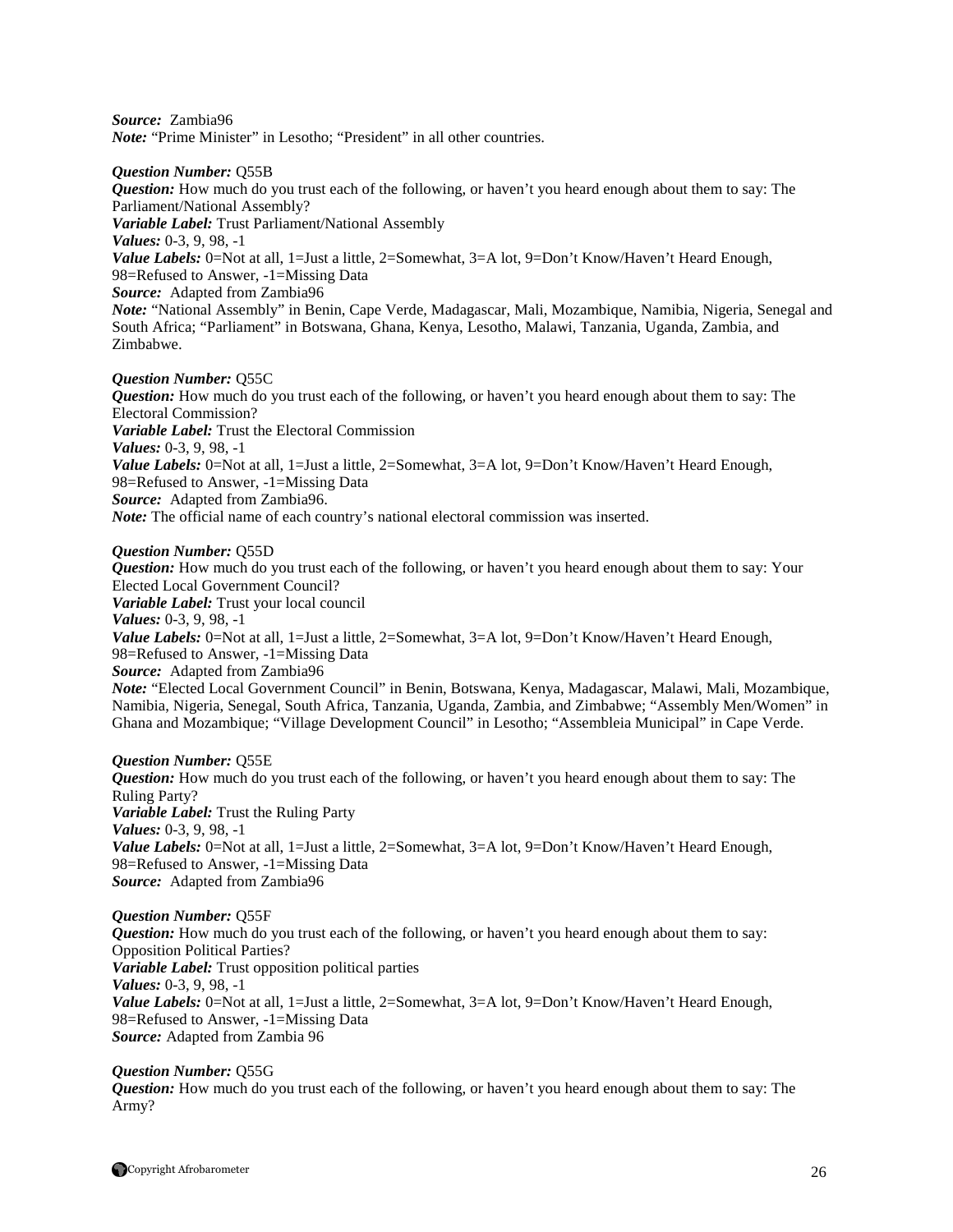*Variable Label:* Trust the military *Values:* 0-3, 9, 98, -1 Value Labels: 0=Not at all, 1=Just a little, 2=Somewhat, 3=A lot, 9=Don't Know/Haven't Heard Enough, 98=Refused to Answer, -1=Missing Data *Source:* Ghana99

#### *Question Number:* Q55H

*Question:* How much do you trust each of the following, or haven't you heard enough about them to say: The Police? *Variable Label:* Trust the police *Values:* 0-3, 9, 98, -1 *Value Labels:* 0=Not at all, 1=Just a little, 2=Somewhat, 3=A lot, 9=Don't Know/Haven't Heard Enough, 98=Refused to Answer, -1=Missing Data *Source:* Zambia 96

#### *Question Number:* Q55I

*Question:* How much do you trust each of the following, or haven't you heard enough about them to say: Courts of Law? *Variable Label:* Trust courts of law *Values:* 0-3, 9, 98, -1 *Value Labels:* 0=Not at all, 1=Just a little, 2=Somewhat, 3=A lot, 9=Don't Know/Haven't Heard Enough, 98=Refused to Answer, -1=Missing Data *Source:* Zambia 96

# *Question Number:* Q55J

*Question:* How much do you trust each of the following, or haven't you heard enough about them to say: Government broadcasting service (GBC TV or radio)? *Variable Label:* Trust government broadcasting service *Values:* 0-3, 9, 98, -1 *Value Labels:* 0=Not at all, 1=Just a little, 2=Somewhat, 3=A lot, 9=Don't Know/Haven't Heard Enough, 98=Refused to Answer, -1=Missing Data *Source:* SAB

# *Note:* Specific examples of government broadcast media were inserted for each country.

#### *Question Number:* Q55K

*Question:* How much do you trust each of the following, or haven't you heard enough about them to say: Independent broadcasting services (e.g. TV3 , FM radio)? *Variable Label:* Trust independent broadcasting services *Values:* 0-3, 9, 98, -1 *Value Labels:* 0=Not at all, 1=Just a little, 2=Somewhat, 3=A lot, 9=Don't Know/Haven't Heard Enough, 98=Refused to Answer, -1=Missing Data *Source:* Zambia96 *Note:* Specific examples of independent broadcast media were inserted for each country.

*Question Number:* Q55L *Question:* How much do you trust each of the following, or haven't you heard enough about them to say: Government newspapers (Graphic)? *Variable Label:* Trust government newspapers *Values:* 0-3, 9, 97, 98, -1 *Value Labels:* 0=Not at all, 1=Just a little, 2=Somewhat, 3=A lot, 9=Don't Know/Haven't Heard Enough, 97=Not asked, 98=Refused to Answer, -1=Missing Data *Source:* Zambia96 *Note:* Question not asked in Kenya, Malawi and South Africa. Specific examples of government newspapers were inserted for each country.

#### *Question Number:* Q55M

*Question:* How much do you trust each of the following, or haven't you heard enough about them to say: Independent newspapers (e.g. Ghanaian Chronicle, Independent)?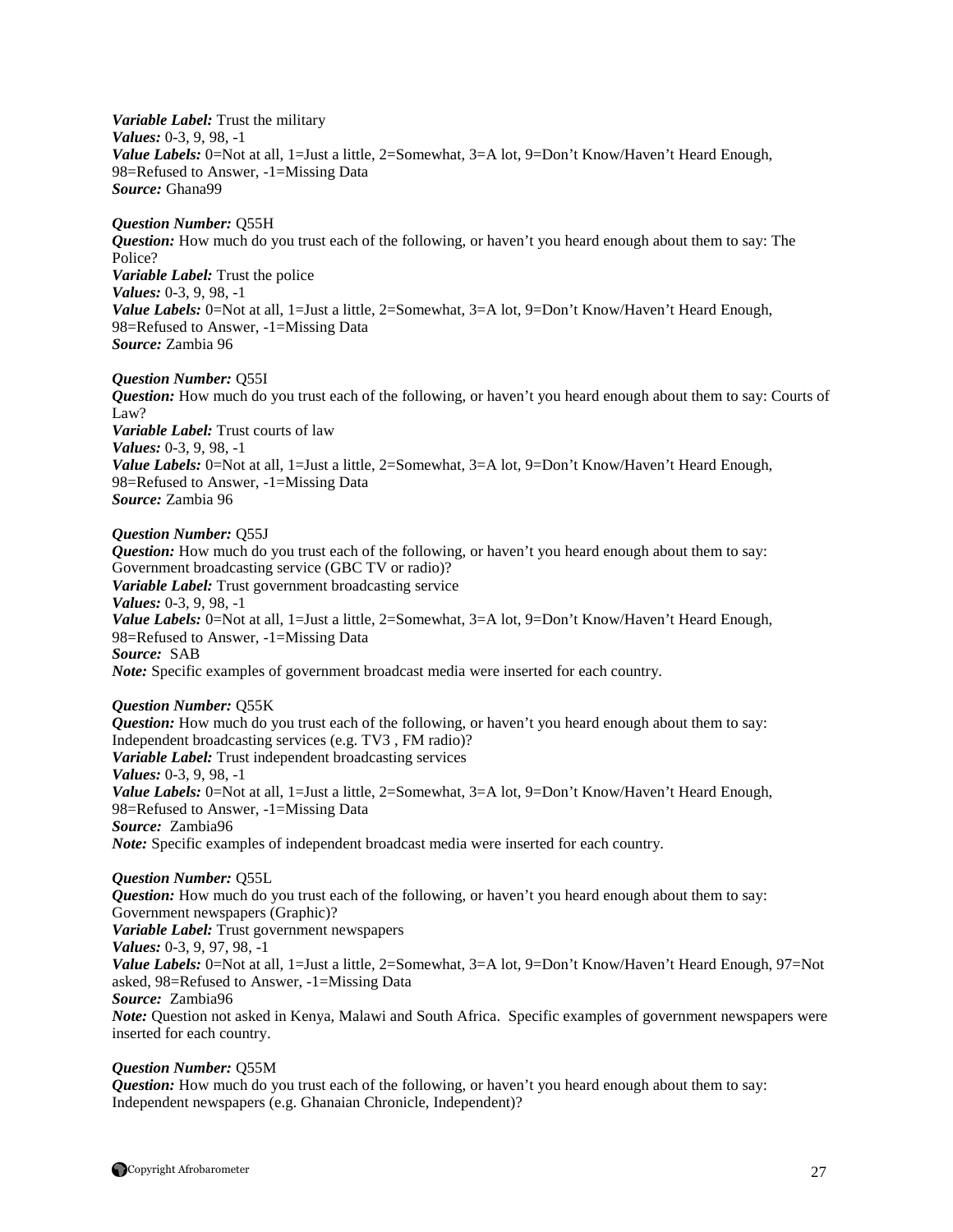*Variable Label:* Trust independent newspapers *Values:* 0-3, 9, 98, -1 Value Labels: 0=Not at all, 1=Just a little, 2=Somewhat, 3=A lot, 9=Don't Know/Haven't Heard Enough, 98=Refused to Answer, -1=Missing Data *Source:* Adapted from SAB *Note:* Specific examples of independent newspapers were inserted for each country.

#### *Question Number:* Q56A

*Question:* How many of the following people do you think are involved in corruption, or haven't you heard enough about them to say: The President/Prime Minister and Officials in his Office? *Variable Label:* Corruption: Office of the Presidency *Values:* 0-3, 9, 98, -1 *Value Labels:* 0=None, 1=Some of them, 2=Most of them, 3=All of them, 9=Don't Know, 98=Refused to Answer, -1=Missing Data *Source:* SAB *Note:* "Prime Minister" in Lesotho; "President" in all other countries.

#### *Question Number:* Q56B

*Question:* How many of the following people do you think are involved in corruption, or haven't you heard enough about them to say: Members of Parliament/National Assembly Representatives?

*Variable Label:* Corruption: Members of Parliament

#### *Values:* 0-3, 9, 98, -1

*Value Labels:* 0=None, 1=Some of them, 2=Most of them, 3=All of them, 9=Don't Know, 98=Refused to Answer, -1=Missing Data

#### *Source:* SAB

*Note:* "National Assembly Representatives" in Benin, Madagascar, Mali, Namibia, Nigeria, Senegal and South Africa; "Members of Parliament" in Botswana, Cape Verde, Ghana, Kenya, Lesotho, Malawi, Mozambique, Tanzania, Uganda, Zambia, and Zimbabwe.

#### *Question Number:* Q56C

*Question:* How many of the following people do you think are involved in corruption, or haven't you heard enough about them to say: elected local government councilors?

*Variable Label:* Corruption: local government councilors

*Values:* 0-3, 9, 98, -1

*Value Labels:* 0=None, 1=Some of them, 2=Most of them, 3=All of them, 9=Don't Know, 98=Refused to Answer, -1=Missing Data

*Source:* SAB

*Note:* "Elected Local Government Councilors" in Benin, Botswana, Kenya, Madagascar, Malawi, Mali, Mozambique, Namibia, Nigeria, Senegal, South Africa, Tanzania, Uganda, Zambia, and Zimbabwe; "Assembly Man/Woman in Ghana"; "Elected Village Development Councilors" in Lesotho; "Vereadores" in Cape Verde.

#### *Question Number:* Q56D

*Question:* How many of the following people do you think are involved in corruption, or haven't you heard enough about them to say: National government officials?

*Variable Label:* Corruption: National government officials

*Values:* 0-3, 9, 98, -1

*Value Labels:* 0=None, 1=Some of them, 2=Most of them, 3=All of them, 9=Don't Know, 98=Refused to Answer, -1=Missing Data

*Source:* SAB

*Question Number:* Q56E

*Question:* How many of the following people do you think are involved in corruption, or haven't you heard enough about them to say: Local government officials?

*Variable Label:* Corruption: Local government officials

*Values:* 0-3, 9, 98, -1

*Value Labels:* 0=None, 1=Some of them, 2=Most of them, 3=All of them, 9=Don't Know, 98=Refused to Answer, -1=Missing Data

*Source:* SAB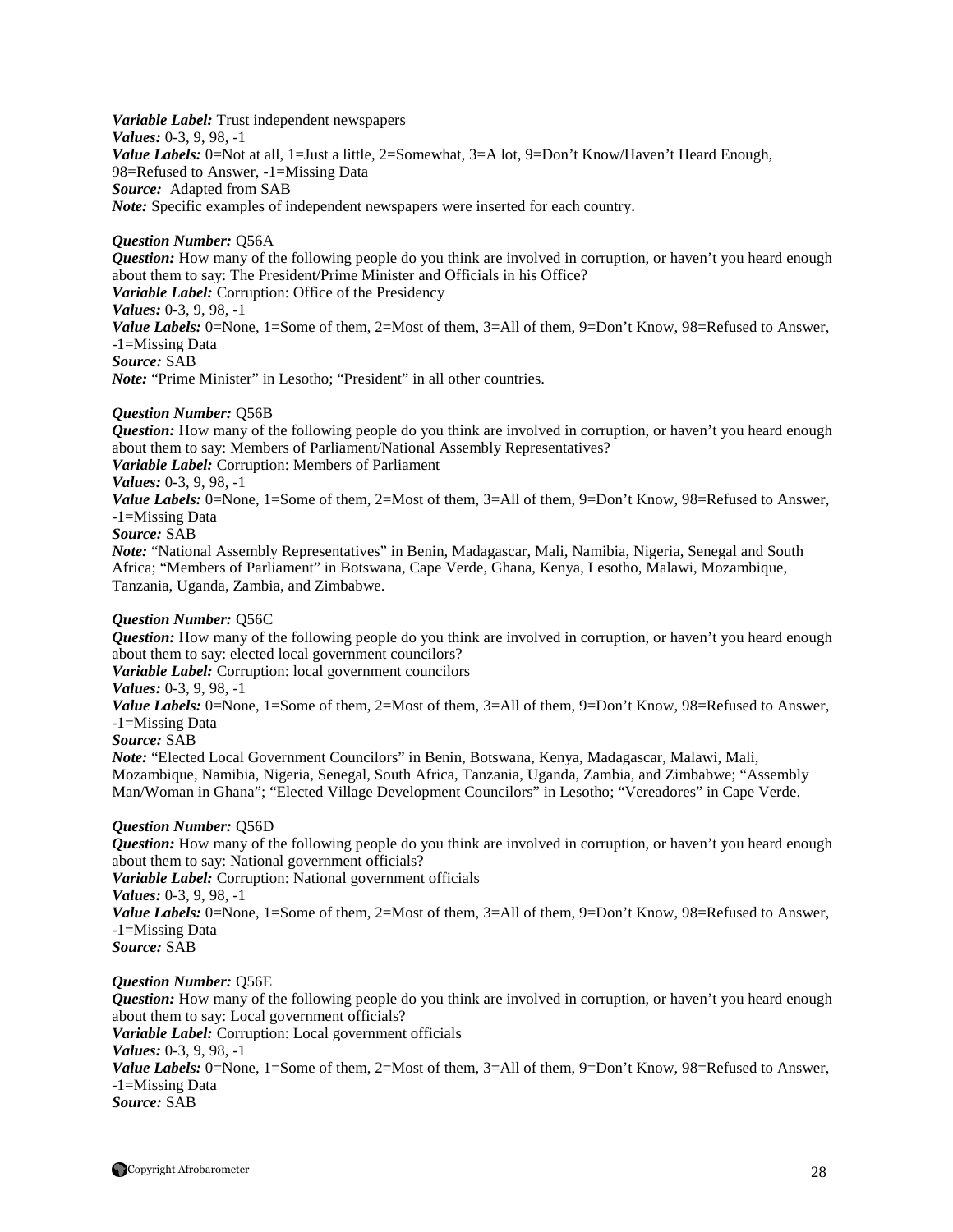*Question Number:* Q56F *Question:* How many of the following people do you think are involved in corruption, or haven't you heard enough about them to say: Police? *Variable Label:* Corruption: Police *Values:* 0-3, 9, 98, -1 *Value Labels:* 0=None, 1=Some of them, 2=Most of them, 3=All of them, 9=Don't Know, 98=Refused to Answer, -1=Missing Data *Source:* SAB

#### *Question Number:* Q56G

*Question:* How many of the following people do you think are involved in corruption, or haven't you heard enough about them to say: Tax Officials (e.g. VATS/IRS officials) *Variable Label:* Corruption: Tax Officials *Values:* 0-3, 9, 98, -1 *Value Labels:* 0=None, 1=Some of them, 2=Most of them, 3=All of them, 9=Don't Know, 98=Refused to Answer, -1=Missing Data *Source:* SAB *Note:* Specific examples of tax agencies were inserted in each country.

#### *Question Number:* Q56H

*Question:* How many of the following people do you think are involved in corruption, or haven't you heard enough about them to say: Judges and Magistrates? *Variable Label:* Corruption: Judges and Magistrates *Values:* 0-3, 9, 98, -1 Value Labels: 0=None, 1=Some of them, 2=Most of them, 3=All of them, 9=Don't Know, 98=Refused to Answer, -1=Missing Data *Source:* SAB

#### *Question Number:* Q56I

*Question:* How many of the following people do you think are involved in corruption, or haven't you heard enough about them to say: Health workers? *Variable Label:* Corruption: Health Workers *Values:* 0-3, 9, 98, -1 Value Labels: 0=None, 1=Some of them, 2=Most of them, 3=All of them, 9=Don't Know, 98=Refused to Answer, -1=Missing Data *Source:* SAB

#### *Question Number:* Q56J

*Question:* How many of the following people do you think are involved in corruption, or haven't you heard enough about them to say: Teachers and school administrators? *Variable Label:* Corruption: Teachers and school administrators *Values:* 0-3, 9, 98, -1 *Value Labels:* 0=None, 1=Some of them, 2=Most of them, 3=All of them, 9=Don't Know, 98=Refused to Answer, -1=Missing Data *Source:* Adapted from SAB

#### *Question Number:* Q57A

*Question:* In the past year, how often (if ever) have you had to pay a bribe, give a gift, or do a favor to government officials in order to: Get a document or a permit? *Variable Label:* Pay bribe for: Document or permit *Values:* 0-3, 7, 9, 98, -1 *Value Labels:* 0=Never, 1=Once or Twice, 2=A Few Times, 3=Often, 7=No experience with this in the past year, 9=Don't Know, 98=Refused to Answer, -1=Missing Data *Source:* NDB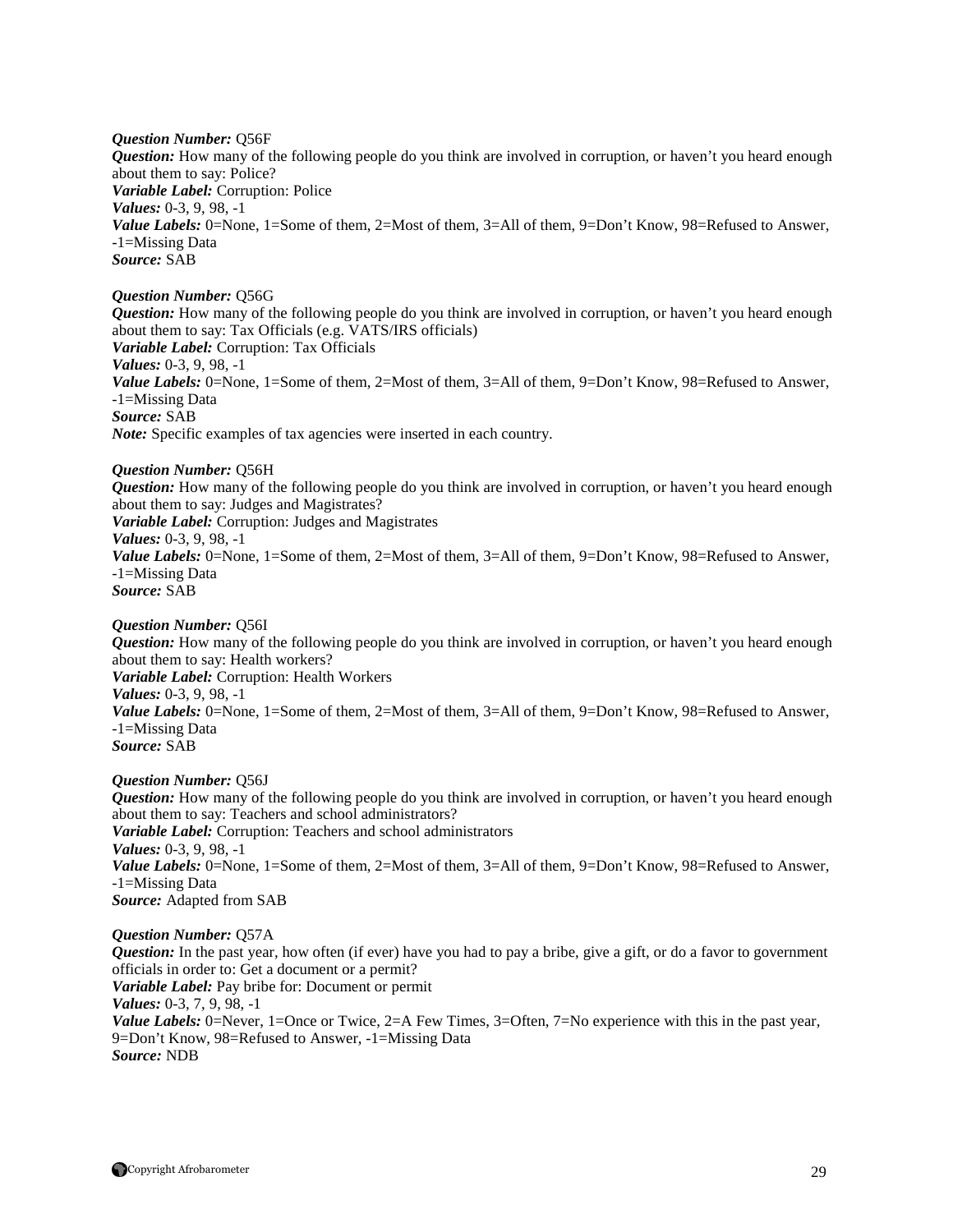#### *Question Number:* Q57B

*Question:* In the past year, how often (if ever) have you had to pay a bribe, give a gift, or do a favor to government officials in order to: Get a child into school? *Variable Label:* Pay bribe for: School placement *Values:* 0-3, 7, 9, 98, -1 *Value Labels:* 0=Never, 1=Once or Twice, 2=A Few Times, 3=Often, 7=No experience with this in the past year, 9=Don't Know, 98=Refused to Answer, -1=Missing Data *Source:* NDB

#### *Question Number:* Q57C

*Question:* In the past year, how often (if ever) have you had to pay a bribe, give a gift, or do a favor to government officials in order to: Get a household service (like piped water, electricity, or phone)?

*Variable Label:* Pay bribe for: household service

#### *Values:* 0-3, 7, 9, 98, -1

*Value Labels:* 0=Never, 1=Once or Twice, 2=A Few Times, 3=Often, 7=No experience with this in the past year, 9=Don't Know, 98=Refused to Answer, -1=Missing Data *Source:* NDB

#### *Question Number:* Q57D

*Question:* In the past year, how often (if ever) have you had to pay a bribe, give a gift, or do a favor to government officials in order to: Get medicine or medical attention?

*Variable Label:* Pay bribe for: get medicine or medical attention

*Values:* 0-3, 7, 9, 98, -1

*Value Labels:* 0=Never, 1=Once or Twice, 2=A Few Times, 3=Often, 7=No experience with this in the past year, 9=Don't Know, 98=Refused to Answer, -1=Missing Data *Source:* NDB

#### *Question Number:* Q57E

*Question:* In the past year, how often (if ever) have you had to pay a bribe, give a gift, or do a favor to government officials in order to: Avoid a problem with the police (like passing a checkpoint or avoiding a fine or arrest)? *Variable Label:* Pay bribe for: Avoid problem with police *Values:* 0-3, 7, 9, 98, -1

*Value Labels:* 0=Never, 1=Once or Twice, 2=A Few Times, 3=Often, 7=No experience with this in the past year, 9=Don't Know, 98=Refused to Answer, -1=Missing Data *Source:* NDB

#### *Question Number:* Q57F

*Question:* And during the [20xx] election, how often (if ever) did a candidate or someone from a political party offer you something, like food or a gift, in return for your vote? *Variable Label:* Election incentives offered *Values:* 0-3, 7, 9, 98, -1 *Value Labels:* 0=Never, 1=Once or Twice, 2=A Few Times, 3=Often, 7=No experience with this in the past year, 9=Don't Know, 98=Refused to Answer, -1=Missing Data

*Source:* NDB

*Note:* Last election was 2000 in Senegal and Tanzania; 2001 in Zambia; 2002 in Cape Verde, Kenya, Lesotho, Madagascar, Mali, and Uganda; 2003 in Benin and Nigeria; 2004 in Botswana, Ghana, Malawi, Mozambique, Namibia, and South Africa; and 2005 in Zimbabwe

#### *Question Number:* Q58A

*Question:* For each of the following please indicate whether you think the act is not wrong at all, wrong but understandable, or wrong and punishable: A government official gives a job to someone from his family who does not have adequate qualifications.

*Variable Label:* Right or wrong: job for relative

*Values:* 1-3, 9, 98, -1

*Value Labels:* 1=Not Wrong at All, 2=Wrong But Understandable, 3=Wrong and Punishable, 9=Don't Know, 98=Refused to Answer, -1=Missing Data *Source:* Afrobarometer Round 3

Copyright Afrobarometer 30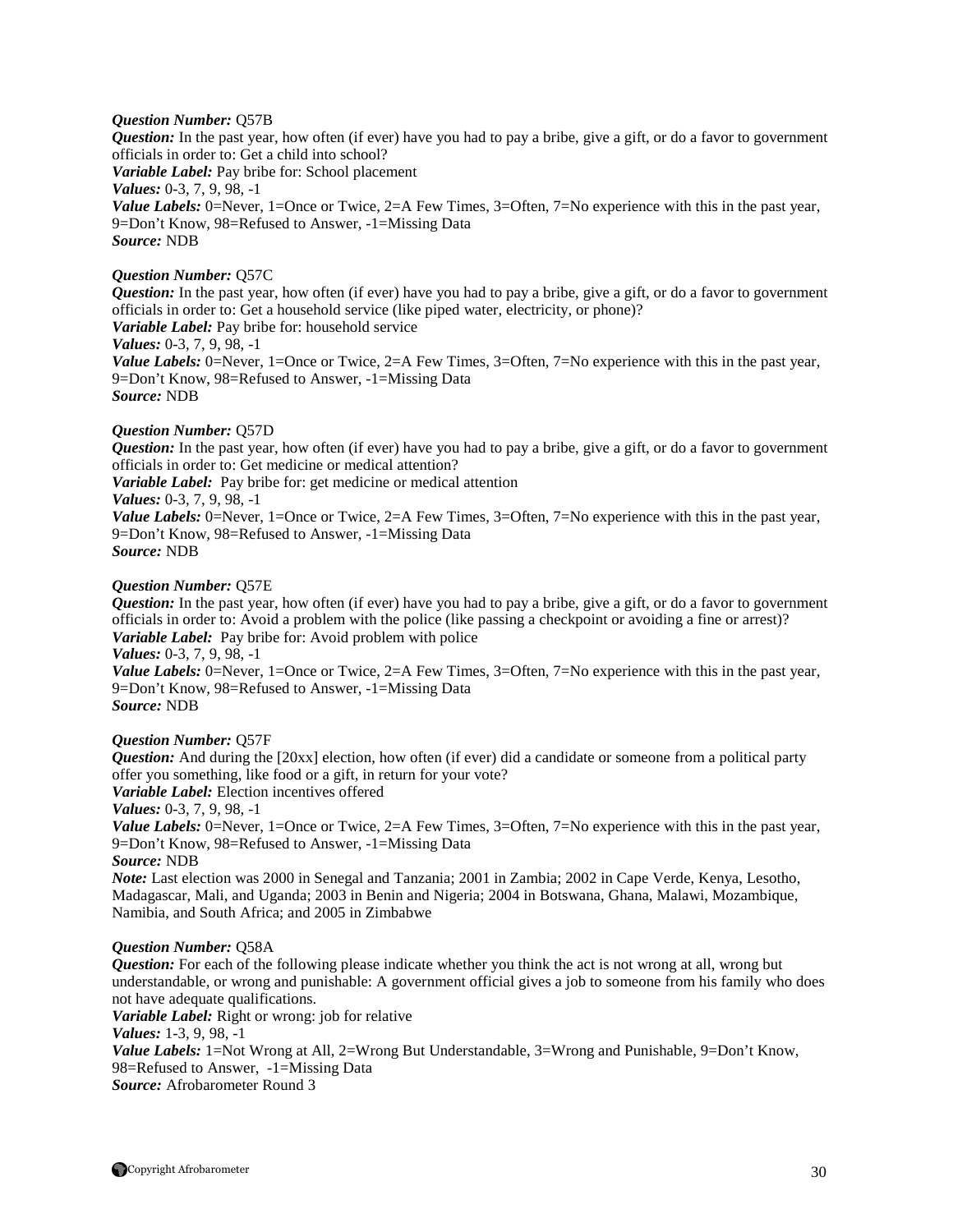#### *Question Number:* Q58B

*Question:* For each of the following please indicate whether you think the act is not wrong at all, wrong but understandable, or wrong and punishable: A government official demands a favour or an additional payment for some service that is part of his job.

*Variable Label:* Right or wrong: favor for service *Values:* 1-3, 9, 98, -1 *Value Labels:* 1=Not Wrong at All, 2=Wrong But Understandable, 3=Wrong and Punishable, 9=Don't Know, 98=Refused to Answer, -1=Missing Data *Source:* Afrobarometer Round 3

#### *Question Number:* Q58C

*Question:* For each of the following please indicate whether you think the act is not wrong at all, wrong but understandable, or wrong and punishable: A public official decides to locate a development project in an area where his friends and supporters lived. *Variable Label:* Right or wrong: development for supporters *Values:* 1-3, 9, 98, -1 *Value Labels:* 1=Not Wrong at All, 2=Wrong But Understandable, 3=Wrong and Punishable, 9=Don't Know,

98=Refused to Answer, -1=Missing Data *Source:* Afrobarometer Round 3

#### *Question Number:* Q59

*Question:* Which of the following statements is closest to your view? Choose Statement A or Statement B. A: Our elected officials should listen to constituents' views and do what they demand.

B: Our elected leaders should follow their own ideas in deciding what is best for the country.

*Variable Label:* Elected leaders listen vs. follow own ideas

#### *Values:* 1-5, 9, 98, -1

*Value Labels:* 1=Agree Very Strongly with A, 2=Agree with A, 3=Agree with B, 4=Agree Very Strongly with B, 5=Agree with Neither, 9=Don't Know, 98=Refused to Answer, -1=Missing Data *Note:* Interviewer probed for strength of opinion, asking "Do you agree or agree very strongly?" Question not asked in Zimbabwe.

#### *Question Number:* Q60

*Question:* How much time should your Member of Parliament/National Assembly Representative spend in this constituency to visit the community and its citizens?

*Variable Label:* Time MP should spend

*Values:* 0-4, 9, 98, -1

*Value Labels:* 0=Never/Not Necessary, 1=At Least Once a Year, 2=At Least Once a Month, 3=At Least Weekly, 4= All of the Time, 9=Don't Know, 98=Refused to Answer, -1=Missing Data

*Note: "*National Assembly Representative" in Benin, Madagascar, Mali, Nigeria, Senegal and South Africa; "Member of Parliament" in Botswana, Cape Verde, Ghana, Kenya, Lesotho, Malawi, Mozambique, Tanzania, Uganda, Zambia, and Zimbabwe. In Namibia, the question read: "How much time should representatives to the National Assembly spend visiting communities and citizens?"

#### *Question Number:* Q61

*Question:* How much time does your Member of Parliament/National Assembly Representative spend in this constituency?

*Variable Label:* Time MP does spend

*Values:* 0-4, 9, 98, -1

*Value Labels:* 0=Never 1=At Least Once a Year, 2=At Least Once a Month, 3=At Least Weekly, 4=Here Almost All of the Time, 9=Don't Know, 98=Refused to Answer, -1=Missing Data

*Note:* "National Assembly Representative" in Benin, Madagascar, Mali, Nigeria, Senegal and South Africa; "Member of Parliament" in Botswana, Cape Verde, Ghana, Kenya, Lesotho, Malawi, Mozambique, Tanzania, Uganda, Zambia, and Zimbabwe. In Namibia, the question read: "How much time do representatives to the National Assembly spend visiting communities and citizens?"

# *Question Number:* Q62A

*Question:* How much of the time do think the following try their best to listen to what people like you have to say: Members of Parliament/National Assembly Representatives?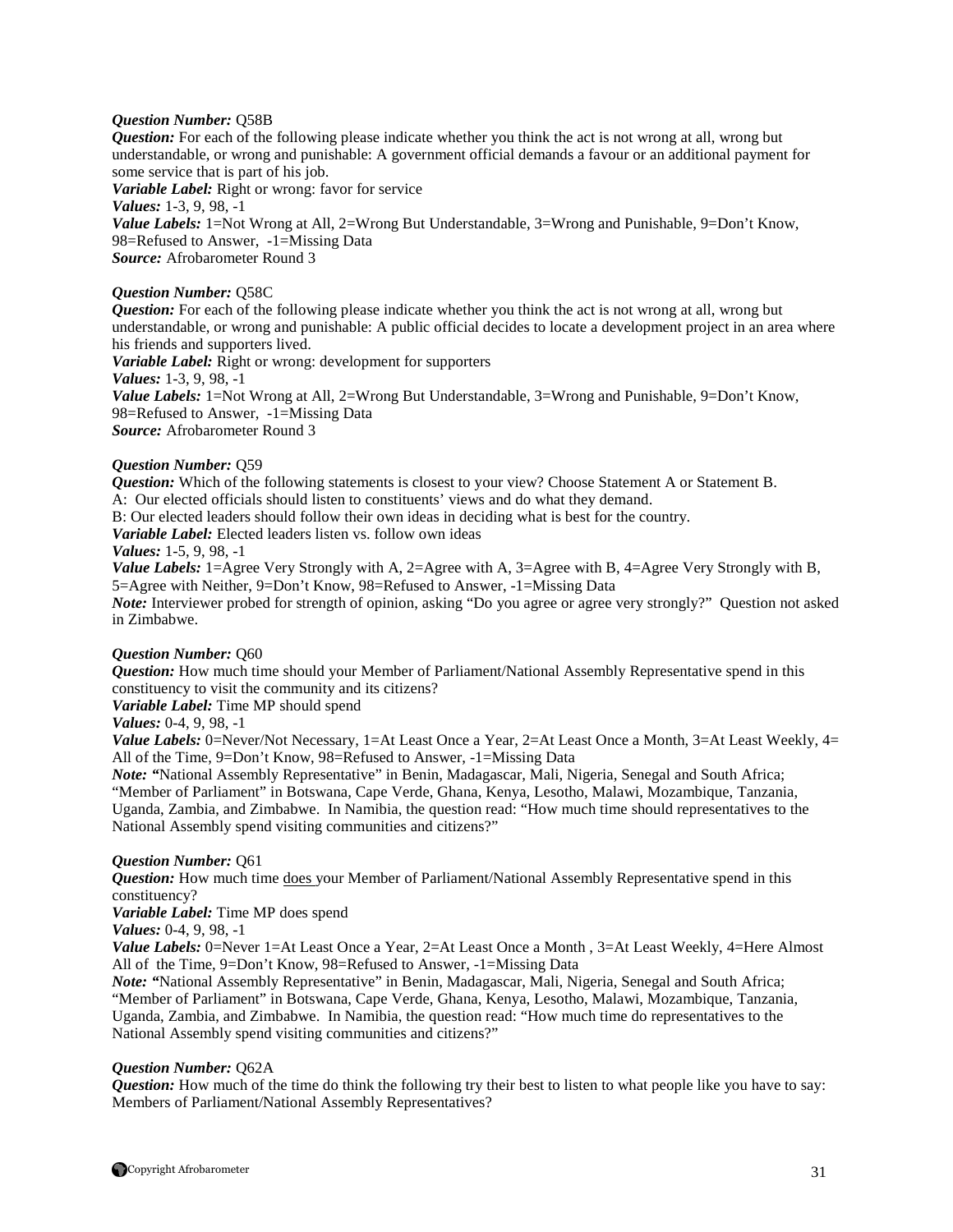#### *Variable Label:* MPs listen

*Values:* 0-3, 9, 98, -1

Value Labels: 0=Never 1=Only Sometimes, 2=Often, 3=Always, 9=Don't Know, 98=Refused to Answer, -1=Missing Data

*Note:* "National Assembly Representatives" in Benin, Madagascar, Mali, Namibia, Nigeria, Senegal and South Africa; "Members of Parliament" in Botswana, Cape Verde, Ghana, Kenya, Lesotho, Malawi, Mozambique, Tanzania, Uganda, Zambia, and Zimbabwe.

#### *Question Number:* Q62B

*Question:* How much of the time do think the following try their best to listen to what people like you have to say: Elected Local Government Councilors?

*Variable Label:* Local government councilors listen

*Values:* 0-3, 9, 98, -1

Value Labels: 0=Never 1=Only Sometimes, 2=Often, 3=Always, 9=Don't Know, 98=Refused to Answer, -1=Missing Data

*Note:* "Elected Local Government Councilors" in Benin, Botswana, Kenya, Madagascar, Malawi, Mali, Mozambique, Namibia, Nigeria, Senegal, South Africa, Tanzania, Uganda, Zambia, and Zimbabwe; "Assembly Man/Woman" in Ghana. Elected Village Development Councilors in Lesotho. Vereadores in Cape Verde.

#### *Question Number:* Q63PT1

*Question:* In your opinion, what are the most important problems facing this country that government should address?

*Variable Label:* Most important problems  $-1$ <sup>st</sup> response

*Values:* 0-31, 340, 995, 998-999, -1

*Value Labels:* 0=Nothing/No problems, 1=Management of the economy, 2=Wages, income and salaries, 3=Unemployment, 4=Poverty/destitution, 5=Rates and taxes, 6=Loans /credit , 7=Farming/agriculture, 8=Food shortage/famine, 9=Drought, 10=Land, 11=Transportation, 12=Communications, 13=Infrastructure/roads, 14=Education, 15=Housing, 16=Electricity, 17=Water supply, 18=Orphans/street children/homeless children, 19= Services/other, 20=Health, 21=AIDS, 22=Sickness/Disease, 23=Crime and Security, 24=Corruption, 25=Political Violence, 26=Political instability/ethnic tensions, 27=Discrimination/inequality, 28=Gender issues/women's rights, 29=Democracy/political rights, 30=War(international), 31=Civil War, 340=Increase of fuel price, 995=Other, 998=Refused to answer, 999=Don't know, -1=Missing data

*Source:* SAB

*Note:* Respondent could give up to three responses.

#### *Question Number:* Q63PT2

*Question:* In your opinion, what are the most important problems facing this country that government should address?

*Variable Label:* Most important problems  $-2<sup>nd</sup>$  response

*Values:* 1-31, 340, 995, 996, -1

*Value Labels:* 1=Management of the economy, 2=Wages, income and salaries, 3=Unemployment, 4=Poverty/destitution, 5=Rates and taxes, 6=Loans /credit , 7=Farming/agriculture, 8=Food shortage/famine, 9=Drought, 10=Land, 11=Transportation, 12=Communications, 13=Infrastructure/roads, 14=Education, 15=Housing, 16=Electricity, 17=Water supply, 18=Orphans/street children/homeless children, 19= Services/other, 20=Health, 21=AIDS, 22=Sickness/Disease, 23=Crime and Security, 24=Corruption, 25=Political Violence, 26=Political instability/ethnic tensions, 27=Discrimination/inequality, 28=Gender issues/women's rights, 29=Democracy/political rights, 30=War(international), 31=Civil War, 340=Increase of fuel price, 995=Other, 996=No further response, -1=Missing data *Source:* SAB

*Note:* Respondent could give up to three responses.

#### *Question Number:* Q63PT3

*Question:* In your opinion, what are the most important problems facing this country that government should address?

*Variable Label:* Most important problems  $-3<sup>rd</sup>$  response

*Values:* 1-31, 340, 995, 996, -1

*Value Labels:* 1=Management of the economy, 2=Wages, income and salaries, 3=Unemployment, 4=Poverty/destitution, 5=Rates and taxes, 6=Loans /credit , 7=Farming/agriculture, 8=Food shortage/famine,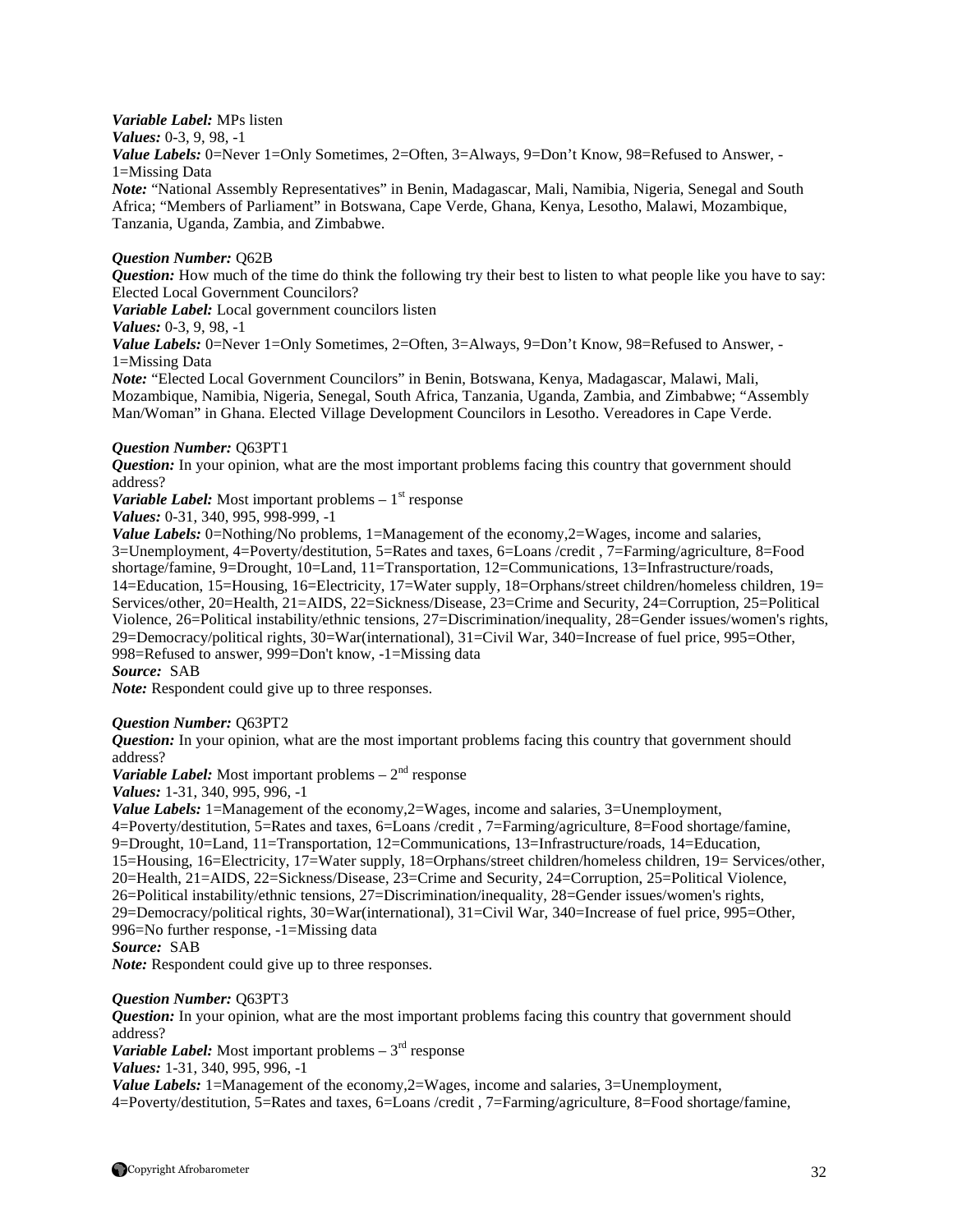9=Drought, 10=Land, 11=Transportation, 12=Communications, 13=Infrastructure/roads, 14=Education, 15=Housing, 16=Electricity, 17=Water supply, 18=Orphans/street children/homeless children, 19= Services/other, 20=Health, 21=AIDS, 22=Sickness/Disease, 23=Crime and Security, 24=Corruption, 25=Political Violence, 26=Political instability/ethnic tensions, 27=Discrimination/inequality, 28=Gender issues/women's rights, 29=Democracy/political rights, 30=War(international), 31=Civil War, 340=Increase of fuel price, 995=Other, 996=No further response, -1=Missing data *Source:* SAB

*Note:* Respondent could give up to three responses.

#### *Question Number:* Q64

*Question:* Taking the Problem you mentioned first, how likely is it that the government will solve your most important problem within the next few years?

*Variable Label:* Government solve MIP

*Values:* 0-3, 7, 9, 98, -1

*Value Labels:* 0= Not At All Likely, 1=Not Very Likely, 2=Likely, 3=Very Likely, 7=Not Applicable, 9=Don't Know/Haven't heard enough, 98=Refused to Answer, -1=Missing Data *Source:* SAB

*Note:* Interviewer probed for strength of opinion.

#### *Question Number:* Q65A

*Question:* Now let's speak about the present government of this country. How well or badly would you say the current government is handling the following matters, or haven't you heard enough about them to say: Managing the economy?

*Variable Label:* Handling managing the economy

*Values:* 1-4, 9, 98, -1

Value Labels: 1=Very Badly, 2=Fairly Badly, 3=Fairly Well, 4=Very Well, 9=Don't Know/Haven't heard enough, 98=Refused to Answer, -1=Missing Data

*Source:* SAB *Note:* Interviewer probed for strength of opinion.

#### *Question Number:* Q65B

*Question:* How well or badly would you say the current government is handling the following matters, or haven't you heard enough about them to say: Creating jobs?

*Variable Label:* Handling creating jobs

*Values:* 1-4, 9, 98, -1

*Value Labels:* 1=Very Badly, 2=Fairly Badly, 3=Fairly Well, 4=Very Well, 9=Don't Know/Haven't heard enough, 98=Refused to Answer, -1=Missing Data

# *Source:* NDB

*Note:* Interviewer probed for strength of opinion.

#### *Question Number:* Q65C

*Question:* How well or badly would you say the current government is handling the following matters, or haven't you heard enough about them to say: Keeping prices stable? *Variable Label:* Handling keeping prices stable *Values:* 1-4, 9, 98, -1 Value Labels: 1=Very Badly, 2=Fairly Badly, 3=Fairly Well, 4=Very Well, 9=Don't Know/Haven't heard enough, 98=Refused to Answer, -1=Missing Data *Source:* NDB *Note:* Interviewer probed for strength of opinion.

#### *Question Number:* Q65D

*Question:* How well or badly would you say the current government is handling the following matters, or haven't you heard enough about them to say: Narrowing gaps between rich and poor? *Variable Label:* Handling narrowing income gaps *Values:* 1-4, 9, 98, -1 *Value Labels:* 1=Very Badly, 2=Fairly Badly, 3=Fairly Well, 4=Very Well, 9=Don't Know/Haven't heard enough, 98=Refused to Answer, -1=Missing Data *Source:* SAB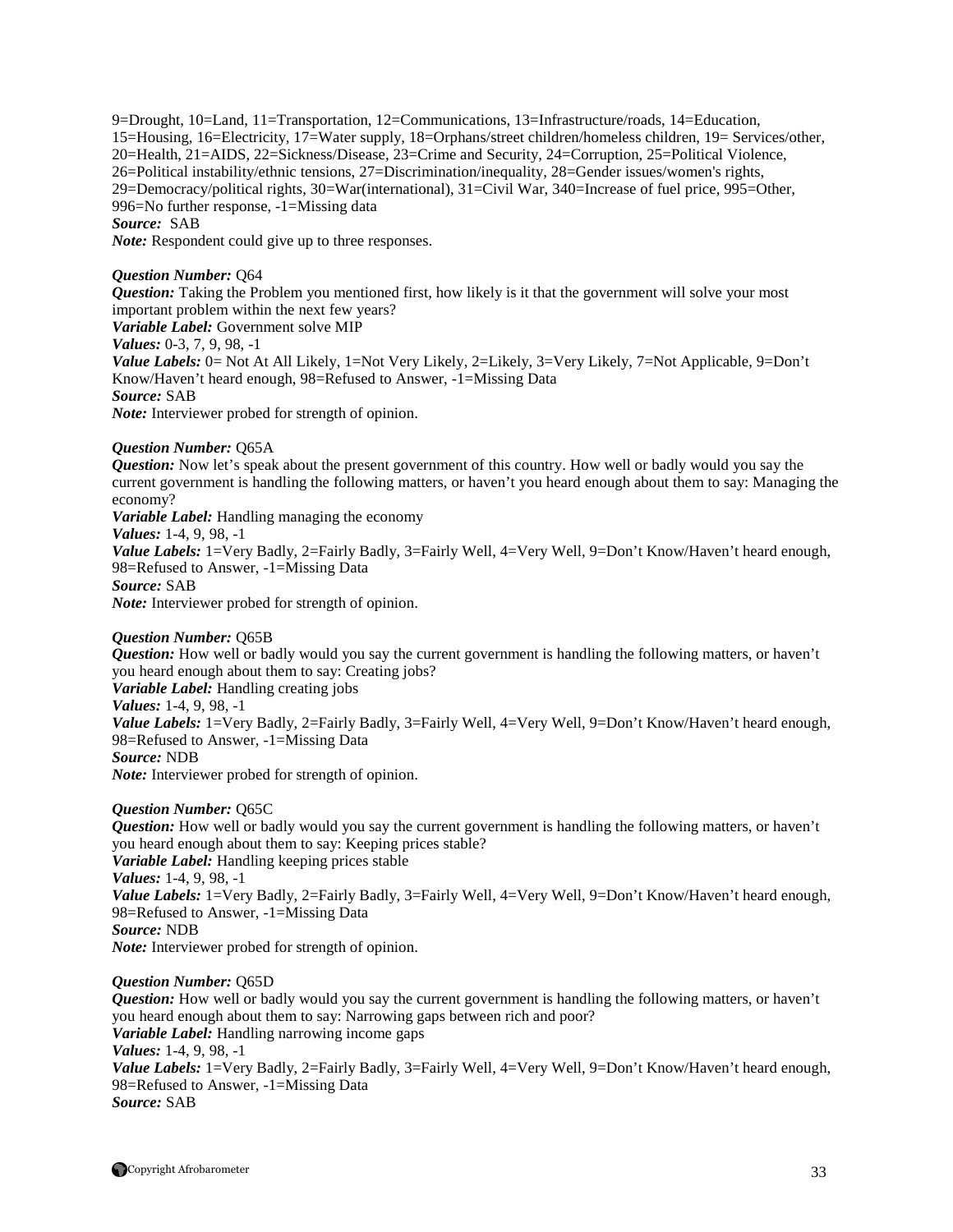*Note:* Interviewer probed for strength of opinion.

#### *Question Number:* Q65E

*Question:* How well or badly would you say the current government is handling the following matters, or haven't you heard enough about them to say: Reducing crime? *Variable Label:* Handling reducing crime *Values:* 1-4, 9, 98, -1 *Value Labels:* 1=Very Badly, 2=Fairly Badly, 3=Fairly Well, 4=Very Well, 9=Don't Know/Haven't heard enough, 98=Refused to Answer, -1=Missing Data *Source:* NDB *Note:* Interviewer probed for strength of opinion.

#### *Question Number:* Q65F

*Question:* How well or badly would you say the current government is handling the following matters, or haven't you heard enough about them to say: Improving basic health services? *Variable Label:* Handling improving basic health services *Values:* 1-4, 9, 98, -1 *Value Labels:* 1=Very Badly, 2=Fairly Badly, 3=Fairly Well, 4=Very Well, 9=Don't Know/Haven't heard enough, 98=Refused to Answer, -1=Missing Data *Source:* NDB *Note:* Interviewer probed for strength of opinion.

# *Question Number:* Q65G

*Question:* How well or badly would you say the current government is handling the following matters, or haven't you heard enough about them to say: Addressing educational needs? *Variable Label:* Handling addressing educational needs *Values:* 1-4, 9, 98, -1 *Value Labels:* 1=Very Badly, 2=Fairly Badly, 3=Fairly Well, 4=Very Well, 9=Don't Know/Haven't heard enough, 98=Refused to Answer, -1=Missing Data *Source:* NDB *Note:* Interviewer probed for strength of opinion.

# *Question Number:* Q65H

*Question:* How well or badly would you say the current government is handling the following matters, or haven't you heard enough about them to say: Delivering household water? *Variable Label:* Handling delivering household water *Values:* 1-4, 9, 98, -1 *Value Labels:* 1=Very Badly, 2=Fairly Badly, 3=Fairly Well, 4=Very Well, 9=Don't Know/Haven't heard enough, 98=Refused to Answer, -1=Missing Data *Source:* SAB *Note:* Interviewer probed for strength of opinion.

#### *Question Number:* Q65I

*Question:* How well or badly would you say the current government is handling the following matters, or haven't you heard enough about them to say: Ensuring everyone has enough to eat? *Variable Label:* Handling ensuring enough to eat *Values:* 1-4, 9, 98, -1 *Value Labels:* 1=Very Badly, 2=Fairly Badly, 3=Fairly Well, 4=Very Well, 9=Don't Know/Haven't heard enough, 98=Refused to Answer, -1=Missing Data *Source:* SAB *Note:* Interviewer probed for strength of opinion.

#### *Question Number:* Q65J

*Question:* How well or badly would you say the current government is handling the following matters, or haven't you heard enough about them to say: Fighting corruption in government? *Variable Label:* Handling fighting corruption *Values:* 1-4, 9, 98, -1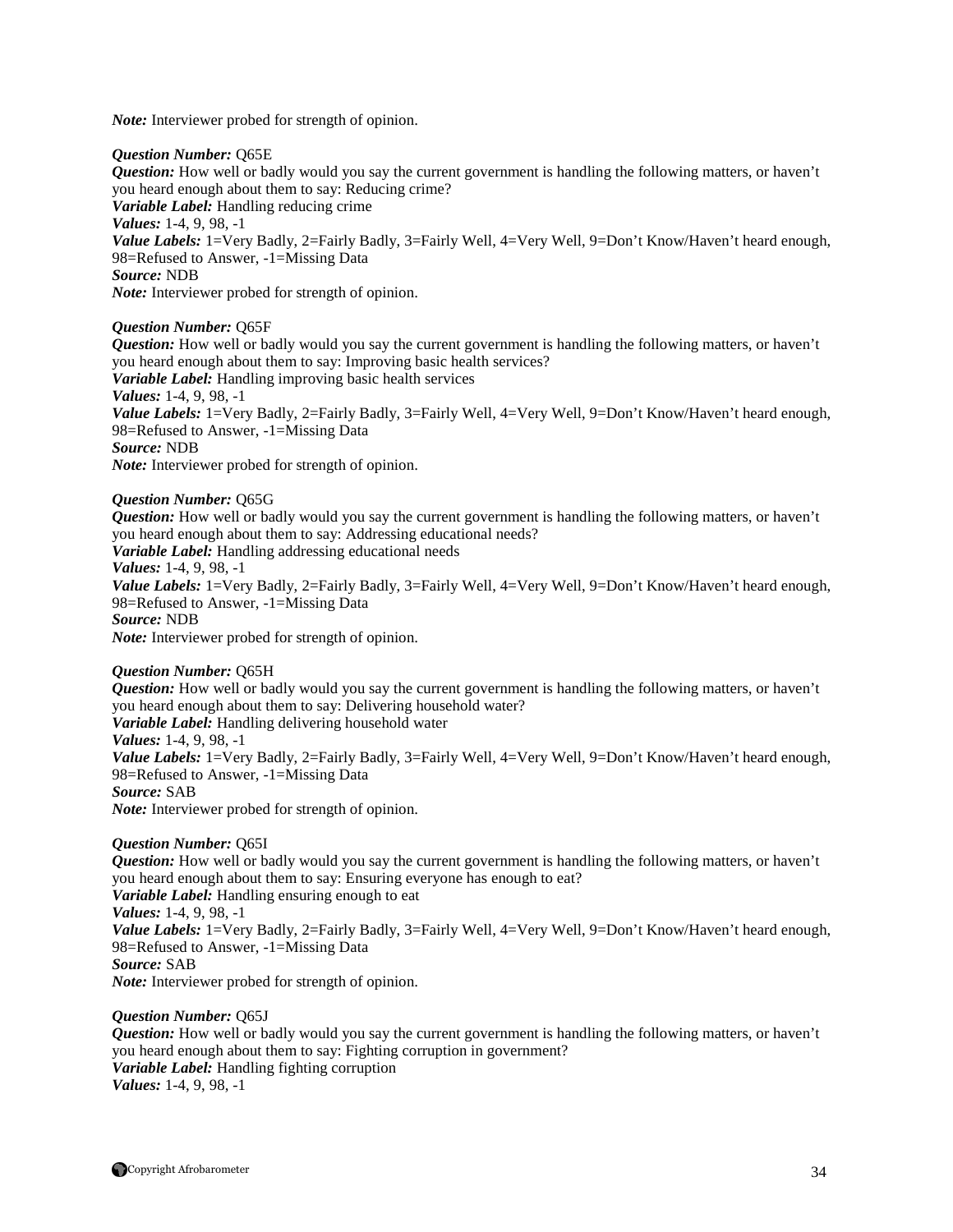*Value Labels:* 1=Very Badly, 2=Fairly Badly, 3=Fairly Well, 4=Very Well, 9=Don't Know/Haven't heard enough, 98=Refused to Answer, -1=Missing Data *Source:* SAB *Note:* Interviewer probed for strength of opinion.

#### *Question Number:* Q65K

*Question:* How well or badly would you say the current government is handling the following matters, or haven't you heard enough about them to say: Combating HIV/AIDS? *Variable Label:* Handling combating HIV/AIDS *Values:* 1-4, 9, 98, -1 *Value Labels:* 1=Very Badly, 2=Fairly Badly, 3=Fairly Well, 4=Very Well, 9=Don't Know/Haven't heard enough, 98=Refused to Answer, -1=Missing Data *Source:* SAB *Note:* Interviewer probed for strength of opinion.

#### *Question Number:* Q66

*Question:* Which of these statements is closest to your view? Choose Statement A or Statement B.

A: The government should devote many more resources to combating AIDS, even if this means that less money is spent on things like education.

B: There are many other problems facing this country beside AIDS; even if people are dying in large numbers, the government needs to keep its focus on solving other problems.

*Variable Label:* Resources to combat AIDS vs. other problems

*Values:* 1-5, 9, 98, -1

*Value Labels:* 1=Agree Very Strongly with A, 2=Agree with A, 3=Agree with B, 4=Agree Very Strongly with B, 5=Agree with Neither, 9=Don't Know, 98=Refused to Answer, -1=Missing Data

*Source:* Afrobarometer Round 2

*Note:* Interviewer probed for strength of opinion, asking "Do you agree or agree very strongly?"

#### *Question Number:* Q67A

*Question:* What about local government? How well or badly would you say your local government is handling the following matters, or haven't you heard enough about them to say: Maintaining our roads? *Variable Label:* Local govt. handling maintaining roads

*Values:* 1-4, 9, 98, -1

*Value Labels:* 1=Very Badly, 2=Fairly Badly, 3=Fairly Well, 4=Very Well, 9=Don't Know, 98=Refused to Answer, -1=Missing Data

*Source:* Afrobarometer Round 3

#### *Question Number:* Q67B

*Question:* What about local government? How well or badly would you say your local government is handling the following matters, or haven't you heard enough about them to say: Keeping our community clean? *Variable Label:* Local govt. handling keeping community clean *Values:* 1-4, 9, 98, -1 *Value Labels:* 1=Very Badly, 2=Fairly Badly, 3=Fairly Well, 4=Very Well, 9=Don't Know, 98=Refused to Answer, -1=Missing Data *Source:* Afrobarometer Round 3

*Question Number:* Q67C

*Question:* What about local government? How well or badly would you say your local government is handling the following matters, or haven't you heard enough about them to say: Collecting Local Taxes? *Variable Label:* Local govt. handling collecting local taxes *Values:* 1-4, 9, 98, -1 Value Labels: 1=Very Badly, 2=Fairly Badly, 3=Fairly Well, 4=Very Well, 9=Don't Know, 98=Refused to Answer, -1=Missing Data *Source:* Afrobarometer Round 3

#### *Question Number:* Q67D

*Question:* What about local government? How well or badly would you say your local government is handling the following matters, or haven't you heard enough about them to say: Deciding how to spend local revenues?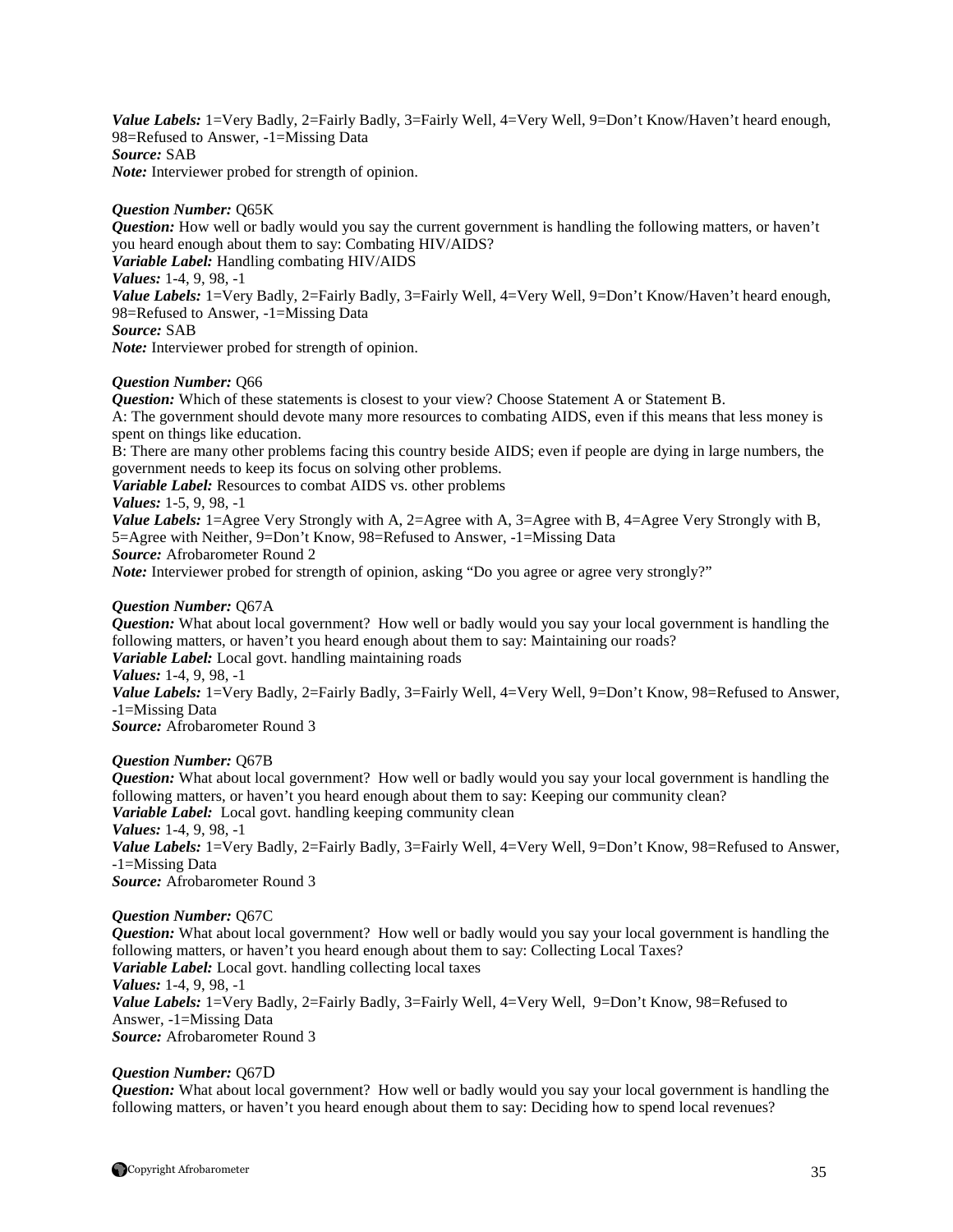*Variable Label:* Local govt. handling spending decisions *Values:* 1-4, 9, 98, -1 Value Labels: 1=Very Badly, 2=Fairly Badly, 3=Fairly Well, 4=Very Well, 9=Don't Know, 98=Refused to Answer, -1=Missing Data *Source:* Afrobarometer Round 3

#### *Question Number:* Q68A

*Question:* Do you approve or disapprove of the way the following people have performed their jobs over the past twelve months, or haven't you heard enough about them to say: [President/Prime Minister's name]? *Variable Label:* Performance: President

#### *Values:* 1-4, 9, 98, -1

*Value Labels:* 1=Strongly Disapprove, 2=Disapprove, 3=Approve, 4=Strongly Approve, 9=Don't Know/Haven't heard enough, 98=Refused to Answer, -1=Missing Data

#### *Source:* SAB

*Note:* Interviewer probed for strength of opinion. President Kerekou in Benin; President Mogae in Botswana; President Pedro Pires in Cape Verde; President Kufuor in Ghana; President Kibaki in Kenya; Prime Minister Mosisili in Lesotho; President Ravalomanana in Madagascar; President Mutharika in Malawi; President Touré in Mali; President Guebuza in Mozambique; President Pohamba in Namibia; President Obasanjo in Nigeria; President Wade in Senegal; President Mbeki in South Africa; President Mkapa in Tanzania; President Museveni in Uganda; President Mwanawasa in Zambia; and President Mugabe in Zimbabwe.

#### *Question Number:* Q68B

*Question:* Do you approve or disapprove of the way the following people have performed their jobs over the past twelve months, or haven't you heard enough about them to say: Your Members of Parliament/National Assembly Representative?

*Variable Label:* Performance: MP/National Assembly Rep.

#### *Values:* 1-4, 9, 98, -1

*Value Labels:* 1=Strongly Disapprove, 2=Disapprove, 3=Approve, 4=Strongly Approve, 9=Don't Know/Haven't heard enough, 98=Refused to Answer, -1=Missing Data

#### *Source:* SAB

*Note:* Interviewer probed for strength of opinion. "Your National Assembly Representative" in Nigeria and Senegal; "National Assembly Representatives" in Benin, Cape Verde, Madagascar, Mali, Mozambique, Namibia and South Africa; "Your Member of Parliament" Kenya, Tanzania, Zambia and Zimbabwe; "The Members of Parliament" in Botswana, Ghana, Lesotho, Malawi and Uganda.

#### *Question Number:* Q68C

*Question:* Do you approve or disapprove of the way the following people have performed their jobs over the past twelve months, or haven't you heard enough about them to say: Your Assembly Man/Woman/Local Government Councilor?

*Variable Label:* Performance: local government councilor

#### *Values:* 1-4, 9, 98, -1

*Value Labels:* 1=Strongly Disapprove, 2=Disapprove, 3=Approve, 4=Strongly Approve, 9=Don't Know/Haven't heard enough, 98=Refused to Answer, -1=Missing Data

# *Source:* SAB

*Note:* Interviewer probed for strength of opinion. "Your Elected Local Government Councilor" in Benin, Botswana, Kenya, Malawi, Mali, Namibia, Nigeria, Senegal, South Africa, Tanzania, Uganda, Zambia, and Zimbabwe; "Elected local government councilors" in Mozambique; "Your Assembly Man/Woman" in Ghana; "Your elected Village Development Councilor" in Lesotho; "Os Vereadores" in Cape Verde; "Les maires et leurs conseillers elus" in Madagascar.

#### *Question Number:* Q69A

*Question:* Can you tell me whether the [Ghanaian/Kenyan/etc.] government has a policy to provide: Free primary education, that is, parents do not have to pay school fees?

*Variable Label:* Policy knowledge: Free primary education.

*Values:* 1-2, 9, 98, -1

*Value Labels:* 1=Incorrect answer, 2=Correct Answer, 9=Don't Know, 98=Refused to Answer, -1=Missing Data *Source:* Afrobarometer Round 3

*Note:* Question not asked in Zimbabwe. Correct answer is no in Mali and Senegal, yes in all other countries.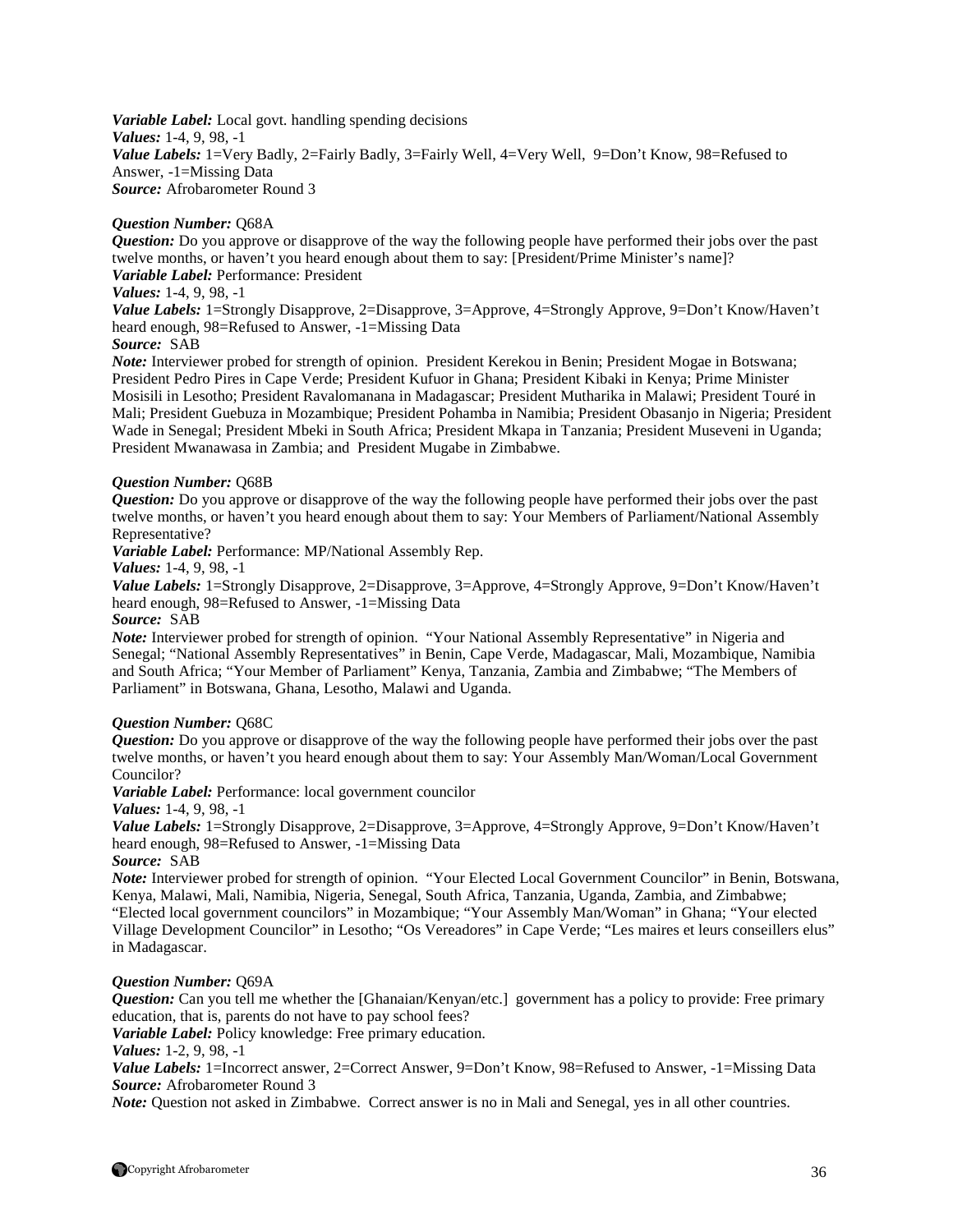#### *Question Number:* Q69B

*Question:* Can you tell me whether the [Ghanaian/Kenyan/etc.] government has a policy to provide: Free health care at public clinics, that is, no fees for visits or medicine? *Variable Label:* Policy knowledge: Free health care *Values:* 1-2, 9, 98, -1 *Value Labels:* 1=Incorrect answer, 2=Correct Answer, 9=Don't Know, 98=Refused to Answer, -1=Missing Data *Source:* Afrobarometer Round 3 *Note:* Question not asked in Zimbabwe. Correct answer is no in Benin, Botswana, Ghana, Kenya, Lesotho, Madagascar, Mali, Mozambique, Senegal, Tanzania, Uganda and Zambia and yes in Cape Verde, Malawi, Namibia, Nigeria, and South Africa.

#### *Question Number:* Q70A

*Question:* How likely do you think it would be that the authorities could enforce the law if a top government official committed a serious crime? *Variable Label:* Enforce law: Top official commits serious crime *Values:* 1-4, 9, 98, -1 *Value Labels:* 1=Not at all likely, 2=Not very likely, 3=Likely, 4=Very Likely, 9=Don't Know, 98=Refused to Answer, -1=Missing Data *Source:* Afrobarometer Round 3

#### *Question Number:* Q70B

*Question:* How likely do you think it would be that the authorities could enforce the law if a person like you committed a serious crime? *Variable Label:* Enforce law: You commit serious crime *Values:* 1-4, 9, 98, -1 *Value Labels:* 1=Not at all likely, 2=Not very likely, 3=Likely, 4=Very Likely, 9=Don't Know, 98=Refused to Answer, -1=Missing Data *Source:* Afrobarometer Round 1

*Question Number:* Q70C

*Question:* How likely do you think it would be that the authorities could enforce the law if a top official did not pay a tax on some of the income they earned? *Variable Label:* Enforce law: Top official doesn't pay tax *Values:* 1-4, 9, 98, -1 *Value Labels:* 1=Not at all likely, 2=Not very likely, 3=Likely, 4=Very Likely, 9=Don't Know, 98=Refused to Answer, -1=Missing Data *Source:* Afrobarometer Round 3

#### *Question Number:* Q70D

*Question:* How likely do you think it would be that the authorities could enforce the law if a person like you did not pay a tax on some of the income you earned? *Variable Label:* Enforce law: You don't pay tax *Values:* 1-4, 9, 98, -1 *Value Labels:* 1=Not at all likely, 2=Not very likely, 3=Likely, 4=Very Likely, 9=Don't Know, 98=Refused to Answer, -1=Missing Data *Source:* Afrobarometer Round 2

#### *Question Number:* Q71A

*Question:* Based on your experience, how easy or difficult is to obtain the following services? Or do you never try and get these services from government: An identity document (such as a birth certificate, driver's license, passport or voter card)? *Variable Label:* Difficulty to obtain identity document *Values:* 1-4, 7, 9, 98, -1 *Value Labels:* 1=Very Difficult, 2=Difficult, 3=Easy, 4=Very Easy, 7=Never Try, 9=Don't Know, 98=Refused to Answer, -1=Missing Data *Source:* Adapted from Afrobarometer Round 1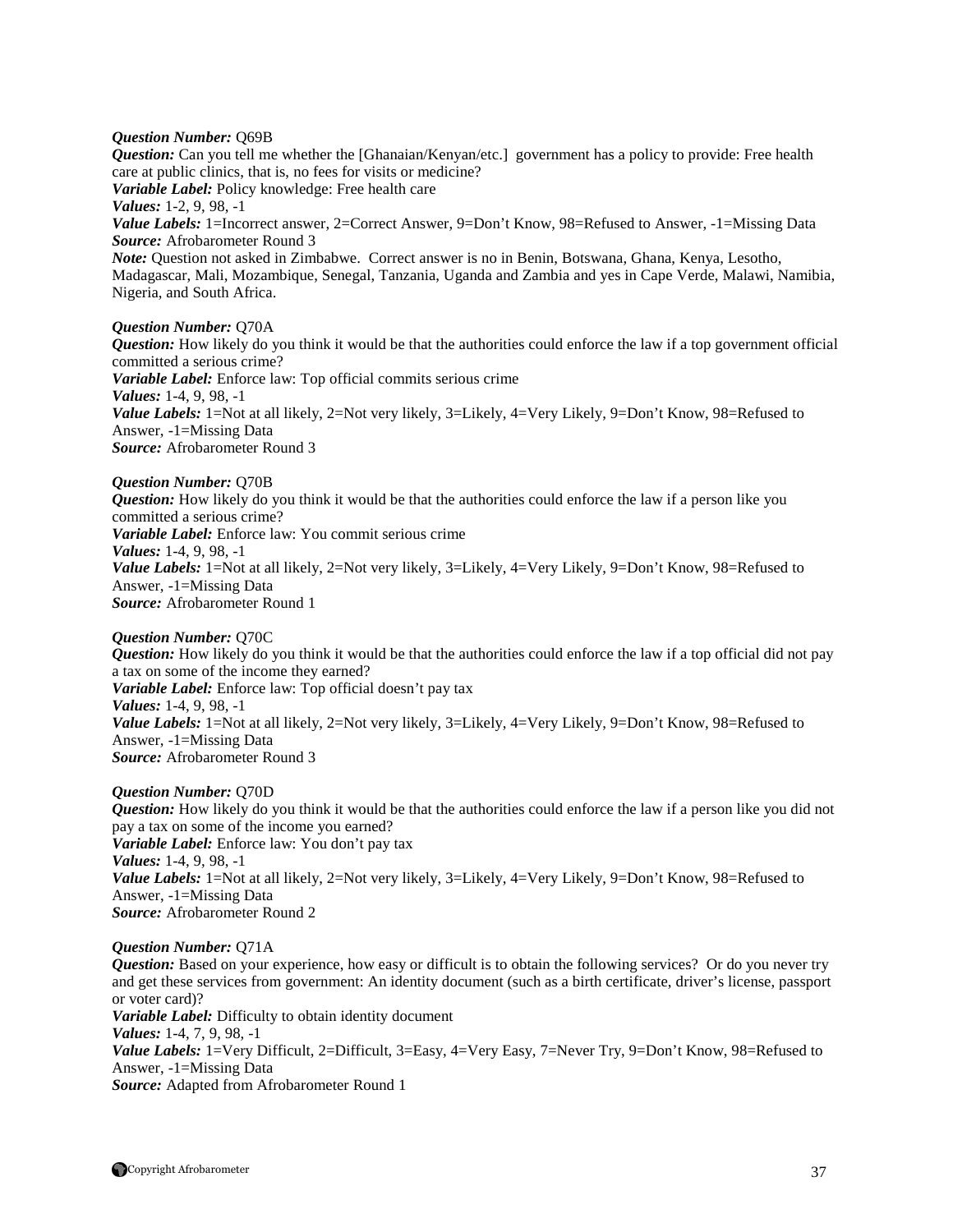#### *Question Number:* Q71B

*Question:* Based on your experience, how easy or difficult is to obtain the following services? Or do you never try and get these services from government: Household services (like piped water, electricity or telephone)? *Variable Label:* Difficulty to obtain household services *Values:* 1-4, 7, 9, 98, -1 Value Labels: 1=Very Difficult, 2=Difficult, 3=Easy, 4=Very Easy, 7=Never Try, 9=Don't Know, 98=Refused to Answer, -1=Missing Data

*Source:* Adapted from SAB

#### *Question Number:* Q71C

*Question:* Based on your experience, how easy or difficult is to obtain the following services? Or do you never try and get these services from government: Help from the police when you need it? *Variable Label:* Difficulty to obtain help from the police *Values:* 1-4, 7, 9, 98, -1

*Value Labels:* 1=Very Difficult, 2=Difficult, 3=Easy, 4=Very Easy, 7=Never Try, 9=Don't Know, 98=Refused to

Answer, -1=Missing Data *Source:* Afrobarometer Round 2

#### *Question Number:* Q71D

*Question:* Based on your experience, how easy or difficult is to obtain the following services? Or do you never try and get these services from government: A place in primary school for a child? *Variable Label:* Difficulty to obtain primary school placement

# *Values:* 1-4, 7, 9, 98, -1

*Value Labels:* 1=Very Difficult, 2=Difficult, 3=Easy, 4=Very Easy, 7=Never Try, 9=Don't Know, 98=Refused to Answer, -1=Missing Data

*Source:* SAB

#### *Question Number:* Q71E

*Question:* Based on your experience, how easy or difficult is to obtain the following services? Or do you never try and get these services from government: Medical treatment at a nearby clinic? *Variable Label:* Difficulty to obtain medical treatment *Values:* 1-4, 7, 9, 98, -1 *Value Labels:* 1=Very Difficult, 2=Difficult, 3=Easy, 4=Very Easy, 7=Never Try, 9=Don't Know, 98=Refused to Answer, -1=Missing Data *Source:* SAB

*Question Number:* Q72A

*Question:* Why do you never try to get: An identity document? *Variable Label:* Why not try to get: identity document *Values:* 1-5, 7, 9, 98, -1

*Value Labels:* 1=I don't need it/use it, 2=I don't know how, 3=Govt does not provide it, 4=No personal connections in right places, 5=Some other response, 7=N/A, 9=Don't Know, 98=Refused to Answer, -1=Missing Data *Source:* Afrobarometer Round 3

*Note:* Interviewer was instructed as follows "Ask only if response to O71A was 7=Never try. If any other response was given to Q71A, select 7=Not applicable."

#### *Question Number:* Q72B

*Question:* Why do you never try to get: Household services? *Variable Label:* Why not try to get: household services.

*Values:* 1-5, 7, 9, 98, -1

*Value Labels:* 1=I don't need it/use it, 2=I don't know how, 3=Govt does not provide it, 4=No personal connections in right places, 5=Some other response, 7=N/A, 9=Don't Know, 98=Refused to Answer, -1=Missing Data *Source:* Afrobarometer Round 3

*Note:* Interviewer was instructed as follows "Ask only if response to Q71B was 7=Never try. If any other response was given to Q71B, select 7=Not applicable."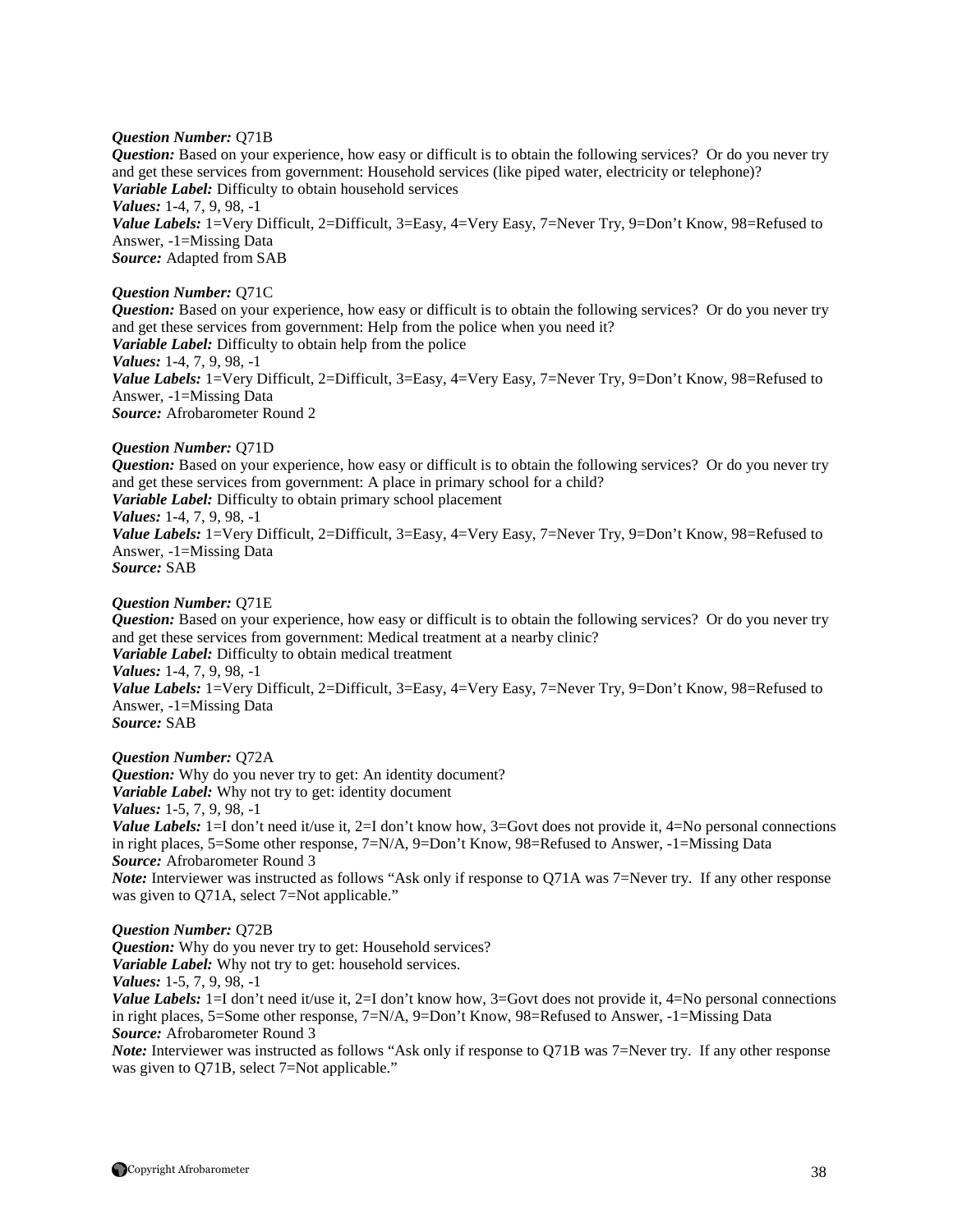#### *Question Number:* Q72C

**Question:** Why do you never try to get: Help from the police when you need it? *Variable Label:* Why not try to get: Help from police *Values:* 1-5, 7, 9, 98, -1 *Value Labels:* 1=I don't need it/use it, 2=I don't know how, 3=Govt does not provide it, 4=No personal connections in right places, 5=Some other response, 7=N/A, 9=Don't Know, 98=Refused to Answer, -1=Missing Data *Source:* Afrobarometer Round 3

*Note:* Interviewer was instructed as follows "Ask only if response to Q71C was 7=Never try. If any other response was given to Q71C, select 7=Not applicable."

#### *Question Number:* Q73A

*Question:* Have you encountered any of these problems with your local public schools during the past 12 months: Services are too expensive / Unable to pay?

*Variable Label:* Problems with schools: too expensive.

*Values:* 0-3, 7, 9, 98, -1

*Value Labels:* 0=Never, 1=Once or twice, 2=A few times, 3=Often, 7=No experience with public schools in the past twelve months, 9=Don't Know, 98=Refused to Answer, -1=Missing Data *Source:* Afrobarometer Round 3

#### *Question Number:* Q73B

*Question:* Have you encountered any of these problems with your local public schools during the past 12 months: Lack of textbooks or other supplies?

*Variable Label:* Problems with schools: textbooks and supplies.

#### *Values:* 0-3, 7, 9, 98, -1

*Value Labels:* 0=Never, 1=Once or twice, 2=A few times, 3=Often, 7=No experience with public schools in the past twelve months, 9=Don't Know, 98=Refused to Answer, -1=Missing Data *Source:* Afrobarometer Round 3

#### *Question Number:* Q73C

*Question:* Have you encountered any of these problems with your local public schools during the past 12 months: Poor teaching?

*Variable Label:* Problems with schools: poor teaching.

*Values:* 0-3, 7, 9, 98, -1

*Value Labels:* 0=Never, 1=Once or twice, 2=A few times, 3=Often, 7=No experience with public schools in the past twelve months, 9=Don't Know, 98=Refused to Answer, -1=Missing Data *Source:* Afrobarometer Round 3

#### *Question Number:* Q73D

*Question:* Have you encountered any of these problems with your local public schools during the past 12 months: Absent teachers?

*Variable Label:* Problems with schools: Absent teachers.

*Values:* 0-3, 7, 9, 98, -1

*Value Labels:* 0=Never, 1=Once or twice, 2=A few times, 3=Often, 7=No experience with public schools in the past twelve months, 9=Don't Know, 98=Refused to Answer, -1=Missing Data *Source:* Afrobarometer Round 3

#### *Question Number:* Q73E

*Question:* Have you encountered any of these problems with your local public schools during the past 12 months: Overcrowded classrooms?

*Variable Label:* Problems with schools: overcrowded classes.

*Values:* 0-3, 7, 9, 98, -1

*Value Labels:* 0=Never, 1=Once or twice, 2=A few times, 3=Often, 7=No experience with public schools in the past twelve months, 9=Don't Know, 98=Refused to Answer, -1=Missing Data *Source:* Afrobarometer Round 3

#### *Question Number:* Q73F

*Question:* Have you encountered any of these problems with your local public schools during the past 12 months: Poor conditions of facilities?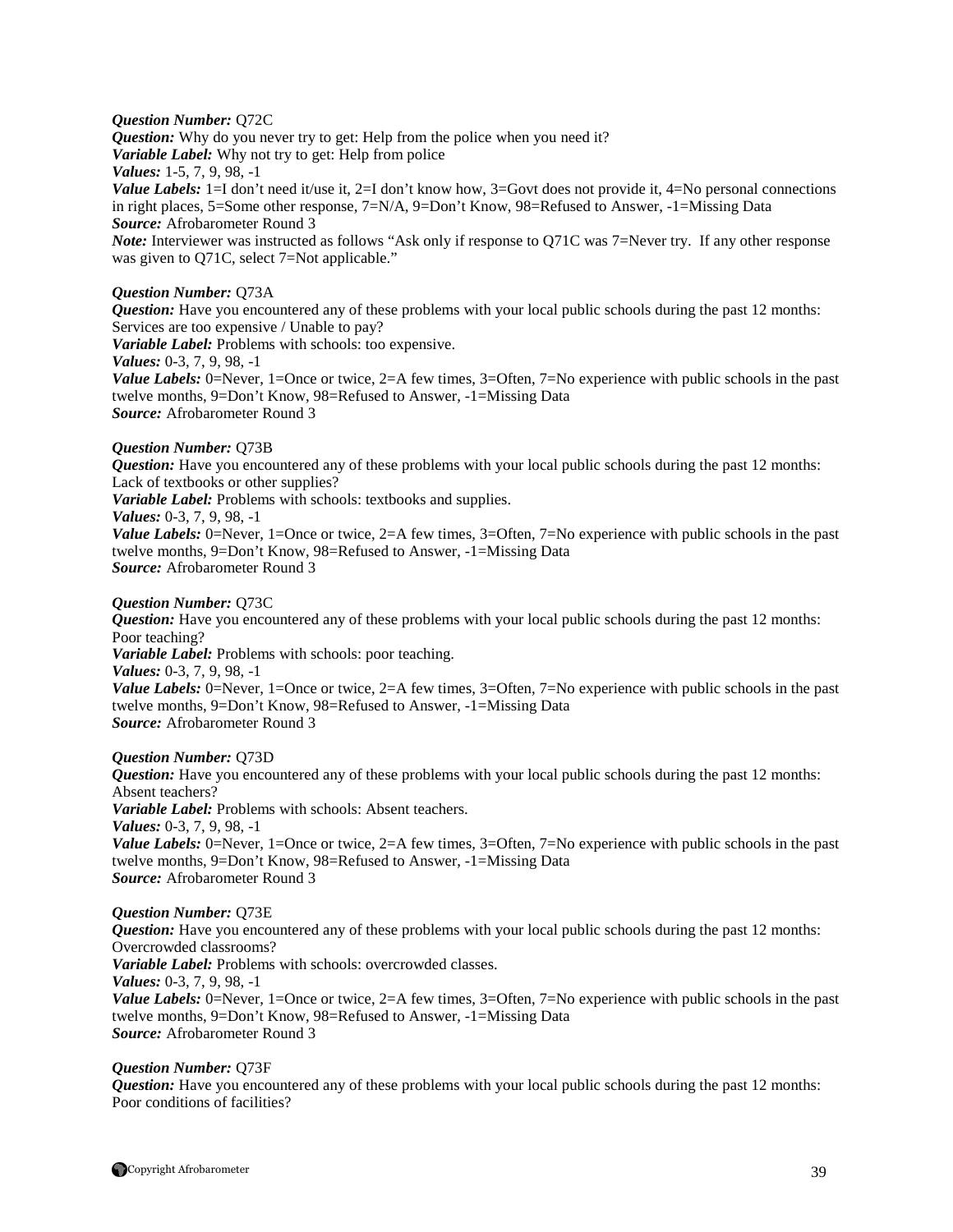*Variable Label:* Problems with schools: poor facilities. *Values:* 0-3, 7, 9, 98, -1 *Value Labels:* 0=Never, 1=Once or twice, 2=A few times, 3=Often, 7=No experience with public schools in the past twelve months, 9=Don't Know, 98=Refused to Answer, -1=Missing Data *Source:* Afrobarometer Round 3

#### *Question Number:* Q73G

*Question:* Have you encountered any of these problems with your local public schools during the past 12 months: Demands for illegal payments? *Variable Label:* Problems with schools: illegal payments. *Values:* 0-3, 7, 9, 98, -1 *Value Labels:* 0=Never, 1=Once or twice, 2=A few times, 3=Often, 7=No experience with public schools in the past twelve months, 9=Don't Know, 98=Refused to Answer, -1=Missing Data *Source:* Afrobarometer Round 3

#### *Question Number:* Q74A

*Question:* Have you encountered any of these problems with your local public clinic or hospital during the past 12 months: Services are too expensive / Unable to pay? *Variable Label:* Problems with public clinic: too expensive. *Values:* 0-3, 7, 9, 98, -1 *Value Labels:* 0=Never, 1=Once or twice, 2=A few times, 3=Often, 7=No experience with clinics in the past twelve months, 9=Don't Know, 98=Refused to Answer, -1=Missing Data

*Source:* Afrobarometer Round 3

#### *Question Number:* Q74B

*Question:* Have you encountered any of these problems with your local public clinic or hospital during the past 12 months: Lack of medicines or other supplies?

*Variable Label:* Problems with public clinic: Lack of medicines/supplies.

*Values:* 0-3, 7, 9, 98, -1

*Value Labels:* 0=Never, 1=Once or twice, 2=A few times, 3=Often, 7=No experience with clinics in the past twelve months, 9=Don't Know, 98=Refused to Answer, -1=Missing Data *Source:* Afrobarometer Round 3

#### *Question Number:* Q74C

*Question:* Have you encountered any of these problems with your local public clinic or hospital during the past 12 months: Lack of attention or respect from staff? *Variable Label:* Problems with public clinic: Lack of attention/respect. *Values:* 0-3, 7, 9, 98, -1 *Value Labels:* 0=Never, 1=Once or twice, 2=A few times, 3=Often, 7=No experience with clinics in the past twelve months, 9=Don't Know, 98=Refused to Answer, -1=Missing Data *Source:* Afrobarometer Round 3

#### *Question Number:* Q74D

*Question:* Have you encountered any of these problems with your local public clinic or hospital during the past 12 months: Absent doctors? *Variable Label:* Problems with public clinic: Absent doctors. *Values:* 0-3, 7, 9, 98, -1 *Value Labels:* 0=Never, 1=Once or twice, 2=A few times, 3=Often, 7=No experience with clinics in the past twelve months, 9=Don't Know, 98=Refused to Answer, -1=Missing Data *Source:* Afrobarometer Round 3

#### *Question Number:* Q74E

*Question:* Have you encountered any of these problems with your local public clinic or hospital during the past 12 months: Long waiting time? *Variable Label:* Problems with public clinic: Long waiting time. *Values:* 0-3, 7, 9, 98, -1 *Value Labels:* 0=Never, 1=Once or twice, 2=A few times, 3=Often, 7=No experience with clinics in the past twelve months, 9=Don't Know, 98=Refused to Answer, -1=Missing Data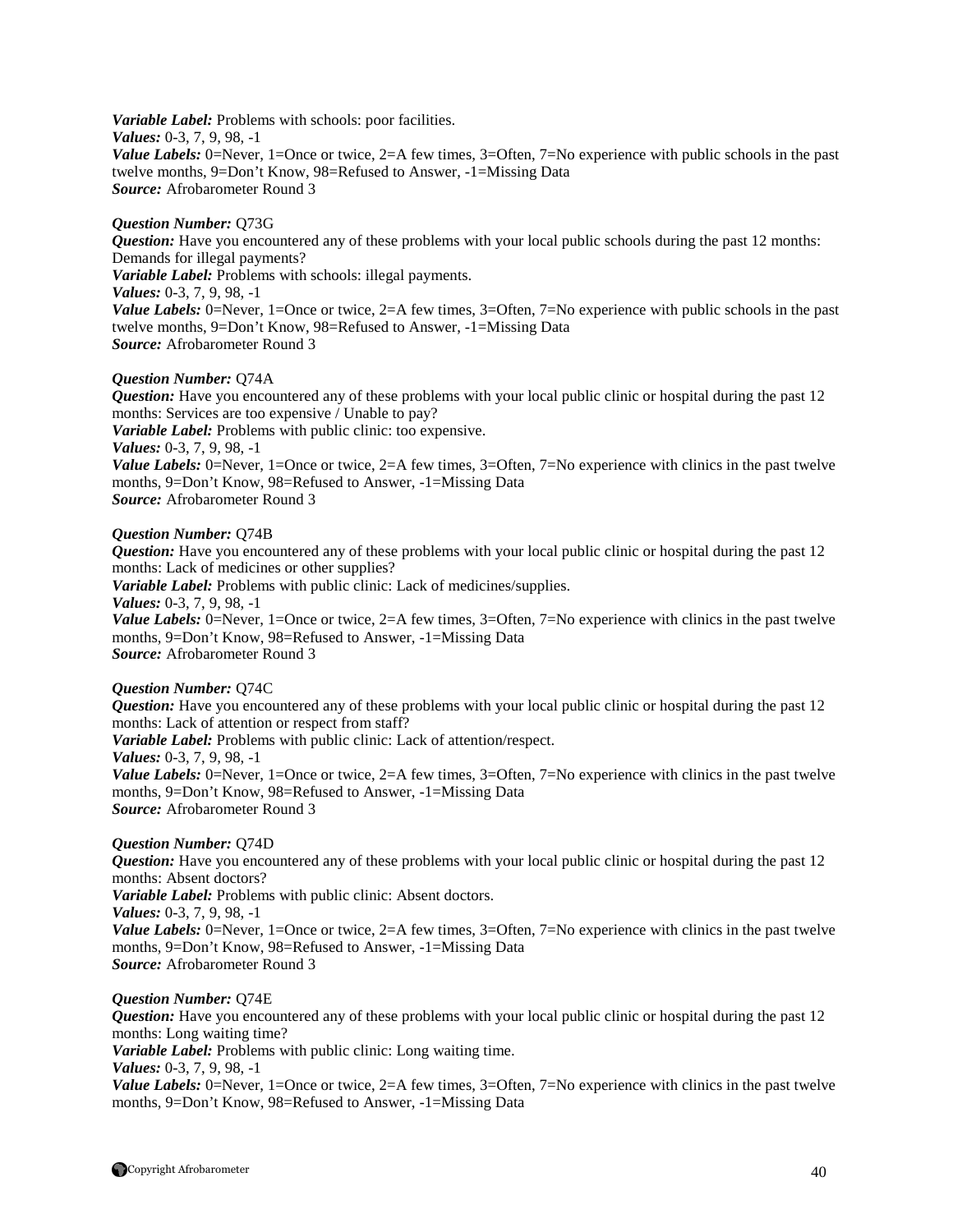#### *Source:* Afrobarometer Round 3

#### *Question Number:* Q74F

*Question:* Have you encountered any of these problems with your local public clinic or hospital during the past 12 months: Dirty facilities? *Variable Label:* Problems with public clinic: Dirty facilities. *Values:* 0-3, 7, 9, 98, -1 *Value Labels:* 0=Never, 1=Once or twice, 2=A few times, 3=Often, 7=No experience with clinics in the past twelve months, 9=Don't Know, 98=Refused to Answer, -1=Missing Data *Source:* Afrobarometer Round 3

#### *Question Number:* Q74G

*Question:* Have you encountered any of these problems with your local public clinic or hospital during the past 12 months: Demands for illegal payments? *Variable Label:* Problems with public clinic: illegal payments. *Values:* 0-3, 7, 9, 98, -1 *Value Labels:* 0=Never, 1=Once or twice, 2=A few times, 3=Often, 7=No experience with clinics in the past twelve months, 9=Don't Know, 98=Refused to Answer, -1=Missing Data *Source:* Afrobarometer Round 3

#### *Question Number:* Q75A

*Question:* What, if anything, would you do to try and resolve each of the following situations: You were waiting for a government permit or license, but kept encountering delays?

*Variable Label:* What do: Waiting for permit.

*Values:* 1-7, 9, 98, -1

*Value Labels:* 1= Don't worry, things will be resolved given enough time, 2= Lodge complaint through proper channels or procedures, 3= Use connections with influential people, 4= Offer tip or bribe, 5= Join in Public Protest, 6=Other, 7=Nothing, because nothing can be done, 9=Don't Know, 98=Refused to Answer, -1=Missing Data *Source:* Afrobarometer Round 3

#### *Question Number:* Q75B

*Question:* What, if anything, would you do to try and resolve each of the following situations: Election officials left your name off the voters roll?

*Variable Label:* What do: Name missing.

*Values:* 1-7, 9, 98, -1

*Value Labels:* 1= Don't worry, things will be resolved given enough time, 2= Lodge complaint through proper channels or procedures,  $3=$  Use connections with influential people,  $3=$  Use connections with influential people,  $4=$ Offer tip or bribe, 5= Join in Public Protest, 6=Other, 7=Nothing, because nothing can be done, 9=Don't Know, 98=Refused to Answer, -1=Missing Data *Source:* Afrobarometer Round 3

#### *Question Number:* Q75C

*Question:* What, if anything, would you do to try and resolve each of the following situations: You suspected a school or clinic official of stealing?

*Variable Label:* What do: Suspect school official.

*Values:* 1-7, 9, 98, -1

*Value Labels:* 1 = Don't worry, things will be resolved given enough time, 2 = Lodge complaint through proper channels or procedures,  $3=$  Use connections with influential people,  $3=$  Use connections with influential people,  $4=$ Offer tip or bribe, 5= Join in Public Protest, 6=Other, 7=Nothing, because nothing can be done, 9=Don't Know, 98=Refused to Answer, -1=Missing Data

*Source:* Afrobarometer Round 3

#### *Question Number:* Q75D

*Question:* What, if anything, would you do to try and resolve each of the following situations: The police wrongly arrested someone in your family? *Variable Label:* What do: Wrongful arrest.

*Values:* 1-7, 9, 98, -1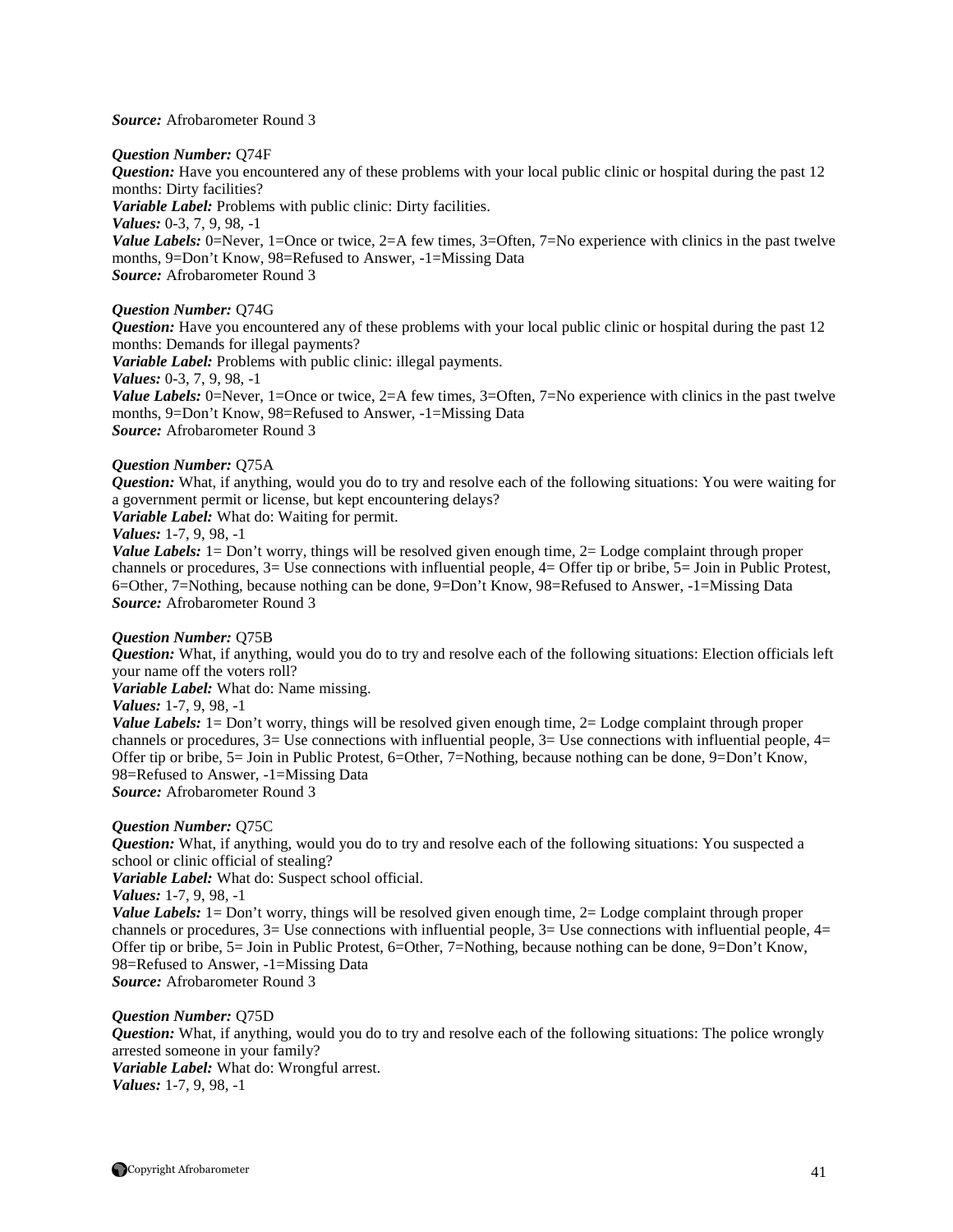*Value Labels:* 1= Don't worry, things will be resolved given enough time, 2= Lodge complaint through proper channels or procedures,  $3=$  Use connections with influential people,  $3=$  Use connections with influential people,  $4=$ Offer tip or bribe, 5= Join in Public Protest, 6=Other, 7=Nothing, because nothing can be done, 9=Don't Know, 98=Refused to Answer, -1=Missing Data *Source:* Afrobarometer Round 3

#### *Question Number:* Q75E

*Question:* What, if anything, would you do to try and resolve each of the following situations: Someone wrongly seized your family's land? *Variable Label:* What do: Land seized. *Values:* 1-7, 9, 98, -1

*Value Labels:* 1= Don't worry, things will be resolved given enough time, 2= Lodge complaint through proper channels or procedures,  $3=$  Use connections with influential people,  $3=$  Use connections with influential people,  $4=$ Offer tip or bribe, 5= Join in Public Protest, 6=Other, 7=Nothing, because nothing can be done, 9=Don't Know, 98=Refused to Answer, -1=Missing Data *Source:* Afrobarometer Round 3

#### *Question Number:* Q76A

*Question:* Who should be responsible for making sure that, once elected, Members of Parliament/National Assembly Representatives do their jobs?

*Variable Label:* Who responsible: MPs do jobs

*Values:* 0-3, 9, 98, -1

*Value Labels:* 0= The President/Executive, 1= The Parliament, 2= Their Political Party, 3= The Voters, 9=Don't Know, 98=Refused to Answer, -1=Missing Data

*Source:* Afrobarometer Round 3

*Note:* "National Assembly Representatives" in Benin, Madagascar, Mali, Mozambique, Namibia, Nigeria, Senegal and South Africa; "Members of Parliament" in Botswana, Cape Verde, Ghana, Kenya, Lesotho, Malawi, Tanzania, Uganda, Zambia, and Zimbabwe.

#### *Question Number:* Q76B

*Question:* Who should be responsible for making sure that, once elected, Local Government Councilors do their iobs?

*Variable Label:* Who responsible: Local councilors do jobs

*Values:* 0-3, 9, 98, -1

*Value Labels:* 0= The President/Executive, 1= The Local Council, 2= Their Political Party, 3= The Voters, 9=Don't Know, 98=Refused to Answer, -1=Missing Data

*Source:* Afrobarometer Round 3

*Note:* "Local Government Councilors" in Benin, Botswana, Kenya, Madagascar, Malawi, Mali, Mozambique, Namibia, Nigeria, Senegal, South Africa, Tanzania, Uganda, Zambia, and Zimbabwe; "Assembly Man/Woman" in Ghana; "Elected Village Development Councilors" in Lesotho; "Vereadores" in Cape Verde.

#### *Question Number:* Q77A

*Question:* Think about how elections work in practice in this country. How well do elections ensure that the Members of Parliament/Nation Assembly Representatives reflect the views of voters?

*Variable Label:* Elections ensure parliament reflects voters.

*Values:* 0-3, 9, 98, -1

*Value Labels:* 0= Not at all well, 1= Not very well, 2= Well, 3= Very Well, 9=Don't Know, 98=Refused to Answer, -1=Missing Data

*Source:* Afrobarometer Round 3

*Note:* "National Assembly Representatives" in Benin, Madagascar, Mali, Mozambique, Namibia, Nigeria, Senegal and South Africa; "Members of Parliament" in Botswana, Cape Verde, Ghana, Kenya, Lesotho, Malawi, Tanzania, Uganda, Zambia, and Zimbabwe.

#### *Question Number:* Q77B

*Question:* Think about how elections work in practice in this country. How well do elections enable voters to remove from office leaders who do not do what the people want? *Variable Label:* Elections enable voters to remove leaders. *Values:* 0-3, 9, 98, -1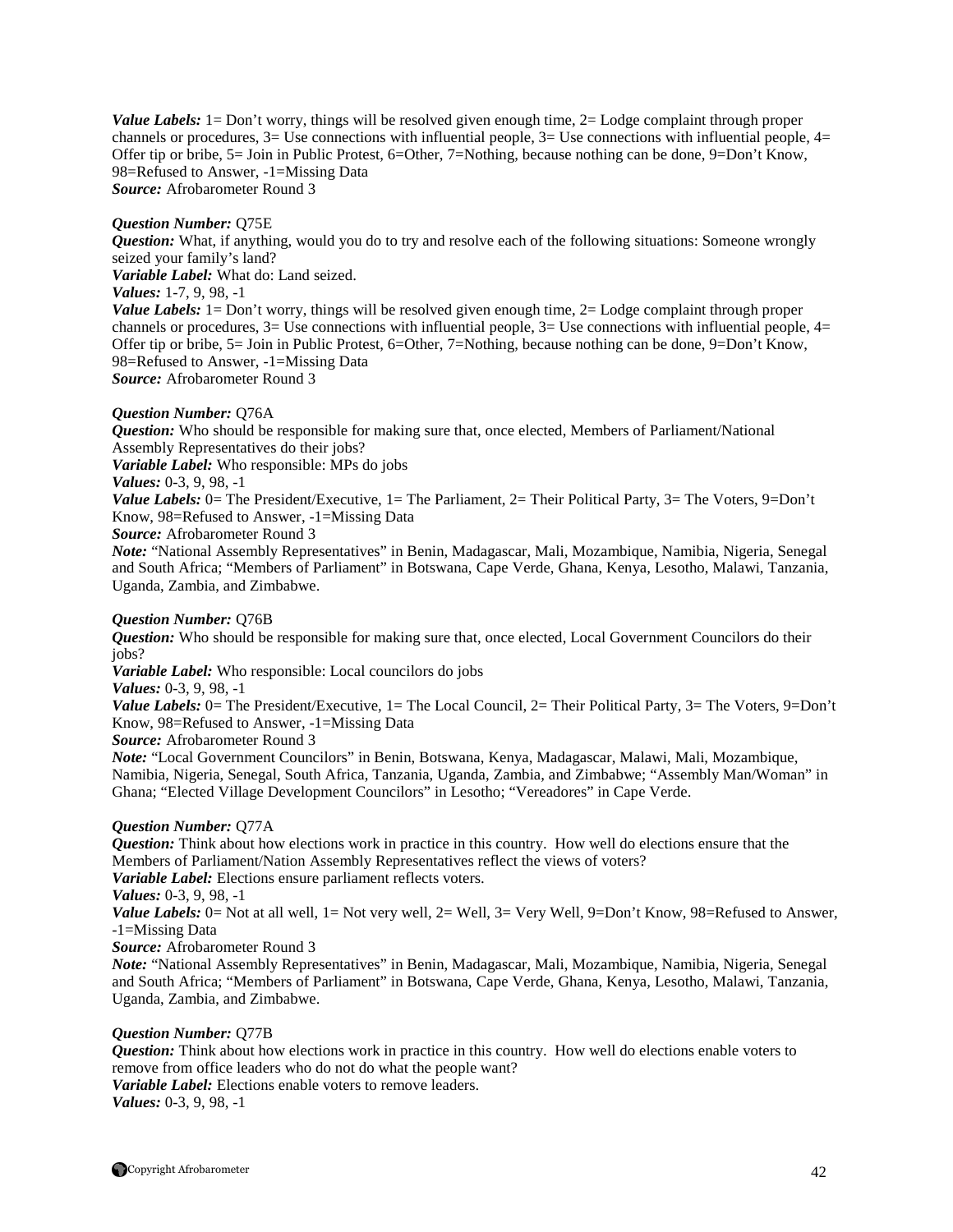*Value Labels:* 0= Not at all well, 1= Not very well, 2= Well, 3= Very Well, 9=Don't Know, 98=Refused to Answer, -1=Missing Data *Source:* Afrobarometer Round 3

#### *Question Number:* Q78A

*Question:* In your opinion, how often do politicians do each of the following: Make promises simply to get elected? *Variable Label:* Politicians make promises to get elected *Values:* 0-3, 9, 98, -1 *Value Labels:* 0=Never, 1=Rarely, 2=Often, 3=Always, 9=Don't Know, 98=Refused to Answer, -1=Missing Data *Source:* Afrobarometer Round 3

#### *Question Number:* Q78B

*Question:* In your opinion, how often do politicians do each of the following: Offer gifts to voters during election campaigns? *Variable Label:* Politicians give gifts in campaigns. *Values:* 0-3, 9, 98, -1 *Value Labels:* 0=Never, 1=Rarely, 2=Often, 3=Always, 9=Don't Know, 98=Refused to Answer, -1=Missing Data *Source:* Afrobarometer Round 3

*Question Number:* Q78C

*Question:* In your opinion, how often do politicians do each of the following: Keep their campaign promises after elections? *Variable Label:* Politicians keep campaign promises *Values:* 0-3, 9, 98, -1

*Value Labels:* 0=Never, 1=Rarely, 2=Often, 3=Always, 9=Don't Know, 98=Refused to Answer, -1=Missing Data

*Source:* Afrobarometer Round 3

*Question Number:* Q78D

*Question:* In your opinion, how often do politicians do each of the following: Do their best to deliver development after elections? *Variable Label:* Politicians deliver development. *Values:* 0-3, 9, 98, -1

*Value Labels:* 0=Never, 1=Rarely, 2=Often, 3=Always, 9=Don't Know, 98=Refused to Answer, -1=Missing Data *Source:* Afrobarometer Round 3

#### *Question Number:* Q79

*Question:* What is your tribe? You know, your ethnic or cultural group. *Variable Label:* Tribe or ethnic group *Values:* 1-3, 100-113, 120-130, 140-160, 169-178, 180-185, 200-246, 248-258, 260-271, 280-298, 300-309, 320- 342, 344-358, 360-369, 380-398, 405-420, 422-433, 435-439, 500-511, 517, 550-551, 553-556, 558-568, 570-573, 575, 800-835, 860-875, 990, 995, 997, 998, 999, -1 *Value Labels:* 1=English, 2=Francais, 3=Portugais, 100=Afrikaans/Afrikaner/Boer, 101=Ndebele, 102=Xhosa, 103=Pedi/Spedi/North Sotho, 104=Sesotho/Sotho/South Sotho, 105=Setswana/Tswana, 106=Shangaan, 107=Swazi, 108=Venda, 109=Zulu, 110=Other White/European, 111=Couloured, 112=Indian, 113=English, 120=Fon, 121=Adja, 122=Bariba, 123=Dendi , 124=Yoruba, 125=Ditamari, 126=Peulh, 127=Yoa, 128=Haoussa, 129=Idé, 130=Lamba, 140=Mokgatla, 141=Mokwena, 142=Mongwato, 143=Mongwaketse, 144=Motlokwa, 145=Moherero, 146=Morolong, 147=Mosarwa, 148=Mokalanga, 149=Molete, 150=Mmirwa, 151=Motswapong, 152=Mosobea, 153=Motawana, 154=Mokgalagadi, 155=Moyei, 156=Mohurutshe, 157=Mombukushu, 158=Monajwa, 159=Mokhurutshe, 160=Motalaote, 169=Related to island origin, 170=African, 171=American or European, 172=Related to age, 173=Related to gender, 174=Related to occupation/profession, 175=Related to religion, 176=Related to class, 177=related to race, 178=Related to politics/partisan, 180=Akan, 181=Ewe, 182=Ga/Damgbe, 183= Other northern languages, 184=Gagomba, 185=Dagaati, 200=Kikuyu, 201=Luo, 202=Luhya, 203=Kamba, 204=Meru, 205=Kisii, 206=Kalenjin, 207=Masaai, 208=MijiKenda, 209=Taita, 210=Somali, 211=Pokot, 212=Turkana, 213=Bajuni, 214=Kuria, 215=Teso, 216=Rendille, 217=Embu, 218=Borana, 219=Samburu,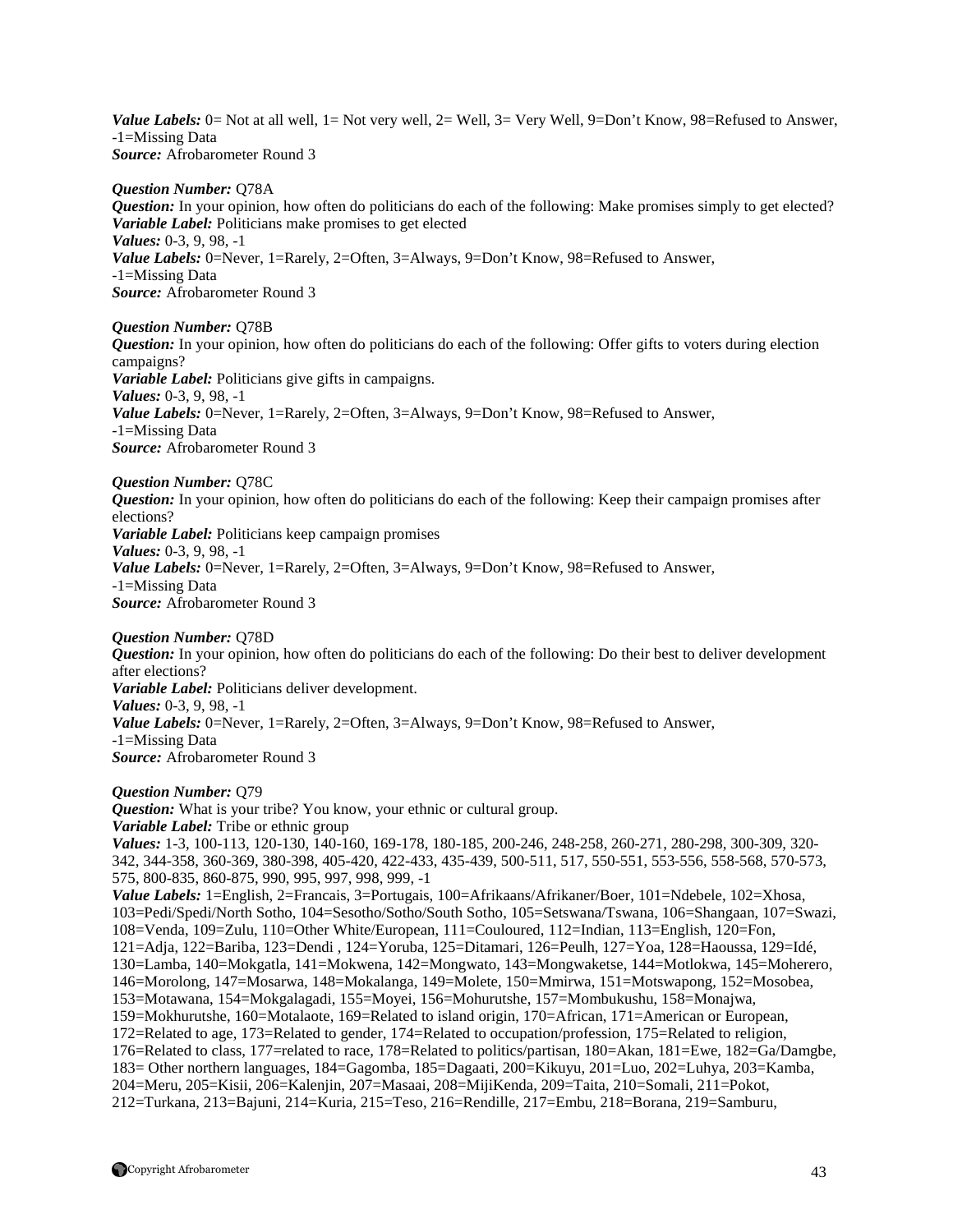220=Bakoena, 221=Basiea, 222=Bafokeng, 223=Bahlakoana, 224=Batsoeneng, 225=Batloung, 226=Bataung, 227=Baphuthing, 228=Batebele, 229=Bathepu, 230=Batlokoa, 231=Bakhatla, 232=Makholokoe, 233=Makhoakhoa, 234=Barolong, 235=Banareng, 236=Mapele, 237=Bakubung, 238=Maswati, 239=Mchegu, 240=Antakarana, 241=Antambahoaka, 242=Antandroy, 243=Antanosy, 244=Antefasy , 245=Antemoro , 246=Antesaka , 248=Bara, 249=Betsileo, 250=Betsimisaraka , 251=Bezanozano , 252=Mahafaly, 253=Merina, 254=Sakalava , 255=Sihanaka , 256=Tanala, 257=Tsimihety, 258=Vezo, 260=Tumbuka, 261=Nkhonde, 262=Lambya, 263=Chewa, 264=Yao, 265=Ngoni, 266=Lomwe, 267=Mang'anja, 268=Sena, 269=Sukwa, 270=Senga, 271=Tonga, 280=Bambara, 281=Peuhl/Fulfulde, 282=Senufo, 283=Mianka, 284=Mossi, 285=Sonink, 286=Malink, 287=Khasonk, 288=Dogon, 289=Bobo, 290=Bozo, 291=Arabe, 292=Maure, 293=Kakolo, 294=Samoko, 295=Sonrha, 296=Bella, 297=Tamasheq, 298=Dafing, 300=Makua, 301=Sena, 302=Ndau, 303=Nyanja, 304=Changana, 305=Chope, 306=Bitonga, 307=Makonde, 308=Chuabo, 309=Ajua, 320=Oshiwambo, 321=Herero, 322=Caprivian, 323=Rukwangali, 324=German, 325=Afrikaaner, 326=English, 327=Nama, 328=Damara, 329=Lozi, 330=Subia, 331=White, 332=Black, 333=Coloured, 334=Baster, 335=Setswana, 336=Angolan:Portuguese, 337=Angolan:Rumbundu, 338=Ndembele (Zimbabwe), 339=Kavango, 340=Hausa, 341=Igbo, 342=Yoruba, 344=Efik, 345=Ebira, 346=Fulani, 347=Isoko, 348=Ibibio, 349=Kanuri, 350=Tiv, 351=Nupe, 352=Ijaw, 353=Edo, 354=Igala, 355=Urhobo, 356=Idoma, 357=Itsekiri, 358=Ikwere, 360=Wolof, 361=Pular, 362=Serer, 363=Mandinka, 364=Soninke, 365=Diola, 366=Manjack, 367=Bambara, 368=Bainouk, 369=Bassari, 380=Mnyakyusa, 381=Mchaga, 382=Mhaya, 383=Mngoni, 384=Mkwere, 385=Mpare, 386=Mhehe, 387=Mmakonde, 388=Myamwezi, 389=Msukuma, 390=Mmasai, 391=Mmeru, 392=Mkurya, 393=Mgogo, 394=Mluguru, 395=Mfipa, 396=Mmanyema, 397=Mnyiramba, 398=Mnyaturu, 405=Akaramojonj, 406=Alur, 407=Ateso, 408=Japadhola, 409=Jonam, 410=Kakwa, 411=Kumam, 412=Kuksabin, 413=Luo, 414=Lugbara, 415=Mugwere, 416=Madi, 417=Muganda, 418=Mugishu, 419=Musoga, 420=Bemba, 422=Tonga, 423=Lozi, 424=Chewa, 425=Nsenga, 426=Tumbuka, 427=Kaonde, 428=Luvale, 429=Namwanga, 430=Mambwe, 431=Lenje, 432=Lunda, 433=Ngoni, 435=Bisa, 436=Ila, 437=Nkoya, 438=Lala, 439=Mbunda, 500=Munyoli, 501=Mufumbira, 502=Muhororo, 503=Mukiga, 504=Mukonzo, 505=Munyarwanda, 506=Munyoro, 507=Mutagwenda, 508=Mutooro, 509=Mwamba, 510=Munyankole, 511=Samia, 517=Mutagwenda, 550=Awori, 551=Tapa, 553=Kalabari, 554=Birom, 555=Shuwa-Arab, 556=Jukun, 558=Gwari, 559=Anang, 560=Ekoi, 561=Ukwani, 562=Igede, 563=Ekpeye, 564=Taroh, 565=Ogoni, 566=Sayawa, 567=Okpella, 568=Okirika, 570=Bavudie, 571=Mapokwana, 572=Mantsosa, 573=Baropoli, 575=Balafe, 800=Arab, 801=Swahili, 802=Indian, 803=Digo, 804=Giriama, 805=Duruma, 806=Chonyi, 807=Mijikenda, 808=Arab, 809=Gunya, 810=Teso, 811=Wanga, 812=Kabarasi, 813=Bukusu, 814=Ombuya, 815=Nyala, 816=Vatsotso, 817=Tachoni, 818=Nyore, 819=Maragoli, 820=Marama, 821=Sabaot, 822=Nandi, 823=Kipsigis, 824=Tugen, 825=Keiyo, 826=Ethiopian/Kenyan, 827=Burji, 828=Murule, 829=Dagodia, 830=Gari, 831=Mupule, 832=Shabelle, 833=Gabawen, 834=Garmug, 835=Maimai, 860=Senga, 861=Swahili, 862=Nyanja, 863=Soli, 864=Chokwe, 865=Nyika, 866=Luchazi, 867=Lamba, 868=Kunda, 869=Tabwa, 870=Takaleya, 871=Aushi, 872=Kalunda, 873=Kwamashi, 874=Lambia, 875=Chisinga, 990=National identity only, 995=Other, 997=Not Asked, 998=Refused, 999=Don't know,-1=Missing Data *Source:* SAB

*Note:* Interviewer entered respondent's exact response. If respondent answered "Don't know," said s/he does not belong to any group, or refused to answer, questions 80, 81, and 82 were marked as "Not Applicable" and the interview continued with question 83.

#### *Question Number:* Q80A

*Question:* Think about the condition of \_\_\_\_\_\_\_\_\_\_\_\_ [respondent's identity group] Are their economic conditions worse, the same as, or better than other groups in this country?

*Variable Label:* Ethnic group's economic conditions

*Values:* 1-5, 7, 9, 98, -1

*Value Labels:* 1=Much Better, 2=Better, 3=Same, 4=Worse, 5=Much Worse, 7=Not Applicable, 9=Don't Know, 98=Refused to Answer, -1=Missing Data

*Source:* SAB

*Note:* Interviewer probed for strength of opinion. If respondent had not identified a group on question 79, this question was marked as "Not Applicable." Question not asked in Zimbabwe.

#### *Question Number:* Q80B

*Question:* Think about the condition of \_\_\_\_\_\_\_\_\_\_\_\_ [respondent's identity group] Do they have less, the same, or more influence in politics than other groups in this country? *Variable Label:* Ethnic group's political influence *Values:* 1-5, 7, 9, 98, -1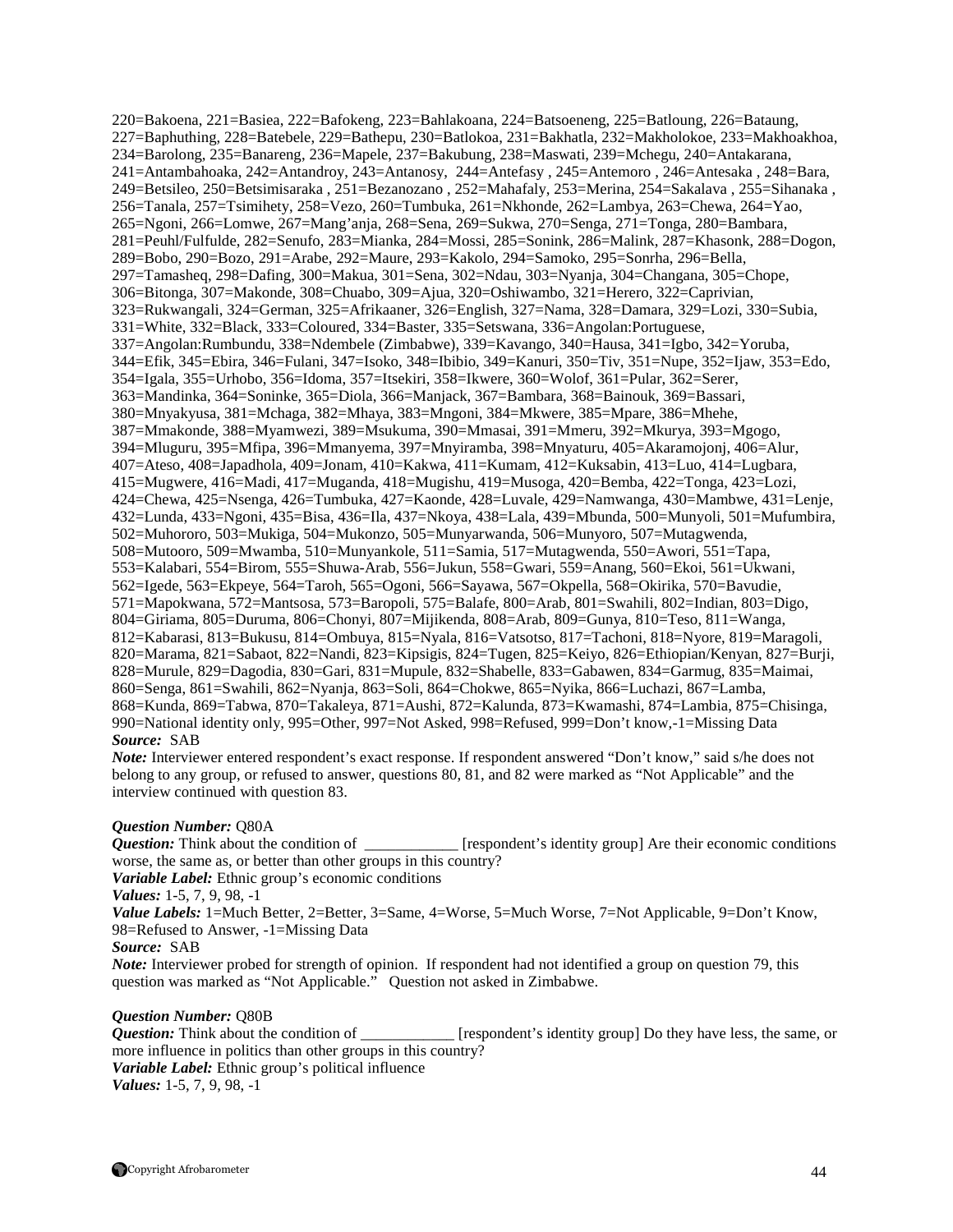*Value Labels:* 1=Much Better, 2=Better, 3=Same, 4=Worse, 5=Much Worse, 7=Not Applicable, 9=Don't Know, 98=Refused to Answer, -1=Missing Data

#### *Source:* SAB

*Note:* Interviewer probed for strength of opinion. If respondent had not identified a group on question 79, this question was marked as "Not Applicable." Question not asked in Zimbabwe.

# *Question Number:* Q81

*s* [respondent's identity group] treated unfairly by the government? *Variable Label:* Ethnic group treated unfairly *Values:* 0-3, 7, 9, 98, -1

*Value Labels:* 0=Never, 1=Sometimes, 2=Often, 3=Always, 7=Not Applicable, 9=Don't Know, 98=Refused to Answer, -1=Missing Data

#### *Source:* SAB

*Note:* Interviewer probed for strength of opinion. If respondent had not identified a group on question 79, this question was marked as "Not Applicable." Question not asked in Zimbabwe.

#### *Question Number:* Q82

*Question:* Let us suppose that you had to choose between being a [Ghanaian/Kenyan/etc.] and being a [respondent's identity group]. Which of these two groups do you feel most strongly attached to? *Variable Label:* Ethnic or national identity

# *Values:* 1-5, 7, 9, 98, -1

*Value Labels:* 1=I Feel Only (r's group), 2=I Feel More (r's group) than [Ghanaian/Kenyan/etc.], 3=I Feel Equally [Ghanaian/Kenyan/etc.] and (r's groups), 4=I Feel More [Ghanaian/Kenyan/etc.] than (r's groups), 5=I feel only [Ghanaian/Kenyan/etc.], 7=Not Applicable, 9=Don't Know*,* 98=Refused to Answer, -1=Missing Data *Source:* SAB

*Note:* Interviewer probed for strength of opinion. If respondent had not identified a group on question 79, this question was marked as "Not Applicable." Question not asked in Zimbabwe.

#### *Question Number:* Q83

*Question:* Generally speaking, would you say that most people can be trusted or that you must be very careful in dealing with people? *Variable Label:* Most people can be trusted *Values:* 0-1, 9, 98, -1 *Value Labels:* 0=You must be very careful, 1=Most people can be trusted, 9=Don't Know, 98=Refused to Answer, -1=Missing Data *Note:* Question not asked in Zimbabwe.

#### *Question Number:* Q84A

*Question:* How much do you trust each of the following types of people: Your relatives? *Variable Label:* Trust relatives *Values:* 0-3, 9, 98, -1 *Value Labels:* 0=Not at all, 1=Just a little, 2=I trust them somewhat, 3=I trust them a lot, 9=Don't know, 98=Refused to Answer, -1=Missing Data *Note:* Question not asked in Zimbabwe.

#### *Question Number:* Q84B

*Question:* How much do you trust each of the following types of people: Your neighbors? *Variable Label:* Trust neighbors *Values:* 0-3, 9, 98, -1 *Value Labels:* 0=Not at all, 1=Just a little, 2=I trust them somewhat, 3=I trust them a lot, 9=Don't know, 98=Refused to Answer, -1=Missing Data *Note:* Question not asked in Zimbabwe.

#### *Question Number:* Q84C

*Question:* How much do you trust each of the following types of people: People from your own ethnic group?. *Variable Label:* Trust people from your ethnic group *Values:* 0-3, 9, 97, 98, -1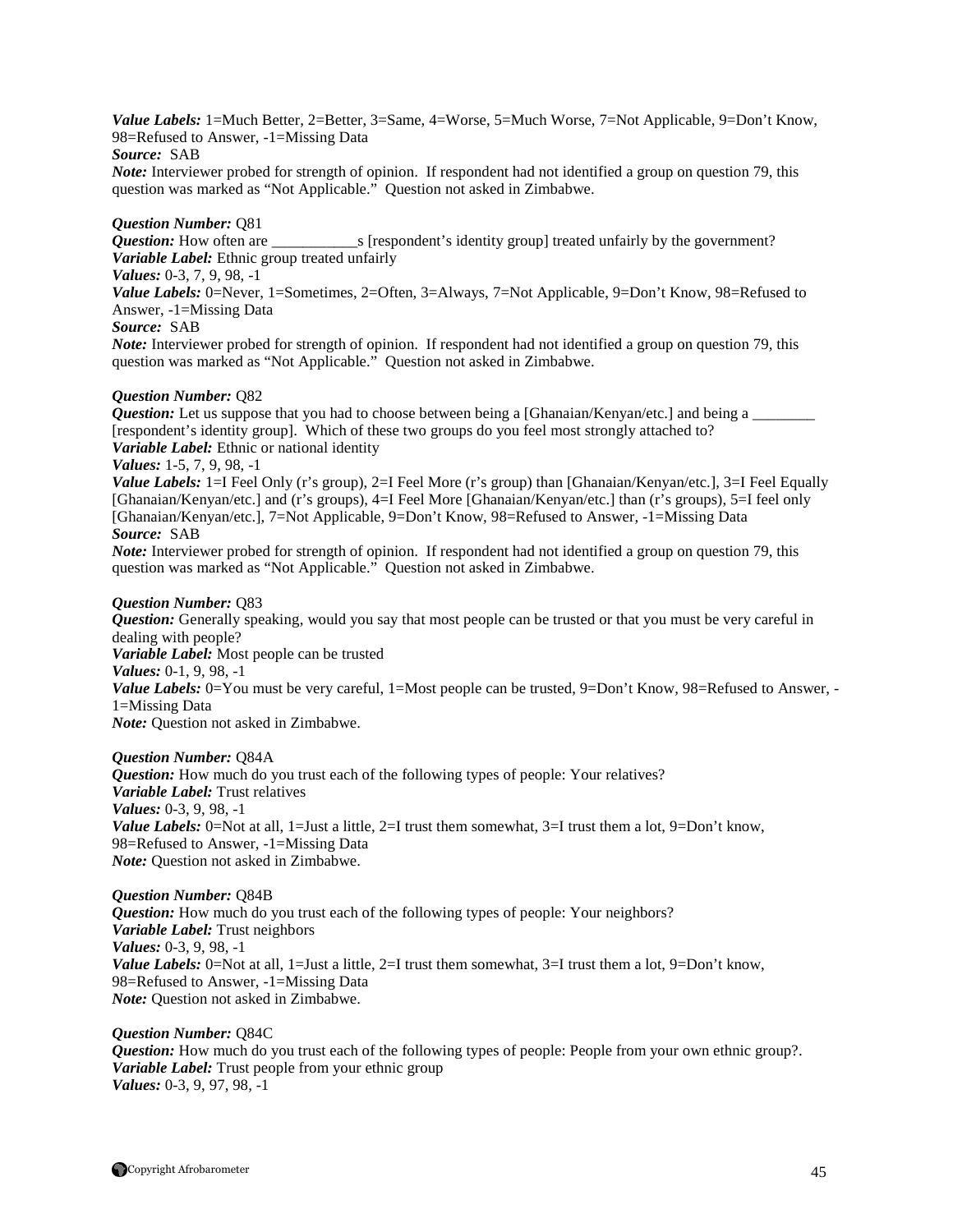*Value Labels:* 0=Not at all, 1=Just a little, 2=I trust them somewhat, 3=I trust them a lot, 9=Don't know, 98=Refused to Answer, -1=Missing Data *Note:* Question not asked in Zimbabwe.

#### *Question Number:* Q84D

*Question:* How much do you trust each of the following types of people: [Ghanaian/Kenyan/etc.] from other ethnic groups? *Variable Label:* Trust people from other ethnic groups

*Values:* 0-3, 9, 97, 98, -1

*Value Labels:* 0=Not at all, 1=Just a little, 2=Somewhat, 3=A lot, 9=Don't know, 98=Refused to Answer, -1=Missing Data

*Note:* Question not asked in Zimbabwe.

#### *Question Number:* Q85

*Question:* Do you feel close to any particular political party? *Variable Label:* Close to political party *Values:* 0-1, 8-9, -1 *Value Labels:* 0=No, not close to any party, 1=Yes, 8=Refused to Answer, 9=Don't Know, -1=Missing Data *Source:* Zambia 96

#### *Question Number:* Q86

*Question:* Which party is that?

*Variable Label:* Which party

*Values:* 100-107, 109, 111-145, 148, 166-172, 180-184, 201-213, 220-225, 228-231, 240-253, 260-270, 280-285, 287-293, 300-306, 320-328, 340-357, 360-369, 380-397, 420-426, 431, 440-445, 512-517, 850, 851, 995, 997, 998, 999, -1

*Value Labels:* 100=African Christian Democratic Party (ACDP), 101=African Muslim Party, 102=African National Congress (ANC), 103=Afrikaner Unity Movement, 104=Alliance of Free Democrats, 105=Azanian People's Organization (AZAPO), 106=Christian Party, 107=Freedom Front, 109=Minority Front, 111=Independent Democrats (ID), 112=Inkatha Freedom Party (IFP), 113=Minority Front, 114=National Democratic Convention (NADECO), 115=New National Party (NNP), 116=Pan-Africanist Congress (PAC), 117=Progressive Independent Movement, 118=United Christian Democratic Party (UCDP), 119=United Democratic Movement (UDM), 120=Nicephore SOGLO, 121=Adrien HOUNGBEDJI, 122=Bruno AMOUSSOU, 123=Daniel TAWEMA, 124=Sacca LAFIA, 125=Sefou FAGBOHOUN, 126=KEREKOU, 127=Pascal FANTODJI, 128=CAR, 129=Yayi Boni, 130=RDL, 131=URP, 132=IPD, 133=FADES, 134=EDD, 135=MAP, 136=CAPP SURU, 137=PDB, 138=UPD, 139=PNE, 140=Botswana Alliance Movement (BAM), 141=Botswana Congress Party (BCP), 142=Botswana Democratic Party (BDP), 143=Botswana National Front (BNF), 144=Botswana Independence Party (BIP), 145=MELS, 148=Botswana Peoples Party (BPP), 166=PAICV, 167=MPD, 168=PCD, 169=PRD, 170=UCID, 171=PSD, 172=PTS, 180=CPP, 181=NDC, 182=NPP, 183=PNC, 184=NRP, 201= National Rainbow Coalition (NARC), 202= Liberal Democratic Party (LDP), 203= Democratic Party of Kenya (DP), 204= Ford-Kenya (Ford – K), 205= Ford People (Ford-P), 206= Kenya African National Union (KANU), 207= National Party of Kenya, 208=Shirikisho, 209= Ford Asili (Ford – A), 210= Labour Party of Kenya, 211=SAFINA, 212=Social Democratic Party (SDP), 213=NAK, 220=BNP, 221=BCP, 222=LCP, 223=Popular Front for Democracy (PFD), 224=Marematlou Freedom Party (MFP), 225=Lesotho Peoples Congress (LPC), 228=Lesotho Workers Party (LWP), 229=Basotho African Congress (BFC), 230=Christian Democratic Party (CDP), 231=African National Congress (ANC), 240=Tim, 241=Arema, 242=Affa (CRN), 243=RPSD-Vaovao, 244=Leader-Fanilo, 245=Avi, 246=Akfm Fanavaozana, 247=Teza, 248=Grad Iloafo, 249=UNDD, 250=MFM, 251=Monima, 252=Ame, 253=Independent, 260=Alliance For Democracy (AFORD), 261=Democratic Progressive Party (DPP), 262=MAFUNDE, 263=Malawi Congress Party (MCP), 264=Movement for Genuine Democracy (Mgode),265=National Congress Party (NCP), 266=National Democratic Alliance (NDA), 267=PETRA, 268=Peoples Progressive Movement (PPM), 269=Republic Party (RP), 270=United Democratic Front (UDF), 280=ADEMA, 281=RPM / IBK, 282=CNID, 283=US-RDA, 284=BARA, 285=PARENA, 287=MPR, 288=BDIA, 289=UDO, 290=RND, 291=MIRIA, 292=URD, 293=Mouvement citoyen/ATT, 300=FRELIMO, 301=RENAMO, 302=PIMO, 303=PDD, 304=MBG, 305=PALMO, 306=PASOMO, 320=SWAPO, 321=Democratic Turnhalle Alliance (DTA), 322=Congress of Democrats (CoD), 323=United Democratic Front (UDF), 324=National Unity Democratic Group (Nudo), 325=Namibia Democratic Movement for Change (NDMC), 326=Monitor Action Group (MAG), 327=Republican Party (RP), 328=South West African National Union (SWANU), 340=PDP, 341=AD, 342=ANPP, 343=APGA, 344=PAC, 345=APLG, 346=JP, 347=CPN, 348=NCP, 349=UNPP, 350=NPC, 351=NAP,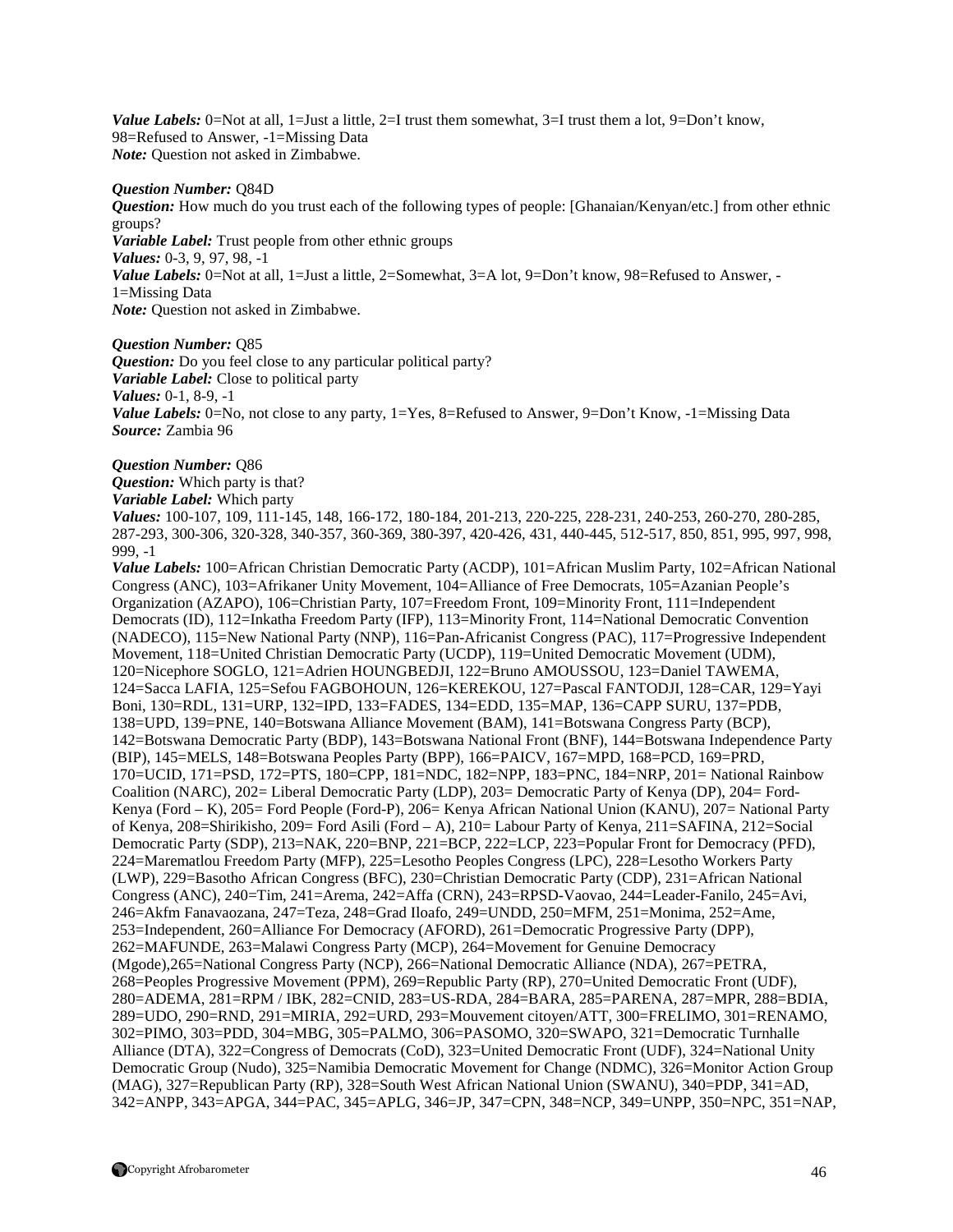352=PRP, 353=MDJ, 354=GPN, 355=PSD, 356=Action Alliance (AA), 357=PSP, 360=PDS, 361=PS, 362=AFP, 363=URD, 364=AJ, 365=PIT, 366=JEF JEL, 367=LD/MPT, 368=Idrissa Seck, 369=Opposition/CPC, 380= Chama cha Mapinduzi (CCM), 381= Civic United Front (CUF), 382= Chama cha Demokrasia na Maendeleo (CHADEMA), 383= Union for Multiparty Democracy (UMD), 384= National Convention for Construction and Reform (NCCR-M), 385= National League for Democracy (NLD), 386= United Peoples' Democratic Party (UPDP), 387= National Reconstruction Alliance (NRA), 388= Tanzania Democratic Alliance Party (TADEA), 389= Tanzania Labour Party (TLP), 390= United Democratic Party (UDP), 391= Demokrasia Makini (MAKINI), 392= Haki na Ustawi (CHAUSTA), 393= The Forum for Restoration of Democracy (FORD), 394= Democratic Party (DP), 395= Progressive Party of Tanzania (PPT), 396=Jahazi Asilia, 397= Sauti ya Umma (SAUTI), 420=Forum for Democracy and Development (FDD), 421=Heritage Party, 422= Movement for Multiparty Democracy (MMD), 423= Patriotic Front (PF), 424= United National Independence Party (UNIP), 425= United Party for National Development (UPND), 426= Zambian Republican Party (ZRP), 431= National Party (NP), 440=ZANU-PF, 441=MDC, 442=ZANU Ndonga, 443=ZUD, 444=ZIYA, 445=NAGG, 512=National Resistence Movement Organisation (NRMO), 513=Forum for Democratic Change (FDC), 514=Uganda Peoples Congress (UPC), 515=Democratic Party (DP), 516=Conservation Party (CP), 517=JEEMA, 850=United Independent Front, 851=United Party of South Africa, 995=Other, 997=Not applicable, 998=Refused, 999=Don't know, -1=Missing Data

#### *Source:* Zambia 96

*Note:* If response to O85 was "No," "Don't Know," or "Refused to answer," Interviewer marked 7= "Not Applicable."

#### *Question Number:* Q87

*Question:* Do you feel very close to this party, somewhat close, or not very close? *Variable Label:* How close to this political party *Values:* 1-3, 7, 9, 98, -1 *Value Labels:* 1=Not very close, 2=Somewhat close, 3=Very close, 7=Not Applicable, 9=Don't Know, 98=Refused to Answer, -1=Missing Data *Source:* Zambia 96 *Note:* If response to Q85 was "No," "Don't Know," or "Refused to answer," Interviewer marked 7= "Not Applicable."

#### *Question Number:* Q90

*Question:* What is the highest level of education you have completed? *Variable Label:* Education of respondent

*Values:* 0-9, 98-99, -1

*Value Labels:* 0=No formal schooling, 1=Informal schooling (including Koranic schooling), 2=Some primary schooling, 3=Primary school completed, 4=Some secondary school/ High school, 5=Secondary school completed/High school, 6=Post-secondary qualifications, other than university e.g. a diploma or degree from a technical/polytechnic/college, 7=Some university, 8=University completed, 9=Post-graduate, 98=Refused to Answer, 99=Don't Know, -1=Missing Data

#### *Question Number:* Q91

*Question:* What is your religion, if any? *Variable Label:* Religion of respondent

*Values:* 0, 2-15, 100-108, 200, 241-242, 320-321, 342, 360-363, 995, 998-999, -1

*Value Labels:* 0=None, 2=Catholic, 3=Protestant (Mainstream), 4=Protestant (Evangelical/Pentecostal), 5=African Independent Church, 6=Traditional religion, 7=Hindu, 8=Agnostic (Do not know if there is a God), 9=Atheist (Do not believe in a God), 10=Christian (General), 11=Muslim, Sunni, 12=Muslim, Shiite, 13=Jehovah's Witness, 14=Seventh Day Adventist, 15=Muslim (general/other), 100=Muslim (general), 101=Assembly of God, 102=Dutch Reform/NG, 103=ZCC, 104=Church of Christ, 105=St. John, 106=AME, 107=VGK,108=Universal Church, 200=Muslim general, 241=Anglican, 242=Protestant flm, 320=Protestant, 321=Other Churches, 342=Other Muslim, 360=Muslim Tijane, 361=Muslim Mouride, 362=Muslim Layene, 363=Muslim Khadre, 995=Other, 998=Refused to Answer, 999=Don't Know, -1=Missing Data *Source:* SAB

#### *Question Number:* Q92

*Question:* Excluding weddings and funerals, how often do you attend religious services?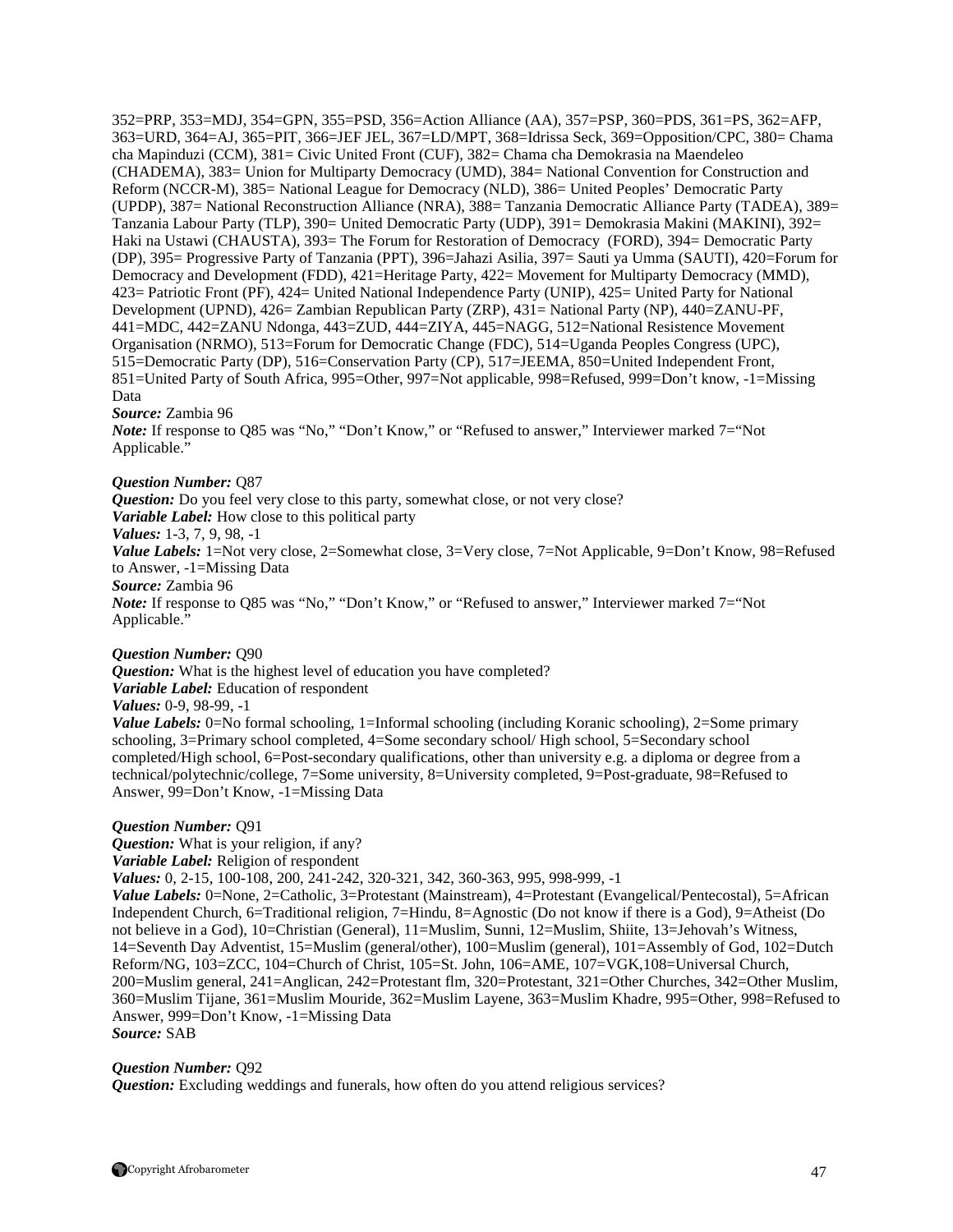*Variable Label:* How often attend religious services *Values:* 1-6, 9, 98, -1 *Value Labels:* 1=Never, 2=About once a year or less, 3=About once every several months, 4=About once a month, 5=About once a week, 6=More than once a week, 9=Don't Know, 98=Refused to Answer, -1=Missing Data *Source:* SAB

*Question Number:* Q93A *Question:* Which of these things do you personally own? Book, you know, a reading book. *Variable Label:* Own book. *Values:* 0-1, 9, 98, -1 *Value Labels:* 0=No (Don't own), 1=Yes (Do Own), 9=Don't Know, 98=Refused to Answer, -1=Missing Data *Source:* Afrobarometer Round 3

*Question Number:* Q93B *Question:* Which of these things do you personally own? Radio. *Variable Label:* Own radio. *Values:* 0-1, 9, 98, -1 *Value Labels:* 0=No (Don't own), 1=Yes (Do Own), 9=Don't Know, 98=Refused to Answer, -1=Missing Data *Source:* Afrobarometer Round 3

*Question Number:* Q93C *Question:* Which of these things do you personally own? Television. *Variable Label:* Own television. *Values:* 0-1, 9, 98, -1 *Value Labels:* 0=No (Don't own), 1=Yes (Do Own), 9=Don't Know, 98=Refused to Answer, -1=Missing Data *Source:* Afrobarometer Round 3

*Question Number:* Q93D *Question:* Which of these things do you personally own? Bicycle. *Variable Label:* Own bicycle. *Values:* 0-1, 9, 98, -1 *Value Labels:* 0=No (Don't own), 1=Yes (Do Own), 9=Don't Know, 98=Refused to Answer, -1=Missing Data *Source:* Afrobarometer Round 3

*Question Number:* Q93E *Question:* Which of these things do you personally own? Motorcycle. *Variable Label:* Own motorcycle. *Values:* 0-1, 9, 98, -1 *Value Labels:* 0=No (Don't own), 1=Yes (Do Own), 9=Don't Know, 98=Refused to Answer, -1=Missing Data *Source:* Afrobarometer Round 3

*Question Number:* Q93F *Question:* Which of these things do you personally own? Motor vehicle / car. *Variable Label:* Own Motor vehicle or car. *Values:* 0-1, 9, 98, -1 *Value Labels:* 0=No (Don't own), 1=Yes (Do Own), 9=Don't Know, 98=Refused to Answer, -1=Missing Data *Source:* Afrobarometer Round 3

*Question Number:* Q94 *Question:* Do you have a job that pays a cash income? Is it full-time or part-time? And are you presently looking for a job (even if you are presently working)? *Variable Label:* Employment status. *Values:* 0-5, 9, 98, -1 *Value Labels:* 0=No (not looking), 1=No (looking), 2=Yes, part time (not looking), 3=Yes, part time (looking), 4=Yes, full time (not looking), 5=Yes, full time (looking), 9=Don't Know, 98=Refused to Answer, -1=Missing Data *Source:* SAB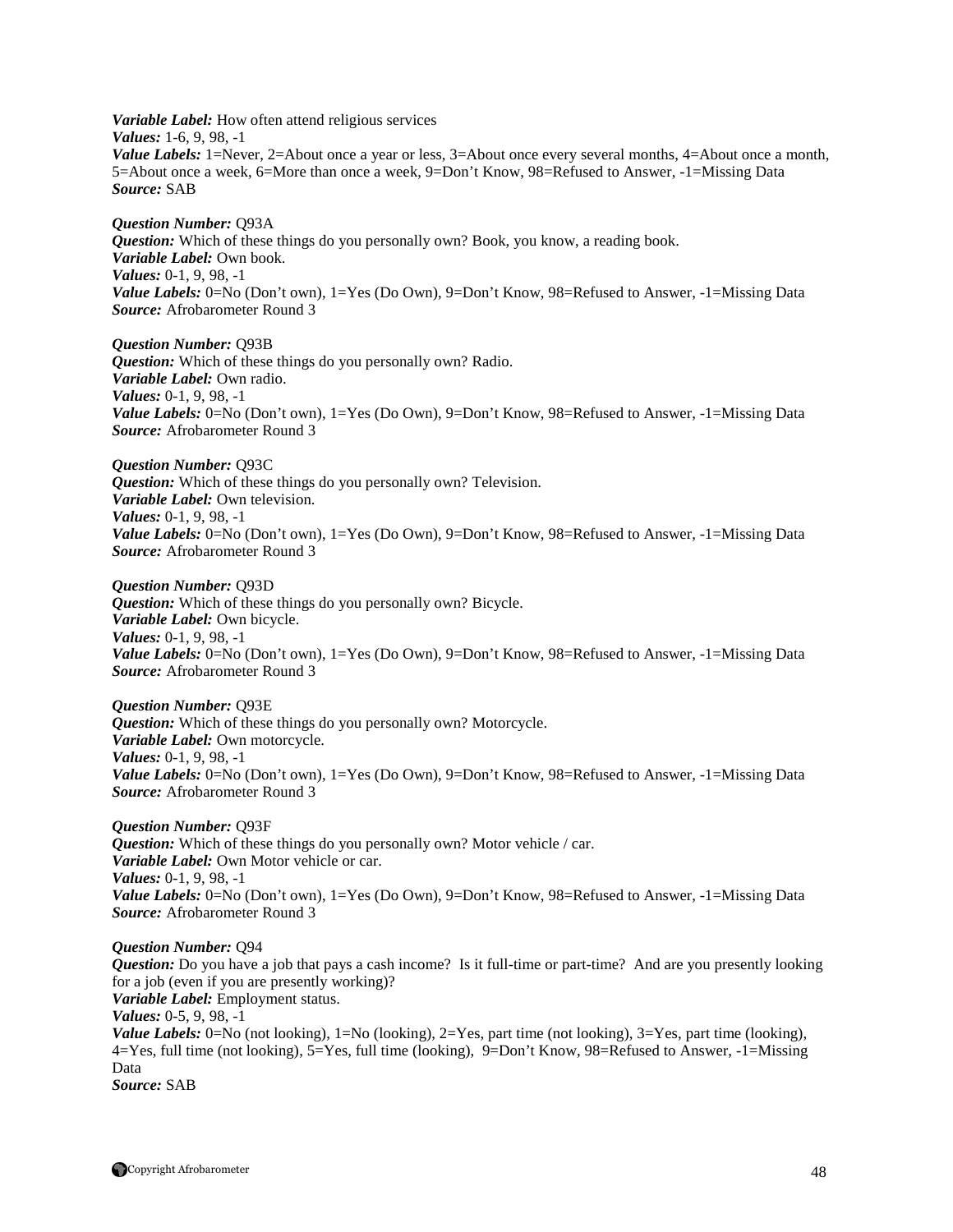#### *Question Number:* Q95

*Question:* What is your main occupation? (If unemployed, retired, or disabled, what was your last main occupation?)

*Variable Label:* Main occupation

*Values:* 0-25, 201, 220-225, 320-322, 340-342, 990-993, 995, 998-999, -1

*Value Labels:* 0=Never had a job, 1=Subsistence Farmer (produces only for home consumption), 2=Peasant Farmer (produces both for own consumption and some surplus produce for sale), 3=Commercial Farmer (produces mainly for sale), 4=Farm worker, 5=Fisherman, 6=Trader/Hawker/Vendor, 7=Miner, 8=Domestic

Worker/Maid/Char/Househelp, 9=Armed Services/Police/Security Personnel, 10=Artisan/skilled manual worker formal sector, 11= Artisan/skilled manual worker - informal sector, 12=Clerical Worker, 13= Unskilled manual in the formal sector, 14= Unskilled manual worker in the informal sector, 15= Businessperson (works in the company of others), 16= Businessperson (Owns small business of less than 10 employees), 17=Businessperson (Owns large business of more than 10 employees),  $18=$  Professional Worker (e.g., lawyer, accountant, nurse, engineer, etc.),  $19=$ Supervisor/Foreman, 20=Teacher, 21=Government Worker, 22=Retail worker, 23= Student, 24=Housewife/Works In the Household, 25=Pastoralist/herder/raise livestock, 201=Pastoralist, 220=Priest, 221=Tradtional healer, 222=Sells homemade beer, 223=Herdboy, 224=Disabled, 225=Politician, 320=Employee at NGO,

321=Artisan/skilled manual worker: not sure formal or informal, 322=Unskilled manual worker: not sure formal or informal, 340=Clergy/Imam/Pastor, 341=Musician, 342=Politician, 990=Unemployed, 991=Retired, 992=Disabled, 993=Anything, 995=Other, 998=Refused to Answer, 999=Don't Know, -1=Missing Data

#### *Question Number:* Q96A

*Question:* In the last month, how much of the time: Has your physical health reduced the amount of work you would normally do inside or outside your home?

*Variable Label:* Physical health *Values:* 0-3, 9, 98, -1

*Value Labels:* 0=Never, 1=Just once or twice, 2=Many times, 3=Always, 9=Don't Know, 98=Refused to Answer, -1=Missing Data *Source:* SAB

#### *Question Number:* Q96b

*Question:* In the last month, how much of the time: Have you been so worried or anxious that you have felt tired, worn out, or exhausted? *Variable Label:* Mental health *Values:* 0-3, 9, 98, -1 *Value Labels:* 0=Never, 1=Just once or twice, 2=Many times, 3=Always, 9=Don't Know, 98=Refused to Answer, -1=Missing Data *Source:* SAB

*Question Number:* Q97 *Question:* Do you know a close friend or relative who has died of AIDS? *Variable Label:* Know died of AIDS *Values:* 0-1, 8-9, -1 *Value Labels:* 0=No, 1=Yes, 8=Refused to Answer, 9=Don't Know, -1=Missing Data *Source:* SAB

#### *Question Number:* Q98

*Question:* How many close friends or relatives do you know who have died of AIDS? *Variable Label:* How many died of AIDS *Values:* 0-79, 97-99, -1 *Value Labels:* 997=Not applicable, 998=Refused to Answer, 999=Don't Know, -1=Missing Data *Source:* SAB *Note:* If response to Q97 was "No", "Don't know" or "Refused to answer", Interviewer marked 997=Not applicable.

#### *Question Number:* Q99

*Question:* If a presidential election were held tomorrow, which party's candidate would you vote for?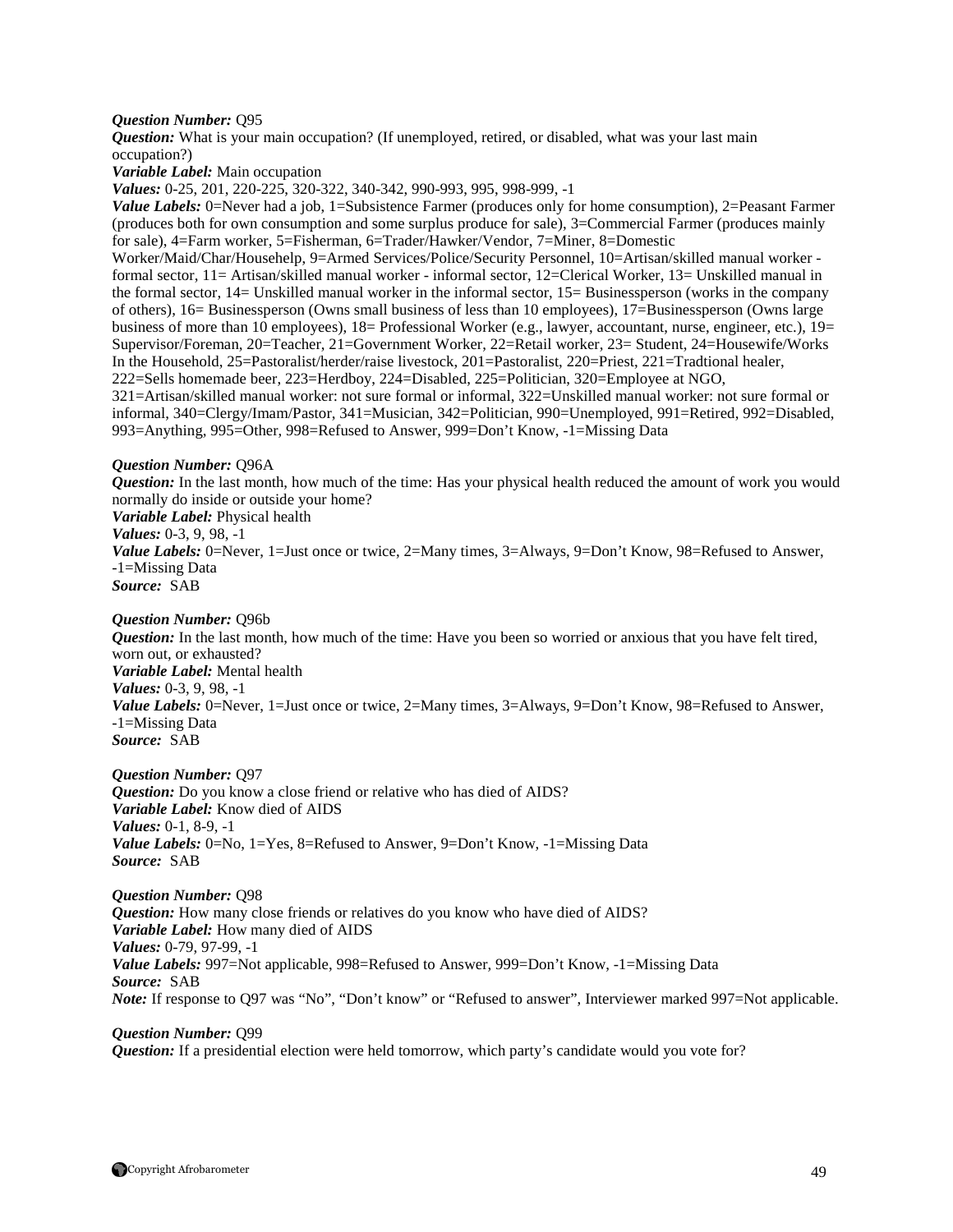#### *Variable Label:* Vote for which party

*Values:* 100-130, 132-137, 140-144, 146-148, 166-172, 180-186, 201-213, 220-226, 228-231, 240-253, 260-270, 280-293, 300-306, 320-330, 340-357, 360-369, 380-397, 420-426, 431, 440-445, 512-517, 850, 851, 990,995, 997, 998, 999, -1

*Value Labels:* 100=African Christian Democratic Party (ACDP), 101=African Muslim Party, 102=African National Congress (ANC), 103=Afrikaner Unity Movement, 104=Alliance of Free Democrats, 105=Azanian People's Organization (AZAPO), 106=Christian Party, 107=Democratic Alliance-Democratic Party (DA-DP), 108=Federal Alliance, 109=Federal Democrats, 110-Freedom Front, 111=Independent Democrats (ID), 112=Inkatha Freedom Party (IFP), 113=Minority Front, 114=National Democratic Convention (NADECO), 115=New National Party (NNP), 116=Pan-Africanist Congress (PAC), 117=Progressive Independent Movement, 118=United Christian Democratic Party (UCDP), 119=United Democratic Movement (UDM), 120=Nicephore SOGLO, 121=Adrien HOUNGBEDJI, 122=Bruno AMOUSSOU, 123=Daniel TAWEMA, 124=Sacca LAFIA, 125=Sefou FAGBOHOUN, 126=KEREKOU, 127=Pascal FANTODJI, 128=Lionel AGBO, 129=Yayi Boni, 130=RDL, 132=IPD, 133=FADES, 134=EDD, 135=MAP, 136=CAPP SURU, 137=PDB, 140=Botswana Alliance Movement (BAM), 141=Botswana Congress Party (BCP), 142=Botswana Democratic Party (BDP), 143=Botswana National Front (BNF), 144=Botswana Independence Party (BIP), 146=New Democratic Front (UDF), 147=United Socialist Party (USP), 148=Botswana Peoples Party (BPP), 166=PAICV, 167=MPD, 168=PCD, 169=PRD, 170=UCID, 171=PSD, 172=PTS, 180=CPP, 181=NDC, 182=NPP, 183=PNC, 184=NRP, 185=DPP, 186=GCPP, 201= National Rainbow Coalition (NARC), 202= Liberal Democratic Party (LDP), 203= Democratic Party of Kenya (DP), 204= Ford- Kenya (Ford – K), 205= Ford People (Ford-P), 206= Kenya African National Union (KANU), 207= National Party of Kenya (NPK), 208=Shirikisho, 209= Ford Asili (Ford – A), 210= Labour Party of Kenya, 211=SAFINA, 212=Social Democratic Party (SDP), 213=NAK, 220=Basotho National Party (BNP), 221=Basotho Congress Party (BCP), 222=Lesotho Congress for Democracy (LCD), 223=Popular Front for Democracy (PFD), 224=Marematlou Freedom Party (MFP), 225=Lesotho Peoples Congress (LPC), 226=National Progressive Party (NPP), 228=Lesotho Workers Party (LWP), 229=Basotho African Congress (BFC), 230=Christian Democratic Party (CDP), 231=African National Congress (ANC), 240=Tim, 241=Arema, 242=Affa , 243=RPSD-Vaovao, 244=Leader, 245=Avi, 246=Akfm Fanavaozana, 247=Teza, 248=Grad Iloafo, 249=UNDD, 250=MFM, 251=Monima, 252=Ame, 253=Independent, 260=Alliance For Democracy (AFORD), 261=Democratic Progressive Party (DPP), 262=MAFUNDE, 263=Malawi Congress Party (MCP), 264=Movement for Genuine Democracy (Mgode),265=National Congress Party (NCP), 266=National Democratic Alliance (NDA), 267=PETRA, 268=Peoples Progressive Movement (PPM), 269=Republic Party (RP), 270=United Democratic Front (UDF), 280=ADEMA, 281=RPM / IBK, 282=CNID, 283=US-RDA, 284=BARA, 285=PARENA, 286=SADI, 287=MPR, 288=BDIA, 289=UDD, 290=RND, 291=MIRIA, 292=URD, 293=Mouvement citoyen/ATT, 300=FRELIMO, 301=RENAMO, 302=PIMO, 303=PDD, 304=MBG, 305=PALMO, 306=PASOMO, 320=SWAPO, 321=Democratic Turnhalle Alliance (DTA), 322=Congress of Democrats (CoD), 323=United Democratic Front (UDF), 324=National Unity Democratic Group (Nudo), 325=Namibia Democratic Movement for Change (NDMC), 326=Monitor Action Group (MAG), 327=Republican Party (RP), 328=South West African National Union (SWANU), 329=Any opposition party, 330=Ruling Party, 340=PDP, 341=AD, 342=ANPP, 343=APGA, 344=PAC, 345=APLG, 346=JP, 347=CPN, 348=NCP, 349=UNPP, 350=NPC, 351=NAP, 352=PRP, 353=MDJ, 354=GPN, 355=PSD, 356=Action Alliance (AA), 357=PSP, 360=PDS, 361=PS, 362=AFP, 363=URD, 364=AJ, 365=PIT, 366=JEF JEL, 367=LD/MPT, 368=Idrissa Seck, 369=Opposition/CPC, 380= Chama cha Mapinduzi (CCM), 381= Civic United Front (CUF), 382= Chama cha Demokrasia na Maendeleo (CHADEMA), 383= Union for Multiparty Democracy (UMD), 384= National Convention for Construction and Reform (NCCR-M), 385= National League for Democracy (NLD), 386= United Peoples' Democratic Party (UPDP), 387= National Reconstruction Alliance (NRA), 388= Tanzania Democratic Alliance Party (TADEA), 389= Tanzania Labour Party (TLP), 390= United Democratic Party (UDP), 391= Demokrasia Makini (MAKINI), 392= Haki na Ustawi (CHAUSTA), 393= The Forum for Restoration of Democracy (FORD), 394= Democratic Party (DP), 395= Progressive Party of Tanzania (PPT), 396=Jahazi Asilia, 397= Sauti ya Umma (SAUTI), 420=Forum for Democracy and Development (FDD), 421=Heritage Party, 422= Movement for Multiparty Democracy (MMD), 423= Patriotic Front (PF), 424= United National Independence Party (UNIP), 425= United Party for National Development (UPND), 426= Zambian Republican Party (ZRP), 431= National Party (NP), 440=ZANU-PF, 441=MDC, 442=ZANU Ndonga, 443=ZUD, 444=ZIYA, 445=NAGG, 512=National Resistence Movement Organisation (NRMO), 513=Forum for Democratic Change (FDC), 514=Uganda Peoples Congress (UPC), 515=Democratic Party (DP), 516=Conservation Party (CP), 517=JEEMA, 850=United Independent Front, 851=United Party of South Africa, 990=Would vote for candidate and not party, 995=Other, 997=Would not vote, 998=Refused, 999=Don't know, -1=Missing Data *Source:* Zambia 96

*Note:* In Cape Verde, the question read: "Se houvesse amanhã uma eleição legislativa, em que partido votaria?" In Lesotho, the question read: "If general elections were held tomorrow, which party would you vote for?" In South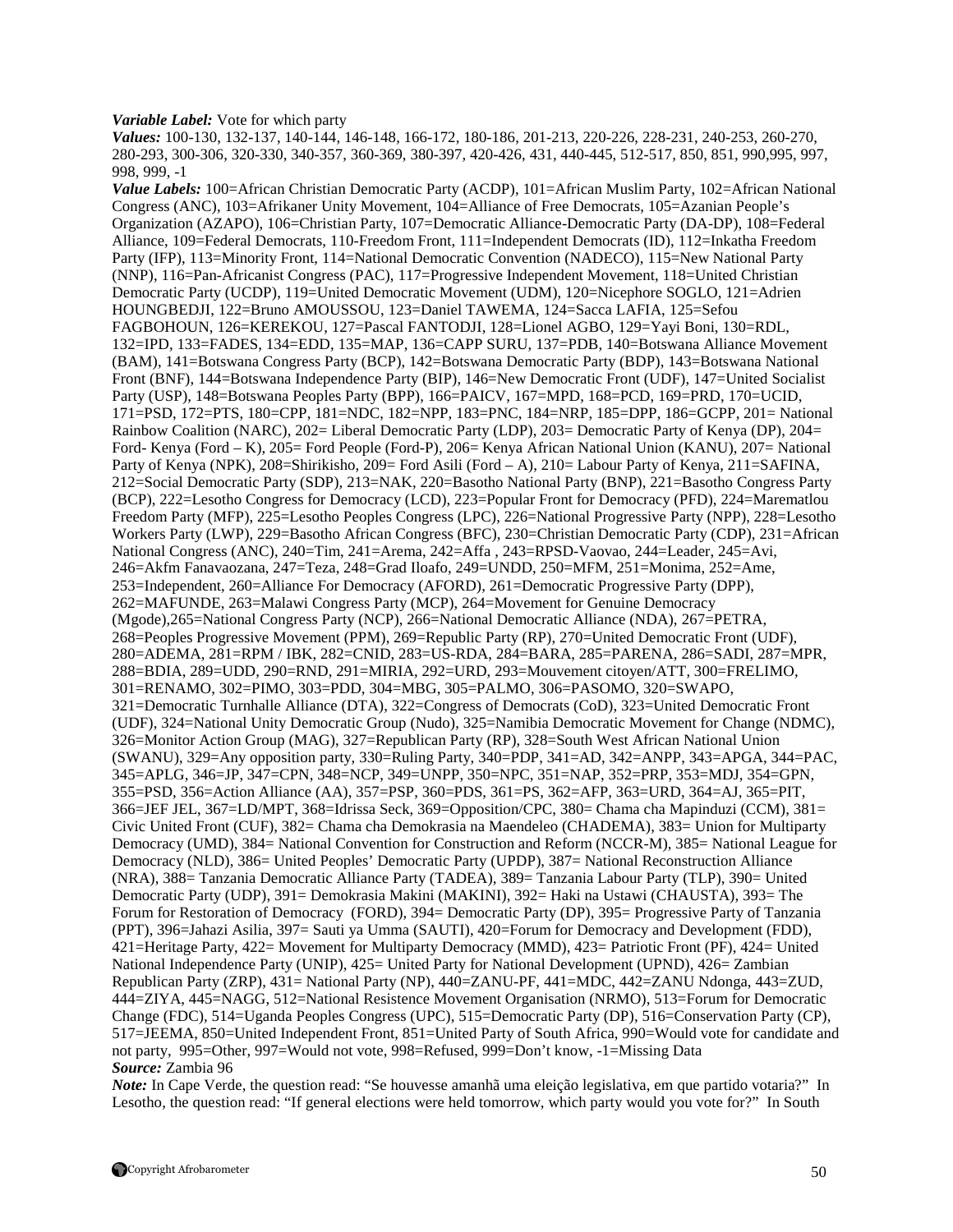Africa, it read "Which party would you vote for if a national election were held tomorrow?" In Zambia it read: "Which party would you vote for if a presidential election were held tomorrow?"

*Question Number:* Q100

*Question:* Who do you think sent us to do this interview? *Variable Label:* Perceived survey sponsor *Values:* 0-24, 220-222, 320, 380, 381, 995, 998-999, -1 *Value Labels:* 0=No one, 1=Government (general), 2=Government (Federal/national), 3=Government (Regional/provincial), 4=Government (Local), 5=President or Prime Minister's Office, 6=Parliament, 7=Government Census/ Statistics Office, 8=National Intelligence/ Secret Service, 9=Education or Social Affairs Department/ Ministry, 10=Tax or Finance Department/ Ministry, 11=Health Department/ Ministry, 12=Other Government department/ Ministry, 13=Constitutional Commission, 14=Electoral Commission, 15=National Planning Commission, 16=Public Utility Company, 17=NGO, 18=Political party/politicians, 19=Research company/ organization/ programme (including the Afrobarometer National Partner), 20=Newspapers/media, 21=University/ school/ college, 22=Private Company, 23=International Organization, 24=God or a Religious organization, 220=Principal Chief, 221=Head Chief, 222=His Majesty King Letsie III, 320=Armed Forces (Police, Army), 380=Government of Zanzibar (SMZ), 381=Human Rights Commission, 995=Other, 998=Refused to Answer, 999=Don't know, -1=Missing Data *Source:* Afrobarometer Round 2 *Note:* Interviewer entered verbatim response

*Question Number:* Endtime *Question:* Time interview ended *Variable Label:* Time interview ended *Value Labels:* NA *Note:* Answered by interviewer. Entered hour and minute, 24 hour clock.

*Question Number:* Length *Question:* Length of interview *Variable Label:* Length of interview *Value Labels:* NA *Note:* Answered by interviewer. Entered hour and minute.

*Question Number:* Q101 *Question:* Respondent's gender *Variable Label:* Gender of respondent *Values:* 1, 2 *Value Labels:* 1=Male, 2=Female *Source:* SAB *Note:* Answered by interviewer.

*Question Number:* Q102 *Question:* Respondent's race *Variable Label:* Race of respondent *Values:* 1-6, 95 *Value Labels:* 1=Black/African, 2=White/European, 3=Coloured/Mixed race, 4=Arab/Lebanese/North African, 5=South Asian (Indian, Pakistani, etc.), 6=East Asian(Chinese, Korean, Indonesian, etc.), 95=Other *Source:* SAB *Note:* Answered by interviewer.

*Question Number:* Q103 *Question:* Which languages was the interview conducted in? *Variable Label:* Language of interview *Values:* 1-4, 100-118, 120-127, 140, 165, 180-185, 200-206, 209-221, 240-241, 260-271, 280-281, 283, 285-289, 292-297, 300-310, 312, 320-328, 331-338, 340-343, 360-369, 406-407, 413-414, 416-423, 440-444, 501, 506, 508, 510, 815, 995, -1 *Value Labels:* 1=English, 2=French, 3=Portuguese, 4=Kiswahili, 100=Afrikaans, 101=Ndebele, 102=Xhosa, 103=Pedi/Spedi/North Sotho, 104=Sesotho/Sotho/South Sotho, 105=Setswana/Tswana, 106=Shangaan, 107=Swazi,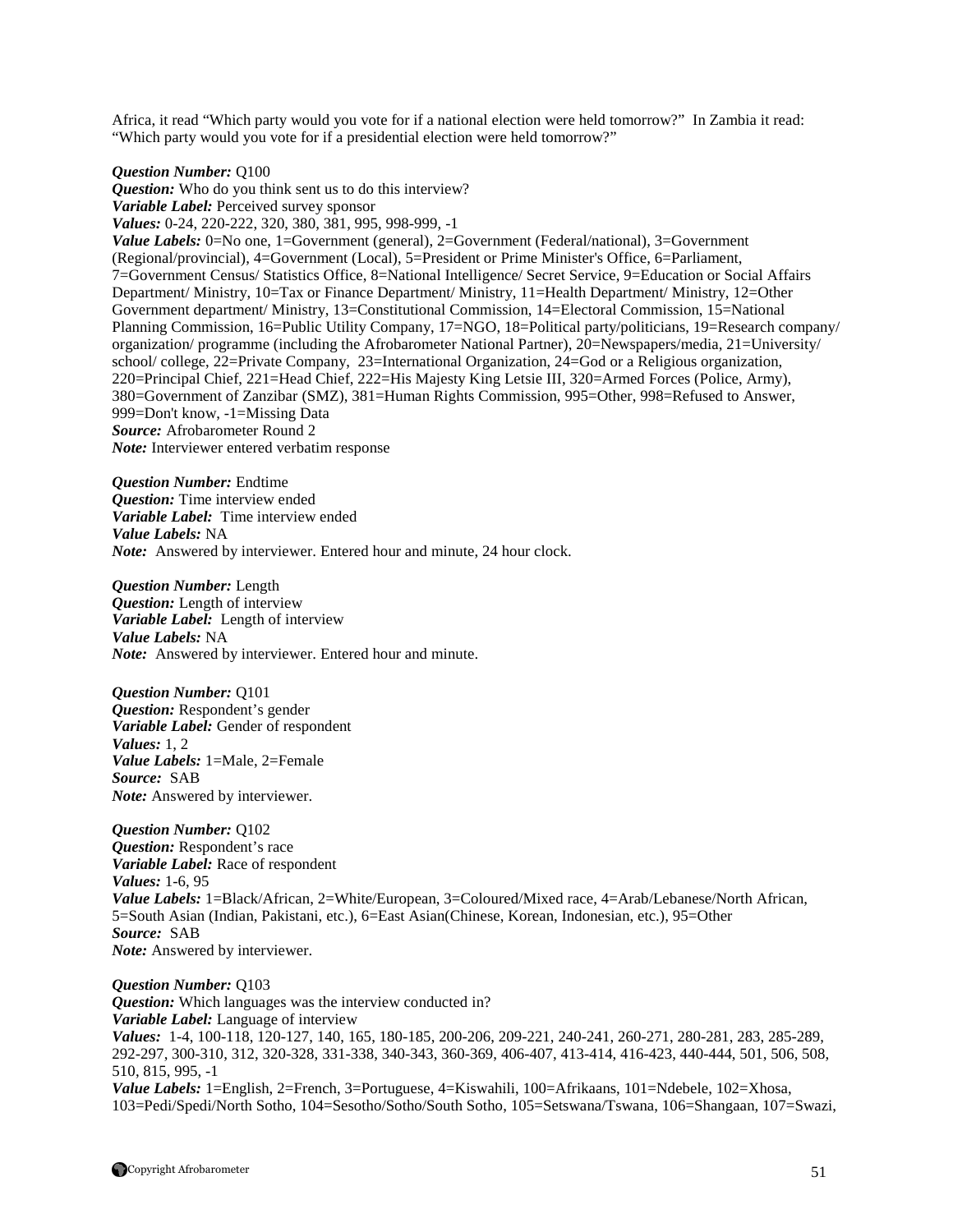108=Venda, 109=Zulu, 110=English and Afrikaans, 111=English and Ndebele, 112=English and Xhosa, 113=English and Pedi/N. Sotho, 114=English and Sesotho/S. Sotho, 115=English and Setswana, 116=English and Shangaan, 117=English and Venda, 118=English and Zulu, 120=Fon, 121=Adja, 122=Bariba, 123=Dendi, 124=Yoruba, 125=Otamari, 126=Peulh, 127=Yoa, 140=Setswana, 165=Creole, 180=Akan, 181=Ewe, 182=Ga/, 183=Dagbani, 184=Husa, 185=Other, 200=Kikuyu, 201=Luo, 202=Luhya, 203=Kamba, 204=Meru/Embu, 205=Kisii, 206=Kalenjin, 209=Taita, 210=Somali, 211=Mijikenda, 212=Gunya, 213=Giriama, 214=Kiswahili/Luhya, 215=English/Swahili, 216=Sabaot, 217=Burji, 218=Kuria, 219=Maragoli, 220=Sesotho, 221=Sephuthi, 240=Malg officiel, 241=dialect malg, 260=Tumbuka, 261=Nkhonde, 262=Lambya, 263=Chewa, 264=Yao, 265=Ngoni, 266=Lomwe, 267=Manga'nja, 268=Sena, 269=Sukwa, 270=Senga, 271=Tonga, 280=Bambara, 281=Peuhl/Fulfulde, 283=Mianka, 285=Sonink, 286=Malink, 287=Khasonk, 288=Dogon, 289=Bobo, 292=Maure, 293=Kakolo, 294=Samoko, 295=Sonrha, 296=Bella, 297=Tamasheq, 300=Makua, 301=Sena, 302=Ndau, 303=Nyanja, 304=Changana, 305=Chope, 306=Bitonga, 307=Makonde, 308=Chuabo, 309=Ajua, 310=Quimuane, 312=Nhungue, 320=Nama/Damara, 321=Afrikaans, 322=Rukwangali, 323=Silozi, 324=Masubia, 325=German, 326=Oshiwambo, 327=Otjiherero, 328=Setswana , 331=Mbukushu/Thimbukushu, 332=English and Oshiwambo, 333=English and Afrikaans, 334=Afrikaans and Oshiwambo, 335=English and local languages, 336=Afrikaans and local languages, 337=English, Afrikaans and local languages, 338=More than one local language, 340=Hausa, 341=Igbo, 342=Yoruba, 343=Pidgin English, 360=Wolof, 361=Pular, 362=Serer, 363=Mandinka, 364=Sonike, 365=Diola, 366=Manjack, 367=Bamabara, 368=Bainouk, 369=Bassari, 406=Alur, 407=Ateso, 413=Luo, 414=Lugbara, 416=Madi, 417=Luganda, 418= Lumasaba, 419=Lusoga, 420=Bemba, 421=Nyanja, 422=Tonga, 423=Lozi, 440=Ndebele, 441=Shona, 442=Venda, 443=Kalanga, 444=Tonga, 501=Rufumbira, 506=Runyoro-Rutooro, 508=Rutooro, 510=Runyankole-Rukiga, 815=Boran, 995=other, - 1=Missing Data *Source:* SAB

*Note:* Answered by interviewer.

*Question Number:* Q104

*Question:* Were there any other people immediately present who might be listening during the interview? *Variable Label:* Others present *Values:* 1-5, -1

*Value Labels:* 1=No one, 2=Spouse, 3=Children only, 4=A few others, 5=Small crowd, -1=Missing Data *Source:* Nigeria00 *Note:* Answered by interviewer.

*Question Number:* Q105A *Question:* Did the respondent check with others for information to answer any question? *Variable Label:* Check with others *Values:* 0, 1, -1 *Value Labels:* 0=No, 1=Yes, -1=Missing Data *Source:* Nigeria00 *Note:* Answered by interviewer.

*Question Number:* Q105B *Question:* Do you think that anyone influenced the respondent's answers during the interview? *Variable Label:* Influence by others *Values:* 0, 1, -1 *Value Labels:* 0=No, 1=Yes, -1=Missing Data *Source:* SAB99 *Note:* Answered by interviewer.

*Question Number:* Q105C *Question:* Were you approached by community and/or political party representatives? *Variable Label:* Approached by community/ party representatives *Values:* 0, 1 *Value Labels:* 0=No, 1=Yes *Source:* SAB *Note:* Answered by interviewer.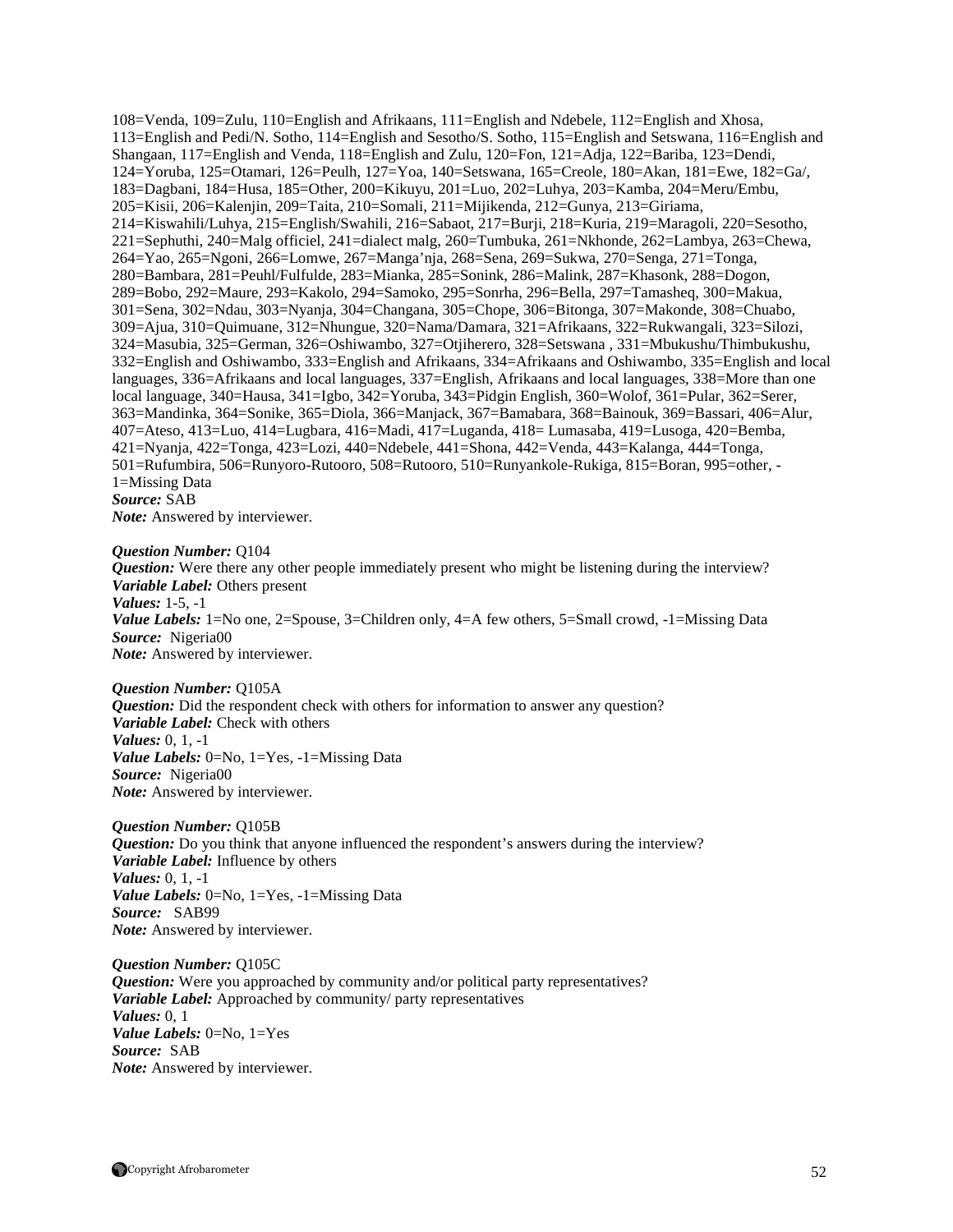*Question Number:* Q105D *Question:* Did you feel threatened during the interview? *Variable Label:* Feel threatened *Values:* 0, 1 *Value Labels:* 0=No, 1=Yes *Source:* SAB *Note:* Answered by interviewer.

*Question Number:* Q105E *Question:* Were you physically threatened during the interview? *Variable Label:* Physically threatened *Values:* 0, 1 *Value Labels:* 0=No, 1=Yes *Source:* SAB *Note:* Answered by interviewer.

*Question Number:* Q106 *Question:* What proportion of the questions do you feel the respondent had difficulty answering? *Variable Label:* Proportion difficulty answering *Values:* 0-4, -1 *Value Labels:* 0=None, 1=Few, 2=Some, 3=Most, 4=All, -1=Missing Data *Source:* Nigeria00 *Note:* Answered by interviewer.

*Question Number:* Q107A *Question:* Which questions did the respondent have trouble answering? *Variable Label:* Trouble answering- first response *Values:* 0-100, -1 *Value Labels:* 0-100, -1=Missing Data *Source:* Nigeria00 *Note:* Answered by interviewer.

*Question Number:* Q107B *Question:* Which questions did the respondent have trouble answering? *Variable Label:* Trouble answering- second response *Values:* 0-100, -1 *Value Labels:* 0-100, -1=Missing Data *Source:* Nigeria00 *Note:* Answered by interviewer.

*Question Number:* Q107C *Question:* Which questions did the respondent have trouble answering? *Variable Label:* Trouble answering- third response *Values:* 0-100, -1 *Value Labels:* 0-100, -1=Missing Data *Source:* Nigeria00 *Note:* Answered by interviewer.

*Question Number:* Q108A *Question:* What was the respondent's attitude toward you during the interview? Was he or she: friendly, in between, or hostile? *Variable Label:* Respondent friendly *Values:* 1-3 *Value Labels:* 1=Friendly, 2=In between, 3=Hostile *Source:* SAB *Note:* Answered by interviewer.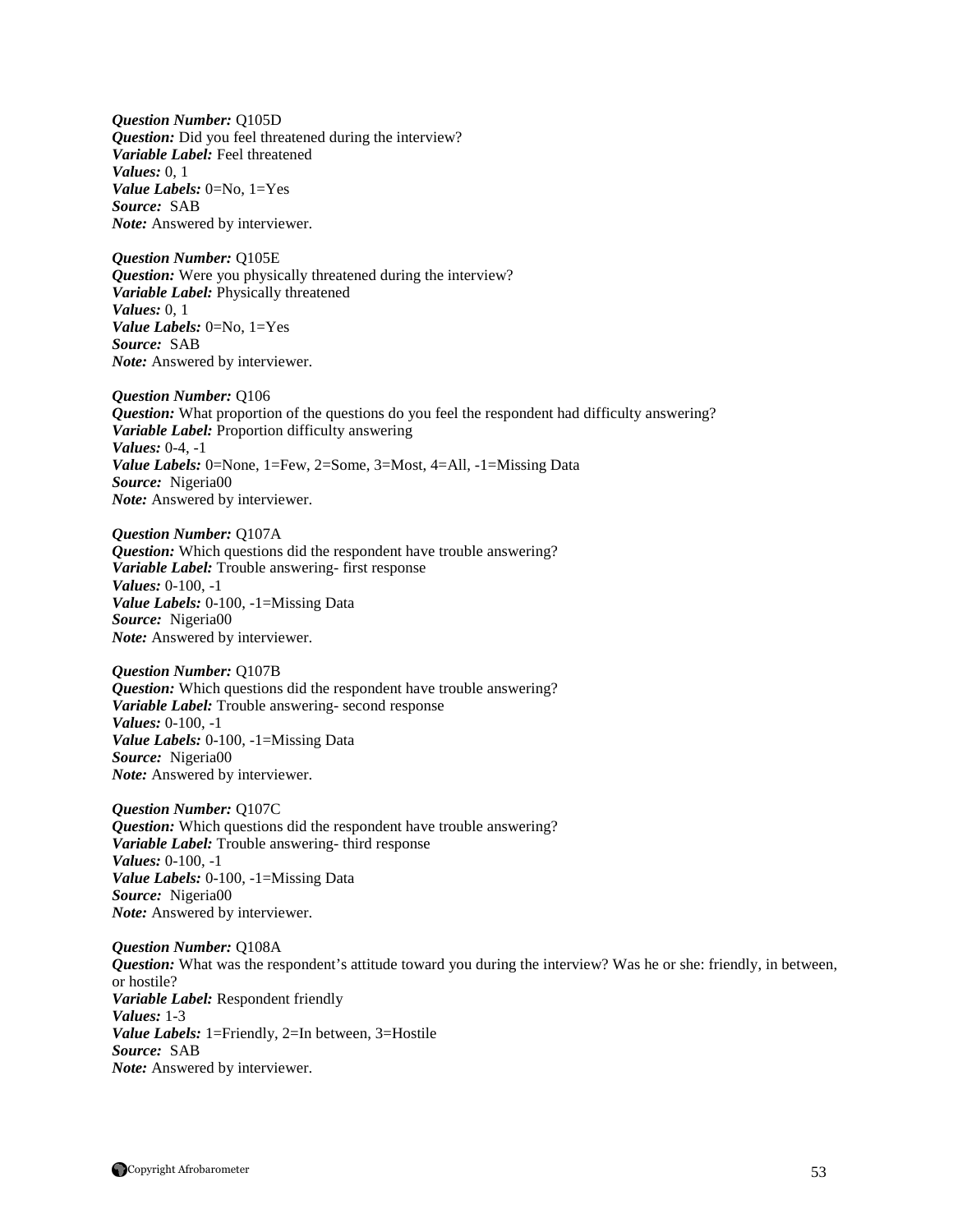*Question Number:* Q108B *Question:* What was the respondent's attitude toward you during the interview? Was he or she: interested, in between, or bored? *Variable Label:* Respondent interested *Values:* 1-3 *Value Labels:* 1=Interested, 2=In between, 3=Bored *Source:* SAB *Note:* Answered by interviewer.

#### *Question Number:* Q108C *Question:* What was the respondent's attitude toward you during the interview? Was he or she: cooperative, in between, or uncooperative? *Variable Label:* Respondent cooperative *Values:* 1-3 *Value Labels:* 1=Cooperative, 2=In between, 3=Uncooperative *Source:* SAB *Note:* Answered by interviewer.

*Question Number:* Q108D

*Question:* What was the respondent's attitude toward you during the interview? Was he or she: patient, in between, or impatient? *Variable Label:* Respondent patient *Values:* 1-3 *Value Labels:* 1=Patient, 2=In between, 3=Impatient *Source:* SAB *Note:* Answered by interviewer.

*Question Number:* Q108E

*Question:* What was the respondent's attitude toward you during the interview? Was he or she: at ease, in between, or suspicious? *Variable Label:* Respondent at ease *Values:* 1-3 *Value Labels:* 1=At ease, 2=In between, 3=Suspicious *Source:* SAB *Note:* Answered by interviewer.

*Question Number:* Q108F *Question:* What was the respondent's attitude toward you during the interview? Was he or she: honest, in between, or misleading? *Variable Label:* Respondent honest *Values:* 1-3 *Value Labels:* 1=Honest, 2=In between, 3=Misleading *Source:* SAB *Note:* Answered by interviewer.

*Question Number:* Q110 *Question:* Interviewer's number *Variable Label:* Interviewer's number *Values:* BEN01-BEN18, BOT01-BOT24, CVE01-CVE24, GHA01-GHA44, KEN01-KEN83, LES01-LES16, MAD01-MAD28, MLI10-MLI93, MOZ01-MOZ52, MW01-MW16, NAM02-NAM73, NIG00-NIG22, SAF1- SAF99, SEN01-SEN23, TAN01-TAN53, UGA11-UGA84, ZAM01-ZAM53, ZIM01-ZIM20 *Source:* SAB *Note:* Answered by interviewer.

*Question Number:* Q111 *Question:* Interviewer's age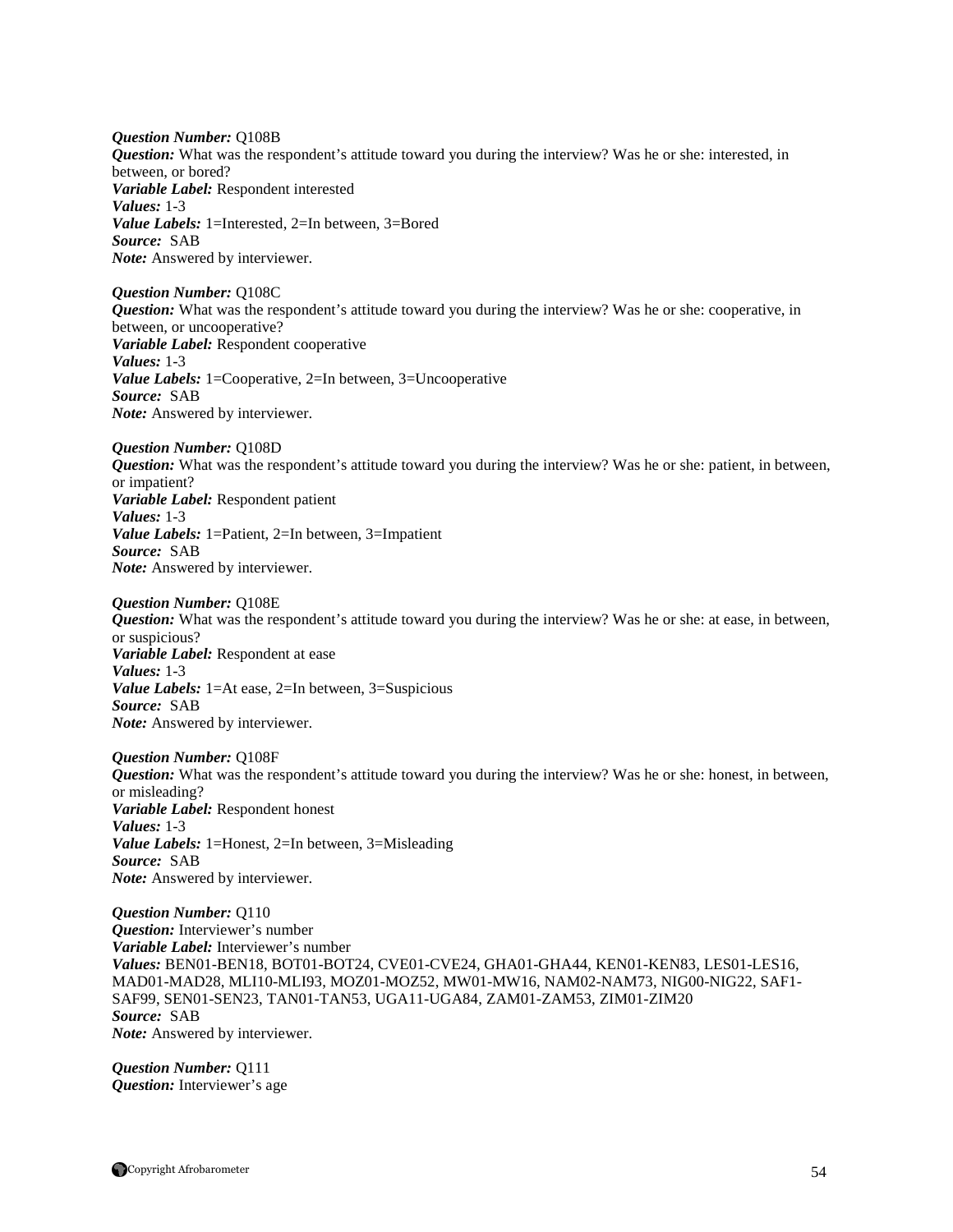*Variable Label:* Interviewer's age *Values:* 24-45 *Source:* SAB *Note:* Answered by interviewer.

*Question Number:* Q112 *Question:* Interviewer's gender *Variable Label:* Interviewer's gender *Values:* 1, 2, -1 *Value Labels:* 1=Male, 2=Female, -1=Missing Data *Source:* SAB *Note:* Answered by interviewer.

*Question Number:* Q113 *Question:* Do you come from a rural or urban area? *Variable Label:* Interviewer urban or rural *Values:* 1, 2 *Value Labels:* 1=Rural, 2=Urban *Source:* SAB *Note:* Answered by interviewer.

*Question Number:* Q114

*Question:* Interviewer's home language

*Variable Label:* Interviewer's home language

*Values:* 1-4, 100-109, 120-127, 140, 144-145, 147, 165, 180-185, 200-212, 220, 240-241, 260-271, 280-298, 300- 309, 312, 320-328, 340-369, 380-398, 406-407, 413-414, 417-425, 427-428, 440-444, 503, 506,510, 550-569, 580, 995, -1

*Value Labels:* 1=English, 2=French, 3=Portuguese, 4=Kiswahili, 100=Afrikaans, 101=Ndebele, 102=Xhosa, 103=Pedi/Spedi/North Sotho, 104=Sesotho/Sotho/South Sotho, 105=Setswana/Tswana, 106=Shangaan, 107=Swazi, 108=Venda, 109=Zulu, 120=Fon, 121=Adja, 122=Bariba, 123=Dendi, 124=Yoruba, 125=Otamari, 126=Peulh, 127=Yoa, 140=Setswana, 144=Sekalanga, 145=Seherero, 147=Sebirwa, 165=Creole, 180=Akan, 181=Ewe, 182=Ga, 183=Dagbani, 184=Hausa, 185=Other, 200=Kikuyu, 201=Luo, 202=Luhya, 203=Kamba, 204=Meru/Embu, 205=Kisii, 206=Kalenjin, 207=Masai/Samburu, 208=MijiKenda, 209=Taita, 210=Somali, 211=Maragoli, 212=Luo/English, 220=Sesotho, 240=Malgasy officiel, 241=dialecte, 260=Tumbuka, 261=Nkhonde, 262=Lambya, 263=Chewa, 264=Yao, 265=Ngoni, 266=Lomwe, 267=Manga'nja, 268=Sena, 269=Sukwa, 270=Senga, 271=Tonga, 280=Bambara, 281=Peuhgl/Fulfulde, 282=Senufo, 283=Mianka, 284=Mossi, 285=Soninke, 286=Malinke, 287=Khasonke, 288=Dogon, 289=Bobo, 290=Bozo, 291=Arabe, 292=Maure, 293=Kakolo, 294=Samoko, 295=Sonrhai, 296=Bella, 297=Tamasheq, 298=Dafing, 300=Makua, 301=Sena, 302=Ndau, 303=Nyanja, 304=Changana, 305=Chope, 306=Bitonga, 307=Makonde, 308=Chuabo, 309=Ajua, 312=Quimuane, 320=Nama/Damara, 321=Afrikaans, 322=Rukwangali, 323=Silozi, 324=Masubia, 325=German, 326=Oshiwambo, 327=Otjiherero, 328=Setswana , 340=Hausa, 341=Igbo, 342=Yoruba, 343=Pidgin English, 344=Efik, 345=Ebira, 346=Fulani, 347=Isoko, 348=Ibibio, 349=Kanuri, 350=Tiv, 351=Nupe, 352=Ijaw, 353=Edo, 354=Igala, 355=Urhobo, 356=Idoma*,* 357=Bassa, 358=Ikwere, 359=Ukwani, 360=Wolof, 361=Pular, 362=Serer, 363=Mandinka, 364=Sonike, 365=Diola, 366=Manjack, 367=Bambara, 368=Bainouk, 369=Bassari, 380=Kinyakyusa, 381=Kichaga, 382=Kihaya, 383=Kingoni, 384=Kikwere, 385=Kipare, 386=Kihehe, 387=Kimakonde, 388=Kinyamwezi, 389=Kisukuma, 390=Kimasai, 391=Kimeru, 392=Kikurya, 393=Kigogo, 394=Kiluguru, 395=Kifipa, 396=Kimanyema, 397=Kinyiramba, 398=Kinyaturu, 406=Alkur, 407=Ateso, 413=Luo, 414=Lugbara, 417=Luganda, 418= Lumasaba, 419=Lusoga, 420=Bemba, 421=Nyanja, 422=Tonga, 423=Lozi, 424=Chewa, 425=Nsenga, 427=Kaonde, 428=Luvale, 440=Ndebele, 441=Shona, 442=Venda, 443=Kalanga, 444=Tonga, 503=Rukiga, 506=Runyoro-Rutooro, 510=Runyankole-Rukiga, 550=Anang, 551=Ron, 552=Geomai, 553=Kadara, 554=Pyam, 555=Bahumono, 556=Boki, 557=Yakurr, 558=Esan, 559=Bijim, 560=Ekpeye, 561=Jaba, 562=Birom, 563=Igede, 564=Pyem, 565=Taroh, 566=Korro, 567=Ogoni, 568=Mbembe, 569=Sayawa, 580=Itsekiri, 995=other, -1=Missing Data

*Source:* SAB

*Note:* Answered by interviewer.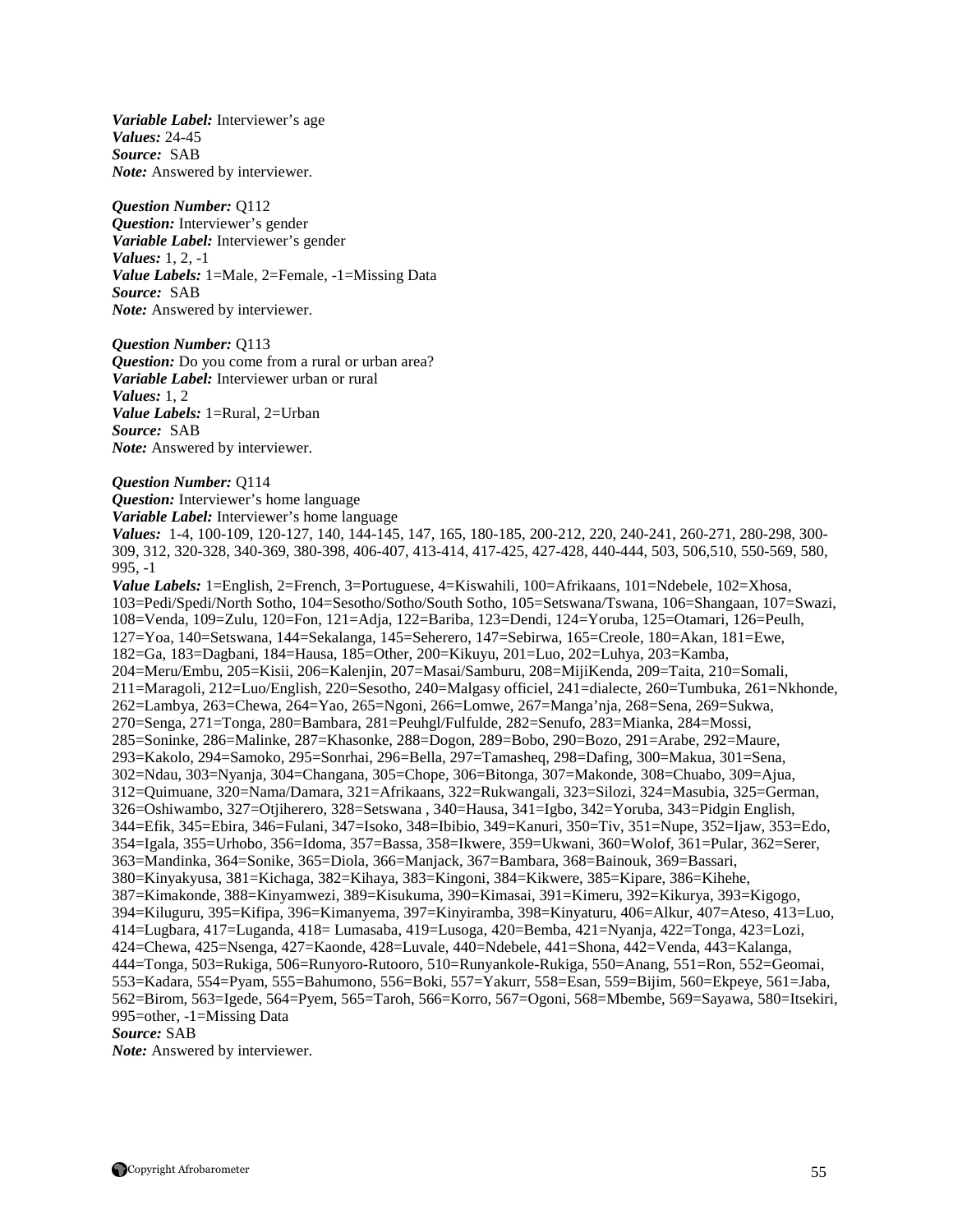*Question Number:* Q115 *Question:* Interviewer's highest level of education *Variable Label:* Interviewer's education *Values:* 3-9, -1 *Value Labels:* 3=Primary school completed, 4=Some high school, 5=High school completed, 6=Post secondary qualifications (not university), 7=Some university, college, 8=University, college completed, 9=Post graduate, - 1=Missing Data *Source:* SAB *Note:* Answered by interviewer.

*Question Number:* Q116A *Question:* Were the following services present in the primary sampling unit/enumeration area: Post-office? *Variable Label:* Post-office in the PSU/EA *Values:* 0, 1, 9, -1 *Value Labels:* 0=No, 1=Yes, 9=Can't determine, -1=Missing Data *Source:* SAB *Note:* Question was filled in conjunction with field supervisor.

*Question Number:* Q116B *Question:* Were the following services present in the primary sampling unit/enumeration area: School? *Variable Label:* School in the PSU/EA *Values:* 0, 1, 9, -1 *Value Labels:* 0=No, 1=Yes, 9=Can't determine, -1=Missing Data *Source:* SAB *Note:* Question was filled in conjunction with field supervisor.

*Question Number:* Q116C *Question:* Were the following services present in the primary sampling unit/enumeration area: Police station? *Variable Label:* Police station in the PSU/EA *Values:* 0, 1, 9, -1 *Value Labels:* 0=No, 1=Yes, 9=Can't determine, -1=Missing Data *Source:* SAB *Note:* Question was filled in conjunction with field supervisor.

*Question Number:* Q116D *Question:* Were the following services present in the primary sampling unit/enumeration area: Electricity grid that most houses could access? *Variable Label:* Electricity grid in the PSU/EA *Values:* 0, 1, 9, -1 *Value Labels:* 0=No, 1=Yes, 9=Can't determine, -1=Missing Data *Source:* SAB *Note:* Question was filled in conjunction with field supervisor.

*Question Number:* Q116E *Question:* Were the following services present in the primary sampling unit/enumeration area: Piped water system that most houses could access? *Variable Label:* Piped water system in the PSU/EA *Values:* 0, 1, 9, -1 *Value Labels:* 0=No, 1=Yes, 9=Can't determine, -1=Missing Data *Source:* SAB *Note:* Question was filled in conjunction with field supervisor.

*Question Number:* Q116F *Question:* Were the following services present in the primary sampling unit/enumeration area: Sewage system that most houses could access? *Variable Label:* Sewage system in the PSU/EA *Values:* 0, 1, 9, -1 *Value Labels:* 0=No, 1=Yes, 9=Can't determine, -1=Missing Data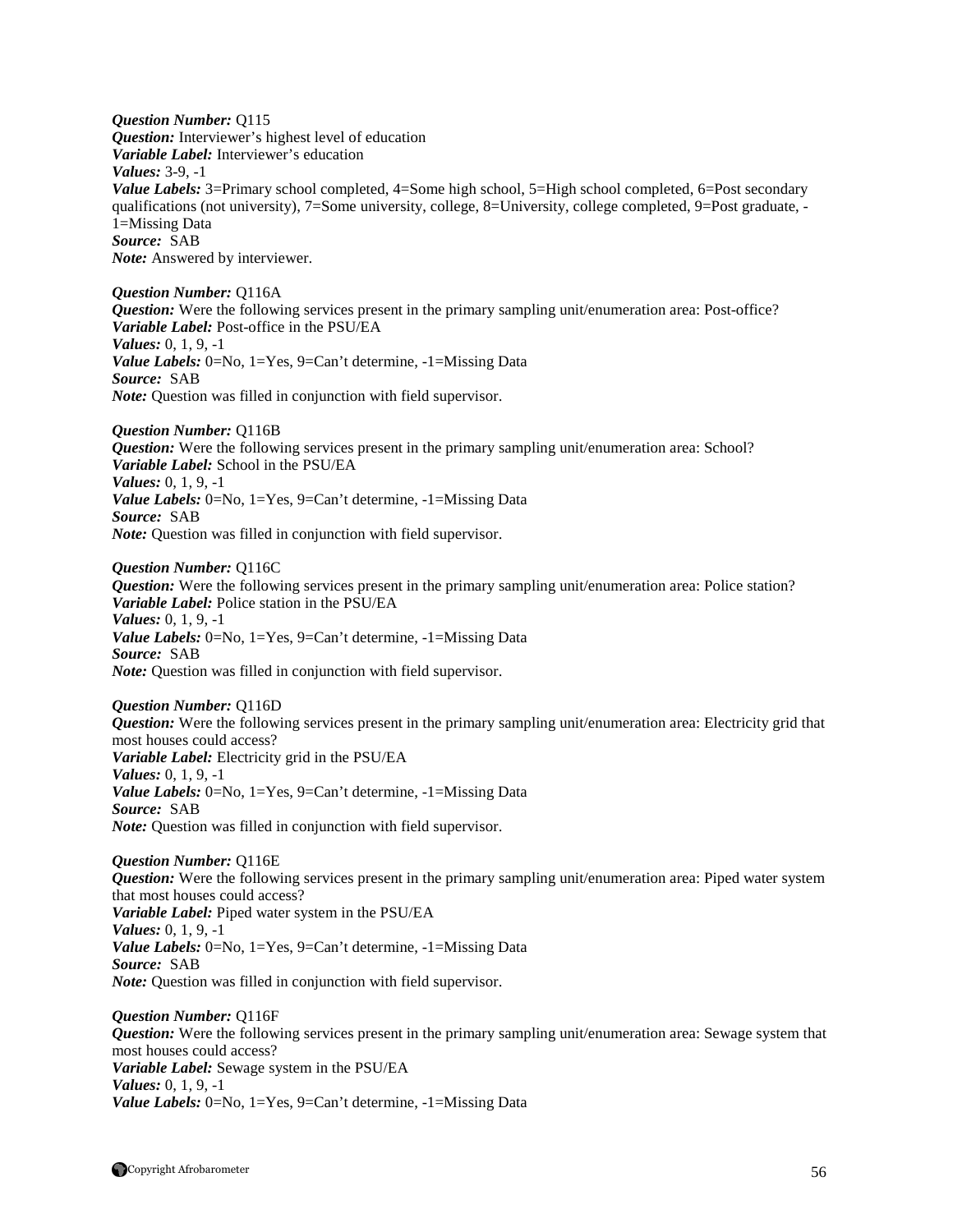*Source:* SAB *Note:* Question was filled in conjunction with field supervisor.

*Question Number:* Q116G *Question:* Were the following services present in the primary sampling unit/enumeration area: Health clinic? *Variable Label:* Health clinic in the PSU/EA *Values:* 0, 1, 9, -1 *Value Labels:* 0=No, 1=Yes, 9=Can't determine, -1=Missing Data *Source:* SAB *Note:* Question was filled in conjunction with field supervisor.

*Question Number:* Q116H *Question:* Were the following services present in the primary sampling unit/enumeration area: Recreational facilities, e.g., a sports field? *Variable Label:* Recreational facilities in the PSU/EA *Values:* 0, 1, 9, -1 *Value Labels:* 0=No, 1=Yes, 9=Can't determine, -1=Missing Data *Source:* SAB *Note:* Question was filled in conjunction with field supervisor.

*Question Number:* Q116I *Question:* Were the following services present in the primary sampling unit/enumeration area: Any churches, mosques, temples or other places of worship? *Variable Label:* Places of worship in the PSU/EA *Values:* 0, 1, 9, -1 *Value Labels:* 0=No, 1=Yes, 9=Can't determine, -1=Missing Data *Source:* SAB *Note:* Question was filled in conjunction with field supervisor.

*Question Number:* Q116J *Question:* Were the following services present in the primary sampling unit/enumeration area: Any town halls or community buildings that can be used for meetings? *Variable Label:* Community buildings in the PSU/EA *Values:* 0, 1, 9, -1 *Value Labels:* 0=No, 1=Yes, 9=Can't determine, -1=Missing Data *Source:* SAB *Note:* Question was filled in conjunction with field supervisor.

*Question Number:* Q116K *Question:* Were the following services present in the primary sampling unit/enumeration area: Market stalls (selling groceries and/or clothing)? *Variable Label:* Market stalls in the PSU/EA *Values:* 0, 1, 9, -1 *Value Labels:* 0=No, 1=Yes, 9=Can't determine, -1=Missing Data *Source:* SAB *Note:* Question was filled in conjunction with field supervisor.

*Question Number:* Q117A *Question:* In the PSU/EA, did you (or any of your colleagues) see: Any policemen or police vehicles? *Variable Label:* Police in the PSU/EA *Values:* 0, 1, 9, -1 *Value Labels:* 0=No, 1=Yes, 9=Can't determine, -1=Missing Data *Source:* SAB *Note:* Question was filled in conjunction with field supervisor.

*Question Number:* Q117B *Question:* In the PSU/EA, did you (or any of your colleagues) see: Any soldiers or army vehicles?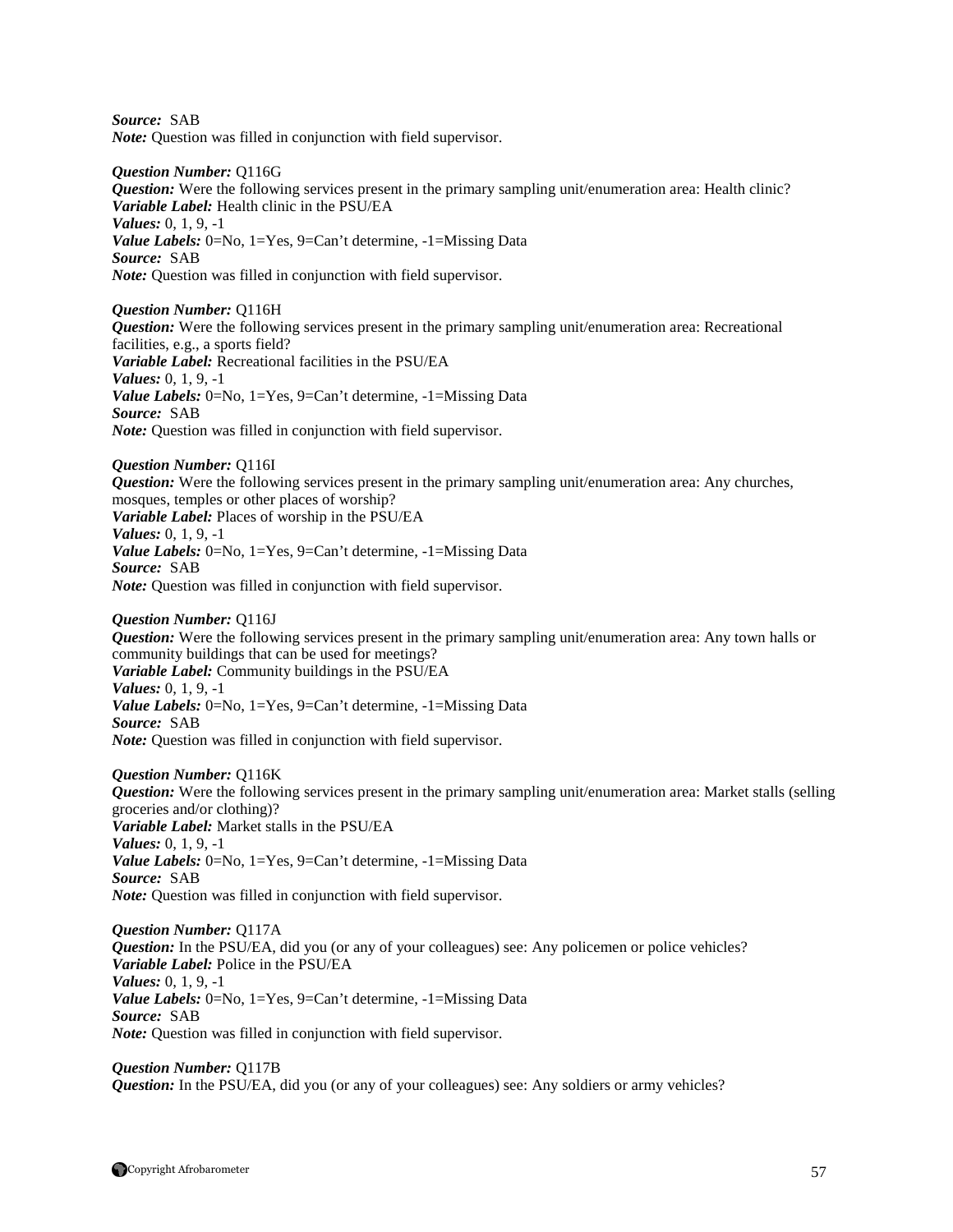*Variable Label:* Soldiers/army in the PSU/EA *Values:* 0, 1, 9, -1 *Value Labels:* 0=No, 1=Yes, 9=Can't determine, -1=Missing Data *Source:* SAB *Note:* Question was filled in conjunction with field supervisor.

*Question Number:* Q118 *Question:* Thinking of your journey here: Was the road at the start point in the PSU/EA paved/ tarred/ concrete? *Variable Label:* Tarred/Paved road *Values:* 0, 1, -1 *Value Labels:* 0=No, 1=Yes, -1=Missing Data *Source:* SAB *Note:* Question was filled in conjunction with field supervisor.

#### *Question Number:* withinwt

*Variable Label:* Within country weight

*Note:* This variable adjusts the distribution of each country sample to take account of over- or under-samples with respect to region, urban-rural distribution, or other factors as indicated below.

**Cape Verde**: In Cape Verde, the weighting variable adjusts the distribution of the sample to take account of small over- or under-samples across the four islands included in the sample, and in the urban-rural distribution.

|                         |       | <b>Unweighted Proportion</b> | <b>Weighted Proportion</b> |  |
|-------------------------|-------|------------------------------|----------------------------|--|
|                         |       |                              |                            |  |
| <b>Island</b>           |       |                              |                            |  |
| Santo Antão             | Urban | 3.7                          | 3.3                        |  |
|                         | Rural | 13.9                         | 9.7                        |  |
| São Vicente             | Urban | 16.3                         | 14.2                       |  |
|                         | Rural | 1.3                          | 1.2                        |  |
| Santiago-Interior Urban |       | 5.7                          | 6.4                        |  |
|                         | Rural | 21.1                         | 30.0                       |  |
| Santiago-Praia          | Urban | 17.8                         | 21.5                       |  |
|                         | Rural | 2.5                          | 3.2                        |  |
| Fogo                    | Urban | 3.8                          | 1.9                        |  |
|                         | Rural | 13.8                         | 8.6                        |  |

**Kenya***:* In Kenya, the weighting variable adjusts the distribution of the sample to take account of over- or undersamples with respect to province and urban-rural distribution.

|                    |       | <b>Unweighted Proportion</b> | <b>Weighted Proportion</b> |  |
|--------------------|-------|------------------------------|----------------------------|--|
|                    |       |                              |                            |  |
| <b>Province</b>    |       |                              |                            |  |
| Central            | Urban | 1.9                          | 1.3                        |  |
|                    | Rural | 10.0                         | 11.8                       |  |
| Coast              | Urban | 5.0                          | 3.2                        |  |
|                    | Rural | 5.0                          | 5.5                        |  |
| Eastern            | Urban | 1.9                          | 1.0                        |  |
|                    | Rural | 13.1                         | 15.2                       |  |
| Nairobi            | Urban | 11.3                         | 7.4                        |  |
|                    | Rural | 0.0                          | 0.0                        |  |
| North Eastern      | Urban | 0.6                          | 0.5                        |  |
|                    | Rural | 4.4                          | 2.4                        |  |
| Nyanza             | Urban | 2.5                          | 1.5                        |  |
|                    | Rural | 11.9                         | 13.9                       |  |
| <b>Rift Valley</b> | Urban | 4.4                          | 3.4                        |  |

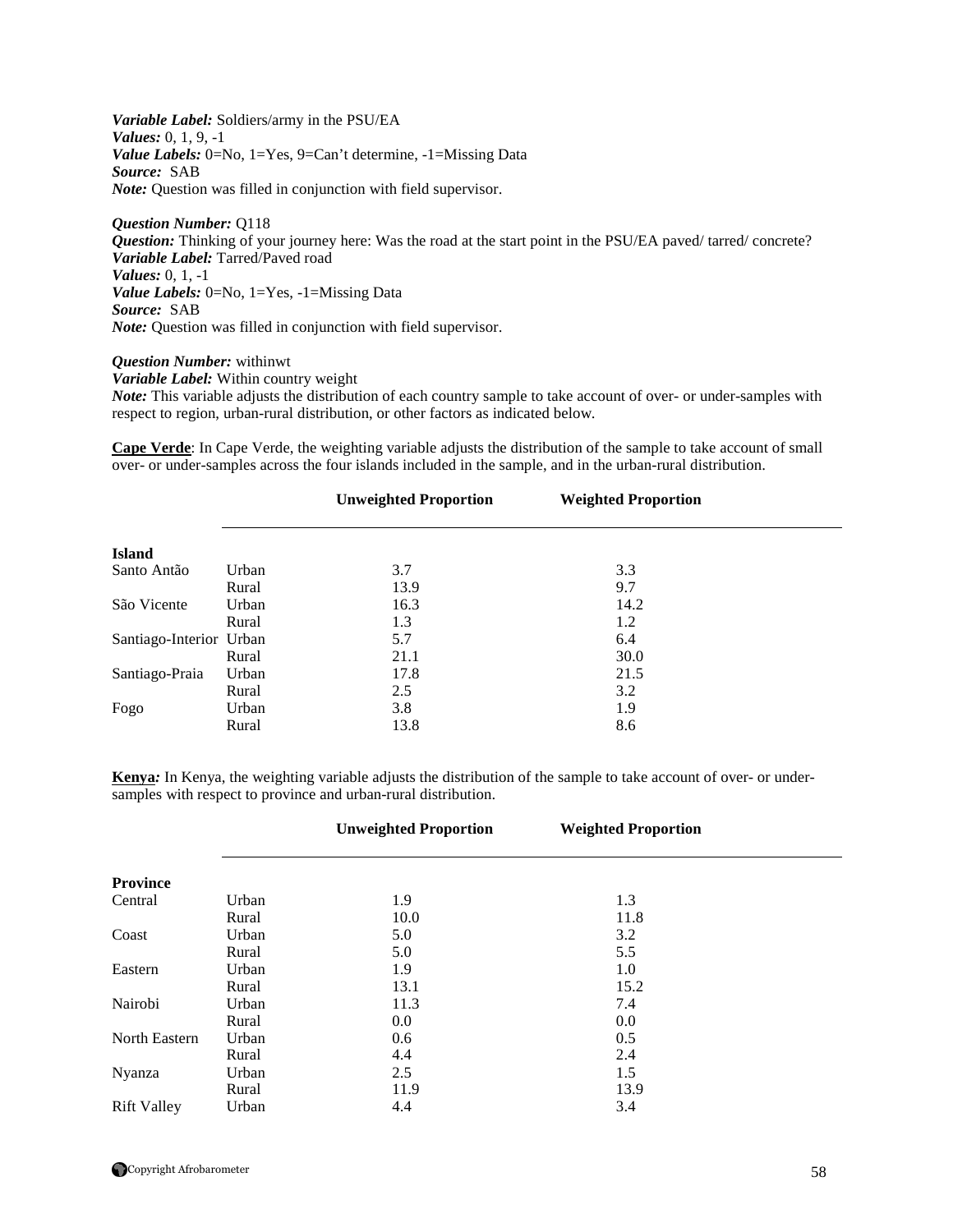|         | Rural | 16.7 | 20.9 |
|---------|-------|------|------|
| Western | Urban | 1.9  |      |
|         | Rural | 9.4  | 10.9 |

Lesotho<sub></sub>: In Lesotho, the weighting variable adjusts the distribution of the sample to take account of a rural undersample in two districts.

|                    | <b>Unweighted Proportion</b> | <b>Weighted Proportion</b> |  |
|--------------------|------------------------------|----------------------------|--|
|                    |                              |                            |  |
| Berea              |                              |                            |  |
| Urban              | $2.8\,$                      | 2.7                        |  |
| Rural              | 9.0                          | 8.7                        |  |
| <b>Butha Buthe</b> |                              |                            |  |
| Urban              | 3.4                          | 3.3                        |  |
| Rural              | 4.0                          | 4.0                        |  |
| Leribe             |                              |                            |  |
| Urban              | 4.8                          | 4.7                        |  |
| Rural              | 7.8                          | 10.7                       |  |
| Mafeteng           |                              |                            |  |
| Urban              | 3.4                          | 3.3                        |  |
| Rural              | 9.0                          | 8.7                        |  |
| Maseru             |                              |                            |  |
| Urban              | 5.5                          | 5.3                        |  |
| Rural              | 11.0                         | 10.7                       |  |
| Mohale's Hoek      |                              |                            |  |
| Urban              | 3.4                          | 3.3                        |  |
| Rural              | 7.6                          | 7.3                        |  |
| Mokhotlong         |                              |                            |  |
| Urban              | 2.8                          | 2.7                        |  |
| Rural              | 4.1                          | 4.0                        |  |
| Thaba-Tseka        |                              |                            |  |
| Urban              | 2.8                          | 2.7                        |  |
| Rural              | 5.5                          | 5.3                        |  |
| Qacha's Nek        |                              |                            |  |
| Urban              | 2.8                          | 2.7                        |  |
| Rural              | 2.8                          | 2.7                        |  |
| Quthing            |                              |                            |  |
| Urban              | 2.8                          | 2.7                        |  |
| Rural              | 4.8                          | 4.7                        |  |

**Mali**: In Mali, the weighting variable adjusts the distribution of the sample to take account of over- or undersamples with respect to region.

|               | <b>Unweighted Proportion</b> | <b>Weighted Proportion</b> |  |
|---------------|------------------------------|----------------------------|--|
| <b>Region</b> |                              |                            |  |
| Bamako        |                              |                            |  |
| Urban         | 10.3%                        | 10.4%                      |  |
| Rural         | 0.0%                         | 0.0%                       |  |
| Gao           |                              |                            |  |
| Urban         | 1.4%                         | 1.4%                       |  |
| Rural         | 2.7%                         | 2.6%                       |  |
| Kayes         |                              |                            |  |
| Urban         | 2.6%                         | 2.6%                       |  |
| Rural         | 10.9%                        | 11.4%                      |  |
| Kidal         |                              |                            |  |
| Urban         | 0.6%                         | 0.2%                       |  |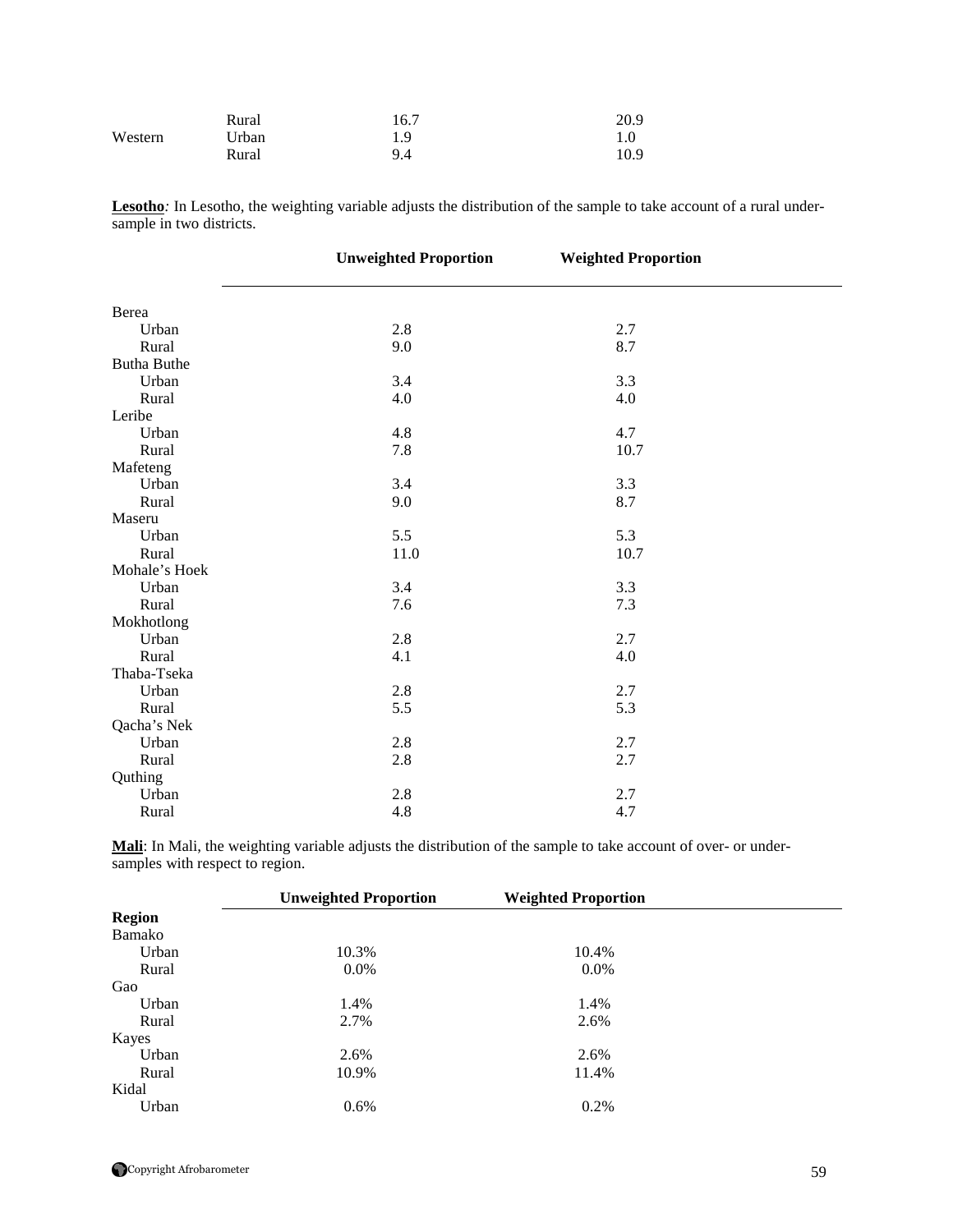| Rural      | 1.9%  | 0.3%  |
|------------|-------|-------|
| Koulikoro  |       |       |
| Urban      | 2.6%  | 2.6%  |
| Rural      | 12.9% | 13.4% |
| Mopti      |       |       |
| Urban      | 1.9%  | 2.0%  |
| Rural      | 12.9% | 13.1% |
| Ségou      |       |       |
| Urban      | 3.2%  | 3.0%  |
| Rural      | 14.1% | 14.0% |
| Sikasso    |       |       |
| Urban      | 3.9%  | 3.9%  |
| Rural      | 13.5% | 14.3% |
| Tombouctou |       |       |
| Urban      | 0.7%  | 1.0%  |
| Rural      | 3.9%  | 3.9%  |
|            |       |       |

**Nigeria**: In Nigeria, the weighting variable adjusts the distribution of the sample to take account of an over-sample in Bayelsa, Delta and Rivers states in South South Region, and an undersample in Northwest Region.

|                      |       | <b>Unweighted Proportion</b> | <b>Weighted Proportion</b> |  |
|----------------------|-------|------------------------------|----------------------------|--|
|                      |       |                              |                            |  |
| <b>Region</b>        |       |                              |                            |  |
| Lagos                | Urban | 8.7                          | 9.3                        |  |
|                      | Rural | 0.6                          | 0.7                        |  |
| <b>North Central</b> | Urban | 5.2                          | 5.6                        |  |
|                      | Rural | 7.9                          | 8.4                        |  |
| <b>North East</b>    | Urban | 4.4                          | 4.7                        |  |
|                      | Rural | 8.1                          | 8.7                        |  |
| North West           | Urban | 8.0                          | 8.9                        |  |
|                      | Rural | 11.8                         | 13.3                       |  |
| South East           | Urban | 5.6                          | 6.0                        |  |
|                      | Rural | 5.6                          | 6.0                        |  |
| South South          | Urban | 9.4                          | 6.1                        |  |
|                      | Rural | 12.4                         | 9.1                        |  |
| South West           | Urban | 7.4                          | 7.9                        |  |
|                      | Rural | 4.8                          | 5.2                        |  |

**South Africa**: In South Africa, the weighting variable adjusts the distribution of the sample based on individual selection probabilities (i.e., based on province, gender, urban-rural distribution, and size of household and enumeration area).

|          |                   | <b>Unweighted Proportion</b> | <b>Weighted Proportion</b> |  |
|----------|-------------------|------------------------------|----------------------------|--|
| Gender   |                   |                              |                            |  |
|          | Male              | 50.0                         | 50.1                       |  |
|          | Female            | 50.0                         | 49.9                       |  |
| Location |                   |                              |                            |  |
|          | Urban             | 53.3                         | 49.6                       |  |
|          | Rural             | 15.0                         | 14.8                       |  |
|          | <b>Rural Farm</b> | 4.3                          | 4.3                        |  |
|          | Informal          | 8.2                          | 7.6                        |  |
|          | Institution       | 0.3                          | 0.5                        |  |
|          | Tribal            | 18.7                         | 23.1                       |  |

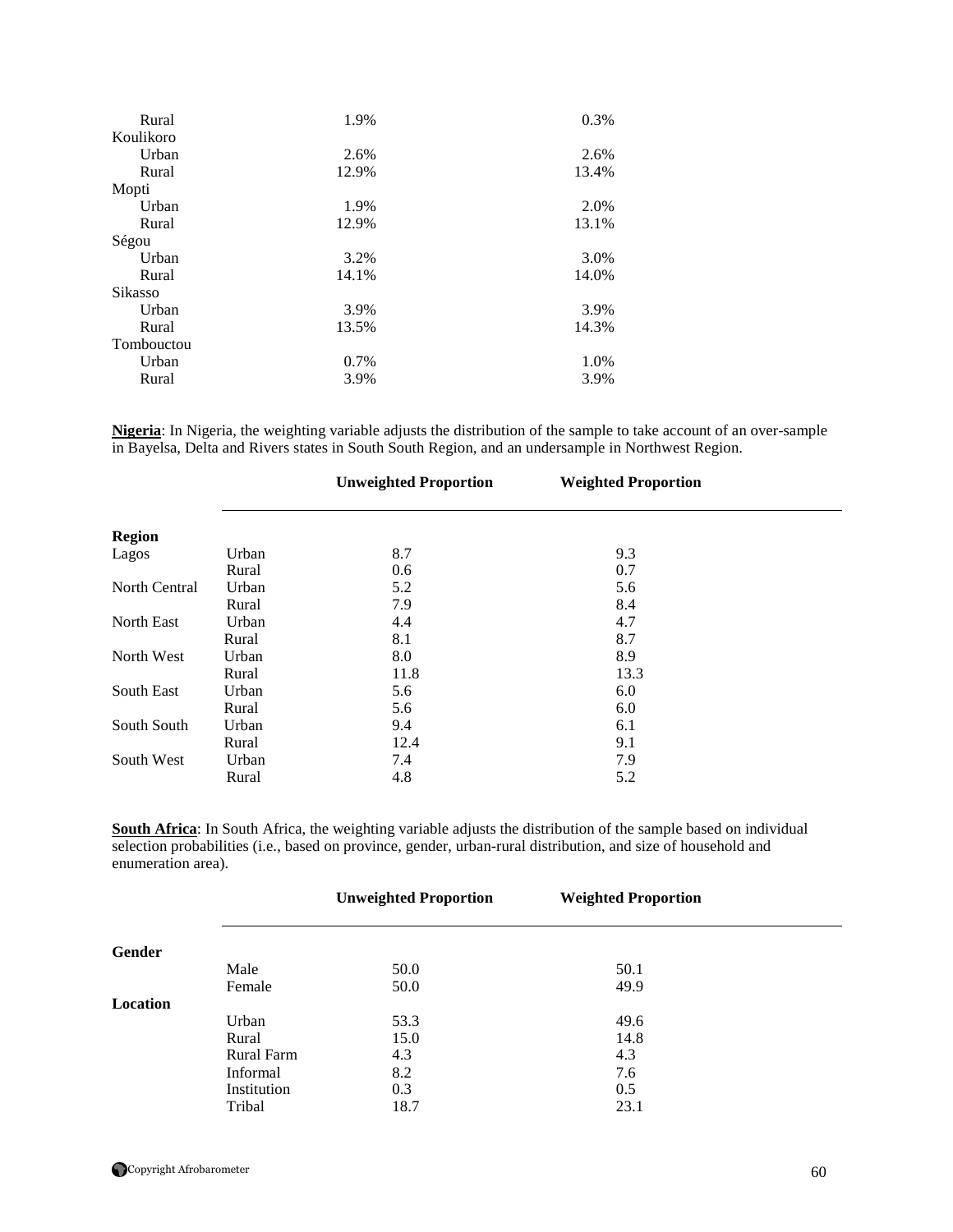|                 | Other                        | 0.2  | 0.2  |
|-----------------|------------------------------|------|------|
| <b>Province</b> |                              |      |      |
|                 | Eastern Cape                 | 16.8 | 13.4 |
|                 | Free State                   | 7.8  | 6.6  |
|                 | Gauteng                      | 16.8 | 15.2 |
|                 | Kwazulu Natal                | 16.2 | 16.9 |
|                 | Limpopo                      | 11.2 | 17.2 |
|                 | Mpumalanga                   | 7.8  | 8.5  |
|                 | North West                   | 8.5  | 10.4 |
|                 | Northern Cape                | 3.3  | 4.8  |
|                 | Western Cape                 | 11.5 | 6.9  |
| Race            |                              |      |      |
|                 | Black/African                | 75.2 | 78.2 |
|                 | White/European               | 11.8 | 11.0 |
|                 | Coloured/Mixed Race          | 10.0 | 7.9  |
|                 | Arab/Lebanese/North Afr. 0.0 |      | 0.0  |
|                 | South Asian                  | 2.8  | 2.8  |
|                 | East Asian                   | 0.0  | 0.0  |
|                 | Other                        | 0.1  | 0.1  |

**Tanzania**: In Tanzania, The weighting variable adjusts the distribution of the sample to take account of an oversample in Zanzibar relative to the Mainland, and to correct the urban-rural distribution.

|               |       | <b>Unweighted Proportion</b> | <b>Weighted Proportion</b> |  |
|---------------|-------|------------------------------|----------------------------|--|
| <b>Region</b> |       |                              |                            |  |
| Mainland      | Urban | 20.9                         | 22.0                       |  |
|               | Rural | 73.0                         | 75.2                       |  |
| Zanzibar      | Urban | 1.8                          | 1.1                        |  |
|               | Rural | 4.3                          | 1.8                        |  |

**Uganda**: In Uganda, the weighting variable adjusts the distribution of the sample to take account of oversamples or undersamples with respect to urban or rural location.

|       | <b>Unweighted Proportion</b> | <b>Weighted Proportion</b> |  |
|-------|------------------------------|----------------------------|--|
| Urban | 30.0                         |                            |  |
| Rural | 70.0                         | 87.6                       |  |

*Note:* There were no within-country weights in Benin, Botswana, Ghana, Madagascar, Malawi, Mozambique, Namibia, Senegal, Zambia and Zimbabwe.

*Question Number:* acrosswt *Variable Label:* Across country weight (N=1200 for all) *Note:* This weight adjusts all country samples to the same size, N=1200.

| Country         | N Unweighted | Weight | N Weighted |
|-----------------|--------------|--------|------------|
| <b>Benin</b>    | 198          | .002   | 1200       |
| <b>Botswana</b> | 1200         | .000.  | 1200       |
| Cape Verde      | 1256         | 0.955  | 1200       |